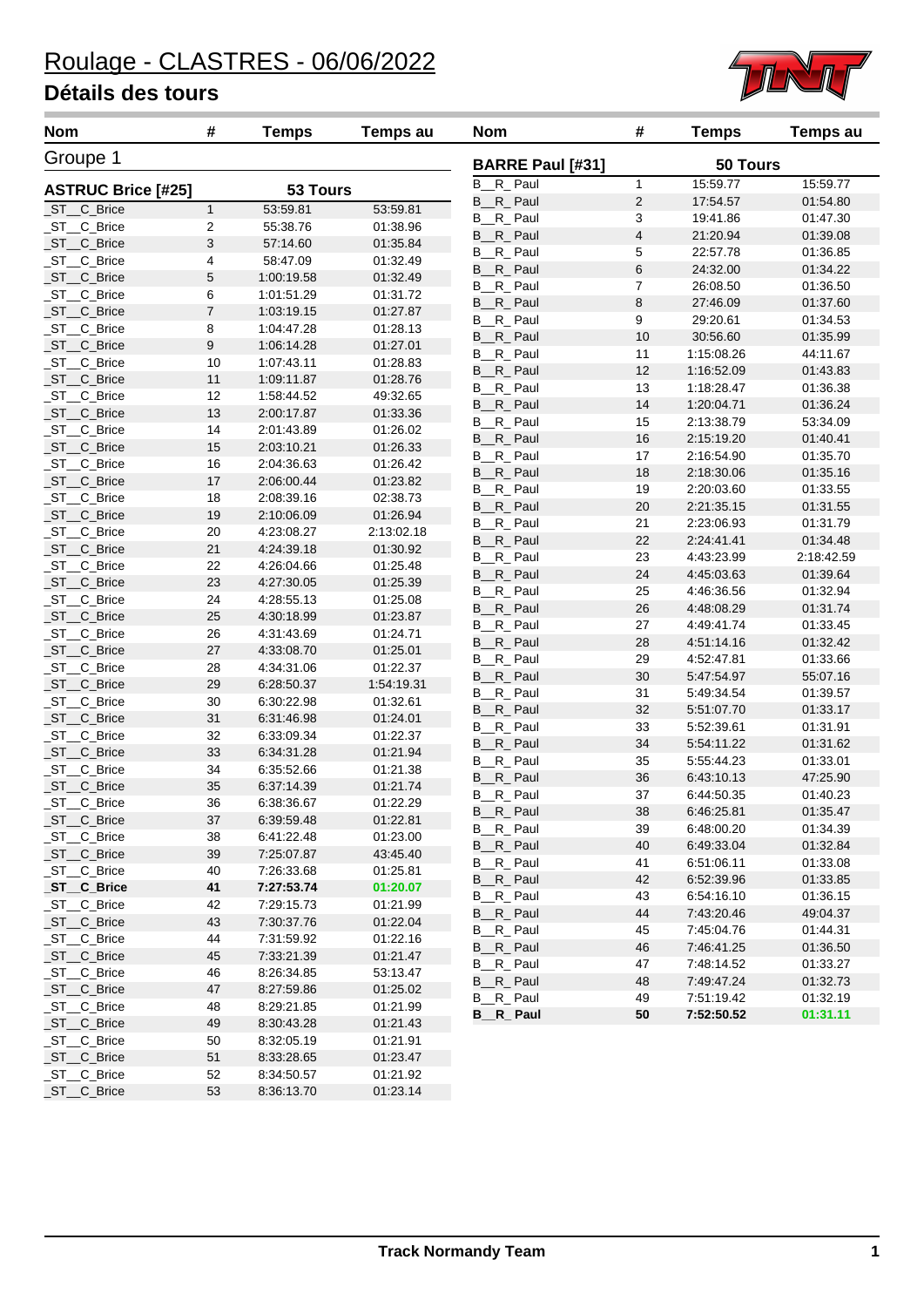

| nom                            | Ŧ              | ı emps          | remps au   |  |  |
|--------------------------------|----------------|-----------------|------------|--|--|
| <b>BATTONNIER Marina [#78]</b> |                | <b>22 Tours</b> |            |  |  |
| <b>BATTONNIER Marina</b>       | 1              | 33:46.65        | 33:46.65   |  |  |
| <b>BATTONNIER Marina</b>       | $\overline{2}$ | 35:53.15        | 02:06.51   |  |  |
| <b>BATTONNIER Marina</b>       | 3              | 37:46.96        | 01:53.82   |  |  |
| <b>BATTONNIER Marina</b>       | $\overline{4}$ | 39:37.05        | 01:50.09   |  |  |
| <b>BATTONNIER Marina</b>       | 5              | 41:29.10        | 01:52.06   |  |  |
| <b>BATTONNIER Marina</b>       | 6              | 43:18.25        | 01:49.15   |  |  |
| <b>BATTONNIER Marina</b>       | 7              | 45:07.42        | 01:49.18   |  |  |
| <b>BATTONNIER Marina</b>       | 8              | 1:48:21.25      | 1:03:13.84 |  |  |
| <b>BATTONNIER Marina</b>       | 9              | 1:51:35.65      | 03:14.40   |  |  |
| <b>BATTONNIER Marina</b>       | 10             | 1:53:31.24      | 01:55.60   |  |  |
| <b>BATTONNIER Marina</b>       | 11             | 2:33:15.21      | 39:43.97   |  |  |
| <b>BATTONNIER Marina</b>       | 12             | 2:35:23.13      | 02:07.92   |  |  |
| <b>BATTONNIER Marina</b>       | 13             | 2:37:24.17      | 02:01.05   |  |  |
| <b>BATTONNIER Marina</b>       | 14             | 2:39:19.67      | 01:55.51   |  |  |
| <b>BATTONNIER Marina</b>       | 15             | 2:41:13.11      | 01:53.45   |  |  |
| <b>BATTONNIER Marina</b>       | 16             | 2:43:05.33      | 01:52.23   |  |  |
| <b>BATTONNIER Marina</b>       | 17             | 5:01:22.07      | 2:18:16.74 |  |  |
| <b>BATTONNIER Marina</b>       | 18             | 5:03:29.64      | 02:07.58   |  |  |
| <b>BATTONNIER Marina</b>       | 19             | 5:05:20.86      | 01:51.22   |  |  |
| <b>BATTONNIER Marina</b>       | 20             | 5:07:10.59      | 01:49.74   |  |  |
| <b>BATTONNIER Marina</b>       | 21             | 5:08:58.81      | 01:48.22   |  |  |
| <b>BATTONNIER Marina</b>       | 22             | 5:10:47.54      | 01:48.73   |  |  |
| <b>BAZIRE Quentin [#1]</b>     |                | 21 Tours        |            |  |  |
| <b>BAZIRE Que</b><br>in        | 1              | 01:40.41        | 01:40.41   |  |  |
| <b>BAZIRE Que</b><br>in        | $\overline{2}$ | 52:47.11        | 51:06.71   |  |  |
| <b>BAZIRE Que</b><br>in        | 3              | 54:33.51        | 01:46.41   |  |  |
| BAZIRE Que<br>in               | 4              | 56:08.41        | 01:34.90   |  |  |
| <b>BAZIRE Que</b><br>in        | 5              | 57:40.66        | 01:32.26   |  |  |
| <b>BAZIRE Que</b><br>in        | 6              | 59:11.74        | 01:31.08   |  |  |
| <b>BAZIRE Que</b><br>in        | 7              | 1:00:42.07      | 01:30.33   |  |  |
| <b>BAZIRE Que</b><br>in        | 8              | 1.56.14.75      | 55:32.68   |  |  |
| <b>BAZIRE Que</b><br>in        | 9              | 1:57:57.83      | 01:43.08   |  |  |
| <b>BAZIRE Que</b><br>in        | 10             | 2:01:06.50      | 03:08.68   |  |  |
| <b>BAZIRE Que</b><br>in        | 11             | 2:02:37.44      | 01:30.94   |  |  |
| <b>BAZIRE Que</b><br>in        | 12             | 2:04:07.98      | 01:30.55   |  |  |
| <b>BAZIRE Que</b><br>in        | 13             | 2:07:13.21      | 03:05.23   |  |  |
| BAZIRE Que in                  | 14             | 2:08:51.68      | 01:38.47   |  |  |
| <b>BAZIRE Que</b><br>in        | 15             | 4:43:26.42      | 2:34:34.74 |  |  |
| <b>BAZIRE Que</b><br>in        | 16             | 4:45:09.81      | 01:43.40   |  |  |
| <b>BAZIRE Que</b><br>in        | 17             | 4:46:42.02      | 01:32.21   |  |  |
| <b>BAZIRE Que</b><br>in        | 18             | 4:48:13.66      | 01:31.65   |  |  |
| <b>BAZIRE Que</b><br>in        | 19             | 4:49:44.48      | 01:30.83   |  |  |
| BAZIRE Que<br>in               | 20             | 4:51:16.31      | 01:31.83   |  |  |
| <b>BAZIRE Que</b><br>in        | 21             | 4:52:46.57      | 01:30.26   |  |  |
|                                |                |                 |            |  |  |

| Nom                            | #              | Temps      | Temps au   | Nom                      | #              | <b>Temps</b> | Temps au   |
|--------------------------------|----------------|------------|------------|--------------------------|----------------|--------------|------------|
| <b>BATTONNIER Marina [#78]</b> |                | 22 Tours   |            | <b>BLANC Djoria [#2]</b> |                | 27 Tours     |            |
| <b>BATTONNIER Marina</b>       | 1              | 33:46.65   | 33:46.65   | BL NC oria               | $\mathbf{1}$   | 01:53.91     | 01:53.91   |
| <b>BATTONNIER Marina</b>       | 2              | 35:53.15   | 02:06.51   | BL_NC __ oria            | $\overline{2}$ | 03:31.48     | 01:37.57   |
| BATTONNIER Marina              | 3              | 37:46.96   | 01:53.82   | BL NC oria               | 3              | 05:07.67     | 01:36.19   |
| BATTONNIER Marina              | $\overline{4}$ | 39:37.05   | 01:50.09   | BL NC oria               | 4              | 06:44.04     | 01:36.38   |
| BATTONNIER Marina              | 5              | 41:29.10   | 01:52.06   | BL NC oria               | 5              | 08:21.41     | 01:37.37   |
| <b>BATTONNIER Marina</b>       | 6              | 43:18.25   | 01:49.15   | BL_NC __oria             | 6              | 09:57.99     | 01:36.58   |
| <b>BATTONNIER Marina</b>       | $\overline{7}$ | 45:07.42   | 01:49.18   | BL_NC __oria             | $\overline{7}$ | 52:50.88     | 42:52.90   |
| <b>BATTONNIER Marina</b>       | 8              | 1:48:21.25 | 1:03:13.84 | BL NC oria               | 8              | 54:35.55     | 01:44.68   |
| BATTONNIER Marina              | 9              | 1:51:35.65 | 03:14.40   | BL NC oria               | 9              | 56:10.99     | 01:35.44   |
| BATTONNIER Marina              | 10             | 1:53:31.24 | 01:55.60   | BL NC oria               | 10             | 57:45.90     | 01:34.91   |
| <b>BATTONNIER Marina</b>       | 11             | 2:33:15.21 | 39:43.97   | BL NC oria               | 11             | 59:21.45     | 01:35.56   |
| <b>BATTONNIER Marina</b>       | 12             | 2:35:23.13 | 02:07.92   | BL_NC __oria             | 12             | 1:00:55.29   | 01:33.85   |
| <b>BATTONNIER Marina</b>       | 13             | 2:37:24.17 | 02:01.05   | BL_NC __oria             | 13             | 1:02:29.12   | 01:33.83   |
| BATTONNIER Marina              | 14             | 2:39:19.67 | 01:55.51   | BL NC oria               | 14             | 1:04:04.60   | 01:35.49   |
| BATTONNIER Marina              | 15             | 2:41:13.11 | 01:53.45   | BL NC oria               | 15             | 1:05:39.31   | 01:34.72   |
| <b>BATTONNIER Marina</b>       | 16             | 2:43:05.33 | 01:52.23   | BL NC oria               | 16             | 1:07:16.11   | 01:36.80   |
| <b>BATTONNIER Marina</b>       | 17             | 5:01:22.07 | 2:18:16.74 | BL NC oria               | 17             | 1:56:11.54   | 48.55.44   |
| <b>BATTONNIER Marina</b>       | 18             | 5:03:29.64 | 02:07.58   | BL_NC __oria             | 18             | 1:57:56.94   | 01:45.40   |
| <b>BATTONNIER Marina</b>       | 19             | 5:05:20.86 | 01:51.22   | BL_NC __oria             | 19             | 1:59:30.29   | 01:33.36   |
| <b>BATTONNIER Marina</b>       | 20             | 5:07:10.59 | 01:49.74   | BL NC oria               | 20             | 2:01:05.92   | 01:35.63   |
| <b>BATTONNIER Marina</b>       | 21             | 5:08:58.81 | 01:48.22   | BL NC oria               | 21             | 2:02:38.71   | 01:32.79   |
| <b>BATTONNIER Marina</b>       | 22             | 5:10:47.54 | 01:48.73   | BL NC oria               | 22             | 2:04:11.95   | 01:33.24   |
|                                |                |            |            | BL_NC __oria             | 23             | 5:03:53.83   | 2:59:41.89 |
| <b>BAZIRE Quentin [#1]</b>     |                | 21 Tours   |            | BL_NC __oria             | 24             | 5:05:41.46   | 01:47.63   |
| BAZIRE Que in                  | 1              | 01:40.41   | 01:40.41   | BL_NC __oria             | 25             | 5:07:18.99   | 01:37.53   |
| BAZIRE Que_in                  | 2              | 52:47.11   | 51:06.71   | BL NC oria               | 26             | 5:08:59.37   | 01:40.39   |
| BAZIRE Que in                  | 3              | 54:33.51   | 01:46.41   | BL NC<br>oria            | 27             | 5:10:42.64   | 01:43.27   |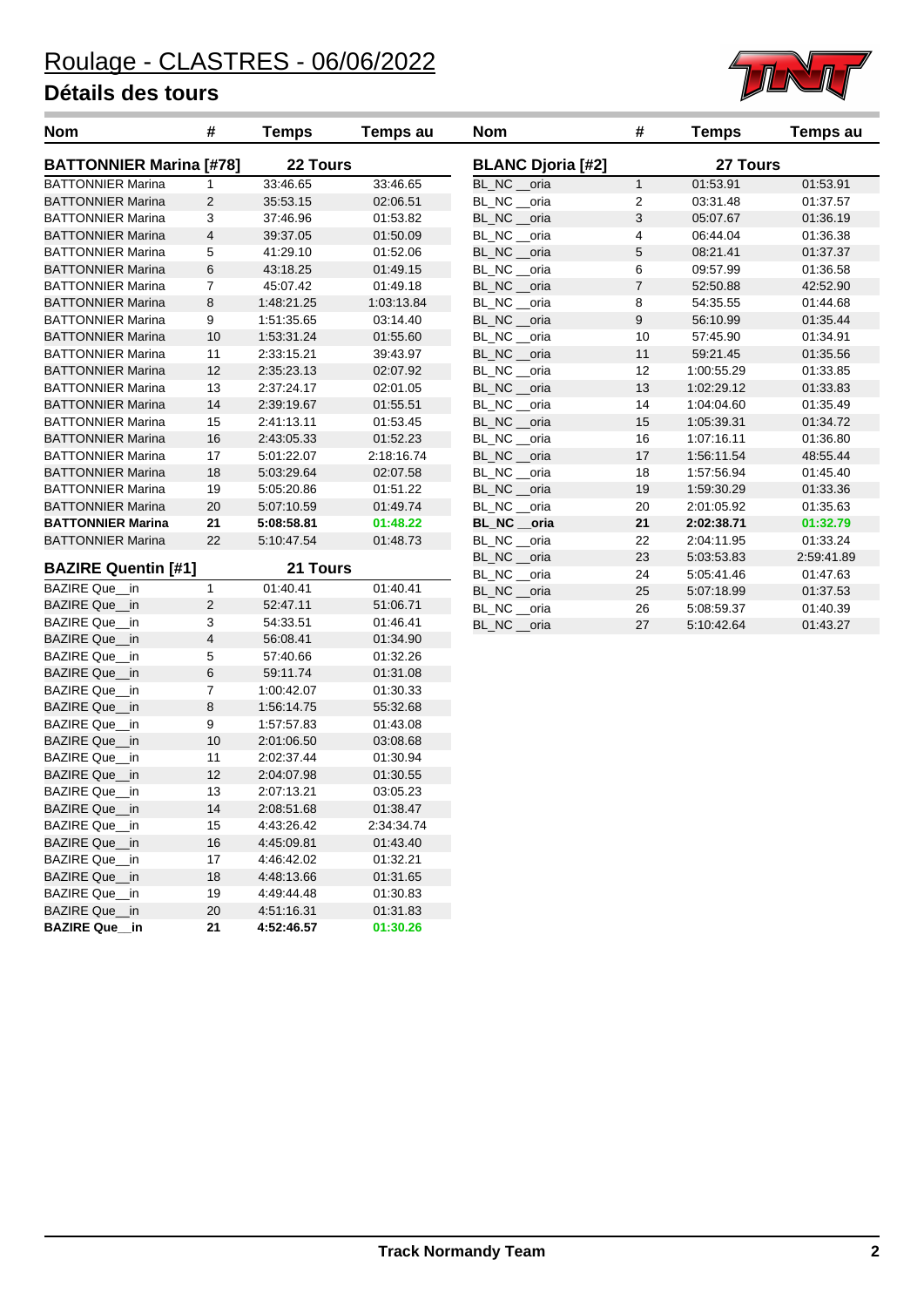

| <b>Nom</b>                                                     | #              | <b>Temps</b>             | <b>Temps au</b>      | <b>Nom</b>                     | #              | <b>Temps</b>             | <b>Temps au</b>      |
|----------------------------------------------------------------|----------------|--------------------------|----------------------|--------------------------------|----------------|--------------------------|----------------------|
|                                                                |                |                          |                      | <b>BOULANGER Chr_</b><br>ophe  | 63             | 8:45:55.90               | 01:43.04             |
| <b>BOULANGER Christophe [#61]</b>                              |                | <b>73 Tours</b>          |                      | <b>BOULANGER Chr.</b><br>ophe  | 64             | 8:47:28.37               | 01:32.47             |
| <b>BOULANGER Chr_</b><br>ophe                                  | $\mathbf{1}$   | 33:42.88                 | 33:42.88             | <b>BOULANGER Chr</b><br>ophe   | 65             | 8:48:59.59               | 01:31.22             |
| ophe<br><b>BOULANGER Chr.</b>                                  | $\overline{2}$ | 35:39.41                 | 01:56.53             | <b>BOULANGER Chr</b><br>_ophe  | 66             | 8:50:30.48               | 01:30.90             |
| ophe<br><b>BOULANGER Chr_</b>                                  | 3              | 37:22.28                 | 01:42.87             | <b>BOULANGER Chr_</b><br>ophe  | 67             | 8:52:01.65               | 01:31.18             |
| <b>BOULANGER Chr_</b><br>ophe                                  | $\overline{4}$ | 39:03.25<br>40:42.09     | 01:40.97             | <b>BOULANGER Chr_</b><br>ophe  | 68             | 8:53:30.86               | 01:29.21             |
| <b>BOULANGER Chr_</b><br>ophe<br><b>BOULANGER Chr_</b><br>ophe | 5<br>6         | 42:22.35                 | 01:38.84<br>01:40.27 | ophe<br><b>BOULANGER Chr_</b>  | 69             | 8:55:00.74               | 01:29.89             |
| ophe<br><b>BOULANGER Chr_</b>                                  | 7              | 44:00.77                 | 01:38.42             | <b>BOULANGER Chr_</b><br>_ophe | 70             | 8:56:29.48               | 01:28.74             |
| <b>BOULANGER Chr.</b><br>ophe                                  | 8              | 45:40.47                 | 01:39.71             | <b>BOULANGER Chr_</b><br>_ophe | 71             | 8:58:01.22               | 01:31.74             |
| ophe<br><b>BOULANGER Chr_</b>                                  | 9              | 1:48:32.18               | 1:02:51.71           | <b>BOULANGER Chr_</b><br>ophe  | 72             | 8:59:34.31               | 01:33.10             |
| <b>BOULANGER Chr_</b><br>ophe                                  | 10             | 1:50:28.41               | 01:56.23             | <b>BOULANGER Chr_</b><br>ophe  | 73             | 9:01:02.86               | 01:28.55             |
| <b>BOULANGER Chr_</b><br>ophe                                  | 11             | 1:52:11.72               | 01:43.32             | <b>BOULLEN Alvin [#3]</b>      |                | <b>30 Tours</b>          |                      |
| <b>BOULANGER Chr_</b><br>ophe                                  | 12             | 1:53:50.49               | 01:38.77             | O_LLEN Alvin                   | $\mathbf{1}$   | 54:17.86                 | 54:17.86             |
| <b>BOULANGER Chr.</b><br>ophe                                  | 13             | 2:33:42.85               | 39:52.36             | O LLEN Alvin                   | 2              | 55:54.35                 | 01:36.50             |
| <b>BOULANGER Chr_</b><br>ophe                                  | 14             | 2:35:27.03               | 01:44.19             | _O_LLEN Alvin                  | 3              | 57:25.90                 | 01:31.55             |
| ophe<br><b>BOULANGER Chr_</b>                                  | 15             | 2:37:05.07               | 01:38.05             | _O_LLEN Alvin                  | 4              | 58:56.02                 | 01:30.12             |
| <b>BOULANGER Chr</b><br>ophe                                   | 16             | 2:38:39.55               | 01:34.48             | _O_LLEN Alvin                  | 5              | 1:00:25.88               | 01:29.87             |
| <b>BOULANGER Chr_</b><br>ophe                                  | 17             | 2:40:16.91               | 01:37.37             | _O_LLEN Alvin                  | 6              | 1:01:54.99               | 01:29.11             |
| <b>BOULANGER Chr_</b><br>ophe                                  | 18             | 2:41:51.88               | 01:34.98             | _O_LLEN Alvin                  | $\overline{7}$ | 1:03:23.78               | 01:28.79             |
| <b>BOULANGER Chr</b><br>ophe                                   | 19             | 2:43:26.26               | 01:34.39             | _O_LLEN Alvin                  | 8              | 1:04:50.82               | 01:27.05             |
| <b>BOULANGER Chr_</b><br>ophe                                  | 20             | 2:44:58.12               | 01:31.86             | _O_LLEN Alvin                  | 9              | 1:56:26.84               | 51:36.03             |
| <b>BOULANGER Chr_</b><br>ophe                                  | 21             | 2:46:30.44               | 01:32.32             | _O_LLEN Alvin                  | 10             | 1:58:03.69               | 01:36.85             |
| <b>BOULANGER Chr_</b><br>ophe                                  | 22             | 2:48:03.07               | 01:32.63             | _O_LLEN Alvin                  | 11             | 1:59:32.66               | 01:28.98             |
| <b>BOULANGER Chr_</b><br>ophe                                  | 23             | 2:49:34.22               | 01:31.15             | _O_LLEN Alvin                  | 12             | 2:01:01.25               | 01:28.60             |
| <b>BOULANGER Chr_</b><br>ophe                                  | 24             | 4:43:45.95               | 1:54:11.74           | _O_LLEN Alvin                  | 13             | 2:02:29.64               | 01:28.39             |
| <b>BOULANGER Chr.</b><br>ophe                                  | 25             | 4:45:30.60               | 01:44.65             | _O_LLEN Alvin                  | 14             | 2:03:58.77               | 01:29.14             |
| <b>BOULANGER Chr_</b><br>ophe                                  | 26             | 4:47:05.90               | 01:35.30             | _O_LLEN Alvin                  | 15             | 2:05:26.29               | 01:27.52             |
| <b>BOULANGER Chr_</b><br>ophe                                  | 27             | 4:48:38.67               | 01:32.77             | _O_LLEN Alvin                  | 16             | 2:06:54.77               | 01:28.48             |
| <b>BOULANGER Chr_</b><br>ophe                                  | 28             | 4:50:11.23               | 01:32.56             | _O_LLEN Alvin                  | 17             | 4:43:08.78               | 2:36:14.02           |
| ophe<br><b>BOULANGER Chr_</b>                                  | 29             | 4:51:43.01               | 01:31.79             | _O_LLEN Alvin                  | 18             | 4:44:51.27               | 01:42.50             |
| <b>BOULANGER Chr.</b><br>ophe                                  | 30             | 4:53:14.70               | 01:31.69             | _O_LLEN Alvin                  | 19             | 4:46:23.43               | 01:32.16             |
| ophe<br><b>BOULANGER Chr</b>                                   | 31             | 5:46.54.36               | 53:39.67             | _O_LLEN Alvin                  | 20             | 4:47:54.67               | 01:31.24             |
| <b>BOULANGER Chr_</b><br>ophe                                  | 32             | 5:48:36.04               | 01:41.68             | _O_LLEN Alvin                  | 21             | 4:49:25.92               | 01:31.26             |
| <b>BOULANGER Chr_</b><br>ophe                                  | 33             | 5:50:11.88               | 01:35.84             | _O_LLEN Alvin                  | 22             | 4:50:57.35               | 01:31.44             |
| <b>BOULANGER Chr_</b><br>ophe                                  | 34             | 5:51:50.06               | 01:38.19             | _O_LLEN Alvin                  | 23             | 5:48:16.53               | 57:19.19             |
| <b>BOULANGER Chr.</b><br>ophe<br><b>BOULANGER Chr.</b><br>ophe | 35<br>36       | 5:53:27.04<br>5:54:58.40 | 01:36.99<br>01:31.37 | _O_LLEN Alvin<br>_O_LLEN Alvin | 24<br>25       | 5:50:01.30<br>5:51:33.39 | 01:44.77<br>01:32.09 |
| <b>BOULANGER Chr</b><br>ophe                                   | 37             | 5:56:29.55               | 01:31.15             | _O_LLEN Alvin                  | 26             | 5:53:03.93               | 01:30.55             |
| <b>BOULANGER Chr</b><br>ophe                                   | 38             | 5:57:58.90               | 01:29.35             | O_LLEN Alvin                   | 27             | 5:54:33.72               | 01:29.79             |
| <b>BOULANGER Chr_</b><br>_ophe                                 | 39             | 5:59:29.49               | 01:30.59             | _O_LLEN Alvin                  | 28             | 5:56:02.74               | 01:29.02             |
| <b>BOULANGER Chr_</b><br>ophe 40                               |                | 6:00:57.80               | 01:28.32             | _O_LLEN Alvin                  | 29             | 5:57:32.04               | 01:29.30             |
| <b>BOULANGER Chr_</b><br>ophe                                  | 41             | 6:43:35.35               | 42:37.55             | _O_LLEN Alvin                  | 30             | 5:59:01.53               | 01:29.49             |
| <b>BOULANGER Chr_</b><br>ophe                                  | 42             | 6:45:16.22               | 01:40.88             |                                |                |                          |                      |
| <b>BOULANGER Chr_</b><br>ophe                                  | 43             | 6:46:51.20               | 01:34.98             |                                |                |                          |                      |
| <b>BOULANGER Chr_</b><br>ophe                                  | 44             | 6:48:22.93               | 01:31.74             |                                |                |                          |                      |
| <b>BOULANGER Chr_</b><br>ophe                                  | 45             | 6:49:53.80               | 01:30.88             |                                |                |                          |                      |
| <b>BOULANGER Chr_</b><br>ophe                                  | 46             | 6:51:31.70               | 01:37.91             |                                |                |                          |                      |
| <b>BOULANGER Chr_</b><br>ophe                                  | 47             | 6:53:02.31               | 01:30.62             |                                |                |                          |                      |
| <b>BOULANGER Chr_</b><br>ophe                                  | 48             | 6:54:35.32               | 01:33.01             |                                |                |                          |                      |
| ophe<br><b>BOULANGER Chr_</b>                                  | 49             | 6:56:06.47               | 01:31.15             |                                |                |                          |                      |
| <b>BOULANGER Chr_</b><br>ophe                                  | 50             | 6.57:40.15               | 01:33.69             |                                |                |                          |                      |
| <b>BOULANGER Chr_</b><br>ophe                                  | 51             | 6:59:13.25               | 01:33.10             |                                |                |                          |                      |
| <b>BOULANGER Chr_</b><br>ophe                                  | 52             | 7:46:15.50               | 47:02.25             |                                |                |                          |                      |
| <b>BOULANGER Chr_</b><br>ophe                                  | 53             | 7:47:56.98               | 01:41.49             |                                |                |                          |                      |
| <b>BOULANGER Chr_</b><br>ophe                                  | 54             | 7:49:30.74               | 01:33.76             |                                |                |                          |                      |
| <b>BOULANGER Chr_</b><br>ophe                                  | 55             | 7:51:03.97               | 01:33.24             |                                |                |                          |                      |
| <b>BOULANGER Chr_</b><br>ophe                                  | 56             | 7:52:36.93               | 01:32.96             |                                |                |                          |                      |
| <b>BOULANGER Chr_</b><br>ophe                                  | 57             | 7:54:08.52               | 01:31.60             |                                |                |                          |                      |
| <b>BOULANGER Chr_</b><br>ophe                                  | 58             | 7:55:40.05               | 01:31.53             |                                |                |                          |                      |
| <b>BOULANGER Chr_</b><br>ophe                                  | 59             | 7:57:11.65               | 01:31.60             |                                |                |                          |                      |
| <b>BOULANGER Chr_</b><br>ophe<br><b>BOULANGER Chr_</b>         | 60             | 7:58:42.14               | 01:30.50             |                                |                |                          |                      |
| ophe<br><b>BOULANGER Chr_</b><br>ophe 62                       | 61             | 8:00:13.13<br>8:44:12.87 | 01:30.99<br>43:59.75 |                                |                |                          |                      |
|                                                                |                |                          |                      |                                |                |                          |                      |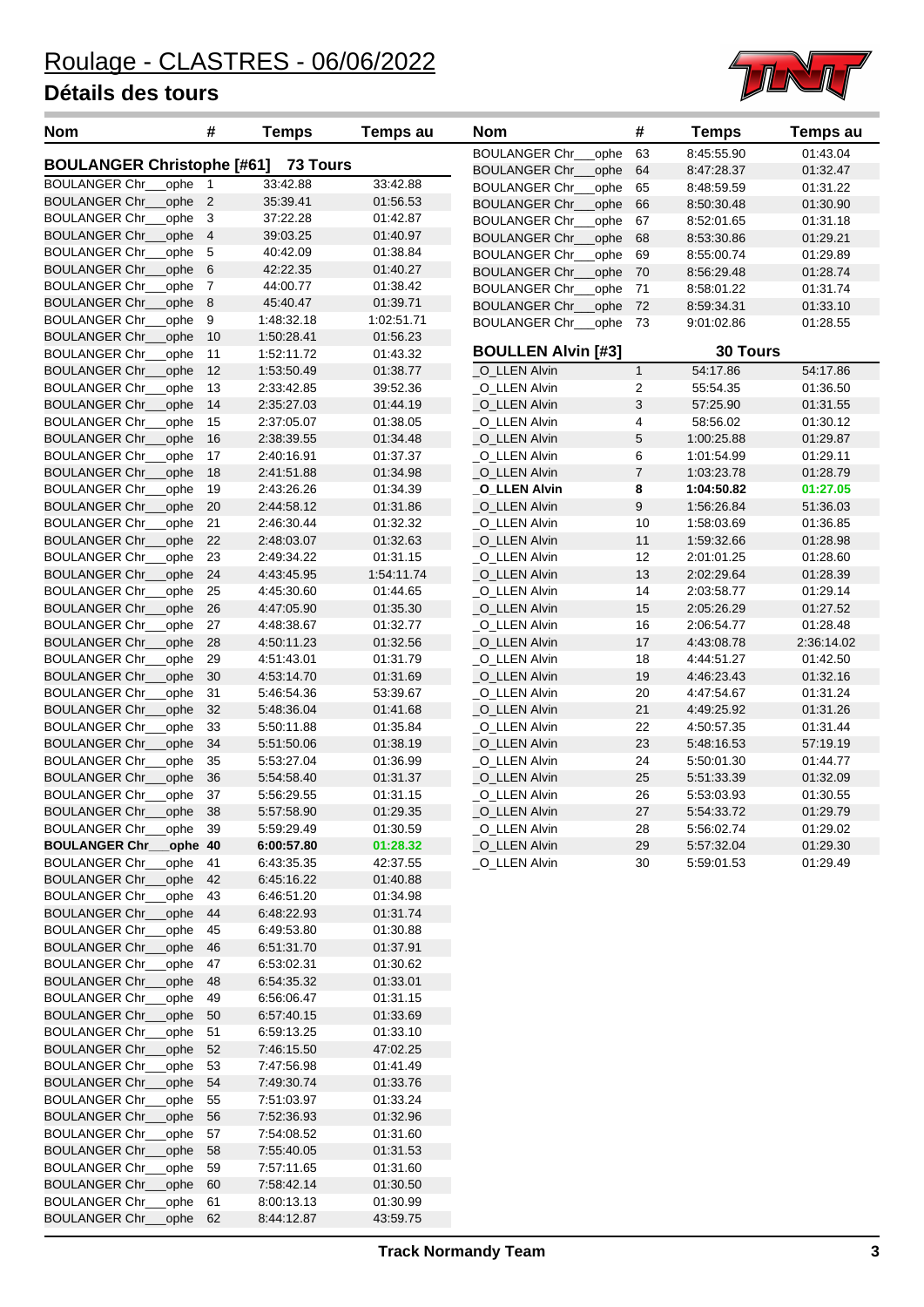

| <b>Nom</b>                   | #              | <b>Temps</b>    | <b>Temps au</b> | <b>Nom</b>                   | #              | <b>Temps</b>    | <b>Temps au</b> |
|------------------------------|----------------|-----------------|-----------------|------------------------------|----------------|-----------------|-----------------|
| <b>BRODELLE Fabrice [#4]</b> |                | <b>46 Tours</b> |                 | <b>BRODELLE Sophie [#32]</b> |                | <b>42 Tours</b> |                 |
| _ROD_LLE Fabrice             | $\mathbf{1}$   | 02:25.24        | 02:25.24        | BROD_LLE So_h__              | $\mathbf{1}$   | 14:29.09        | 14:29.09        |
| ROD_LLE Fabrice              | 2              | 03:54.33        | 01:29.09        | BROD_LLE So_h__              | 2              | 16:21.26        | 01:52.18        |
| ROD LLE Fabrice              | 3              | 05:22.85        | 01:28.53        | BROD_LLE So_h__              | 3              | 18:02.54        | 01:41.28        |
| ROD_LLE Fabrice              | 4              | 06:49.95        | 01:27.10        | BROD_LLE So_h__              | 4              | 19:48.64        | 01:46.11        |
| ROD_LLE Fabrice              | 5              | 08:17.28        | 01:27.33        | BROD_LLE So_h__              | 5              | 21:27.43        | 01:38.79        |
| ROD_LLE Fabrice              | 6              | 52:34.31        | 44:17.04        | BROD_LLE So_h__              | 6              | 1:14:06.69      | 52:39.27        |
| _ROD_LLE Fabrice             | $\overline{7}$ | 54:07.22        | 01:32.91        | BROD_LLE So_h__              | $\overline{7}$ | 1:15:47.38      | 01:40.69        |
| _ROD_LLE Fabrice             | 8              | 55:36.70        | 01:29.49        | BROD_LLE So_h__              | 8              | 1:17:20.76      | 01:33.38        |
| ROD LLE Fabrice              | 9              | 57:04.36        | 01:27.66        | BROD_LLE So_h_               | 9              | 1:18:55.59      | 01:34.83        |
| ROD_LLE Fabrice              | 10             | 58:29.70        | 01:25.34        | BROD_LLE So_h__              | 10             | 1:20:33.75      | 01:38.16        |
| _ROD_LLE Fabrice             | 11             | 59:54.50        | 01:24.80        | BROD_LLE So_h_               | 11             | 2:15:06.38      | 54:32.64        |
| ROD_LLE Fabrice              | 12             | 1:01:21.00      | 01:26.51        | BROD_LLE So_h__              | 12             | 2:16:44.59      | 01:38.21        |
| _ROD_LLE Fabrice             | 13             | 1:02:47.87      | 01:26.87        | BROD_LLE So_h__              | 13             | 2:18:16.96      | 01:32.37        |
| _ROD_LLE Fabrice             | 14             | 1:04:16.32      | 01:28.46        | BROD_LLE So_h__              | 14             | 2:21:02.97      | 02:46.01        |
| _ROD_LLE Fabrice             | 15             | 1:05:43.30      | 01:26.98        | BROD_LLE So_h_               | 15             | 2:22:40.14      | 01:37.18        |
| ROD_LLE Fabrice              | 16             | 1:07:10.56      | 01:27.26        | BROD_LLE So_h__              | 16             | 5:03:37.19      | 2:40:57.05      |
| ROD_LLE Fabrice              | 17             | 1:56:13.51      | 49:02.96        | BROD_LLE So_h__              | 17             | 5:05:18.42      | 01:41.24        |
| _ROD_LLE Fabrice             | 18             | 1:57:47.66      | 01:34.15        | BROD_LLE So_h__              | 18             | 5:06:56.48      | 01:38.06        |
| _ROD_LLE Fabrice             | 19             | 1:59:13.09      | 01:25.44        | BROD_LLE So_h_               | 19             | 5:08:30.12      | 01:33.64        |
| ROD_LLE Fabrice              | 20             | 2:00:37.58      | 01:24.50        | BROD_LLE So_h__              | 20             | 5:10:06.40      | 01:36.29        |
| ROD_LLE Fabrice              | 21             | 2:02:00.93      | 01:23.35        | BROD_LLE So_h__              | 21             | 6:03:38.17      | 53:31.77        |
| <b>ROD_LLE Fabrice</b>       | 22             | 2:03:24.18      | 01:23.26        | BROD_LLE So_h__              | 22             | 6:05:18.08      | 01:39.92        |
| ROD LLE Fabrice              | 23             | 2:04:48.25      | 01:24.08        | BROD LLE So h                | 23             | 7:05:21.57      | 1:00:03.50      |
| ROD_LLE Fabrice              | 24             | 2:06:12.63      | 01:24.38        | BROD LLE So h                | 24             | 7:07:01.45      | 01:39.88        |
| _ROD_LLE Fabrice             | 25             | 2:07:40.99      | 01:28.37        | BROD_LLE So_h__              | 25             | 7:08:36.65      | 01:35.21        |
| ROD_LLE Fabrice              | 26             | 2:09:11.76      | 01:30.78        | BROD_LLE So_h__              | 26             | 7:10:09.61      | 01:32.96        |
| ROD_LLE Fabrice              | 27             | 4:21:22.21      | 2:12:10.45      | BROD_LLE So_h__              | 27             | 7:11:44.20      | 01:34.60        |
| ROD_LLE Fabrice              | 28             | 4:22:53.10      | 01:30.90        | BROD_LLE So_h__              | 28             | 7:13:21.14      | 01:36.94        |
| _ROD_LLE Fabrice             | 29             | 4:24:21.65      | 01:28.55        | BROD_LLE So_h__              | 29             | 7:14:56.09      | 01:34.95        |
| _ROD_LLE Fabrice             | 30             | 4:25:52.52      | 01:30.87        | BROD_LLE So_h__              | 30             | 7:16:29.68      | 01:33.60        |
| ROD_LLE Fabrice              | 31             | 4:27:21.56      | 01:29.05        | BROD_LLE So_h_               | 31             | 8:03:44.84      | 47:15.16        |
| _ROD_LLE Fabrice             | 32             | 4:28:49.08      | 01:27.52        | BROD_LLE So_h__              | 32             | 8:05:18.83      | 01:33.99        |
| _ROD_LLE Fabrice             | 33             | 4:30:16.10      | 01:27.02        | BROD_LLE So_h_               | 33             | 8:06:49.65      | 01:30.83        |
| ROD LLE Fabrice              | 34             | 4:31:43.11      | 01:27.01        | BROD LLE So h                | 34             | 8:08:21.11      | 01:31.46        |
| _ROD_LLE Fabrice             | 35             | 6:27:48.24      | 1:56:05.14      | BROD LLE So h                | 35             | 8:09:52.82      | 01:31.72        |
| _ROD_LLE Fabrice             | 36             | 6:29:24.33      | 01:36.10        | BROD_LLE So_h__              | 36             | 9:04:48.85      | 54:56.04        |
| ROD_LLE Fabrice              | 37             | 6:31:00.52      | 01:36.19        | BROD_LLE So_h__              | 37             | 9:06:23.57      | 01:34.72        |
| ROD_LLE Fabrice              | 38             | 6:32:30.71      | 01:30.19        | BROD LLE So h                | 38             | 9:07:55.68      | 01:32.11        |
| _ROD_LLE Fabrice             | 39             | 6:34:04.61      | 01:33.90        | BROD_LLE So_h__              | 39             | 9:09:27.91      | 01:32.23        |
| _ROD_LLE Fabrice             | 40             | 6:35:37.31      | 01:32.71        | BROD_LLE So_h__              | 40             | 9:11:00.56      | 01:32.66        |
| _ROD_LLE Fabrice             | 41             | 7:23:10.10      | 47:32.79        | BROD LLE So h                | 41             | 9:12:34.12      | 01:33.57        |
| _ROD_LLE Fabrice             | 42             | 7:24:39.16      | 01:29.07        | BROD_LLE So_h__              | 42             | 9:14:06.33      | 01:32.21        |
| _ROD_LLE Fabrice             | 43             | 7:26:08.07      | 01:28.91        |                              |                |                 |                 |
| _ROD_LLE Fabrice             | 44             | 7:27:38.37      | 01:30.31        |                              |                |                 |                 |
| ROD LLE Fabrice              | 45             | 7:29:10.39      | 01:32.02        |                              |                |                 |                 |
| ROD_LLE Fabrice              | 46             | 7:30:44.12      | 01:33.74        |                              |                |                 |                 |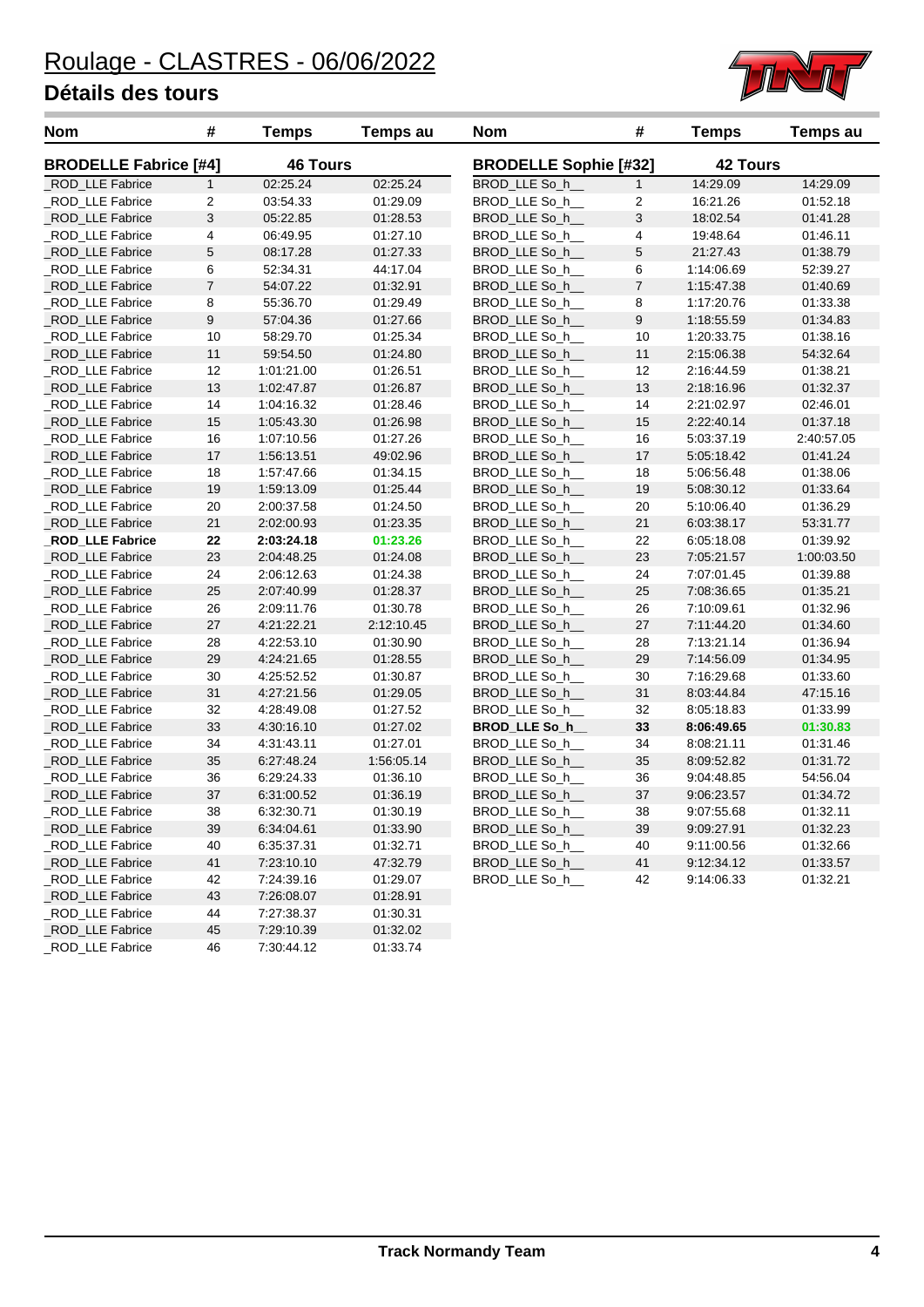

| <b>Nom</b>                     | #                | <b>Temps</b>             | Temps au               | <b>Nom</b>           | #  | <b>Temps</b> | <b>Temps au</b> |
|--------------------------------|------------------|--------------------------|------------------------|----------------------|----|--------------|-----------------|
| <b>BRUNET Thomas [#57]</b>     |                  | 67 Tours                 |                        | <b>BRUN T Thomas</b> | 63 | 7:51:20.76   | 01:29.61        |
|                                |                  |                          |                        | <b>BRUN_T_Thomas</b> | 64 | 7:52:49.19   | 01:28.44        |
| BRUN_T_Thomas                  | $\mathbf{1}$     | 15:25.15                 | 15:25.15               | BRUN_T_Thomas        | 65 | 7:54:18.49   | 01:29.31        |
| BRUN_T_Thomas                  | 2                | 17:21.19                 | 01:56.04               | BRUN_T_Thomas        | 66 | 7:55:48.35   | 01:29.86        |
| BRUN_T_Thomas                  | $\sqrt{3}$       | 18:59.28                 | 01:38.09               | <b>BRUN T Thomas</b> | 67 | 7:57:19.92   | 01:31.58        |
| BRUN_T_Thomas                  | 4                | 20:33.26                 | 01:33.99               |                      |    |              |                 |
| BRUN_T_Thomas                  | $\sqrt{5}$       | 22:11.16                 | 01:37.90               |                      |    |              |                 |
| BRUN_T_Thomas                  | 6                | 23:42.50                 | 01:31.34               |                      |    |              |                 |
| BRUN_T_Thomas                  | $\overline{7}$   | 25:13.09                 | 01:30.59               |                      |    |              |                 |
| BRUN_T_Thomas                  | $\bf 8$          | 26:45.83                 | 01:32.75               |                      |    |              |                 |
| BRUN_T_Thomas                  | $\boldsymbol{9}$ | 28:15.86                 | 01:30.03               |                      |    |              |                 |
| BRUN_T_Thomas                  | 10               | 29:48.39                 | 01:32.53               |                      |    |              |                 |
| BRUN_T_Thomas                  | 11               | 31:22.14                 | 01:33.76               |                      |    |              |                 |
| BRUN_T_Thomas                  | 12               | 1:13:53.24               | 42:31.11               |                      |    |              |                 |
| BRUN_T_Thomas                  | 13               | 1:15:43.58               | 01:50.35               |                      |    |              |                 |
| BRUN_T_Thomas                  | 14               | 1:17:17.92               | 01:34.34               |                      |    |              |                 |
| BRUN_T_Thomas                  | 15               | 1:18:47.06               | 01:29.14               |                      |    |              |                 |
| BRUN_T_Thomas                  | 16               | 1:20:16.87               | 01:29.82               |                      |    |              |                 |
| BRUN_T_Thomas                  | $17$             | 2:14:06.83               | 53:49.96               |                      |    |              |                 |
| BRUN_T_Thomas                  | 18               | 2:15:54.92               | 01:48.10               |                      |    |              |                 |
| BRUN_T_Thomas                  | 19               | 2:17:28.18               | 01:33.27               |                      |    |              |                 |
| BRUN_T_Thomas                  | 20               | 2:19:00.48               | 01:32.30               |                      |    |              |                 |
| BRUN_T_Thomas                  | 21               | 2:20:31.04               | 01:30.57               |                      |    |              |                 |
| BRUN_T_Thomas                  | 22               | 2:22:02.01               | 01:30.97               |                      |    |              |                 |
| BRUN_T_Thomas                  | 23               | 2:23:32.20               | 01:30.19               |                      |    |              |                 |
| BRUN_T_Thomas                  | 24               | 2:25:00.98               | 01:28.79               |                      |    |              |                 |
| BRUN_T_Thomas                  | 25               | 2:26:29.83               | 01:28.86               |                      |    |              |                 |
| BRUN_T_Thomas                  | 26               | 2:27:59.95               | 01:30.12               |                      |    |              |                 |
| BRUN_T_Thomas                  | 27               | 2:29:29.20               | 01:29.26               |                      |    |              |                 |
| BRUN_T_Thomas                  | 28               | 2:31:00.94               | 01:31.74<br>2:13:03.44 |                      |    |              |                 |
| BRUN_T_Thomas<br>BRUN_T_Thomas | 29<br>30         | 4:44:04.38<br>4:45:53.01 | 01:48.64               |                      |    |              |                 |
| BRUN_T_Thomas                  | 31               | 4:47:31.50               | 01:38.49               |                      |    |              |                 |
| BRUN_T_Thomas                  | 32               | 4:49:04.41               | 01:32.91               |                      |    |              |                 |
| BRUN_T_Thomas                  | 33               | 4:50:35.11               | 01:30.71               |                      |    |              |                 |
| BRUN_T_Thomas                  | 34               | 4:52:08.60               | 01:33.50               |                      |    |              |                 |
| BRUN_T_Thomas                  | 35               | 4:53:38.65               | 01:30.05               |                      |    |              |                 |
| BRUN_T_Thomas                  | 36               | 5:45:29.19               | 51:50.54               |                      |    |              |                 |
| BRUN_T_Thomas                  | 37               | 5:47:19.32               | 01:50.14               |                      |    |              |                 |
| BRUN_T_Thomas                  | 38               | 5:48:59.97               | 01:40.65               |                      |    |              |                 |
| BRUN_T_Thomas                  | 39               | 5:50:34.38               | 01:34.41               |                      |    |              |                 |
| BRUN_T_Thomas                  | 40               | 5:52:06.74               | 01:32.37               |                      |    |              |                 |
| BRUN_T_Thomas                  | 41               | 5.53.40.19               | 01:33.45               |                      |    |              |                 |
| BRUN_T_Thomas                  | 42               | 5:55:11.88               | 01:31.69               |                      |    |              |                 |
| BRUN_T_Thomas                  | 43               | 5:56:43.22               | 01:31.34               |                      |    |              |                 |
| BRUN_T_Thomas                  | 44               | 5:58:13.50               | 01:30.29               |                      |    |              |                 |
| BRUN_T_Thomas                  | 45               | 5.59.45.33               | 01:31.83               |                      |    |              |                 |
| BRUN_T_Thomas                  | 46               | 6:01:16.95               | 01:31.62               |                      |    |              |                 |
| BRUN_T_Thomas                  | 47               | 6:43:18.94               | 42:01.99               |                      |    |              |                 |
| BRUN_T_Thomas                  | 48               | 6:45:06.26               | 01:47.33               |                      |    |              |                 |
| BRUN_T_Thomas                  | 49               | 6:46:44.45               | 01:38.19               |                      |    |              |                 |
| BRUN_T_Thomas                  | 50               | 6:48:18.29               | 01:33.85               |                      |    |              |                 |
| BRUN_T_Thomas                  | 51               | 6:49:48.10               | 01:29.81               |                      |    |              |                 |
| BRUN_T_Thomas                  | 52               | 6:51:17.97               | 01:29.88               |                      |    |              |                 |
| BRUN_T_Thomas                  | 53               | 6.52.47.45               | 01:29.49               |                      |    |              |                 |
| BRUN_T_Thomas                  | 54               | 6:54:16.73               | 01:29.28               |                      |    |              |                 |
| BRUN_T_Thomas                  | 55               | 6:55:49.19               | 01:32.47               |                      |    |              |                 |
| BRUN_T_Thomas                  | 56               | 6:57:18.21               | 01:29.02               |                      |    |              |                 |
| BRUN_T_Thomas                  | 57               | 6:58:46.74               | 01:28.53               |                      |    |              |                 |
| BRUN_T_Thomas                  | 58               | 7:43:23.34               | 44:36.61               |                      |    |              |                 |
| BRUN_T_Thomas                  | 59               | 7:45:10.95               | 01:47.61               |                      |    |              |                 |
| BRUN_T_Thomas                  | 60               | 7:46:48.31               | 01:37.36               |                      |    |              |                 |
| BRUN_T_Thomas                  | 61               | 7:48:19.32               | 01:31.02               |                      |    |              |                 |
| BRUN_T_Thomas                  | 62               | 7:49:51.15               | 01:31.84               |                      |    |              |                 |
|                                |                  |                          |                        |                      |    |              |                 |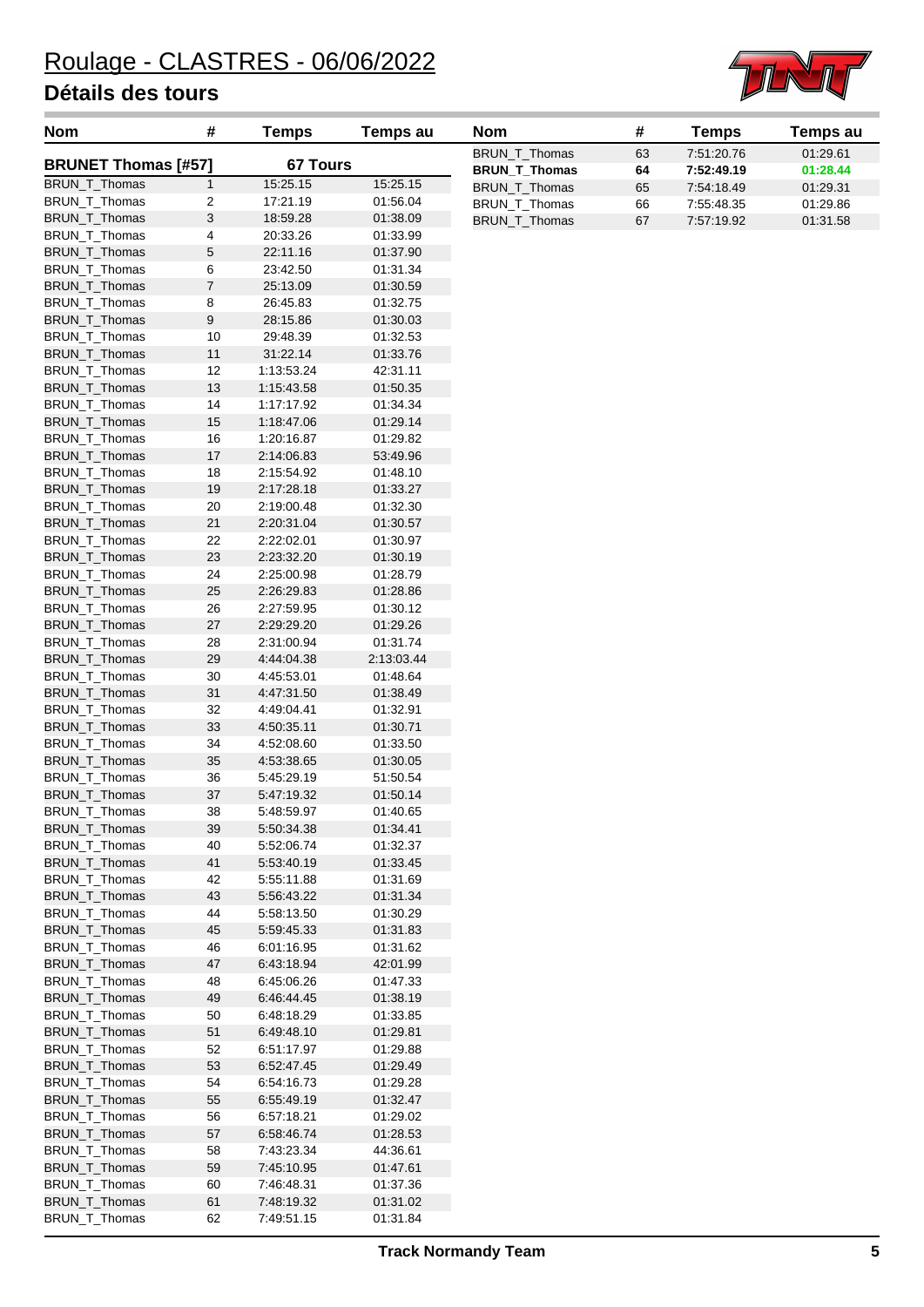

| Nom                                | #                       | <b>Temps</b>             | <b>Temps au</b>      | Nom                                | #                         | <b>Temps</b>             | Temps au             |
|------------------------------------|-------------------------|--------------------------|----------------------|------------------------------------|---------------------------|--------------------------|----------------------|
| <b>BUISINE Fabrice [#5]</b>        |                         | <b>65 Tours</b>          |                      | BUI_I_E Fabr_ce                    | 63                        | 7:35:58.40               | 01:23.56             |
|                                    |                         |                          |                      | <b>BUI_I_E</b> Fabr_ce             | 64                        | 7:37:22.92               | 01:24.52             |
| BUI_I_E Fabr_ce<br>BUI_I_E Fabr_ce | 1<br>$\overline{c}$     | 02:44.18<br>04:12.70     | 02:44.18<br>01:28.53 | BUI_I_E Fabr_ce                    | 65                        | 7:38:47.83               | 01:24.92             |
| BUI_I_E Fabr_ce                    | 3                       | 05:42.54                 | 01:29.84             | <b>CAPLIEZ Clément [#33]</b>       |                           | 28 Tours                 |                      |
| BUI_I_E Fabr_ce                    | $\overline{\mathbf{4}}$ | 07:11.41                 | 01:28.87             | CAPLIEZ C_ément                    | $\mathbf{1}$              | 15:43.76                 | 15:43.76             |
| BUI_I_E Fabr_ce                    | 5                       | 08:39.03                 | 01:27.62             | CAPLIEZ C_ément                    | 2                         | 17:33.26                 | 01:49.50             |
| BUI_I_E Fabr_ce                    | 6                       | 10:04.62                 | 01:25.60             | CAPLIEZ C_ément                    | $\ensuremath{\mathsf{3}}$ | 19:46.22                 | 02:12.97             |
| BUI_I_E Fabr_ce                    | 7                       | 53:10.12                 | 43:05.51             | CAPLIEZ C_ément                    | 4                         | 21:22.62                 | 01:36.40             |
| BUI_I_E Fabr_ce                    | 8                       | 54:41.65                 | 01:31.53             | CAPLIEZ C ément                    | $\sqrt{5}$                | 22:58.79                 | 01:36.17             |
| BUI_I_E Fabr_ce                    | 9                       | 56:07.57                 | 01:25.93             | CAPLIEZ C_ément                    | 6                         | 24:37.06                 | 01:38.28             |
| BUI_I_E Fabr_ce                    | 10                      | 57:31.31                 | 01:23.75             | CAPLIEZ C ément                    | $\boldsymbol{7}$          | 26:16.32                 | 01:39.26             |
| BUI_I_E Fabr_ce                    | 11                      | 58:54.45                 | 01:23.14             | CAPLIEZ C_ément                    | 8                         | 27:54.48                 | 01:38.16             |
| BUI_I_E Fabr_ce                    | 12                      | 1:00:21.00               | 01:26.56             | CAPLIEZ C_ément                    | $\boldsymbol{9}$          | 1:13:49.91               | 45:55.44             |
| BUI_I_E Fabr_ce                    | 13                      | 1:01:47.75               | 01:26.75             | CAPLIEZ C_ément                    | $10$                      | 1:15:30.34               | 01:40.44             |
| BUI_I_E Fabr_ce                    | 14                      | 1:03:10.18               | 01:22.44             | CAPLIEZ C_ément                    | 11                        | 1:17:04.68               | 01:34.34             |
| BUI_I_E Fabr_ce                    | 15                      | 1:04:32.94               | 01:22.76             | CAPLIEZ C_ément                    | 12                        | 1:18:39.63               | 01:34.95             |
| BUILLE Fabr_ce                     | 16                      | 1:05:57.52               | 01:24.59             | CAPLIEZ C_ément                    | 13                        | 1:20:13.21               | 01:33.59             |
| BUI_I_E Fabr_ce                    | 17                      | 1:07:20.00               | 01:22.48             | CAPLIEZ C ément                    | 14                        | 2:14:03.59               | 53:50.38             |
| BUI_I_E Fabr_ce                    | 18                      | 1:08:44.42               | 01:24.43             | CAPLIEZ C_ément                    | 15                        | 2:15:42.17               | 01:38.59             |
| BUI_I_E Fabr_ce                    | 19                      | 1:10:06.95               | 01:22.53             | CAPLIEZ C_ément                    | 16                        | 2:17:15.57               | 01:33.40             |
| BUI_I_E Fabr_ce                    | 20                      | 1:57:42.27               | 47:35.32             | CAPLIEZ C_ément                    | 17                        | 2:18:52.07               | 01:36.50             |
| BUI_I_E Fabr_ce                    | 21<br>22                | 1:59:11.99               | 01:29.72             | CAPLIEZ C_ément                    | 18<br>19                  | 2:20:26.17               | 01:34.10<br>01:33.71 |
| BUI_I_E Fabr_ce<br>BUI_I_E Fabr_ce | 23                      | 2:00:36.29<br>2:02:00.39 | 01:24.31<br>01:24.10 | CAPLIEZ C_ément<br>CAPLIEZ C_ément | 20                        | 2:21:59.87<br>2:23:35.05 | 01:35.19             |
| BUI_I_E Fabr_ce                    | 24                      | 2:03:23.43               | 01:23.04             | CAPLIEZ C_ément                    | 21                        | 2:25:08.50               | 01:33.45             |
| BUI_I_E Fabr_ce                    | 25                      | 2:04:46.16               | 01:22.74             | <b>CAPLIEZ C_ément</b>             | 22                        | 2:26:41.15               | 01:32.65             |
| BUI_I_E Fabr_ce                    | 26                      | 2:06:11.22               | 01:25.06             | CAPLIEZ C_ément                    | 23                        | 5:03:36.39               | 2:36:55.25           |
| BUI_I_E Fabr_ce                    | 27                      | 2:07:34.22               | 01:23.00             | CAPLIEZ C_ément                    | 24                        | 5:05:18.11               | 01:41.72             |
| BUI_I_E Fabr_ce                    | 28                      | 2:08:58.12               | 01:23.91             | CAPLIEZ C_ément                    | 25                        | 5:06:55.88               | 01:37.77             |
| BUI_I_E Fabr_ce                    | 29                      | 2:10:23.95               | 01:25.83             | CAPLIEZ C_ément                    | 26                        | 5:08:32.58               | 01:36.71             |
| BUI_I_E Fabr_ce                    | 30                      | 4:23:16.45               | 2:12:52.50           | CAPLIEZ C_ément                    | $27\,$                    | 5:10:08.86               | 01:36.29             |
| BUI_I_E Fabr_ce                    | 31                      | 4:24:50.50               | 01:34.06             | CAPLIEZ C_ément                    | 28                        | 6:05:02.45               | 54:53.59             |
| BUI_I_E Fabr_ce                    | 32                      | 4:26:16.33               | 01:25.84             |                                    |                           |                          |                      |
| BUI_I_E Fabr_ce                    | 33                      | 4:27:39.84               | 01:23.51             |                                    |                           |                          |                      |
| BUI_I_E Fabr_ce                    | 34                      | 4:29:03.24               | 01:23.40             |                                    |                           |                          |                      |
| BUI_I_E Fabr_ce                    | 35                      | 4:30:27.10               | 01:23.86             |                                    |                           |                          |                      |
| BUI_I_E Fabr_ce                    | 36                      | 4:31:50.33               | 01:23.23             |                                    |                           |                          |                      |
| BUI_I_E Fabr_ce                    | 37                      | 4:33:14.28               | 01:23.96             |                                    |                           |                          |                      |
| BUI_I_E Fabr_ce                    | 38                      | 4:34:38.00               | 01:23.72             |                                    |                           |                          |                      |
| BUI_I_E Fabr_ce                    | 39                      | 4:36:01.63               | 01:23.63<br>01:23.52 |                                    |                           |                          |                      |
| BUI_I_E Fabr_ce<br>BUI_I_E Fabr_ce | 40<br>41                | 4:37:25.14<br>4:38:49.11 | 01:23.98             |                                    |                           |                          |                      |
| BUI_I_E Fabr_ce                    | 42                      | 4:40:12.79               | 01:23.68             |                                    |                           |                          |                      |
| BUI_I_E Fabr_ce                    | 43                      | 6:27:22.43               | 1:47:09.65           |                                    |                           |                          |                      |
| BUI_I_E Fabr_ce                    | 44                      | 6:28:54.29               | 01:31.86             |                                    |                           |                          |                      |
| BUI_I_E Fabr_ce                    | 45                      | 6.30.18.69               | 01:24.41             |                                    |                           |                          |                      |
| BUI_I_E Fabr_ce                    | 46                      | 6:31:42.10               | 01:23.42             |                                    |                           |                          |                      |
| BUI_I_E Fabr_ce                    | 47                      | 6:33:04.98               | 01:22.88             |                                    |                           |                          |                      |
| BUILLE Fabr_ce                     | 48                      | 6:34:27.97               | 01:23.00             |                                    |                           |                          |                      |
| BUI_I_E Fabr_ce                    | 49                      | 6:35:50.50               | 01:22.53             |                                    |                           |                          |                      |
| BUI_I_E Fabr_ce                    | 50                      | 6:37:14.03               | 01:23.54             |                                    |                           |                          |                      |
| BUI_I_E Fabr_ce                    | 51                      | 6:38:36.11               | 01:22.08             |                                    |                           |                          |                      |
| BUI_I_E Fabr_ce                    | 52                      | 6:39:59.25               | 01:23.14             |                                    |                           |                          |                      |
| BUI_I_E Fabr_ce                    | 53                      | 6:41:22.12               | 01:22.88             |                                    |                           |                          |                      |
| BUI_I_E Fabr_ce                    | 54                      | 7:23:23.08               | 42:00.96             |                                    |                           |                          |                      |
| BUI_I_E Fabr_ce                    | 55                      | 7:24:53.11               | 01:30.03             |                                    |                           |                          |                      |
| BUI_I_E Fabr_ce                    | 56                      | 7:26:17.77               | 01:24.66             |                                    |                           |                          |                      |
| BUI_I_E Fabr_ce<br>BUI_I_E Fabr_ce | 57<br>58                | 7:27:40.74<br>7:29:06.19 | 01:22.97<br>01:25.46 |                                    |                           |                          |                      |
| BUI_I_E Fabr_ce                    | 59                      | 7:30:28.04               | 01:21.85             |                                    |                           |                          |                      |
| <b>BUI_I_E Fabr_ce</b>             | 60                      | 7:31:49.60               | 01:21.57             |                                    |                           |                          |                      |
| BUI_I_E Fabr_ce                    | 61                      | 7:33:11.99               | 01:22.39             |                                    |                           |                          |                      |
| BUI_I_E Fabr_ce                    | 62                      | 7:34:34.84               | 01:22.86             |                                    |                           |                          |                      |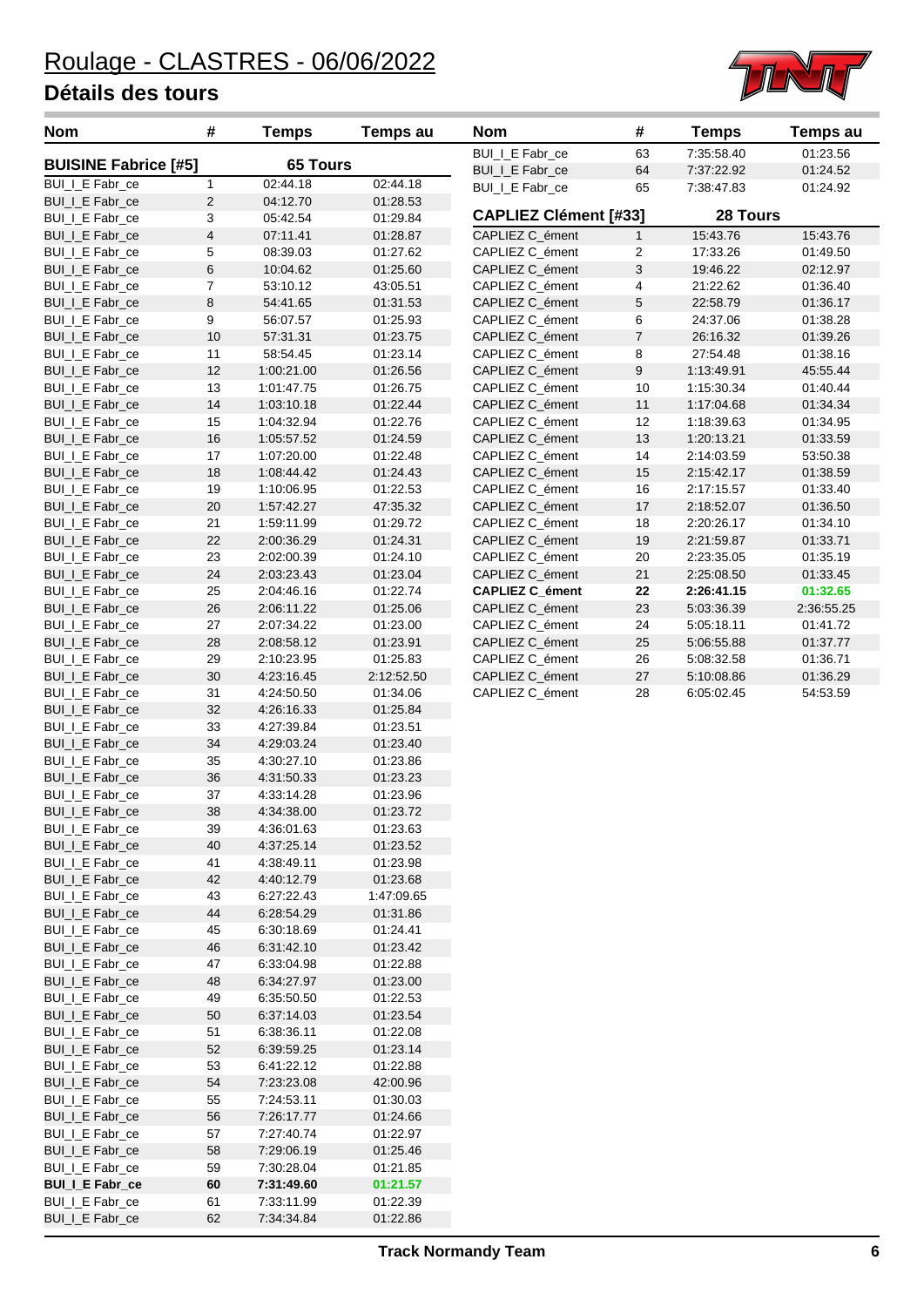

| <b>Nom</b>                                 | #                         | <b>Temps</b>             | <b>Temps au</b>      | <b>Nom</b>                         | #                | <b>Temps</b>             | <b>Temps au</b>      |
|--------------------------------------------|---------------------------|--------------------------|----------------------|------------------------------------|------------------|--------------------------|----------------------|
|                                            |                           | <b>76 Tours</b>          |                      | COLAGR_NDRE Ed_uard                | 63               | 7:57:52.12               | 01:24.69             |
| <b>COLAGRANDRE Edouard [#72]</b>           |                           |                          |                      | COLAGR_NDRE Ed_uard                | 64               | 7:59:16.62               | 01:24.50             |
| COLAGR_NDRE Ed_uard                        | $\mathbf{1}$              | 33:32.85                 | 33:32.85             | <b>COLAGR_NDRE Ed_uard</b>         | 65               | 8:00:39.61               | 01:23.00             |
| COLAGR_NDRE Ed_uard                        | $\overline{c}$            | 35:37.59                 | 02:04.74             | COLAGR_NDRE Ed_uard                | 66               | 8:46:46.78               | 46:07.18             |
| COLAGR_NDRE Ed_uard                        | $\ensuremath{\mathsf{3}}$ | 37:21.88                 | 01:44.30             | COLAGR_NDRE Ed_uard                | 67               | 8:48:23.70               | 01:36.92             |
| COLAGR_NDRE Ed_uard                        | 4                         | 39:01.75                 | 01:39.87             | COLAGR_NDRE Ed_uard                | 68               | 8:49:48.85               | 01:25.16             |
| COLAGR_NDRE Ed_uard                        | 5                         | 40:41.48                 | 01:39.73             | COLAGR_NDRE Ed_uard                | 69               | 8:51:13.39               | 01:24.55             |
| COLAGR_NDRE Ed_uard                        | 6                         | 42:21.53                 | 01:40.06             | COLAGR_NDRE Ed_uard                | 70               | 8:52:36.97               | 01:23.58             |
| COLAGR_NDRE Ed_uard                        | $\overline{7}$            | 44:00.44                 | 01:38.91             | COLAGR_NDRE Ed_uard                | $71$             | 8:54:00.74               | 01:23.77             |
| COLAGR_NDRE Ed_uard                        | 8                         | 1:48:28.80               | 1:04:28.37           | COLAGR_NDRE Ed_uard                | 72               | 8:55:23.81               | 01:23.07             |
| COLAGR_NDRE Ed_uard                        | 9                         | 1:50:27.72               | 01:58.93             | COLAGR_NDRE Ed_uard                | 73               | 8:56:54.96               | 01:31.16             |
| COLAGR NDRE Ed uard                        | 10                        | 1:52:10.34               | 01:42.62             | COLAGR_NDRE Ed_uard                | 74               | 8:58:22.24               | 01:27.29             |
| COLAGR_NDRE Ed_uard                        | 11                        | 1:53:46.95               | 01:36.62             | COLAGR_NDRE Ed_uard                | 75               | 8:59:47.55               | 01:25.32             |
| COLAGR_NDRE Ed_uard                        | 12                        | 2:33:39.94               | 39:53.00             | COLAGR_NDRE Ed_uard                | 76               | 9:01:11.11               | 01:23.56             |
| COLAGR_NDRE Ed_uard                        | 13                        | 2:35:24.57               | 01:44.63             | <b>CUILLER Mathieu [#6]</b>        |                  | 29 Tours                 |                      |
| COLAGR_NDRE Ed_uard                        | 14                        | 2:37:01.93               | 01:37.37             |                                    |                  |                          |                      |
| COLAGR_NDRE Ed_uard                        | 15                        | 2:38:33.19               | 01:31.26             | _UI_LER_Ma__ieu                    | $\mathbf{1}$     | 02:41.46                 | 02:41.46             |
| COLAGR_NDRE Ed_uard                        | 16                        | 2:40:05.52               | 01:32.33             | UI LER Ma ieu                      | 2                | 04:11.93                 | 01:30.47             |
| COLAGR_NDRE Ed_uard                        | 17                        | 2:41:36.97               | 01:31.46             | _UI_LER_Ma__ieu                    | 3                | 05:42.03                 | 01:30.10             |
| COLAGR_NDRE Ed_uard                        | 18                        | 2:43:08.40               | 01:31.44             | _UI_LER_Ma__ieu                    | 4                | 07:13.27                 | 01:31.25             |
| COLAGR_NDRE Ed_uard                        | 19                        | 2:44:39.25               | 01:30.85             | _UI_LER_Ma__ieu                    | 5                | 08:43.78                 | 01:30.52             |
| COLAGR_NDRE Ed_uard                        | 20                        | 2:46:07.56               | 01:28.32             | UI LER Ma ieu                      | 6                | 10:12.24                 | 01:28.46             |
| COLAGR NDRE Ed uard                        | 21                        | 2:47:36.46               | 01:28.90             | _UI_LER_Ma__ieu                    | $\boldsymbol{7}$ | 52:39.75                 | 42:27.52             |
| COLAGR_NDRE Ed_uard                        | 22                        | 2:49:07.66<br>2:50:36.91 | 01:31.20             | _UI_LER_Ma__ieu                    | 8                | 54:28.24                 | 01:48.49             |
| COLAGR_NDRE Ed_uard                        | 23                        |                          | 01:29.26             | _UI_LER_Ma__ieu                    | 9                | 56:03.12                 | 01:34.88             |
| COLAGR_NDRE Ed_uard                        | 24                        | 4:43:41.48               | 1:53:04.57           | _UI_LER_Ma__ieu                    | 10               | 57:33.82                 | 01:30.71             |
| COLAGR_NDRE Ed_uard                        | 25                        | 4:45:26.60               | 01:45.12             | _UI_LER_Ma__ieu                    | $11$             | 59:05.02                 | 01:31.20             |
| COLAGR_NDRE Ed_uard<br>COLAGR_NDRE Ed_uard | 26<br>27                  | 4:46:57.30<br>4:48:28.01 | 01:30.71<br>01:30.71 | UI LER Ma ieu                      | 12<br>13         | 1:00:36.94<br>1:02:06.33 | 01:31.93<br>01:29.40 |
| COLAGR_NDRE Ed_uard                        | 28                        | 4:50:00.14               | 01:32.14             | _UI_LER_Ma__ieu<br>_UI_LER_Ma__ieu | 14               | 1:03:35.30               | 01:28.97             |
| COLAGR_NDRE Ed_uard                        | 29                        | 4:51:29.80               | 01:29.66             | _UI_LER_Ma__ieu                    | 15               | 1:05:01.84               | 01:26.54             |
| COLAGR_NDRE Ed_uard                        | 30                        | 4:52:59.39               | 01:29.60             | _UI_LER_Ma__ieu                    | 16               | 1:56:09.92               | 51:08.09             |
| COLAGR_NDRE Ed_uard                        | 31                        | 5:46:05.30               | 53:05.91             | _UI_LER_Ma__ieu                    | 17               | 1:57:56.26               | 01:46.34             |
| COLAGR_NDRE Ed_uard                        | 32                        | 5:47:48.92               | 01:43.62             | _UI_LER_Ma__ieu                    | 18               | 1:59:28.35               | 01:32.09             |
| COLAGR_NDRE Ed_uard                        | 33                        | 5:49:20.73               | 01:31.81             | _UI_LER_Ma__ieu                    | 19               | 2:00:59.33               | 01:30.99             |
| COLAGR_NDRE Ed_uard                        | 34                        | 5:50:52.14               | 01:31.41             | _UI_LER_Ma__ieu                    | 20               | 2:02:28.47               | 01:29.14             |
| COLAGR_NDRE Ed_uard                        | 35                        | 5:52:22.59               | 01:30.45             | _UI_LER_Ma__ieu                    | 21               | 2:03:57.95               | 01:29.49             |
| COLAGR_NDRE Ed_uard                        | 36                        | 5:53:52.36               | 01:29.77             | UI LER Ma ieu                      | 22               | 2:05:24.95               | 01:27.01             |
| COLAGR_NDRE Ed_uard                        | 37                        | 5:55:21.28               | 01:28.93             | _UI_LER_Ma__ieu                    | 23               | 2:06:53.67               | 01:28.72             |
| COLAGR_NDRE Ed_uard                        | 38                        | 5:56:49.90               | 01:28.62             | UI_LER_Ma_<br>ieu                  | 24               | 4:23:50.24               | 2:16:56.58           |
| COLAGR_NDRE Ed_uard                        | 39                        | 5:58:18.12               | 01:28.23             | _UI_LER_Ma__ieu                    | 25               | 4:25:39.54               | 01:49.30             |
| COLAGR_NDRE Ed_uard                        | 40                        | 5:59:46.65               | 01:28.53             | _UI_LER_Ma__ieu                    | 26               | 4:27:14.86               | 01:35.33             |
| COLAGR_NDRE Ed_uard                        | 41                        | 6:01:17.73               | 01:31.08             | _UI_LER_Ma__ieu                    | 27               | 4:28:45.19               | 01:30.33             |
| COLAGR_NDRE Ed_uard                        | 42                        | 6:44:15.40               | 42:57.68             | _UI_LER_Ma__ieu                    | 28               | 4:30:15.12               | 01:29.94             |
| COLAGR_NDRE Ed_uard                        | 43                        | 6:45:54.45               | 01:39.05             | _UI_LER_Ma__ieu                    | 29               | 4:31:45.80               | 01:30.69             |
| COLAGR_NDRE Ed_uard                        | 44                        | 6:47:21.99               | 01:27.55             |                                    |                  |                          |                      |
| COLAGR_NDRE Ed_uard                        | 45                        | 6:48:50.29               | 01:28.30             |                                    |                  |                          |                      |
| COLAGR_NDRE Ed_uard                        | 46                        | 6:50:18.55               | 01:28.27             |                                    |                  |                          |                      |
| COLAGR_NDRE Ed_uard                        | 47                        | 6:51:48.44               | 01:29.89             |                                    |                  |                          |                      |
| COLAGR_NDRE Ed_uard                        | 48                        | 6:53:17.90               | 01:29.47             |                                    |                  |                          |                      |
| COLAGR_NDRE Ed_uard                        | 49                        | 6:54:45.16               | 01:27.27             |                                    |                  |                          |                      |
| COLAGR_NDRE Ed_uard                        | 50                        | 6.56.10.22               | 01:25.06             |                                    |                  |                          |                      |
| COLAGR_NDRE Ed_uard                        | 51                        | 6:57:38.25               | 01:28.04             |                                    |                  |                          |                      |
| COLAGR_NDRE Ed_uard                        | 52                        | 6:59:03.68               | 01:25.43             |                                    |                  |                          |                      |
| COLAGR_NDRE Ed_uard                        | 53                        | 7:43:25.57               | 44:21.89             |                                    |                  |                          |                      |
| COLAGR_NDRE Ed_uard                        | 54                        | 7:45:05.16               | 01:39.59             |                                    |                  |                          |                      |
| COLAGR_NDRE Ed_uard                        | 55                        | 7:46:31.67               | 01:26.52             |                                    |                  |                          |                      |
| COLAGR_NDRE Ed_uard                        | 56                        | 7:47:57.45               | 01:25.79             |                                    |                  |                          |                      |
| COLAGR_NDRE Ed_uard                        | 57                        | 7:49:23.38               | 01:25.93             |                                    |                  |                          |                      |
| COLAGR_NDRE Ed_uard                        | 58                        | 7:50:47.82               | 01:24.45             |                                    |                  |                          |                      |
| COLAGR_NDRE Ed_uard                        | 59                        | 7:52:10.89               | 01:23.07             |                                    |                  |                          |                      |
| COLAGR_NDRE Ed_uard                        | 60                        | 7:53:35.52               | 01:24.64             |                                    |                  |                          |                      |
| COLAGR_NDRE Ed_uard                        | 61                        | 7:55:01.96               | 01:26.44             |                                    |                  |                          |                      |
| COLAGR_NDRE Ed_uard                        | 62                        | 7:56:27.44               | 01:25.48             |                                    |                  |                          |                      |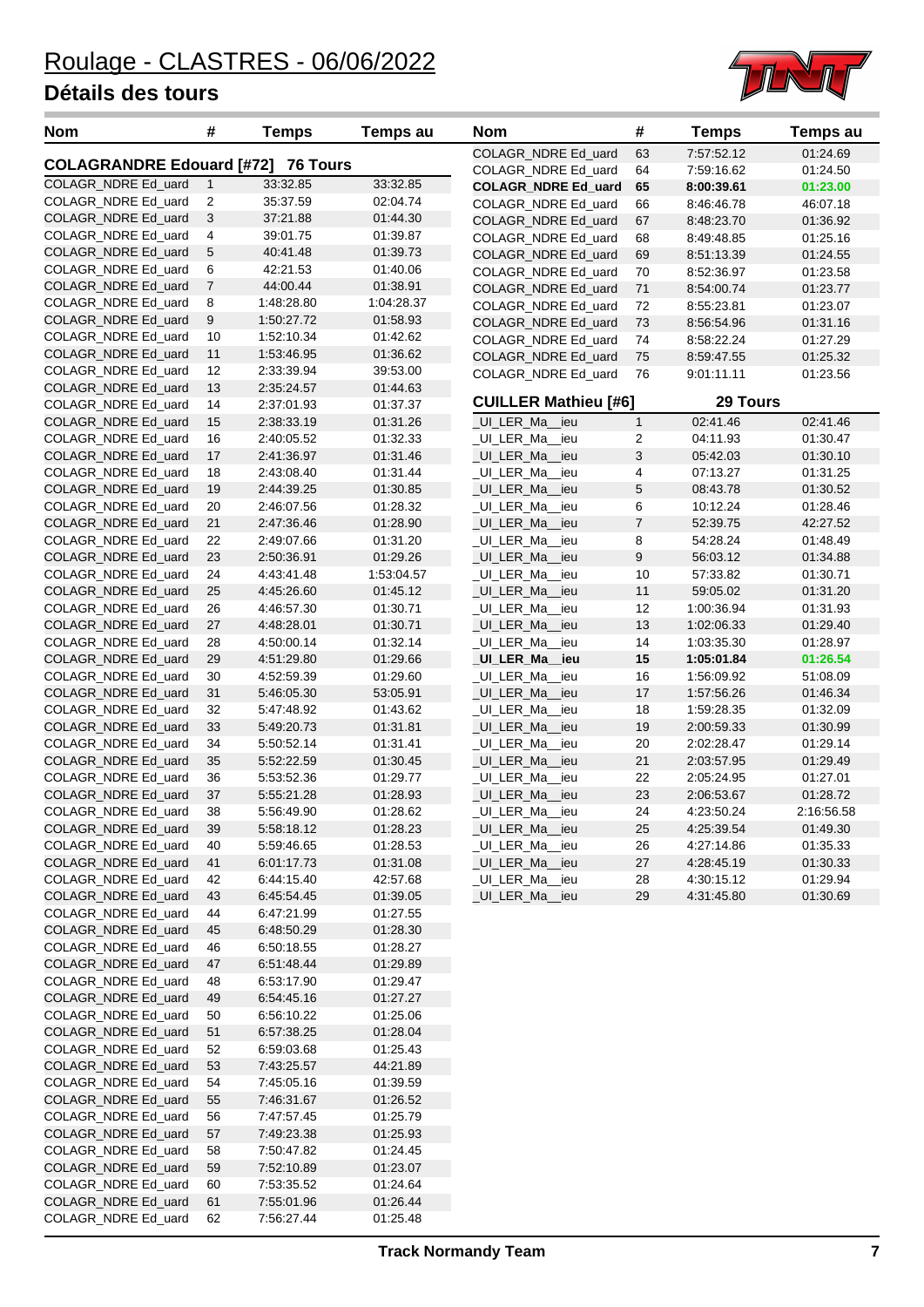DE CASTRO Rol\_ndo 36 7:20:01.42 01:43.60



| <b>Nom</b>              | #                       | <b>Temps</b> | Temps au   | <b>Nom</b>             | #                             | <b>Temps</b> | Temps au   |  |
|-------------------------|-------------------------|--------------|------------|------------------------|-------------------------------|--------------|------------|--|
| DE CASTRO Rolando [#73] |                         | 36 Tours     |            |                        | <b>DELAMARE Sylvain [#34]</b> |              | 27 Tours   |  |
| DE CASTRO Rol_ndo       | 1                       | 38:07.33     | 38:07.33   | <b>ELAMARE Sylvain</b> | 1                             | 13:40.78     | 13:40.78   |  |
| DE CASTRO Rol_ndo       | $\overline{c}$          | 40:01.91     | 01:54.59   | <b>ELAMARE Sylvain</b> | $\overline{\mathbf{c}}$       | 15:19.69     | 01:38.91   |  |
| DE CASTRO Rol ndo       | 3                       | 41:46.42     | 01:44.51   | <b>ELAMARE Sylvain</b> | 3                             | 16:54.40     | 01:34.72   |  |
| DE CASTRO Rol_ndo       | $\overline{\mathbf{4}}$ | 43:29.69     | 01:43.27   | <b>ELAMARE Sylvain</b> | $\overline{\mathbf{4}}$       | 18:30.38     | 01:35.98   |  |
| DE CASTRO Rol_ndo       | 5                       | 45:11.99     | 01:42.31   | <b>ELAMARE Sylvain</b> | $\mathbf 5$                   | 20:00.31     | 01:29.93   |  |
| DE CASTRO Rol_ndo       | 6                       | 1:48:34.24   | 1:03:22.25 | _ELAMARE Sylvain       | $\,$ 6 $\,$                   | 21:32.63     | 01:32.33   |  |
| DE CASTRO Rol_ndo       | $\overline{7}$          | 1:50:28.97   | 01:54.73   | _ELAMARE Sylvain       | $\overline{7}$                | 23:03.87     | 01:31.24   |  |
| DE CASTRO Rol ndo       | 8                       | 1:52:18.10   | 01:49.13   | <b>ELAMARE Sylvain</b> | 8                             | 24:32.68     | 01:28.81   |  |
| DE CASTRO Rol ndo       | 9                       | 1:54:00.50   | 01:42.41   | <b>ELAMARE Sylvain</b> | 9                             | 1:14:54.81   | 50:22.14   |  |
| DE CASTRO Rol_ndo       | 10                      | 2:33:46.48   | 39:45.99   | <b>ELAMARE Sylvain</b> | 10                            | 1:16:26.41   | 01:31.60   |  |
| DE CASTRO Rol ndo       | 11                      | 2:35:33.33   | 01:46.86   | <b>ELAMARE Sylvain</b> | 11                            | 1:17:54.34   | 01:27.94   |  |
| DE CASTRO Rol ndo       | 12                      | 2:37:14.65   | 01:41.33   | <b>ELAMARE Sylvain</b> | 12                            | 1:19:20.39   | 01:26.05   |  |
| DE CASTRO Rol_ndo       | 13                      | 2:38:53.94   | 01:39.29   | <b>ELAMARE Sylvain</b> | 13                            | 2:13:05.51   | 53:45.13   |  |
| DE CASTRO Rol ndo       | 14                      | 2:40:34.72   | 01:40.79   | _ELAMARE Sylvain       | 14                            | 2:14:38.72   | 01:33.22   |  |
| DE CASTRO Rol_ndo       | 15                      | 2:42:19.42   | 01:44.70   | <b>ELAMARE Sylvain</b> | 15                            | 2:16:04.65   | 01:25.93   |  |
| DE CASTRO Rol_ndo       | 16                      | 2:43:57.93   | 01:38.52   | <b>ELAMARE Sylvain</b> | 16                            | 2:17:36.88   | 01:32.23   |  |
| DE CASTRO Rol ndo       | 17                      | 2:45:38.03   | 01:40.11   | <b>ELAMARE Sylvain</b> | 17                            | 2:19:06.03   | 01:29.16   |  |
| DE CASTRO Rol_ndo       | 18                      | 2:47:13.54   | 01:35.51   | <b>ELAMARE Sylvain</b> | 18                            | 2:20:32.50   | 01:26.47   |  |
| DE CASTRO Rol ndo       | 19                      | 5:01:10.47   | 2:13:56.93 | <b>ELAMARE Sylvain</b> | 19                            | 2:22:03.93   | 01:31.44   |  |
| DE CASTRO Rol_ndo       | 20                      | 5:03:04.16   | 01:53.70   | <b>ELAMARE Sylvain</b> | 20                            | 2:23:33.02   | 01:29.09   |  |
| DE CASTRO Rol_ndo       | 21                      | 5:04:45.28   | 01:41.12   | _ELAMARE Sylvain       | 21                            | 2:25:02.06   | 01:29.04   |  |
| DE CASTRO Rol ndo       | 22                      | 5:06:25.43   | 01:40.15   | <b>ELAMARE Sylvain</b> | 22                            | 6:28:11.53   | 4:03:09.48 |  |
| DE CASTRO Rol ndo       | 23                      | 5:08:04.90   | 01:39.48   | _ELAMARE Sylvain       | 23                            | 6:29:45.66   | 01:34.13   |  |
| DE CASTRO Rol_ndo       | 24                      | 5:09:43.60   | 01:38.70   | _ELAMARE Sylvain       | 24                            | 6:31:13.58   | 01:27.92   |  |
| DE CASTRO Rol ndo       | 25                      | 5:11:20.96   | 01:37.36   | <b>ELAMARE Sylvain</b> | 25                            | 6:32:41.96   | 01:28.39   |  |
| DE CASTRO Rol_ndo       | 26                      | 6:04:38.52   | 53:17.57   | _ELAMARE Sylvain       | 26                            | 6:34:10.21   | 01:28.25   |  |
| DE CASTRO Rol_ndo       | 27                      | 6:06:29.83   | 01:51.31   | _ELAMARE Sylvain       | 27                            | 6:35:38.87   | 01:28.67   |  |
| DE CASTRO Rol ndo       | 28                      | 7:05:57.74   | 59:27.92   |                        |                               |              |            |  |
| DE CASTRO Rol_ndo       | 29                      | 7:07:51.06   | 01:53.33   |                        |                               |              |            |  |
| DE CASTRO Rol_ndo       | 30                      | 7:09:38.34   | 01:47.28   |                        |                               |              |            |  |
| DE CASTRO Rol ndo       | 31                      | 7:11:24.43   | 01:46.09   |                        |                               |              |            |  |
| DE CASTRO Rol_ndo       | 32                      | 7:13:09.50   | 01:45.07   |                        |                               |              |            |  |
| DE CASTRO Rol ndo       | 33                      | 7:14:53.07   | 01:43.58   |                        |                               |              |            |  |
| DE CASTRO Rol ndo       | 34                      | 7:16:37.34   | 01:44.28   |                        |                               |              |            |  |
| DE CASTRO Rol_ndo       | 35                      | 7:18:17.82   | 01:40.48   |                        |                               |              |            |  |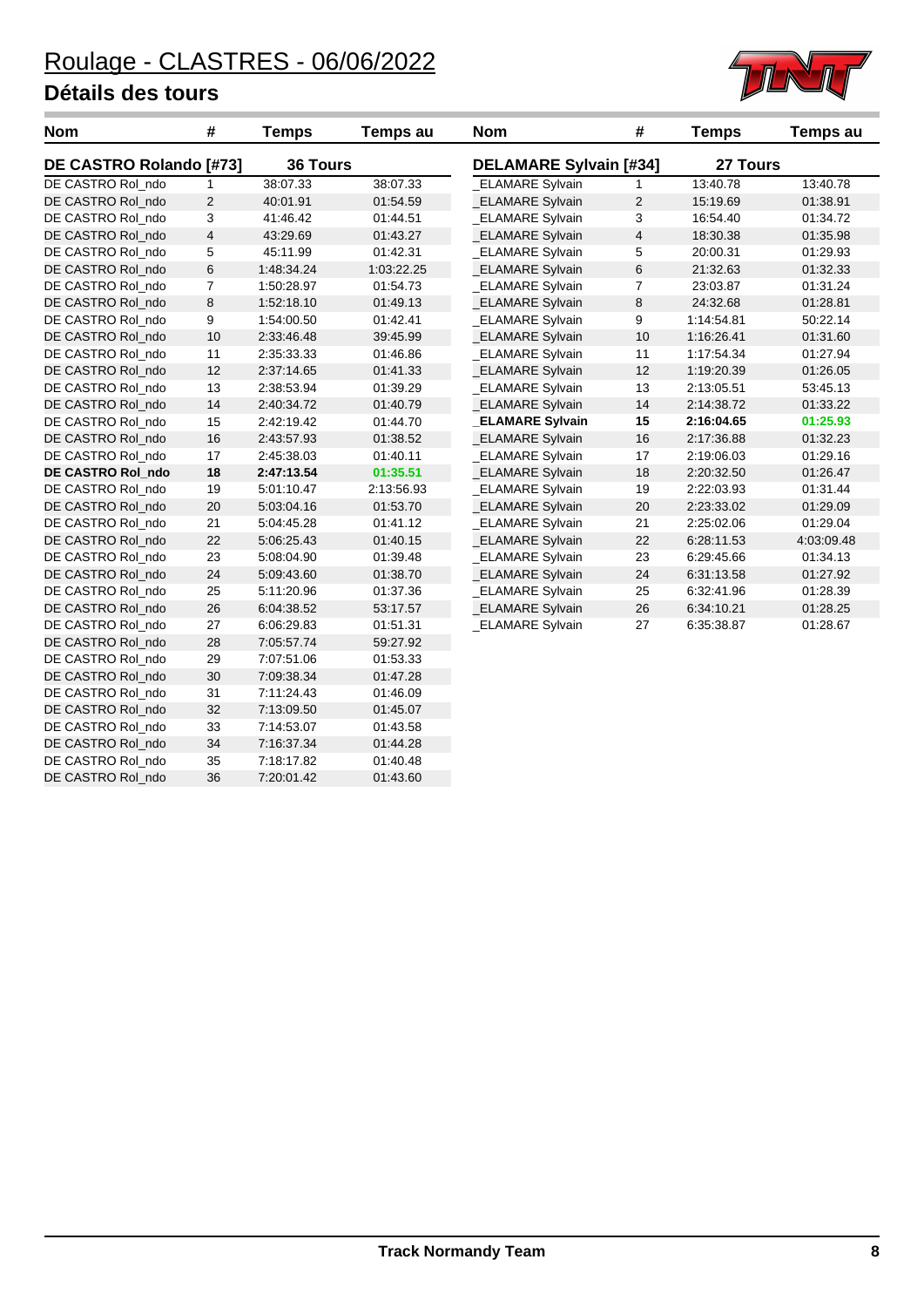DELANNOY Florian 50 8:21:11.47 01:43.23



| Nom                           | #              | <b>Temps</b> | Temps au   | <b>Nom</b>                  | #              | <b>Temps</b>    | <b>Temps au</b> |
|-------------------------------|----------------|--------------|------------|-----------------------------|----------------|-----------------|-----------------|
| <b>DELANNOY Florian [#35]</b> |                | 50 Tours     |            | <b>DUFORT Olivier [#37]</b> |                | <b>45 Tours</b> |                 |
| <b>DELANNOY Florian</b>       | $\mathbf{1}$   | 14:26.23     | 14:26.23   | D_FORT Olivier              | $\mathbf{1}$   | 15:03.78        | 15:03.78        |
| <b>DELANNOY Florian</b>       | 2              | 16:29.58     | 02:03.36   | D_FORT Olivier              | 2              | 16:50.98        | 01:47.21        |
| <b>DELANNOY Florian</b>       | 3              | 18:28.81     | 01:59.23   | <b>D_FORT Olivier</b>       | 3              | 18:29.30        | 01:38.32        |
| <b>DELANNOY Florian</b>       | 4              | 20:24.24     | 01:55.43   | D_FORT Olivier              | 4              | 20:04.74        | 01:35.44        |
| <b>DELANNOY Florian</b>       | 5              | 22:12.50     | 01:48.27   | <b>D_FORT Olivier</b>       | 5              | 21:35.86        | 01:31.13        |
| <b>DELANNOY Florian</b>       | 6              | 23:52.51     | 01:40.01   | D_FORT Olivier              | 6              | 1:12:42.11      | 51:06.25        |
| <b>DELANNOY Florian</b>       | $\overline{7}$ | 25:33.24     | 01:40.74   | D_FORT Olivier              | $\overline{7}$ | 1:14:29.36      | 01:47.26        |
| <b>DELANNOY Florian</b>       | 8              | 27:13.53     | 01:40.29   | D_FORT Olivier              | 8              | 1:16:04.16      | 01:34.81        |
| <b>DELANNOY Florian</b>       | 9              | 28:51.97     | 01:38.44   | <b>D_FORT Olivier</b>       | 9              | 1:17:33.23      | 01:29.07        |
| <b>DELANNOY Florian</b>       | 10             | 30:30.83     | 01:38.87   | D_FORT Olivier              | 10             | 1:19:00.23      | 01:27.01        |
| <b>DELANNOY Florian</b>       | 11             | 1:12:38.24   | 42:07.41   | D_FORT Olivier              | 11             | 2:13:44.14      | 54:43.91        |
| <b>DELANNOY Florian</b>       | 12             | 1:14:28.16   | 01:49.93   | D_FORT Olivier              | 12             | 2:15:23.51      | 01:39.38        |
| <b>DELANNOY Florian</b>       | 13             | 1:16:09.09   | 01:40.93   | D_FORT Olivier              | 13             | 2:16:52.65      | 01:29.14        |
| <b>DELANNOY Florian</b>       | 14             | 1:17:45.67   | 01:36.59   | D_FORT Olivier              | 14             | 2:18:23.59      | 01:30.94        |
| <b>DELANNOY Florian</b>       | 15             | 1:19:19.56   | 01:33.90   | <b>D_FORT Olivier</b>       | 15             | 2:19:58.18      | 01:34.60        |
| <b>DELANNOY Florian</b>       | 16             | 2:13:09.52   | 53:49.96   | D_FORT Olivier              | 16             | 2:21:27.22      | 01:29.04        |
| <b>DELANNOY Florian</b>       | 17             | 2:15:00.87   | 01:51.36   | D_FORT Olivier              | 17             | 4:43:17.55      | 2:21:50.33      |
| <b>DELANNOY Florian</b>       | 18             | 2:16:42.89   | 01:42.02   | D FORT Olivier              | 18             | 4:44:56.10      | 01:38.56        |
| <b>DELANNOY Florian</b>       | 19             | 2:18:19.11   | 01:36.23   | D_FORT Olivier              | 19             | 4:46:29.83      | 01:33.73        |
| <b>DELANNOY Florian</b>       | 20             | 2:19:58.91   | 01:39.80   | D_FORT Olivier              | 20             | 4:47:58.97      | 01:29.14        |
| <b>DELANNOY Florian</b>       | 21             | 2:21:34.49   | 01:35.59   | <b>D_FORT Olivier</b>       | 21             | 4:49:27.35      | 01:28.39        |
| <b>DELANNOY Florian</b>       | 22             | 5:03:32.62   | 2:41:58.13 | D_FORT Olivier              | 22             | 5:48:05.57      | 58:38.22        |
| <b>DELANNOY Florian</b>       | 23             | 5:05:22.78   | 01:50.16   | D_FORT Olivier              | 23             | 5:49:51.79      | 01:46.22        |
| <b>DELANNOY Florian</b>       | 24             | 5:07:08.91   | 01:46.13   | D_FORT Olivier              | 24             | 5:51:20.76      | 01:28.98        |
| <b>DELANNOY Florian</b>       | 25             | 5:08:51.49   | 01:42.59   | <b>D_FORT Olivier</b>       | 25             | 5:52:50.27      | 01:29.51        |
| <b>DELANNOY Florian</b>       | 26             | 5:10:33.31   | 01:41.82   | D_FORT Olivier              | 26             | 5:54:18.93      | 01:28.67        |
| <b>DELANNOY Florian</b>       | 27             | 6:03:27.53   | 52:54.22   | <b>D_FORT Olivier</b>       | 27             | 6:45:18.05      | 50:59.12        |
| <b>DELANNOY Florian</b>       | 28             | 6:05:20.87   | 01:53.35   | D_FORT Olivier              | 28             | 6:46:52.79      | 01:34.75        |
| <b>DELANNOY Florian</b>       | 29             | 7:04:20.90   | 59:00.03   | D_FORT Olivier              | 29             | 6:48:21.13      | 01:28.34        |
| <b>DELANNOY Florian</b>       | 30             | 7:06:10.84   | 01:49.95   | D_FORT Olivier              | 30             | 6:49:50.59      | 01:29.47        |
| <b>DELANNOY Florian</b>       | 31             | 7:07:54.02   | 01:43.18   | <b>D_FORT Olivier</b>       | 31             | 6:51:22.19      | 01:31.60        |
| <b>DELANNOY Florian</b>       | 32             | 7:09:39.91   | 01:45.90   | D_FORT Olivier              | 32             | 6:52:51.56      | 01:29.37        |
| <b>DELANNOY Florian</b>       | 33             | 7:11:26.49   | 01:46.58   | <b>D_FORT Olivier</b>       | 33             | 6:54:19.15      | 01:27.59        |
| <b>DELANNOY Florian</b>       | 34             | 7:13:11.49   | 01:45.00   | D_FORT Olivier              | 34             | 6:55:49.62      | 01:30.48        |
| <b>DELANNOY Florian</b>       | 35             | 7:14:55.37   | 01:43.88   | D_FORT Olivier              | 35             | 6:57:15.71      | 01:26.09        |
| <b>DELANNOY Florian</b>       | 36             | 7:16:39.90   | 01:44.54   | D_FORT Olivier              | 36             | 6:58:42.57      | 01:26.86        |
| <b>DELANNOY Florian</b>       | 37             | 7:18:20.10   | 01:40.20   | <b>D_FORT Olivier</b>       | 37             | 7:42:31.64      | 43:49.08        |
| <b>DELANNOY Florian</b>       | 38             | 7:20:03.57   | 01:43.48   | D_FORT Olivier              | 38             | 7:44:10.25      | 01:38.61        |
| <b>DELANNOY Florian</b>       | 39             | 8:03:04.34   | 43:00.77   | D_FORT Olivier              | 39             | 7:45:41.84      | 01:31.60        |
| <b>DELANNOY Florian</b>       | 40             | 8:04:48.92   | 01:44.58   | D_FORT Olivier              | 40             | 7:47:08.58      | 01:26.75        |
| <b>DELANNOY Florian</b>       | 41             | 8:06:27.36   | 01:38.45   | D_FORT Olivier              | 41             | 7:48:35.87      | 01:27.29        |
| <b>DELANNOY Florian</b>       | 42             | 8:08:04.42   | 01:37.06   | D_FORT Olivier              | 42             | 7:50:03.74      | 01:27.87        |
| <b>DELANNOY Florian</b>       | 43             | 8:09:42.11   | 01:37.69   | <b>D_FORT Olivier</b>       | 43             | 7:51:29.73      | 01:26.00        |
| <b>DELANNOY Florian</b>       | 44             | 8:11:18.65   | 01:36.55   | D_FORT Olivier              | 44             | 7:52:55.75      | 01:26.03        |
| <b>DELANNOY Florian</b>       | 45             | 8:12:56.44   | 01:37.79   | D_FORT Olivier              | 45             | 7:54:22.45      | 01:26.70        |
| <b>DELANNOY Florian</b>       | 46             | 8:14:34.31   | 01:37.88   |                             |                |                 |                 |
| <b>DELANNOY Florian</b>       | 47             | 8:16:12.36   | 01:38.05   |                             |                |                 |                 |
| <b>DELANNOY Florian</b>       | 48             | 8:17:49.39   | 01:37.04   |                             |                |                 |                 |
| <b>DELANNOY Florian</b>       | 49             | 8:19:28.25   | 01:38.87   |                             |                |                 |                 |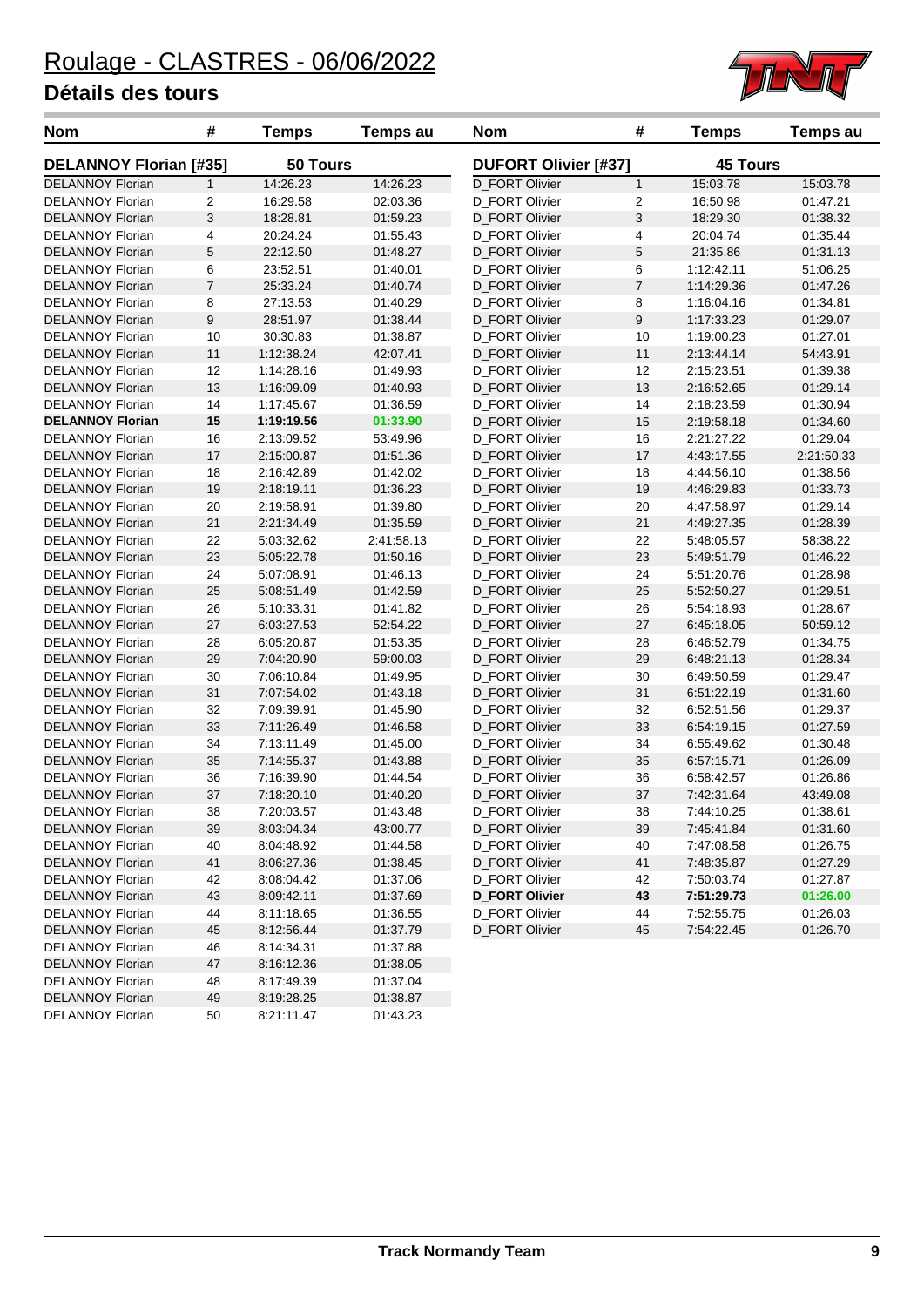

| <b>Nom</b>                         | #                       | <b>Temps</b>             | Temps au             | <b>Nom</b>                     | #                          | <b>Temps</b>             | <b>Temps au</b>      |
|------------------------------------|-------------------------|--------------------------|----------------------|--------------------------------|----------------------------|--------------------------|----------------------|
| <b>DUSSART Thierry [#63]</b>       |                         | 30 Tours                 |                      |                                | <b>DUTOIT Pascal [#38]</b> |                          | 59 Tours             |
| DUS_ART Th_er_y                    | 1                       | 33:55.26                 | 33:55.26             | DUTOIT Pa_c_I                  | $\mathbf{1}$               | 15:00.21                 | 15:00.21             |
| DUS_ART Th_er_y                    | $\overline{2}$          | 35:58.59                 | 02:03.33             | DUTOIT Pa_c_I                  | $\sqrt{2}$                 | 16:47.18                 | 01:46.97             |
| DUS_ART Th_er_y                    | 3                       | 37:47.41                 | 01:48.82             | DUTOIT Pa_c_I                  | 3                          | 18:24.17                 | 01:36.99             |
| DUS_ART Th_er_y                    | $\overline{4}$          | 39:31.35                 | 01:43.95             | DUTOIT Pa_c_I                  | $\overline{\mathbf{4}}$    | 19:57.73                 | 01:33.57             |
| DUS_ART Th_er_y                    | $\overline{5}$          | 41:13.00                 | 01:41.65             | DUTOIT Pa_c_I                  | 5                          | 21:31.22                 | 01:33.50             |
| DUS_ART Th_er_y                    | $\,6$                   | 42:54.02                 | 01:41.02             | DUTOIT Pa_c_I                  | 6                          | 23:02.26                 | 01:31.04             |
| DUS_ART Th_er_y                    | $\overline{\mathbf{r}}$ | 44:33.79                 | 01:39.78             | DUTOIT Pa_c_I                  | $\overline{7}$             | 24:33.71                 | 01:31.46             |
| DUS_ART Th_er_y                    | $\bf 8$                 | 1:49:43.71               | 1:05:09.92           | DUTOIT Pa_c_I                  | 8                          | 26:06.36                 | 01:32.66             |
| DUS_ART Th_er_y                    | 9                       | 1:51:36.75               | 01:53.04             | DUTOIT Pa c I                  | 9                          | 1:12:44.75               | 46:38.40             |
| DUS_ART Th_er_y                    | 10                      | 1:53:20.60               | 01:43.86             | DUTOIT Pa_c_I                  | 10                         | 1:14:28.70               | 01:43.95             |
| DUS_ART Th_er_y                    | 11                      | 2:33:26.39               | 40:05.79             | DUTOIT Pa_c_I                  | 11                         | 1:16:03.91               | 01:35.21             |
| DUS_ART Th_er_y                    | 12                      | 2:35:19.32               | 01:52.93             | DUTOIT Pa_c_I                  | 12                         | 1:17:36.39               | 01:32.49             |
| DUS_ART Th_er_y                    | 13                      | 2:37:04.27               | 01:44.96             | DUTOIT Pa_c_I                  | 13                         | 1:19:06.11               | 01:29.72             |
| DUS_ART Th_er_y                    | 14                      | 2:38:48.57               | 01:44.30             | DUTOIT Pa_c_I                  | 14                         | 1:20:36.84               | 01:30.73             |
| DUS_ART Th_er_y                    | 15                      | 2:40:31.84               | 01:43.27             | DUTOIT Pa_c_I                  | 15                         | 2:13:45.07               | 53:08.24             |
| DUS_ART Th_er_y                    | 16                      | 5:03:05.88               | 2:22:34.04           | DUTOIT Pa_c_I                  | 16                         | 2:15:24.83               | 01:39.76             |
| DUS_ART Th_er_y                    | 17                      | 5:04:57.09               | 01:51.22             | DUTOIT Pa_c_I                  | 17                         | 2:16:57.24               | 01:32.42             |
| DUS_ART Th_er_y                    | 18                      | 5:06:38.06               | 01:40.98             | DUTOIT Pa_c_I                  | 18                         | 2:18:30.48               | 01:33.24             |
| DUS_ART Th_er_y                    | 19                      | 5:08:20.16               | 01:42.10             | DUTOIT Pa_c_I                  | 19                         | 2:20:02.07               | 01:31.60             |
| DUS_ART Th_er_y                    | 20                      | 5:10:01.97               | 01:41.82             | DUTOIT Pa_c_I                  | 20                         | 2:21:32.17               | 01:30.10             |
| DUS_ART Th_er_y                    | 21                      | 6:03:41.64<br>6:05:31.21 | 53:39.67             | <b>DUTOIT Pa_c_I</b>           | 21<br>22                   | 2:23:00.01               | 01:27.85             |
| DUS_ART Th_er_y<br>DUS_ART Th_er_y | 22<br>23                |                          | 01:49.58             | DUTOIT Pa_c_I                  | 23                         | 2:24:27.79               | 01:27.78<br>01:28.51 |
|                                    |                         | 7:04:14.75               | 58:43.55             | DUTOIT Pa_c_I                  |                            | 2:25:56.29               |                      |
| DUS_ART Th_er_y<br>DUS_ART Th_er_y | 24<br>25                | 7:06:02.48<br>7:07:48.11 | 01:47.73<br>01:45.64 | DUTOIT Pa_c_I<br>DUTOIT Pa_c_I | 24<br>25                   | 2:27:25.89<br>2:28:56.46 | 01:29.61<br>01:30.57 |
| DUS_ART Th_er_y                    | 26                      | 7:09:28.59               | 01:40.48             | DUTOIT Pa_c_I                  | 26                         | 4:43:18.53               | 2:14:22.08           |
| DUS_ART Th_er_y                    | 27                      | 7:11:08.51               | 01:39.92             | DUTOIT Pa_c_I                  | 27                         | 4:44:57.02               | 01:38.49             |
| DUS_ART Th_er_y                    | 28                      | 7:12:48.71               | 01:40.20             | DUTOIT Pa_c_I                  | 28                         | 4:46:30.53               | 01:33.52             |
| DUS_ART Th_er_y                    | 29                      | 7:14:29.30               | 01:40.60             | DUTOIT Pa_c_I                  | 29                         | 4:47:59.48               | 01:28.95             |
| DUS_ART Th_er_y                    | 30                      | 7:16:10.13               | 01:40.84             | DUTOIT Pa_c_I                  | 30                         | 4:49:26.93               | 01:27.45             |
|                                    |                         |                          |                      | DUTOIT Pa_c_I                  | 31                         | 4:50:56.13               | 01:29.21             |
|                                    |                         |                          |                      | DUTOIT Pa_c_I                  | 32                         | 4:52:24.19               | 01:28.06             |
|                                    |                         |                          |                      | DUTOIT Pa c I                  | 33                         | 5:48:07.60               | 55:43.42             |
|                                    |                         |                          |                      | DUTOIT Pa c I                  | 34                         | 5:49:52.28               | 01:44.68             |
|                                    |                         |                          |                      | DUTOIT Pa_c_I                  | 35                         | 5:51:23.24               | 01:30.97             |
|                                    |                         |                          |                      | DUTOIT Pa_c_I                  | 36                         | 5:52:51.72               | 01:28.48             |
|                                    |                         |                          |                      | DUTOIT Pa_c_I                  | 37                         | 5:54:21.30               | 01:29.59             |
|                                    |                         |                          |                      | DUTOIT Pa_c_I                  | 38                         | 5:55:50.04               | 01:28.74             |
|                                    |                         |                          |                      | DUTOIT Pa_c_I                  | 39                         | 5:57:21.02               | 01:30.99             |
|                                    |                         |                          |                      | DUTOIT Pa_c_I                  | 40                         | 5:58:53.53               | 01:32.51             |
|                                    |                         |                          |                      | DUTOIT Pa_c_I                  | 41                         | 6:00:23.87               | 01:30.34             |
|                                    |                         |                          |                      | DUTOIT Pa_c_I                  | 42                         | 6:44:06.50               | 43:42.64             |
|                                    |                         |                          |                      | DUTOIT Pa_c_I                  | 43                         | 6:45:46.18               | 01:39.69             |
|                                    |                         |                          |                      | DUTOIT Pa_c_I                  | 44                         | 6:47:19.77               | 01:33.59             |
|                                    |                         |                          |                      | DUTOIT Pa_c_I                  | 45                         | 6:48:49.44               | 01:29.68             |
|                                    |                         |                          |                      | DUTOIT Pa_c_I                  | 46                         | 6:50:18.13               | 01:28.69             |
|                                    |                         |                          |                      | DUTOIT Pa c I                  | 47                         | 6:51:48.23               | 01:30.10             |
|                                    |                         |                          |                      | DUTOIT Pa_c_I                  | 48                         | 6:53:16.96               | 01:28.74             |
|                                    |                         |                          |                      | DUTOIT Pa_c_I                  | 49                         | 6:54:47.11               | 01:30.15             |
|                                    |                         |                          |                      | DUTOIT Pa_c_I                  | 50                         | 6:56:16.17               | 01:29.07             |
|                                    |                         |                          |                      | DUTOIT Pa_c_I                  | 51<br>52                   | 6:57:43.50               | 01:27.34             |
|                                    |                         |                          |                      | DUTOIT Pa_c_I<br>DUTOIT Pa_c_I | 53                         | 7:42:27.98<br>7:44:09.19 | 44:44.48<br>01:41.21 |
|                                    |                         |                          |                      | DUTOIT Pa_c_I                  |                            |                          |                      |
|                                    |                         |                          |                      | DUTOIT Pa_c_I                  | 54<br>55                   | 7:45:41.46<br>7:47:10.04 | 01:32.28<br>01:28.58 |
|                                    |                         |                          |                      | DUTOIT Pa_c_I                  | 56                         | 7:48:37.53               | 01:27.50             |
|                                    |                         |                          |                      | DUTOIT Pa_c_I                  | 57                         | 7:50:06.04               | 01:28.51             |
|                                    |                         |                          |                      | <b>DUTOIT Pa_c_I</b>           | 58                         | 7:51:33.11               | 01:27.08             |
|                                    |                         |                          |                      | DUTOIT Pa_c_I                  | 59                         | 7:53:01.49               | 01:28.39             |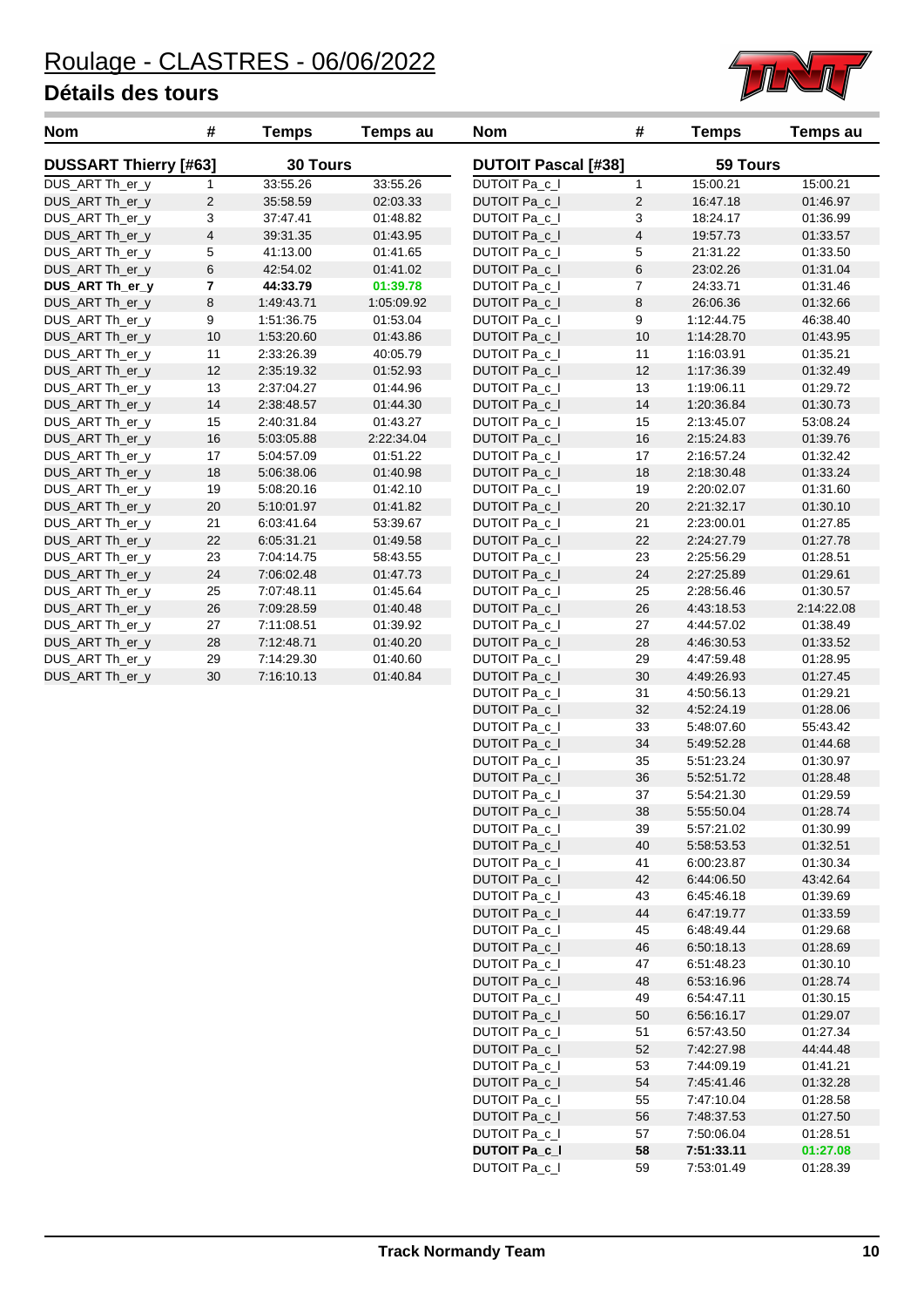

| <b>Nom</b>                           | #              | <b>Temps</b>             | Temps au             | <b>Nom</b>                                           | #                              | <b>Temps</b>             | Temps au             |  |  |
|--------------------------------------|----------------|--------------------------|----------------------|------------------------------------------------------|--------------------------------|--------------------------|----------------------|--|--|
| <b>ENJALBERT Steven [#60]</b>        |                | 53 Tours                 |                      |                                                      | <b>FLECHELLE Hadrien [#22]</b> |                          | 60 Tours             |  |  |
| E_JA_B_RT St_ven                     | $\mathbf{1}$   | 16:03.07                 | 16:03.07             | <b>FLECHELLE Hadrien</b>                             | 1                              | 02:22.43                 | 02:22.43             |  |  |
| E_JA_B_RT St_ven                     | 2              | 17:55.29                 | 01:52.22             | <b>FLECHELLE Hadrien</b>                             | $\overline{c}$                 | 03:49.64                 | 01:27.22             |  |  |
| E_JA_B_RT St_ven                     | 3              | 19:42.52                 | 01:47.23             | <b>FLECHELLE Hadrien</b>                             | 3                              | 05:19.85                 | 01:30.21             |  |  |
| E_JA_B_RT St_ven                     | 4              | 21:16.15                 | 01:33.64             | <b>FLECHELLE Hadrien</b>                             | $\overline{\mathbf{4}}$        | 52:52.31                 | 47:32.46             |  |  |
| E_JA_B_RT St_ven                     | 5              | 22:48.48                 | 01:32.33             | <b>FLECHELLE Hadrien</b>                             | 5                              | 54:23.25                 | 01:30.94             |  |  |
| E_JA_B_RT St_ven                     | 6              | 24:19.51                 | 01:31.04             | <b>FLECHELLE Hadrien</b>                             | 6                              | 55:51.37                 | 01:28.13             |  |  |
| E_JA_B_RT St_ven                     | $\overline{7}$ | 25:54.34                 | 01:34.83             | <b>FLECHELLE Hadrien</b>                             | $\overline{7}$                 | 57:17.86                 | 01:26.49             |  |  |
| E_JA_B_RT St_ven                     | 8              | 27:25.20                 | 01:30.87             | <b>FLECHELLE Hadrien</b>                             | 8                              | 58:45.26                 | 01:27.40             |  |  |
| E_JA_B_RT St_ven                     | 9              | 28:54.29                 | 01:29.09             | <b>FLECHELLE Hadrien</b>                             | 9                              | 1:00:11.82               | 01:26.56             |  |  |
| E_JA_B_RT St_ven                     | 10             | 30:25.65                 | 01:31.37             | <b>FLECHELLE Hadrien</b>                             | 10                             | 1:01:36.10               | 01:24.29             |  |  |
| E_JA_B_RT St_ven                     | 11             | 1:15:16.33               | 44:50.68             | <b>FLECHELLE Hadrien</b>                             | 11                             | 1:02:59.33               | 01:23.23             |  |  |
| E_JA_B_RT St_ven                     | 12             | 1:16:55.38               | 01:39.06             | <b>FLECHELLE Hadrien</b>                             | 12                             | 1:04:22.74               | 01:23.42             |  |  |
| E_JA_B_RT St_ven                     | 13             | 1:18:26.25               | 01:30.87             | <b>FLECHELLE Hadrien</b>                             | 13                             | 1:05:48.31               | 01:25.58             |  |  |
| E_JA_B_RT St_ven                     | 14             | 1:19:59.81               | 01:33.57             | <b>FLECHELLE Hadrien</b>                             | 14                             | 1:07:12.15               | 01:23.84             |  |  |
| E_JA_B_RT St_ven                     | 15             | 2:15:04.46               | 55:04.66             | <b>FLECHELLE Hadrien</b>                             | 15                             | 1:08:37.18               | 01:25.04             |  |  |
| E_JA_B_RT St_ven                     | 16             | 2:16:43.20               | 01:38.75             | <b>FLECHELLE Hadrien</b>                             | 16                             | 1:10:05.97               | 01:28.79             |  |  |
| E_JA_B_RT St_ven                     | 17             | 2:18:14.82               | 01:31.62             | <b>FLECHELLE Hadrien</b>                             | 17                             | 1:56:22.67               | 46:16.71             |  |  |
| E_JA_B_RT St_ven                     | 18             | 2:19:43.39               | 01:28.58             | <b>FLECHELLE Hadrien</b>                             | 18                             | 1:57:53.35               | 01:30.69             |  |  |
| E_JA_B_RT St_ven                     | 19             | 2:21:11.05               | 01:27.66             | <b>FLECHELLE Hadrien</b>                             | 19                             | 1:59:20.47               | 01:27.12             |  |  |
| E_JA_B_RT St_ven                     | 20             | 2:22:40.47               | 01:29.42             | <b>FLECHELLE Hadrien</b>                             | 20                             | 2:00:47.47               | 01:27.01             |  |  |
| E_JA_B_RT St_ven                     | 21             | 2:24:07.63               | 01:27.17             | <b>FLECHELLE Hadrien</b>                             | 21                             | 2:02:12.32               | 01:24.85             |  |  |
| E_JA_B_RT St_ven                     | 22             | 2:25:35.92               | 01:28.30             | <b>FLECHELLE Hadrien</b>                             | 22                             | 2:03:36.74               | 01:24.43             |  |  |
| E_JA_B_RT St_ven                     | 23             | 2:27:02.50               | 01:26.58             | <b>FLECHELLE Hadrien</b>                             | 23                             | 2:06:19.03               | 02:42.29             |  |  |
| E_JA_B_RT St_ven                     | 24             | 2:28:29.06               | 01:26.56             | <b>FLECHELLE Hadrien</b>                             | 24                             | 2:08:40.03               | 02:21.01             |  |  |
| E_JA_B_RT St_ven                     | 25             | 2:29:54.04               | 01:24.99             | <b>FLECHELLE Hadrien</b>                             | 25                             | 2:10:07.97               | 01:27.94             |  |  |
| E_JA_B_RT St_ven                     | 26<br>27       | 2:31:22.36               | 01:28.32             | <b>FLECHELLE Hadrien</b><br><b>FLECHELLE Hadrien</b> | 26                             | 4:20:46.49               | 2:10:38.53           |  |  |
| E_JA_B_RT St_ven<br>E_JA_B_RT St_ven |                | 4:27:52.38               | 1:56:30.03           | <b>FLECHELLE Hadrien</b>                             | 27                             | 4:22:18.93               | 01:32.45             |  |  |
|                                      | 28<br>29       | 4:29:28.24<br>4:30:56.02 | 01:35.87<br>01:27.78 | <b>FLECHELLE Hadrien</b>                             | 28<br>29                       | 4:23:45.42<br>4:25:09.49 | 01:26.49<br>01:24.08 |  |  |
| E_JA_B_RT St_ven<br>E_JA_B_RT St_ven | 30             | 4:33:53.12               | 02:57.10             | <b>FLECHELLE Hadrien</b>                             | 30                             | 4:26:32.62               | 01:23.14             |  |  |
| E_JA_B_RT St_ven                     | 31             | 4:35:26.35               | 01:33.24             | <b>FLECHELLE Hadrien</b>                             | 31                             | 4:27:55.71               | 01:23.09             |  |  |
| E_JA_B_RT St_ven                     | 32             | 4:36:55.44               | 01:29.09             | <b>FLECHELLE Hadrien</b>                             | 32                             | 4:29:19.41               | 01:23.70             |  |  |
| E_JA_B_RT St_ven                     | 33             | 4:38:27.17               | 01:31.74             | FLECHELLE Hadrien                                    | 33                             | 4:30:41.11               | 01:21.71             |  |  |
| E_JA_B_RT St_ven                     | 34             | 4:39:53.29               | 01:26.12             | <b>FLECHELLE Hadrien</b>                             | 34                             | 4:32:03.29               | 01:22.18             |  |  |
| E_JA_B_RT St_ven                     | 35             | 4:41:22.68               | 01:29.40             | <b>FLECHELLE Hadrien</b>                             | 35                             | 4:33:27.17               | 01:23.89             |  |  |
| E_JA_B_RT St_ven                     | 36             | 6:27:40.22               | 1:46:17.55           | <b>FLECHELLE Hadrien</b>                             | 36                             | 4:34:50.23               | 01:23.07             |  |  |
| E_JA_B_RT St_ven                     | 37             | 6:29:20.86               | 01:40.65             | FLECHELLE Hadrien                                    | 37                             | 4:37:38.19               | 02:47.96             |  |  |
| E_JA_B_RT St_ven                     | 38             | 6:30:48.41               | 01:27.55             | <b>FLECHELLE Hadrien</b>                             | 38                             | 4:39:06.17               | 01:27.99             |  |  |
| E_JA_B_RT St_ven                     | 39             | 6:32:14.99               | 01:26.59             | <b>FLECHELLE Hadrien</b>                             | 39                             | 4:40:29.05               | 01:22.88             |  |  |
| E_JA_B_RT St_ven                     | 40             | 6:33:39.57               | 01:24.59             | <b>FLECHELLE Hadrien</b>                             | 40                             | 6:27:44.58               | 1:47:15.53           |  |  |
| E JA B RT St ven                     | 41             | 6.35.07.47               | 01:27.90             | <b>FLECHELLE Hadrien</b>                             | 41                             | 6:29:21.26               | 01:36.69             |  |  |
| E_JA_B_RT St_ven                     | 42             | 6:36:39.46               | 01:32.00             | <b>FLECHELLE Hadrien</b>                             | 42                             | 6:30:48.81               | 01:27.55             |  |  |
| E_JA_B_RT St_ven                     | 43             | 6.38.08.85               | 01:29.40             | <b>FLECHELLE Hadrien</b>                             | 43                             | 6:32:14.10               | 01:25.30             |  |  |
| E_JA_B_RT St_ven                     | 44             | 6:39:39.04               | 01:30.19             | <b>FLECHELLE Hadrien</b>                             | 44                             | 6:33:37.65               | 01:23.56             |  |  |
| E_JA_B_RT St_ven                     | 45             | 6:41:09.21               | 01:30.17             | <b>FLECHELLE Hadrien</b>                             | 45                             | 6:35:01.44               | 01:23.80             |  |  |
| E_JA_B_RT St_ven                     | 46             | 7:29:49.48               | 48:40.28             | <b>FLECHELLE Hadrien</b>                             | 46                             | 6:36:25.02               | 01:23.58             |  |  |
| E_JA_B_RT St_ven                     | 47             | 7:31:30.95               | 01:41.47             | <b>FLECHELLE Hadrien</b>                             | 47                             | 6:37:47.81               | 01:22.79             |  |  |
| E_JA_B_RT St_ven                     | 48             | 7:32:59.42               | 01:28.48             | <b>FLECHELLE Hadrien</b>                             | 48                             | 6.39.10.19               | 01:22.39             |  |  |
| E_JA_B_RT St_ven                     | 49             | 7:34:27.97               | 01:28.55             | <b>FLECHELLE Hadrien</b>                             | 49                             | 6:40:31.47               | 01:21.29             |  |  |
| E_JA_B_RT St_ven                     | 50             | 7:35:53.38               | 01:25.41             | <b>FLECHELLE Hadrien</b>                             | 50                             | 7:23:44.93               | 43:13.46             |  |  |
| E_JA_B_RT St_ven                     | 51             | 7:37:17.90               | 01:24.52             | <b>FLECHELLE Hadrien</b>                             | 51                             | 7:25:19.45               | 01:34.53             |  |  |
| E_JA_B_RT St_ven                     | 52             | 7:38:42.61               | 01:24.72             | <b>FLECHELLE Hadrien</b>                             | 52                             | 7:26:45.21               | 01:25.76             |  |  |
| E_JA_B_RT St_ven                     | 53             | 7:40:07.53               | 01:24.92             | FLECHELLE Hadrien                                    | 53                             | 8:27:23.58               | 1:00:38.37           |  |  |
|                                      |                |                          |                      | <b>FLECHELLE Hadrien</b>                             | 54                             | 8:29:02.63               | 01:39.06             |  |  |
|                                      |                |                          |                      | <b>FLECHELLE Hadrien</b>                             | 55                             | 8:30:29.54               | 01:26.91             |  |  |
|                                      |                |                          |                      | <b>FLECHELLE Hadrien</b>                             | 56                             | 8.31.55.55               | 01:26.02             |  |  |
|                                      |                |                          |                      | <b>FLECHELLE Hadrien</b>                             | 57                             | 8:33:19.96               | 01:24.41             |  |  |
|                                      |                |                          |                      | <b>FLECHELLE Hadrien</b>                             | 58                             | 8.34.42.69               | 01:22.74             |  |  |

FLECHELLE Hadrien 59 8:36:06.22 01:23.54

FLECHELLE Hadrien 60 8:37:31.96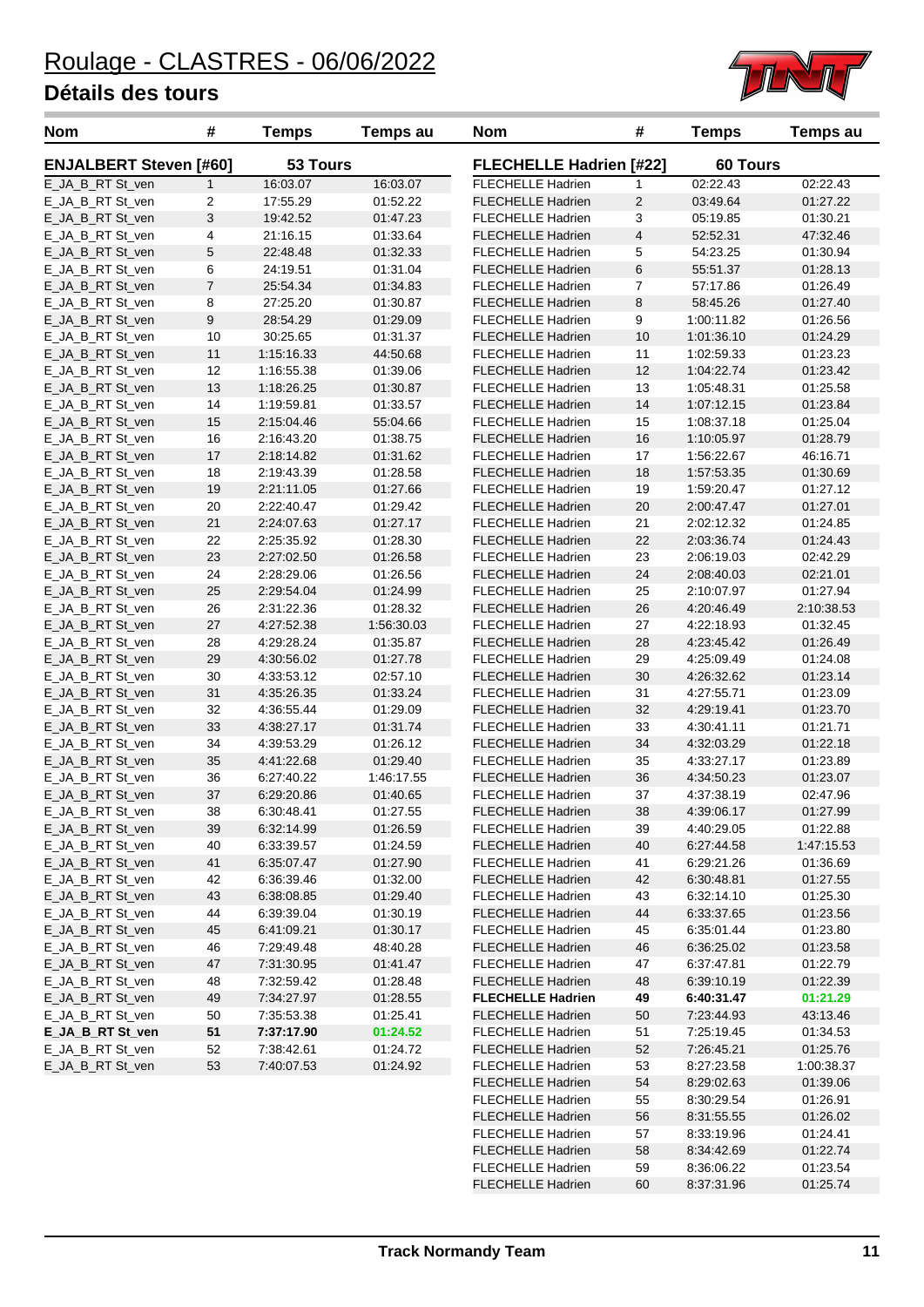\_OURNIER Guillaume 59 8:37:37.26 01:23.86



| Nom                             | #                       | <b>Temps</b> | <b>Temps au</b> | Nom                         | #              | <b>Temps</b> | Temps au   |
|---------------------------------|-------------------------|--------------|-----------------|-----------------------------|----------------|--------------|------------|
| <b>FOURNIER Guillaume [#27]</b> |                         | 59 Tours     |                 | <b>GERAUD Laurent [#64]</b> |                | 55 Tours     |            |
| <b>OURNIER Guillaume</b>        | 1                       | 54:01.38     | 54:01.38        | GERAUD_Lauren               | $\mathbf{1}$   | 33:30.53     | 33:30.53   |
| OURNIER Guillaume               | $\overline{c}$          | 55:39.33     | 01:37.95        | GERAUD_Lauren_              | $\overline{2}$ | 35:43.66     | 02:13.13   |
| <b>OURNIER Guillaume</b>        | 3                       | 57:15.35     | 01:36.03        | GERAUD_Lauren               | 3              | 37:38.24     | 01:54.59   |
| <b>OURNIER Guillaume</b>        | $\overline{\mathbf{4}}$ | 58:47.46     | 01:32.12        | GERAUD_Lauren_              | 4              | 39:29.20     | 01:50.96   |
| <b>OURNIER Guillaume</b>        | 5                       | 1:00:20.75   | 01:33.29        | GERAUD_Lauren_              | 5              | 41:21.55     | 01:52.36   |
| _OURNIER Guillaume              | 6                       | 1:01:48.83   | 01:28.09        | GERAUD_Lauren_              | 6              | 43:13.14     | 01:51.59   |
| <b>OURNIER Guillaume</b>        | 7                       | 1:03:14.00   | 01:25.18        | GERAUD_Lauren_              | $\overline{7}$ | 45:00.16     | 01:47.02   |
| OURNIER Guillaume               | 8                       | 1:04:41.54   | 01:27.54        | GERAUD_Lauren_              | 8              | 1:48:26.57   | 1:03:26.42 |
| <b>OURNIER Guillaume</b>        | 9                       | 1:06:11.12   | 01:29.59        | GERAUD_Lauren_              | 9              | 1:50:26.41   | 01:59.84   |
| <b>OURNIER Guillaume</b>        | 10                      | 1:07:40.09   | 01:28.98        | <b>GERAUD Lauren</b>        | 10             | 1:52:16.66   | 01:50.26   |
| <b>OURNIER Guillaume</b>        | 11                      | 1:09:09.90   | 01:29.81        | GERAUD_Lauren_              | 11             | 1:54:05.04   | 01:48.38   |
| OURNIER Guillaume               | 12                      | 1:10:37.18   | 01:27.29        | GERAUD_Lauren_              | 12             | 2:33:24.21   | 39:19.18   |
| _OURNIER Guillaume              | 13                      | 1:58:46.32   | 48:09.14        | GERAUD_Lauren               | 13             | 2:35:20.96   | 01:56.75   |
| _OURNIER Guillaume              | 14                      | 2:00:17.40   | 01:31.09        | GERAUD_Lauren_              | 14             | 2:37:06.90   | 01:45.94   |
| OURNIER Guillaume               | 15                      | 2:01:43.11   | 01:25.72        | GERAUD_Lauren_              | 15             | 2:38:49.70   | 01:42.80   |
| OURNIER Guillaume               | 16                      | 2:03:10.05   | 01:26.94        | GERAUD_Lauren_              | 16             | 2:40:33.53   | 01:43.84   |
| <b>OURNIER Guillaume</b>        | 17                      | 2:04:36.48   | 01:26.44        | GERAUD_Lauren_              | 17             | 2:42:16.23   | 01:42.71   |
| OURNIER Guillaume               | 18                      | 2:06:01.94   | 01:25.46        | GERAUD_Lauren_              | 18             | 2:43:56.57   | 01:40.34   |
| OURNIER Guillaume               | 19                      | 2:08:41.01   | 02:39.08        | GERAUD_Lauren               | 19             | 5:01:17.50   | 2:17:20.93 |
| OURNIER Guillaume               | 20                      | 2:10:07.24   | 01:26.23        | GERAUD_Lauren_              | 20             | 5:03:22.80   | 02:05.31   |
| <b>OURNIER Guillaume</b>        | 21                      | 4:23:10.07   | 2:13:02.84      | GERAUD_Lauren_              | 21             | 5:05:17.72   | 01:54.92   |
| OURNIER Guillaume               | 22                      | 4:24:39.63   | 01:29.56        | GERAUD_Lauren_              | 22             | 5:07:08.23   | 01:50.51   |
| OURNIER Guillaume               | 23                      | 4:26:05.25   | 01:25.62        | <b>GERAUD Lauren</b>        | 23             | 5:08:57.66   | 01:49.44   |
| _OURNIER Guillaume              | 24                      | 4:27:30.45   | 01:25.20        | GERAUD_Lauren_              | 24             | 5:10:46.48   | 01:48.83   |
| <b>OURNIER Guillaume</b>        | 25                      | 4:28:54.73   | 01:24.29        | GERAUD_Lauren_              | 25             | 6:03:18.97   | 52:32.49   |
| <b>OURNIER Guillaume</b>        | 26                      | 4:30:19.39   | 01:24.66        | GERAUD_Lauren_              | 26             | 6:05:14.97   | 01:56.00   |
| _OURNIER Guillaume              | 27                      | 4:31:43.41   | 01:24.03        | GERAUD_Lauren_              | 27             | 7:05:53.15   | 1:00:38.18 |
| _OURNIER Guillaume              | 28                      | 4:33:07.55   | 01:24.15        | GERAUD_Lauren_              | 28             | 7:07:50.27   | 01:57.13   |
| _OURNIER Guillaume              | 29                      | 4:34:30.24   | 01:22.69        | GERAUD_Lauren_              | 29             | 7:09:37.99   | 01:47.72   |
| _OURNIER Guillaume              | 30                      | 6:28:53.23   | 1:54:22.99      | GERAUD_Lauren_              | 30             | 7:11:23.63   | 01:45.64   |
| <b>OURNIER Guillaume</b>        | 31                      | 6:30:23.42   | 01:30.19        | GERAUD_Lauren_              | 31             | 7:13:08.65   | 01:45.03   |
| <b>OURNIER Guillaume</b>        | 32                      | 6:31:47.33   | 01:23.91        | GERAUD_Lauren_              | 32             | 7:14:52.04   | 01:43.39   |
| <b>OURNIER Guillaume</b>        | 33                      | 6:33:10.46   | 01:23.14        | GERAUD_Lauren_              | 33             | 7:16:36.33   | 01:44.30   |
| OURNIER Guillaume               | 34                      | 6:34:32.31   | 01:21.85        | <b>GERAUD Lauren</b>        | 34             | 7:18:17.10   | 01:40.77   |
| _OURNIER Guillaume              | 35                      | 6:35:54.04   | 01:21.73        | <b>GERAUD Lauren</b>        | 35             | 7:20:00.69   | 01:43.60   |
| _OURNIER Guillaume              | 36                      | 6:37:16.66   | 01:22.62        | GERAUD_Lauren_              | 36             | 8:03:23.59   | 43:22.90   |
| <b>OURNIER Guillaume</b>        | 37                      | 6:38:37.61   | 01:20.96        | GERAUD_Lauren_              | 37             | 8:05:16.79   | 01:53.21   |
| OURNIER Guillaume               | 38                      | 6:39:59.83   | 01:22.23        | GERAUD_Lauren_              | 38             | 8:07:02.03   | 01:45.24   |
| <b>OURNIER Guillaume</b>        | 39                      | 6:41:23.39   | 01:23.56        | GERAUD_Lauren_              | 39             | 8:08:45.18   | 01:43.15   |
| _OURNIER Guillaume              | 40                      | 7:25:05.48   | 43:42.10        | GERAUD_Lauren_              | 40             | 8:10:25.35   | 01:40.18   |
| <b>OURNIER Guillaume</b>        | 41                      | 7:26:31.95   | 01:26.47        | <b>GERAUD Lauren</b>        | 41             | 8:12:07.17   | 01:41.82   |
| _OURNIER Guillaume              | 42                      | 7:27:53.30   | 01:21.35        | GERAUD_Lauren_              | 42             | 8:13:51.12   | 01:43.95   |
| <b>OURNIER Guillaume</b>        | 43                      | 7:29:15.41   | 01:22.11        | <b>GERAUD Lauren</b>        | 43             | 8:15:34.52   | 01:43.41   |
| _OURNIER Guillaume              | 44                      | 7:30:37.46   | 01:22.06        | GERAUD_Lauren_              | 44             | 8:17:17.00   | 01:42.48   |
| <b>OURNIER Guillaume</b>        | 45                      | 7:31:59.45   | 01:21.99        | GERAUD_Lauren_              | 45             | 8:19:00.15   | 01:43.16   |
| _OURNIER Guillaume              | 46                      | 7:33:20.80   | 01:21.36        | GERAUD_Lauren_              | 46             | 8:20:46.09   | 01:45.95   |
| OURNIER Guillaume               | 47                      | 7:34:42.43   | 01:21.64        | <b>GERAUD Lauren</b>        | 47             | 9:03:28.95   | 42:42.87   |
| <b>OURNIER Guillaume</b>        | 48                      | 7:36:03.81   | 01:21.38        | GERAUD_Lauren_              | 48             | 9:05:24.48   | 01:55.53   |
| OURNIER Guillaume               | 49                      | 7:37:24.93   | 01:21.12        | GERAUD_Lauren_              | 49             | 9:07:11.50   | 01:47.02   |
| _OURNIER Guillaume              | 50                      | 7:38:46.89   | 01:21.97        | GERAUD_Lauren_              | 50             | 9:08:56.33   | 01:44.84   |
| _OURNIER Guillaume              | 51                      | 8:26:28.61   | 47:41.73        | GERAUD_Lauren_              | $51\,$         | 9:10:39.51   | 01:43.18   |
| _OURNIER Guillaume              | 52                      | 8:27:58.95   | 01:30.34        | GERAUD_Lauren_              | 52             | 9:12:21.68   | 01:42.17   |
| _OURNIER Guillaume              | 53                      | 8:29:21.52   | 01:22.58        | GERAUD_Lauren_              | 53             | 9:14:05.79   | 01:44.12   |
| <b>OURNIER Guillaume</b>        | 54                      | 8:30:43.01   | 01:21.50        | GERAUD_Lauren_              | 54             | 9:15:48.94   | 01:43.16   |
| OURNIER Guillaume               | 55                      | 8:32:04.93   | 01:21.92        | GERAUD_Lauren_              | 55             | 9:17:34.85   | 01:45.92   |
| _OURNIER Guillaume              | 56                      | 8:33:28.39   | 01:23.47        |                             |                |              |            |
| OURNIER Guillaume               | 57                      | 8:34:50.29   | 01:21.90        |                             |                |              |            |
| <b>OURNIER Guillaume</b>        | 58                      | 8:36:13.41   | 01:23.12        |                             |                |              |            |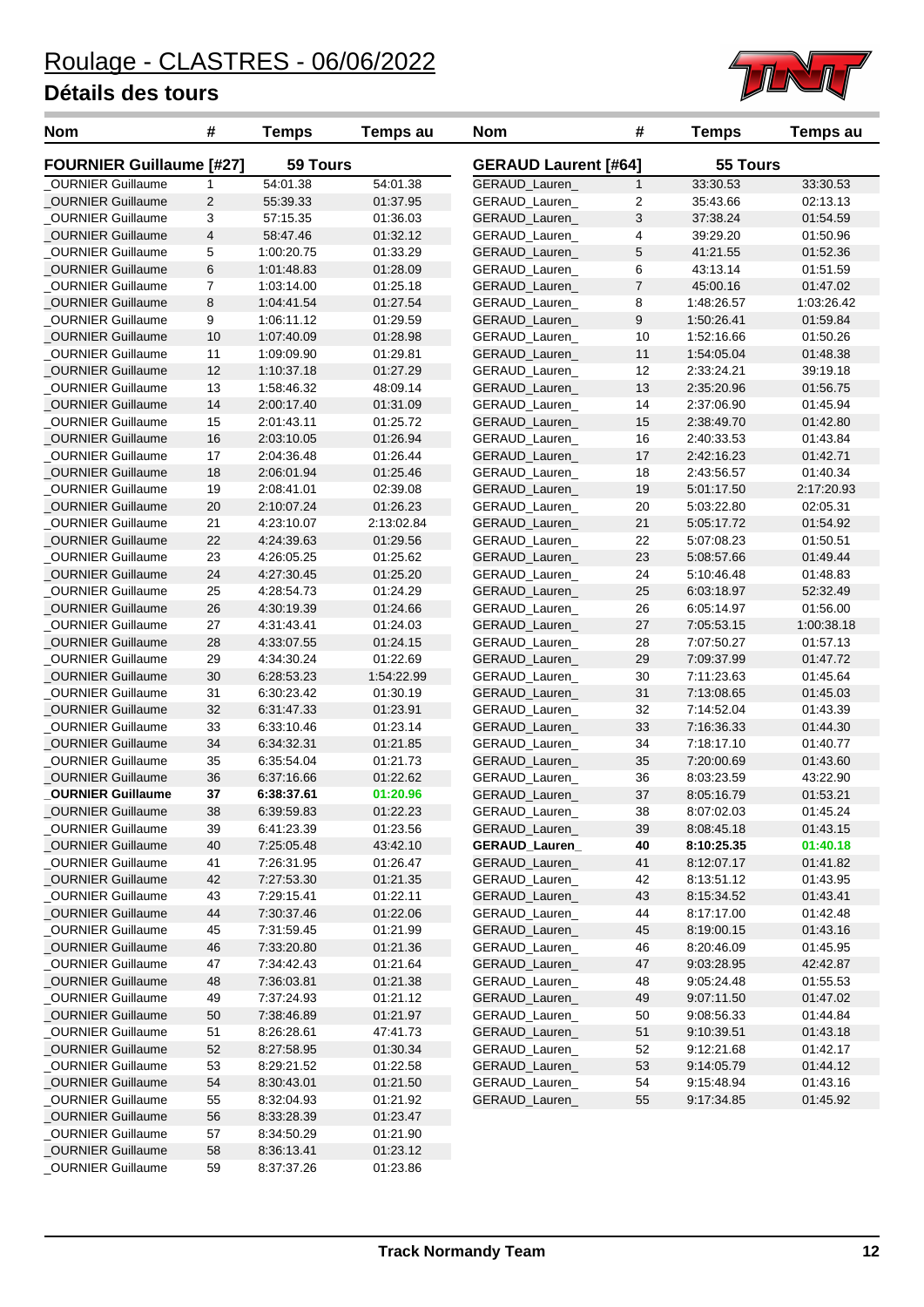

| <b>Nom</b>                   | #                       | <b>Temps</b>             | Temps au             | Nom                          | #        | <b>Temps</b>             | <b>Temps au</b>      |
|------------------------------|-------------------------|--------------------------|----------------------|------------------------------|----------|--------------------------|----------------------|
| <b>GILLOT Florian [#40]</b>  |                         | <b>73 Tours</b>          |                      | GILLO_FI_i_n                 | 63       | 8:43:05.11               | 43:16.20             |
|                              |                         |                          |                      | GILLO_FI_i_n                 | 64       | 8:44:39.73               | 01:34.62             |
| GILLO_FI_i_n                 | $\mathbf{1}$            | 15:37.71                 | 15:37.71             | GILLO_FI_i_n                 | 65       | 8:46:05.91               | 01:26.19             |
| GILLO_FI_i_n<br>GILLO_FI_i_n | $\mathbf{2}$<br>3       | 17:32.68<br>19:17.25     | 01:54.97<br>01:44.58 | GILLO_FI_i_n                 | 66       | 8:47:36.45               | 01:30.54             |
| GILLO_FI_i_n                 | $\overline{\mathbf{4}}$ | 20:54.17                 | 01:36.92             | GILLO_FI_i_n                 | 67       | 8:49:02.91               | 01:26.47             |
| GILLO_FI_i_n                 | 5                       | 22:26.89                 | 01:32.73             | GILLO_FI_i_n                 | 68       | 8:50:29.56               | 01:26.65             |
| GILLO_FI_i_n                 | $\,6$                   | 24:00.80                 | 01:33.92             | GILLO_FI_i_n                 | 69<br>70 | 8:51:54.69               | 01:25.13             |
| GILLO_FI_i_n                 | $\boldsymbol{7}$        | 25:34.13                 | 01:33.33             | GILLO_FI_i_n<br>GILLO_FI_i_n | 71       | 8:53:21.95<br>8:54:51.18 | 01:27.26<br>01:29.24 |
| GILLO_FI_i_n                 | 8                       | 27:09.76                 | 01:35.63             | GILLO_FI_i_n                 | 72       | 8:56:21.79               | 01:30.61             |
| GILLO_FI_i_n                 | 9                       | 28:40.93                 | 01:31.18             | GILLO_FI_i_n                 | 73       | 8:57:53.95               | 01:32.16             |
| GILLO_FI_i_n                 | 10                      | 30:12.13                 | 01:31.20             |                              |          |                          |                      |
| GILLO_FI_i_n                 | 11                      | 1:15:58.70               | 45:46.58             |                              |          |                          |                      |
| GILLO_FI_i_n                 | 12                      | 1:17:39.67               | 01:40.97             |                              |          |                          |                      |
| GILLO_FI_i_n                 | 13                      | 1:19:12.60               | 01:32.94             |                              |          |                          |                      |
| GILLO_FI_i_n                 | 14                      | 2:13:18.17               | 54:05.57             |                              |          |                          |                      |
| GILLO_FI_i_n                 | 15                      | 2:15:16.76               | 01:58.60             |                              |          |                          |                      |
| GILLO_FI_i_n                 | 16                      | 2:16:50.16               | 01:33.40             |                              |          |                          |                      |
| GILLO_FI_i_n                 | 17                      | 2:18:21.81               | 01:31.65             |                              |          |                          |                      |
| GILLO_FI_i_n                 | 18                      | 2:19:57.39               | 01:35.58             |                              |          |                          |                      |
| GILLO_FI_i_n                 | 19                      | 2:21:25.28               | 01:27.90             |                              |          |                          |                      |
| GILLO_FI_i_n                 | $20\,$                  | 2:22:54.16               | 01:28.88             |                              |          |                          |                      |
| GILLO_FI_i_n                 | 21                      | 2:24:22.87               | 01:28.72             |                              |          |                          |                      |
| GILLO_FI_i_n                 | 22                      | 2:25:51.42               | 01:28.55             |                              |          |                          |                      |
| GILLO_FI_i_n                 | 23                      | 4:43:14.34               | 2:17:22.92           |                              |          |                          |                      |
| GILLO_FI_i_n                 | 24                      | 4:44:55.49               | 01:41.16             |                              |          |                          |                      |
| GILLO_FI_i_n                 | 25                      | 4:46:29.36               | 01:33.87             |                              |          |                          |                      |
| GILLO_FI_i_n                 | 26                      | 4:48:00.09               | 01:30.73             |                              |          |                          |                      |
| GILLO_FI_i_n                 | 27                      | 4:49:29.46               | 01:29.38             |                              |          |                          |                      |
| GILLO_FI_i_n                 | 28                      | 4:51:00.52               | 01:31.06             |                              |          |                          |                      |
| GILLO_FI_i_n                 | 29<br>30                | 4:52:28.10               | 01:27.59             |                              |          |                          |                      |
| GILLO_FI_i_n                 |                         | 5:48:02.68<br>5:49:38.24 | 55:34.59<br>01:35.56 |                              |          |                          |                      |
| GILLO_FI_i_n<br>GILLO_FI_i_n | 31<br>32                | 5:51:06.01               | 01:27.78             |                              |          |                          |                      |
| GILLO_FI_i_n                 | 33                      | 5:52:33.16               | 01:27.15             |                              |          |                          |                      |
| GILLO_FI_i_n                 | 34                      | 5:54:01.92               | 01:28.76             |                              |          |                          |                      |
| GILLO_FI_i_n                 | 35                      | 5:55:30.23               | 01:28.32             |                              |          |                          |                      |
| GILLO_FI_i_n                 | 36                      | 5.56.57.80               | 01:27.57             |                              |          |                          |                      |
| GILLO_FI_i_n                 | 37                      | 5:58:24.57               | 01:26.77             |                              |          |                          |                      |
| GILLO_FI_i_n                 | 38                      | 5.59.53.26               | 01:28.70             |                              |          |                          |                      |
| GILLO_FI_i_n                 | 39                      | 6:01:19.60               | 01:26.34             |                              |          |                          |                      |
| GILLO_FI_i_n                 | 40                      | 6:43:16.41               | 41:56.81             |                              |          |                          |                      |
| GILLO_FI_i_n                 | 41                      | 6:44:51.47               | 01:35.07             |                              |          |                          |                      |
| GILLO_FI_i_n                 | 42                      | 6:46:22.72               | 01:31.25             |                              |          |                          |                      |
| GILLO_FI_i_n                 | 43                      | 6:47:49.89               | 01:27.17             |                              |          |                          |                      |
| GILLO_FI_i_n                 | 44                      | 6:49:18.79               | 01:28.90             |                              |          |                          |                      |
| GILLO_FI_i_n                 | 45                      | 6.50.45.86               | 01:27.08             |                              |          |                          |                      |
| GILLO_FI_i_n                 | 46                      | 6:52:13.82               | 01:27.96             |                              |          |                          |                      |
| GILLO_FI_i_n                 | 47                      | 6:53:46.71               | 01:32.89             |                              |          |                          |                      |
| GILLO_FI_i_n                 | 48                      | 6.55:15.58               | 01:28.88             |                              |          |                          |                      |
| GILLO_FI_i_n                 | 49                      | 6.56.42.54               | 01:26.96             |                              |          |                          |                      |
| GILLO_FI_i_n                 | 50                      | 6:58:09.03               | 01:26.49             |                              |          |                          |                      |
| GILLO_FI_i_n                 | 51                      | 6.59.38.42               | 01:29.40             |                              |          |                          |                      |
| GILLO_FI_i_n                 | 52                      | 7:43:41.46               | 44:03.05             |                              |          |                          |                      |
| GILLO_FI_i_n                 | 53                      | 7:45:16.86               | 01:35.40             |                              |          |                          |                      |
| GILLO_FI_i_n                 | 54                      | 7:46:50.14               | 01:33.29             |                              |          |                          |                      |
| GILLO_FI_i_n<br>GILLO_FI_i_n | 55                      | 7:48:22.02<br>7:49:52.58 | 01:31.88<br>01:30.57 |                              |          |                          |                      |
| GILLO_FI_i_n                 | 56<br>57                | 7:52:27.37               | 02:34.79             |                              |          |                          |                      |
| GILLO_FI_i_n                 | 58                      | 7:54:01.80               | 01:34.44             |                              |          |                          |                      |
| GILLO_FI_i_n                 | 59                      | 7:55:29.46               | 01:27.66             |                              |          |                          |                      |
| GILLO_FI_i_n                 | 60                      | 7:56:56.27               | 01:26.82             |                              |          |                          |                      |
| GILLO_FI_i_n                 | 61                      | 7:58:22.43               | 01:26.16             |                              |          |                          |                      |
| GILLO_FI_i_n                 | 62                      | 7:59:48.91               | 01:26.49             |                              |          |                          |                      |

| Temps au |
|----------|
| 43:16.20 |
| 01:34.62 |
| 01:26.19 |
| 01:30.54 |
| 01:26.47 |
| 01:26.65 |
| 01:25.13 |
| 01:27.26 |
| 01:29.24 |
| 01:30.61 |
| 01:32.16 |
|          |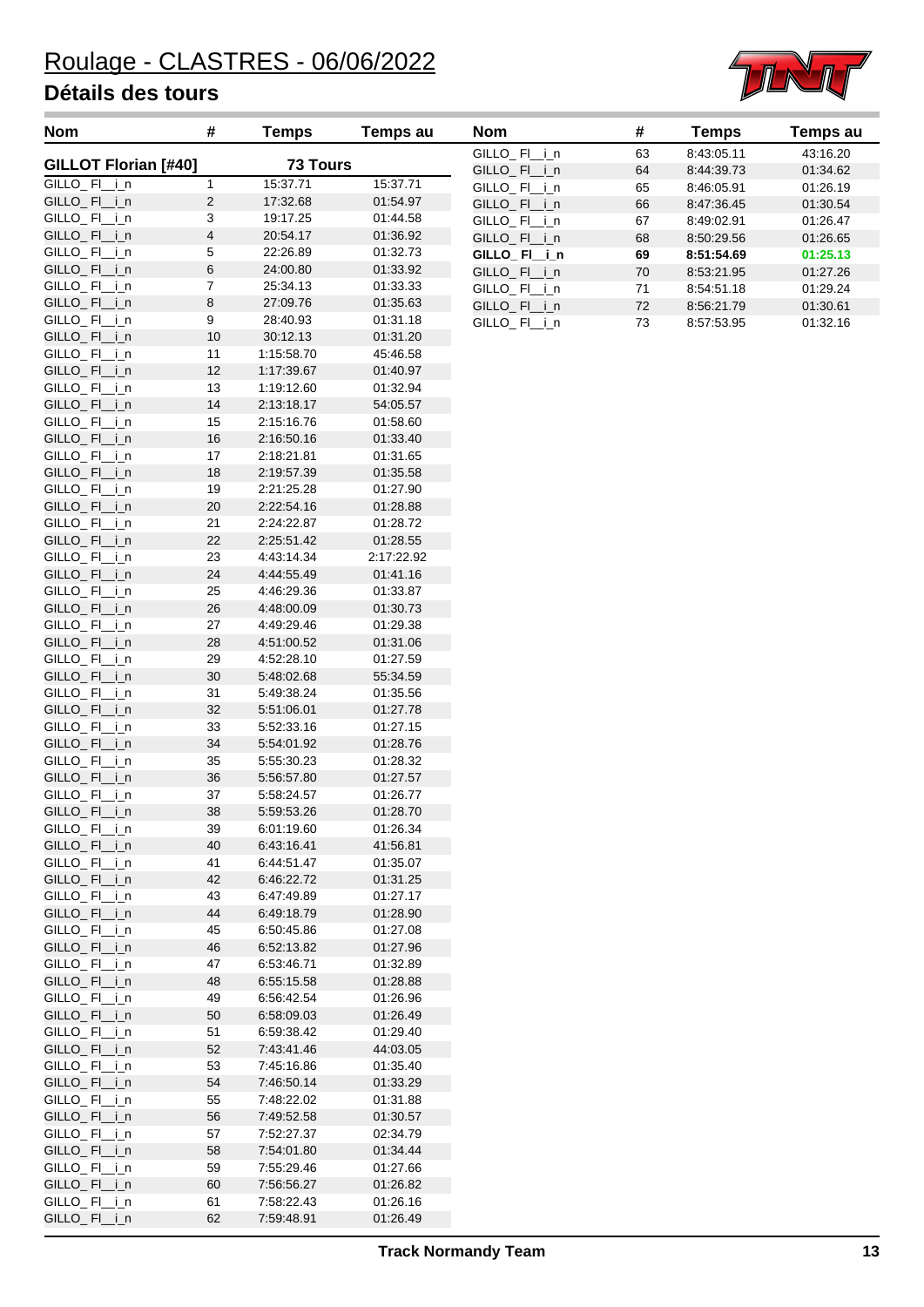GU\_VILLE \_avid 52 8:21:13.11 01:40.37



| <b>Nom</b>                      | #                       | <b>Temps</b> | <b>Temps au</b> | <b>Nom</b>                     | #                         | <b>Temps</b>    | <b>Temps au</b> |
|---------------------------------|-------------------------|--------------|-----------------|--------------------------------|---------------------------|-----------------|-----------------|
| <b>GUEVILLE David [#65]</b>     |                         | 52 Tours     |                 | <b>HENRIQUES Mélanie [#76]</b> |                           | <b>35 Tours</b> |                 |
| GU_VILLE _avid                  | $\mathbf{1}$            | 33:31.98     | 33:31.98        | HENRIQUES M_anie               | $\mathbf{1}$              | 35:29.36        | 35:29.36        |
| GU_VILLE_avid                   | $\overline{\mathbf{c}}$ | 35:44.69     | 02:12.71        | HENRIQUES M_anie               | $\boldsymbol{2}$          | 37:25.59        | 01:56.23        |
| GU_VILLE _avid                  | 3                       | 37:39.55     | 01:54.87        | HENRIQUES M_anie               | $\ensuremath{\mathsf{3}}$ | 39:11.19        | 01:45.61        |
| GU_VILLE _avid                  | 4                       | 39:30.79     | 01:51.24        | HENRIQUES M_anie               | 4                         | 40:53.90        | 01:42.71        |
| GU_VILLE _avid                  | 5                       | 41:22.28     | 01:51.50        | HENRIQUES M_anie               | $\mathbf 5$               | 42:35.71        | 01:41.82        |
| GU_VILLE _avid                  | 6                       | 43:14.41     | 01:52.13        | HENRIQUES M_anie               | 6                         | 44:17.03        | 01:41.33        |
| GU_VILLE_avid                   | $\sqrt{7}$              | 45:01.03     | 01:46.62        | HENRIQUES M_anie               | $\overline{7}$            | 45:56.53        | 01:39.50        |
| GU_VILLE_avid                   | 8                       | 1:48:27.77   | 1:03:26.75      | HENRIQUES M_anie               | 8                         | 1:49:45.96      | 1:03:49.44      |
| GU_VILLE _avid                  | 9                       | 1:50:27.09   | 01:59.33        | HENRIQUES M anie               | $\boldsymbol{9}$          | 1:51:39.84      | 01:53.89        |
| GU VILLE avid                   | 10                      | 1:52:17.58   | 01:50.49        | HENRIQUES M anie               | 10                        | 1:53:32.11      | 01:52.27        |
| GU_VILLE_avid                   | 11                      | 1:54:05.91   | 01:48.33        | HENRIQUES M_anie               | 11                        | 2:33:49.06      | 40:16.95        |
| GU_VILLE _avid                  | 12                      | 2:33:29.77   | 39:23.86        | HENRIQUES M_anie               | 12                        | 2:35:35.16      | 01:46.11        |
| GU_VILLE _avid                  | 13                      | 2:35:23.93   | 01:54.17        | HENRIQUES M_anie               | 13                        | 2:37:16.79      | 01:41.63        |
| GU_VILLE _avid                  | 14                      | 2:37:07.60   | 01:43.67        | HENRIQUES M_anie               | 14                        | 2:38:56.63      | 01:39.85        |
| GU_VILLE _avid                  | 15                      | 2:38:50.61   | 01:43.01        | HENRIQUES M_anie               | 15                        | 2:40:35.33      | 01:38.70        |
| GU_VILLE _avid                  | 16                      | 2:40:34.16   | 01:43.55        | HENRIQUES M_anie               | 16                        | 2:42:18.65      | 01:43.32        |
| GU_VILLE _avid                  | 17                      | 2:42:18.01   | 01:43.86        | HENRIQUES M_anie               | 17                        | 2:43:58.89      | 01:40.25        |
| GU_VILLE _avid                  | 18                      | 2:43:57.18   | 01:39.17        | HENRIQUES M_anie               | 18                        | 2:45:38.80      | 01:39.92        |
| GU_VILLE _avid                  | 19                      | 2:45:37.38   | 01:40.20        | <b>HENRIQUES M_anie</b>        | 19                        | 2:47:15.98      | 01:37.18        |
| GU_VILLE _avid                  | 20                      | 2:47:12.44   | 01:35.07        | HENRIQUES M_anie               | 20                        | 5:07:21.63      | 2:20:05.66      |
| GU_VILLE _avid                  | 21                      | 2:48:52.80   | 01:40.36        | HENRIQUES M_anie               | 21                        | 5:09:13.95      | 01:52.32        |
| GU_VILLE _avid                  | 22                      | 2:50:30.33   | 01:37.53        | HENRIQUES M_anie               | 22                        | 5:10:57.33      | 01:43.39        |
| GU_VILLE_avid                   | 23                      | 5:02:56.64   | 2:12:26.32      | HENRIQUES M_anie               | 23                        | 6:05:05.33      | 54:08.00        |
| GU_VILLE _avid                  | 24                      | 5:04:39.72   | 01:43.09        | HENRIQUES M_anie               | 24                        | 7:05:14.85      | 1:00:09.52      |
| GU_VILLE _avid                  | 25                      | 5:06:16.15   | 01:36.43        | HENRIQUES M_anie               | 25                        | 7:07:05.29      | 01:50.44        |
| GU_VILLE _avid                  | 26                      | 5:07:51.70   | 01:35.56        | HENRIQUES M_anie               | 26                        | 7:08:47.50      | 01:42.22        |
| GU_VILLE_avid                   | 27                      | 5:09:27.35   | 01:35.66        | HENRIQUES M_anie               | 27                        | 7:10:28.15      | 01:40.65        |
| GU_VILLE _avid                  | 28                      | 5:11:02.07   | 01:34.72        | HENRIQUES M_anie               | 28                        | 7:12:07.45      | 01:39.31        |
| GU_VILLE _avid                  | 29                      | 6:03:33.15   | 52:31.09        | HENRIQUES M_anie               | 29                        | 7:13:46.79      | 01:39.34        |
| GU_VILLE _avid                  | 30                      | 6:05:23.31   | 01:50.16        | HENRIQUES M_anie               | 30                        | 7:15:25.76      | 01:38.98        |
| GU_VILLE _avid                  | 31                      | 7:04:27.88   | 59:04.57        | HENRIQUES M anie               | 31                        | 8:03:14.02      | 47:48.26        |
| GU_VILLE _avid                  | 32                      | 7:06:21.86   | 01:53.98        | HENRIQUES M_anie               | 32                        | 8:05:04.81      | 01:50.80        |
| GU_VILLE_avid                   | 33                      | 7:08:10.03   | 01:48.18        | HENRIQUES M_anie               | 33                        | 8:06:45.53      | 01:40.72        |
| GU_VILLE _avid                  | 34                      | 7:09:52.36   | 01:42.33        | HENRIQUES M_anie               | 34                        | 8:08:24.67      | 01:39.15        |
| GU_VILLE_avid                   | 35                      | 7:11:30.10   | 01:37.75        | HENRIQUES M_anie               | 35                        | 8:10:06.72      | 01:42.05        |
| GU_VILLE _avid                  | 36                      | 7:13:13.06   | 01:42.96        |                                |                           |                 |                 |
| GU_VILLE_avid                   | 37                      | 7:14:56.98   | 01:43.93        |                                |                           |                 |                 |
| GU_VILLE _avid                  | 38                      |              |                 |                                |                           |                 |                 |
|                                 |                         | 7:16:42.21   | 01:45.23        |                                |                           |                 |                 |
| GU_VILLE_avid                   | 39                      | 7:18:22.54   | 01:40.33        |                                |                           |                 |                 |
| GU_VILLE _avid<br>GU_VILLE_avid | 40                      | 7:20:08.80   | 01:46.27        |                                |                           |                 |                 |
|                                 | 41                      | 8:03:16.65   | 43:07.85        |                                |                           |                 |                 |
| GU_VILLE_avid                   | 42                      | 8:05:08.54   | 01:51.90        |                                |                           |                 |                 |
| GU_VILLE_avid                   | 43                      | 8:06:47.85   | 01:39.31        |                                |                           |                 |                 |
| GU_VILLE _avid                  | 44                      | 8:08:25.82   | 01:37.98        |                                |                           |                 |                 |
| GU_VILLE _avid                  | 45                      | 8:10:04.47   | 01:38.66        |                                |                           |                 |                 |
| GU_VILLE _avid                  | 46                      | 8:11:40.78   | 01:36.31        |                                |                           |                 |                 |
| GU_VILLE _avid                  | 47                      | 8:13:15.35   | 01:34.58        |                                |                           |                 |                 |
| GU_VILLE _avid                  | 48                      | 8:14:49.92   | 01:34.58        |                                |                           |                 |                 |
| GU_VILLE_avid                   | 49                      | 8:16:23.11   | 01:33.19        |                                |                           |                 |                 |
| GU_VILLE _avid                  | 50                      | 8:17:57.94   | 01:34.83        |                                |                           |                 |                 |
| GU_VILLE _avid                  | 51                      | 8:19:32.75   | 01:34.81        |                                |                           |                 |                 |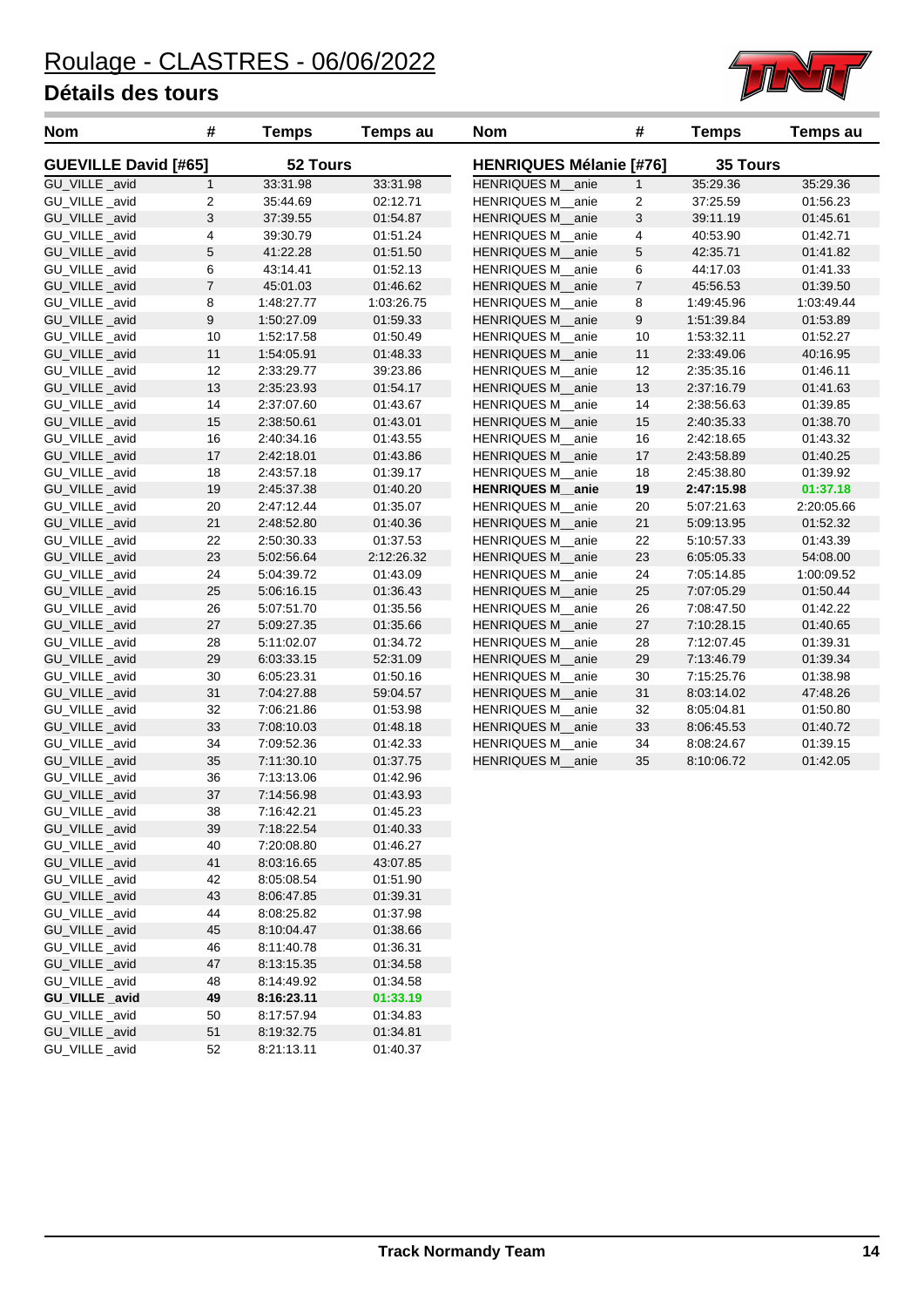

| <b>Nom</b>                  | #                       | <b>Temps</b> | <b>Temps au</b> | <b>Nom</b>                                           | #                       | <b>Temps</b>             | <b>Temps au</b>      |  |
|-----------------------------|-------------------------|--------------|-----------------|------------------------------------------------------|-------------------------|--------------------------|----------------------|--|
| <b>HERREMAN Tanguy [#7]</b> |                         | 28 Tours     |                 | <b>HILLAIRET Mathieu [#41]</b>                       |                         |                          | <b>74 Tours</b>      |  |
| HER_EM_N Tanguy             | 1                       | 6:26:28.80   | 6:26:28.80      | <b>HILLAIRET Mathieu</b>                             | 1                       | 14:43.06                 | 14:43.06             |  |
| HER_EM_N Tanguy             | $\overline{c}$          | 6:28:07.27   | 01:38.47        | <b>HILLAIRET Mathieu</b>                             | $\overline{c}$          | 16:42.87                 | 01:59.82             |  |
| HER_EM_N Tanguy             | 3                       | 6:29:35.54   | 01:28.27        | <b>HILLAIRET Mathieu</b>                             | 3                       | 18:29.93                 | 01:47.07             |  |
| HER_EM_N Tanguy             | $\overline{\mathbf{4}}$ | 6:31:02.33   | 01:26.79        | <b>HILLAIRET Mathieu</b>                             | $\overline{\mathbf{4}}$ | 20:14.89                 | 01:44.96             |  |
| HER_EM_N Tanguy             | 5                       | 6:32:27.81   | 01:25.48        | <b>HILLAIRET Mathieu</b>                             | 5                       | 21:53.91                 | 01:39.03             |  |
| HER_EM_N Tanguy             | 6                       | 6:33:53.05   | 01:25.25        | <b>HILLAIRET Mathieu</b>                             | 6                       | 23:31.53                 | 01:37.62             |  |
| HER_EM_N Tanguy             | 7                       | 6:35:19.16   | 01:26.12        | <b>HILLAIRET Mathieu</b>                             | $\overline{7}$          | 25:09.01                 | 01:37.48             |  |
| HER_EM_N Tanguy             | $\bf8$                  | 6:36:44.10   | 01:24.94        | <b>HILLAIRET Mathieu</b>                             | 8                       | 26:47.05                 | 01:38.05             |  |
| HER_EM_N Tanguy             | 9                       | 7:24:04.57   | 47:20.47        | <b>HILLAIRET Mathieu</b>                             | 9                       | 28:23.68                 | 01:36.64             |  |
| HER_EM_N Tanguy             | 10                      | 7:25:43.41   | 01:38.84        | <b>HILLAIRET Mathieu</b>                             | 10                      | 30:00.50                 | 01:36.83             |  |
| HER_EM_N Tanguy             | 11                      | 7:27:10.88   | 01:27.48        | <b>HILLAIRET Mathieu</b>                             | 11                      | 1:12:28.28               | 42:27.78             |  |
| HER_EM_N Tanguy             | 12                      | 7:28:36.80   | 01:25.93        | <b>HILLAIRET Mathieu</b>                             | 12                      | 1:14:15.62               | 01:47.34             |  |
| HER_EM_N Tanguy             | 13                      | 7:30:02.19   | 01:25.39        | <b>HILLAIRET Mathieu</b>                             | 13                      | 1:15:50.87               | 01:35.26             |  |
| HER_EM_N Tanguy             | 14                      | 7:31:28.20   | 01:26.02        | <b>HILLAIRET Mathieu</b>                             | 14                      | 1:17:23.08               | 01:32.21             |  |
| HER_EM_N Tanguy             | 15                      | 7:32:53.57   | 01:25.37        | <b>HILLAIRET Mathieu</b>                             | 15                      | 1:18:53.24               | 01:30.17             |  |
| <b>HER_EM_N Tanguy</b>      | 16                      | 7:34:18.15   | 01:24.59        | <b>HILLAIRET Mathieu</b>                             | 16                      | 1:20:25.47               | 01:32.23             |  |
| HER_EM_N Tanguy             | 17                      | 7:35:42.79   | 01:24.64        | <b>HILLAIRET Mathieu</b>                             | 17                      | 2:13:14.07               | 52:48.60             |  |
| HER_EM_N Tanguy             | 18                      | 7:37:08.55   | 01:25.76        | <b>HILLAIRET Mathieu</b>                             | 18                      | 2:14:57.69               | 01:43.62             |  |
| HER_EM_N Tanguy             | 19                      | 7:38:33.49   | 01:24.94        | <b>HILLAIRET Mathieu</b>                             | 19                      | 2:16:31.62               | 01:33.94             |  |
| HER_EM_N Tanguy             | 20                      | 8:24:17.69   | 45:44.20        | <b>HILLAIRET Mathieu</b>                             | 20                      | 2:18:04.11               | 01:32.49             |  |
| HER_EM_N Tanguy             | 21                      | 8:26:00.30   | 01:42.62        | <b>HILLAIRET Mathieu</b>                             | 21                      | 2:19:36.41               | 01:32.31             |  |
| HER_EM_N Tanguy             | 22                      | 8:27:28.97   | 01:28.67        | <b>HILLAIRET Mathieu</b>                             | 22                      | 2:21:08.17               | 01:31.76             |  |
| HER_EM_N Tanguy             | 23                      | 8:28:57.12   | 01:28.16        | <b>HILLAIRET Mathieu</b>                             | 23                      | 2:22:41.36               | 01:33.19             |  |
| HER_EM_N Tanguy             | 24                      | 8:30:22.69   | 01:25.58        | <b>HILLAIRET Mathieu</b>                             | 24                      | 2:24:13.87               | 01:32.51             |  |
| HER_EM_N Tanguy             | 25                      | 8:31:48.69   | 01:26.00        | <b>HILLAIRET Mathieu</b>                             | 25                      | 2:25:44.27               | 01:30.40             |  |
| HER_EM_N Tanguy             | 26                      | 8:33:13.63   | 01:24.95        | <b>HILLAIRET Mathieu</b>                             | 26                      | 2:27:14.78               | 01:30.52             |  |
| HER_EM_N Tanguy             | 27                      | 8:34:38.40   | 01:24.78        | <b>HILLAIRET Mathieu</b>                             | 27                      | 2:28:47.01               | 01:32.23             |  |
| HER_EM_N Tanguy             | 28                      | 8:36:03.53   | 01:25.13        | <b>HILLAIRET Mathieu</b>                             | 28                      | 2:30:18.87               | 01:31.86             |  |
|                             |                         |              |                 | <b>HILLAIRET Mathieu</b>                             | 29                      | 4:43:37.40               | 2:13:18.54           |  |
|                             |                         |              |                 | <b>HILLAIRET Mathieu</b>                             | 30                      | 4:45:24.13               | 01:46.74             |  |
|                             |                         |              |                 | <b>HILLAIRET Mathieu</b>                             | 31                      | 4:46:58.19               | 01:34.06             |  |
|                             |                         |              |                 | <b>HILLAIRET Mathieu</b>                             | 32                      | 4:48:30.02               | 01:31.83             |  |
|                             |                         |              |                 | <b>HILLAIRET Mathieu</b>                             | 33                      | 4:50:04.94               | 01:34.93             |  |
|                             |                         |              |                 | <b>HILLAIRET Mathieu</b>                             | 34                      | 4:51:40.57               | 01:35.63             |  |
|                             |                         |              |                 | <b>HILLAIRET Mathieu</b>                             | 35                      | 4:53:14.23               | 01:33.66             |  |
|                             |                         |              |                 | <b>HILLAIRET Mathieu</b>                             | 36                      | 5:46:59.68               | 53:45.46             |  |
|                             |                         |              |                 | <b>HILLAIRET Mathieu</b>                             | 37                      | 5:48:48.62               | 01:48.95             |  |
|                             |                         |              |                 | <b>HILLAIRET Mathieu</b>                             | 38                      | 5:50:28.02               | 01:39.40             |  |
|                             |                         |              |                 | <b>HILLAIRET Mathieu</b>                             | 39                      | 5:52:03.09               | 01:35.07             |  |
|                             |                         |              |                 | <b>HILLAIRET Mathieu</b>                             | 40                      | 5:53:36.37               | 01:33.29             |  |
|                             |                         |              |                 | <b>HILLAIRET Mathieu</b><br><b>HILLAIRET Mathieu</b> | 41                      | 5:55:08.18               | 01:31.81             |  |
|                             |                         |              |                 | <b>HILLAIRET Mathieu</b>                             | 42                      | 5:56:40.62               | 01:32.44             |  |
|                             |                         |              |                 |                                                      | 43<br>44                | 5:58:11.77<br>5:59:44.21 | 01:31.16             |  |
|                             |                         |              |                 | <b>HILLAIRET Mathieu</b><br><b>HILLAIRET Mathieu</b> | 45                      | 6:44:13.50               | 01:32.44<br>44:29.30 |  |
|                             |                         |              |                 | <b>HILLAIRET Mathieu</b>                             | 46                      | 6:45:55.81               | 01:42.31             |  |
|                             |                         |              |                 | <b>HILLAIRET Mathieu</b>                             | 47                      | 6:47:28.89               | 01:33.08             |  |
|                             |                         |              |                 | <b>HILLAIRET Mathieu</b>                             | 48                      | 6:48:59.17               | 01:30.28             |  |
|                             |                         |              |                 | <b>HILLAIRET Mathieu</b>                             | 49                      | 6:50:28.37               | 01:29.21             |  |
|                             |                         |              |                 | <b>HILLAIRET Mathieu</b>                             | 50                      | 6.51.59.83               | 01:31.46             |  |
|                             |                         |              |                 | <b>HILLAIRET Mathieu</b>                             | 51                      | 6:53:31.00               | 01:31.18             |  |
|                             |                         |              |                 | <b>HILLAIRET Mathieu</b>                             | 52                      | 6:55:02.95               | 01:31.95             |  |
|                             |                         |              |                 | <b>HILLAIRET Mathieu</b>                             | 53                      | 6:56:35.13               | 01:32.19             |  |
|                             |                         |              |                 | <b>HILLAIRET Mathieu</b>                             | 54                      | 6:58:05.86               | 01:30.73             |  |
|                             |                         |              |                 | <b>HILLAIRET Mathieu</b>                             | 55                      | 6:59:34.67               | 01:28.81             |  |
|                             |                         |              |                 | <b>HILLAIRET Mathieu</b>                             | 56                      | 7:43:58.29               | 44:23.63             |  |
|                             |                         |              |                 | <b>HILLAIRET Mathieu</b>                             | 57                      | 7:45:43.62               | 01:45.33             |  |
|                             |                         |              |                 | <b>HILLAIRET Mathieu</b>                             | 58                      | 7:47:15.94               | 01:32.33             |  |
|                             |                         |              |                 | <b>HILLAIRET Mathieu</b>                             | 59                      | 7:48:48.78               | 01:32.84             |  |
|                             |                         |              |                 |                                                      |                         |                          |                      |  |

HILLAIRET Mathieu 60 7:50:20.59 01:31.81 HILLAIRET Mathieu 61 7:51:52.09 01:31.51 HILLAIRET Mathieu 62 7:53:23.12 01:31.04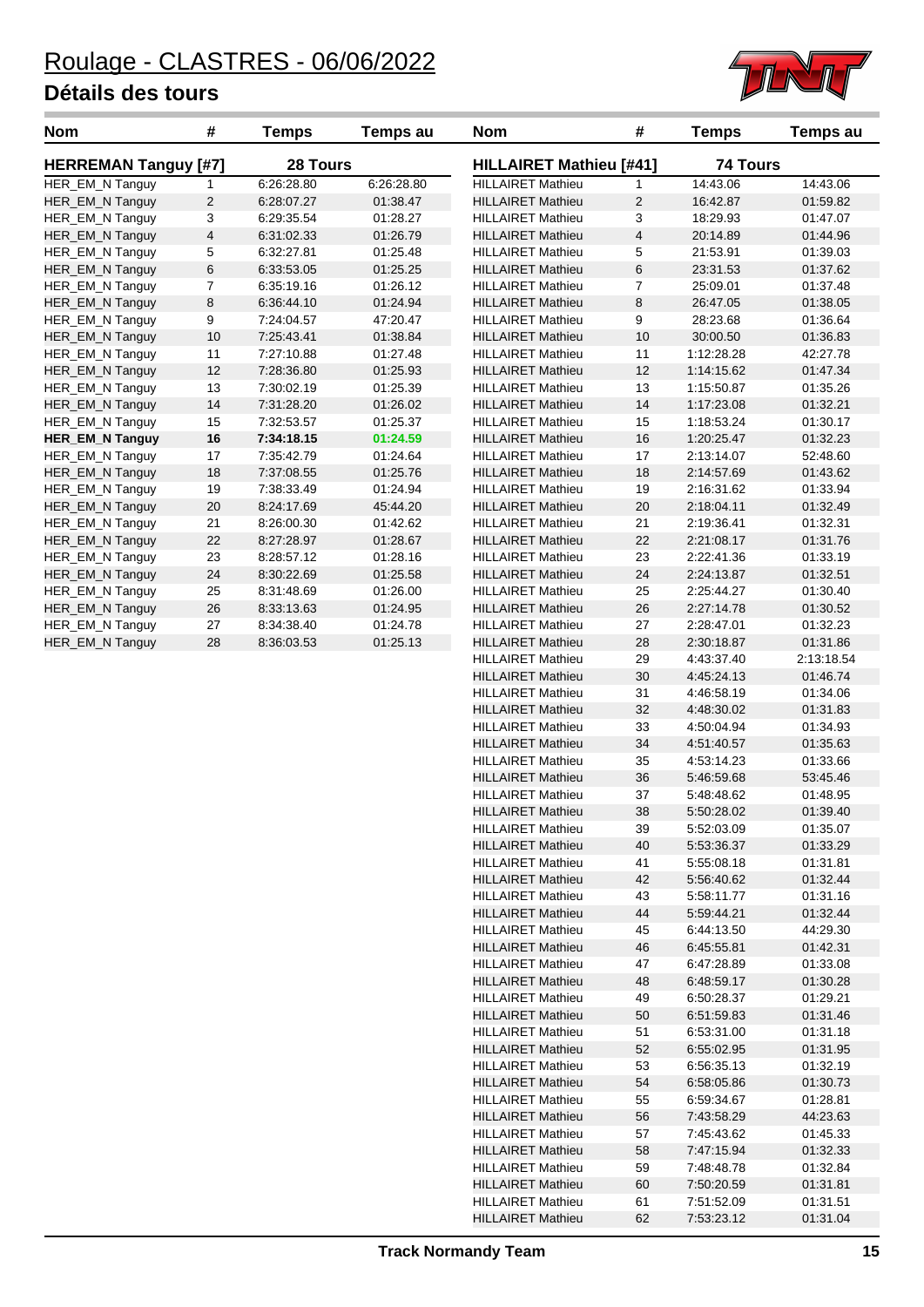

| <b>Nom</b>               | #  | Temps      | Temps au | <b>Nom</b>                                     | #              | Temps      | Temps au             |
|--------------------------|----|------------|----------|------------------------------------------------|----------------|------------|----------------------|
| <b>HILLAIRET Mathieu</b> | 63 | 7:54:55.54 | 01:32.42 |                                                |                |            |                      |
| <b>HILLAIRET Mathieu</b> | 64 | 7:56:26.74 | 01:31.20 | <b>JACQUET William [#79]</b>                   |                | 61 Tours   |                      |
| <b>HILLAIRET Mathieu</b> | 65 | 7:57:55.29 | 01:28.55 | J C UET William                                |                | 33:28.21   | 33:28.21             |
| <b>HILLAIRET Mathieu</b> | 66 | 7:59:22.77 | 01:27.49 | J C UET William                                | 2              | 35:27.81   | 01:59.61             |
| <b>HILLAIRET Mathieu</b> | 67 | 8:00:51.99 | 01:29.22 | J C UET William                                | 3              | 37:17.57   | 01:49.76             |
| <b>HILLAIRET Mathieu</b> | 68 | 8:43:20.55 | 42:28.57 | J C UET William                                | 4              | 39:02.95   | 01:45.38             |
| <b>HILLAIRET Mathieu</b> | 69 | 8:45:07.36 | 01:46.81 | J C UET William                                | 5              | 40:48.72   | 01:45.78             |
| <b>HILLAIRET Mathieu</b> | 70 | 8:46:41.79 | 01:34.44 | J C UET William                                | 6              | 42:34.66   | 01:45.94             |
| <b>HILLAIRET Mathieu</b> | 71 | 8:48:14.26 | 01:32.47 | J C UET William                                | 7              | 44:18.77   | 01:44.12             |
| <b>HILLAIRET Mathieu</b> | 72 | 8:49:45.41 | 01:31.16 | J C UET William                                | 8              | 46:03.51   | 01:44.75             |
| <b>HILLAIRET Mathieu</b> | 73 | 8:51:16.02 | 01:30.61 | J C UET William                                | 9              | 1:49:03.14 | 1:02:59.63           |
| <b>HILLAIRET Mathieu</b> | 74 | 8:52:46.19 | 01:30.17 | J C UET William                                | 10             | 1:50:57.89 | 01:54.76             |
|                          |    |            |          | $\bigcap$ ii $\sqsubset$ $\top$ is in $\sqcap$ | $\overline{A}$ | 1.50.10.01 | $\sim$ $\sim$ $\sim$ |

| ייישו                        |                         | rompa      | ı vırıpə uu |
|------------------------------|-------------------------|------------|-------------|
| <b>JACQUET William [#79]</b> |                         | 61 Tours   |             |
| J C UET William              | 1                       | 33:28.21   | 33:28.21    |
| J_C_UET William              | 2                       | 35:27.81   | 01:59.61    |
| J_C_UET William              | 3                       | 37:17.57   | 01:49.76    |
| J_C_UET William              | $\overline{\mathbf{4}}$ | 39:02.95   | 01:45.38    |
| J_C_UET William              | 5                       | 40:48.72   | 01:45.78    |
| J_C_UET William              | 6                       | 42:34.66   | 01:45.94    |
| J_C_UET William              | 7                       | 44:18.77   | 01:44.12    |
| J_C_UET William              | 8                       | 46:03.51   | 01:44.75    |
| J_C_UET William              | 9                       | 1:49:03.14 | 1:02:59.63  |
| J_C_UET William              | 10                      | 1:50:57.89 | 01:54.76    |
| J_C_UET William              | 11                      | 1:52:43.64 | 01:45.76    |
| J_C_UET William              | 12                      | 2:33:36.35 | 40:52.72    |
| J_C_UET William              | 13                      |            |             |
|                              |                         | 2:35:29.75 | 01:53.40    |
| J_C_UET William              | 14                      | 2:37:10.22 | 01:40.48    |
| J_C_UET William              | 15                      | 2:38:52.07 | 01:41.85    |
| J_C_UET William              | 16                      | 2:40:32.99 | 01:40.93    |
| J_C_UET William              | 17                      | 2:42:10.84 | 01:37.86    |
| J C UET William              | 18                      | 2:43:50.90 | 01:40.06    |
| J_C_UET William              | 19                      | 2:45:31.96 | 01:41.07    |
| J_C_UET William              | 20                      | 2:47:11.53 | 01:39.57    |
| J_C_UET William              | 21                      | 2:48:50.90 | 01:39.38    |
| J_C_UET William              | 22                      | 2:50:29.34 | 01:38.44    |
| J_C_UET William              | 23                      | 5:01:11.99 | 2:10:42.65  |
| J_C_UET William              | 24                      | 5:03:11.20 | 01:59.21    |
| J_C_UET William              | 25                      | 5:04:54.65 | 01:43.46    |
| J_C_UET William              | 26                      | 5.06.34.66 | 01:40.01    |
| J_C_UET William              | 27                      | 5:08:14.04 | 01:39.38    |
| J_C_UET William              | 28                      | 5:09:53.68 | 01:39.64    |
| J_C_UET William              | 29                      | 6:05:33.51 | 55:39.83    |
| J_C_UET William              | 30                      | 7:05:19.00 | 59:45.50    |
| J_C_UET William              | 31                      | 7:07:15.27 | 01:56.28    |
| J_C_UET William              | 32                      | 7:08:59.64 | 01:44.37    |
| J_C_UET William              | 33                      | 7:10:41.69 | 01:42.06    |
| J_C_UET William              | 34                      | 7:12:21.28 | 01:39.59    |
| J_C_UET William              | 35                      | 7:14:01.27 | 01:39.99    |
| J_C_UET William              | 36                      | 7:15:41.94 | 01:40.67    |
| J_C_UET William              | 37                      | 7:17:21.22 | 01:39.29    |
| J_C_UET William              | 38                      | 7:19:02.26 | 01:41.05    |
| J_C_UET William              | 39                      | 7:20:43.63 | 01:41.37    |
| J_C_UET William              | 40                      | 8:03:05.61 | 42:21.98    |
| J_C_UET William              | 41                      | 8:04:55.41 | 01:49.81    |
| J_C_UET William              | 42                      | 8:06:36.76 | 01:41.35    |
| J_C_UET William              | 43                      | 8:08:13.70 | 01:36.94    |
| J_C_UET William              | 44                      | 8:09:52.26 | 01:38.56    |
| J_C_UET William              | 45                      | 8:11:29.41 | 01:37.16    |
| J_C_UET William              | 46                      | 8:13:08.41 | 01:39.01    |
| J_C_UET William              | 47                      | 8:14:48.19 | 01:39.78    |
| J_C_UET William              | 48                      | 8:16:27.80 | 01:39.62    |
| J_C_UET William              | 49                      | 8:18:06.08 | 01:38.28    |
| J_C_UET William              | 50                      | 8:19:45.24 | 01:39.17    |
| J_C_UET William              | 51                      | 9:04:14.19 | 44:28.95    |
| J_C_UET William              | 52                      | 9:06:09.97 | 01:55.79    |
| J_C_UET William              | 53                      | 9:07:52.47 | 01:42.50    |
| J_C_UET William              | 54                      | 9:09:30.88 | 01:38.42    |
| J_C_UET William              | 55                      | 9:11:09.75 | 01:38.87    |
| J_C_UET William              | 56                      | 9:12:46.57 | 01:36.83    |
| J_C_UET William              | 57                      | 9:14:23.93 | 01:37.37    |
| J_C_UET William              | 58                      | 9:16:02.53 | 01:38.61    |
| J_C_UET William              | 59                      | 9:17:43.25 | 01:40.72    |
| J_C_UET William              | 60                      | 9:19:23.33 | 01:40.09    |
| J_C_UET William              | 61                      | 9:21:01.39 | 01:38.07    |
|                              |                         |            |             |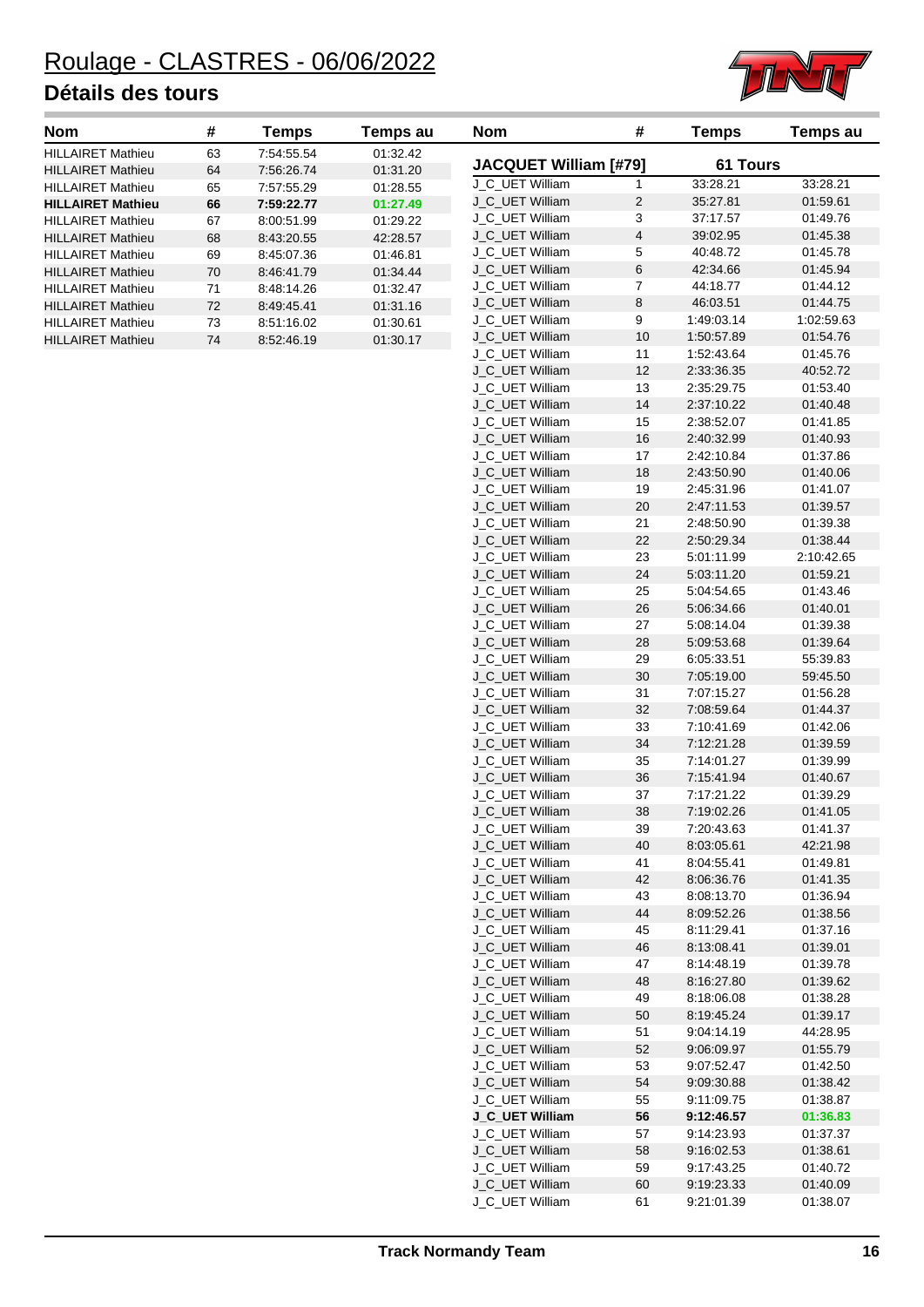

| <b>Nom</b>                 | # | Temps      | Temps au | <b>Nom</b>      | #               | <b>Temps</b> | <b>Temps au</b> |
|----------------------------|---|------------|----------|-----------------|-----------------|--------------|-----------------|
| <b>LACOUR Cédrik [#42]</b> |   | 8 Tours    |          | LAMY Alan [#43] | <b>67 Tours</b> |              |                 |
| CURCérk                    |   | 18:09.05   | 18:09.05 | LAMY Alan       |                 | 13:17.53     | 13:17.53        |
| CURCérk                    | 2 | 20:04.27   | 01:55.23 | LAMY Alan       | 2               | 15:19.13     | 02:01.60        |
| CURCérk                    | 3 | 1:14:51.46 | 54:47.19 | LAMY Alan       | 3               | 17:06.52     | 01:47.39        |
| CURCérk                    | 4 | 1:16:37.35 | 01:45.90 | LAMY Alan       | 4               | 18:46.46     | 01:39.94        |
| CURCérk                    | 5 | 1:18:16.33 | 01:38.98 | LAMY Alan       | 5               | 20:25.86     | 01:39.41        |
| CURCérk                    | 6 | 2:14:17.00 | 56:00.67 | LAMY Alan       | 6               | 22:13.37     | 01:47.52        |
| CURCérk                    |   | 2:16:03.31 | 01:46.32 | LAMY Alan       | 7               | 23:55.20     | 01:41.84        |
| CURCérk                    | 8 | 2:17:42.66 | 01:39.36 | LAMY Alan       | 8               | 25:34.53     | 01:39.33        |
|                            |   |            |          |                 |                 |              |                 |

| LAMY Alan [#43]                      |          | <b>67 Tours</b>          |                      |
|--------------------------------------|----------|--------------------------|----------------------|
| <b>LAMY Alan</b>                     | 1        | 13:17.53                 | 13:17.53             |
| I AMY Alan                           | 2        | 15:19.13                 | 02:01.60             |
| <b>LAMY Alan</b>                     | 3        | 17:06.52                 | 01:47.39             |
| I AMY Alan                           | 4        | 18:46.46                 | 01:39.94             |
| <b>LAMY Alan</b>                     | 5        | 20:25.86                 | 01:39.41             |
| LAMY Alan                            | 6        | 22:13.37                 | 01:47.52             |
| <b>LAMY Alan</b>                     | 7        | 23:55.20                 | 01:41.84             |
| <b>LAMY Alan</b>                     | 8        | 25:34.53                 | 01:39.33             |
| <b>LAMY Alan</b>                     | 9        | 27:13.98                 | 01:39.45             |
| LAMY Alan                            | 10       | 28:52.44                 | 01:38.46             |
| <b>LAMY Alan</b>                     | 11       | 30:31.28                 | 01:38.84             |
| I AMY Alan                           | 12       | 1:12:40.37               | 42:09.10             |
| <b>LAMY Alan</b>                     | 13       | 1:14:30.32               | 01:49.95             |
| LAMY Alan                            | 14       | 1:16:06.60               | 01:36.29             |
| <b>LAMY Alan</b>                     | 15       | 1:17:40.31               | 01:33.71             |
| <b>LAMY Alan</b>                     | 16       | 1:19:14.22               | 01:33.92             |
| <b>LAMY Alan</b>                     | 17       | 2:13:16.43               | 54:02.22             |
| LAMY Alan                            | 18       | 2:15:01.62               | 01:45.19             |
| <b>LAMY Alan</b>                     | 19       | 2:16:40.30               | 01:38.68             |
| LAMY Alan                            | 20       | 2:18:14.19               | 01:33.89             |
| <b>LAMY Alan</b>                     | 21       | 2:19:46.35               | 01:32.16             |
| <b>LAMY Alan</b>                     | 22       | 2:21:18.25               | 01:31.91             |
| LAMY Alan                            | 23       | 2:22:49.61               | 01:31.36             |
| <b>LAMY Alan</b><br><b>LAMY Alan</b> | 24<br>25 | 2:24:21.32               | 01:31.72             |
| <b>LAMY Alan</b>                     |          | 2:25:54.82<br>2:27:27.16 | 01:33.50<br>01:32.35 |
| <b>LAMY Alan</b>                     | 26<br>27 | 2:28:59.72               | 01:32.56             |
| LAMY Alan                            | 28       | 4:43:05.38               | 2:14:05.67           |
| <b>LAMY Alan</b>                     | 29       | 4:44:53.88               | 01:48.50             |
| LAMY Alan                            | 30       | 4:46:31.54               | 01:37.67             |
| <b>LAMY Alan</b>                     | 31       | 4:48:05.83               | 01:34.30             |
| <b>LAMY Alan</b>                     | 32       | 4:49:38.76               | 01:32.93             |
| <b>LAMY Alan</b>                     | 33       | 4:51:11.49               | 01:32.73             |
| LAMY Alan                            | 34       | 4:52:45.80               | 01:34.32             |
| <b>LAMY Alan</b>                     | 35       | 5:46:10.74               | 53:24.95             |
| LAMY Alan                            | 36       | 5:48:00.57               | 01:49.84             |
| <b>LAMY Alan</b>                     | 37       | 5:49:40.63               | 01:40.06             |
| LAMY Alan                            | 38       | 5:51:15.56               | 01:34.93             |
| <b>LAMY Alan</b>                     | 39       | 5:52:49.68               | 01:34.13             |
| LAMY Alan                            | 40       | 5:54:23.69               | 01:34.01             |
| LAMY Alan                            | 41       | 5:55:56.72               | 01:33.03             |
| <b>LAMY Alan</b>                     | 42       | 5:57:30.12               | 01:33.41             |
| LAMY Alan                            | 43       | 5:59:03.26               | 01:33.15             |
| LAMY Alan                            | 44       | 6:43:48.09               | 44:44.83             |
| LAMY Alan                            | 45       | 6:45:34.79               | 01:46.70             |
| LAMY Alan                            | 46       | 6:47:10.44               | 01:35.66             |
| <b>LAMY Alan</b>                     | 47       | 6:48:43.68               | 01:33.24             |
| LAMY Alan                            | 48       | 6:50:15.34               | 01:31.67             |
| LAMY Alan                            | 49       | 6:51:47.64<br>6:53:19.14 | 01:32.30             |
| LAMY Alan<br>LAMY Alan               | 50<br>51 |                          | 01:31.51             |
| <b>LAMY Alan</b>                     | 52       | 6:54:50.04<br>6:56:20.00 | 01:30.90<br>01:29.97 |
| LAMY Alan                            | 53       | 6:57:51.54               | 01:31.55             |
| LAMY Alan                            | 54       | 6:59:23.63               | 01:32.09             |
| LAMY Alan                            | 55       | 7:42:39.87               | 43:16.24             |
| LAMY Alan                            | 56       | 7:44:25.29               | 01:45.43             |
| LAMY Alan                            | 57       | 7:45:59.65               | 01:34.37             |
| LAMY Alan                            | 58       | 7:47:32.54               | 01:32.89             |
| <b>LAMY Alan</b>                     | 59       | 7:49:04.47               | 01:31.93             |
| LAMY Alan                            | 60       | 7:50:35.22               | 01:30.76             |
| <b>LAMY Alan</b>                     | 61       | 7:52:06.08               | 01:30.87             |
| LAMY Alan                            | 62       | 7:53:36.84               | 01:30.76             |
|                                      |          |                          |                      |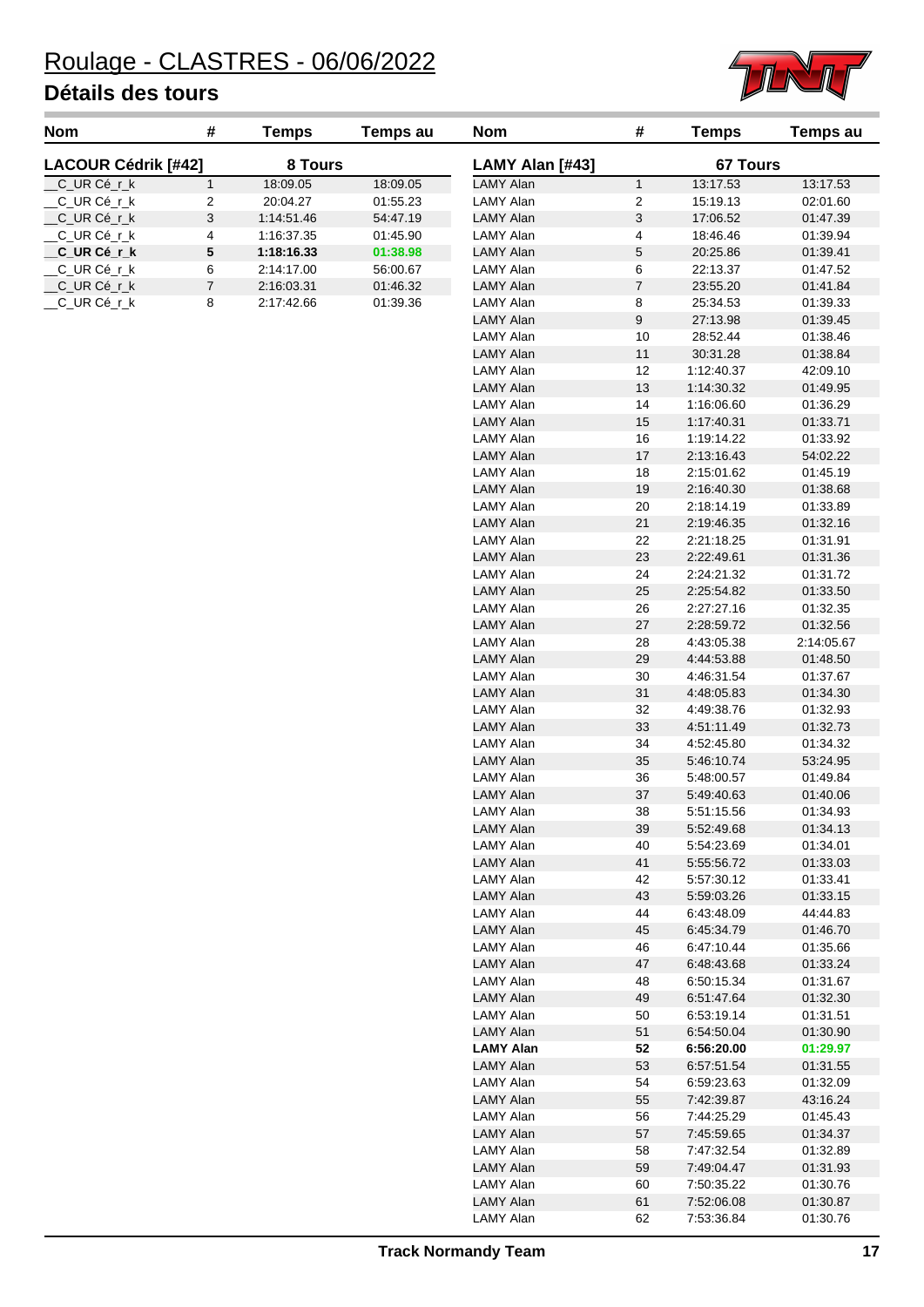

| Nom                                    | #                       | <b>Temps</b>             | Temps au             | <b>Nom</b>                                 | #              | <b>Temps</b>         | Temps au               |
|----------------------------------------|-------------------------|--------------------------|----------------------|--------------------------------------------|----------------|----------------------|------------------------|
| <b>LAMY Alan</b>                       | 63                      | 7:55:08.13               | 01:31.30             |                                            |                | <b>32 Tours</b>      |                        |
| LAMY Alan                              | 64                      | 7:56:38.22               | 01:30.10             | <b>LECLERCQ Olivier [#8]</b>               |                |                      |                        |
| <b>LAMY Alan</b>                       | 65                      | 7:58:09.28               | 01:31.06             | L_CLERC_Olivier                            | 1              | 02:14.41             | 02:14.41               |
| LAMY Alan                              | 66                      | 7:59:39.75               | 01:30.47             | L_CLERC_Olivier                            | 2              | 52:48.09             | 50:33.68               |
| <b>LAMY Alan</b>                       | 67                      | 8:01:10.67               | 01:30.92             | L_CLERC_Olivier                            | 3              | 54:23.84             | 01:35.75               |
|                                        |                         |                          |                      | L_CLERC_Olivier                            | 4              | 55:52.10             | 01:28.27               |
| LE BORGNE Florian [#47]                |                         | 53 Tours                 |                      | L_CLERC_Olivier                            | 5              | 57:18.42             | 01:26.32               |
| LE BO_GNE Flo_ian                      | 1                       | 15:30.75                 | 15:30.75             | L_CLERC_Olivier                            | 6              | 58:47.88             | 01:29.47               |
| LE BO_GNE Flo_ian                      | $\overline{c}$          | 17:25.71                 | 01:54.96             | L_CLERC_Olivier                            | $\overline{7}$ | 1:00:16.57           | 01:28.69               |
| LE BO_GNE Flo_ian                      | 3                       | 19:06.43                 | 01:40.72             | L_CLERC_Olivier                            | 8              | 1:01:40.36           | 01:23.80               |
| LE BO_GNE Flo_ian                      | $\overline{\mathbf{4}}$ | 20:43.74                 | 01:37.32             | L_CLERC_Olivier                            | 9              | 1:03:03.24           | 01:22.88               |
| LE BO_GNE Flo_ian                      | 5                       | 22:18.43                 | 01:34.69             | L CLERC Olivier                            | 10             | 1:04:26.61           | 01:23.37               |
| LE BO_GNE Flo_ian                      | 6                       | 23:54.03                 | 01:35.61             | L_CLERC_Olivier                            | 11             | 1:56:07.46           | 51:40.86               |
| LE BO_GNE Flo_ian                      | $\overline{7}$          | 25:29.00                 | 01:34.98             | L_CLERC_Olivier                            | 12             | 1:57:36.10           | 01:28.65               |
| LE BO_GNE Flo_ian                      | 8                       | 1:13:41.01               | 48:12.01             | L_CLERC_Olivier                            | 13             | 1:58:59.63           | 01:23.53               |
| LE BO_GNE Flo_ian                      | 9                       | 1:15:32.40               | 01:51.40             | L_CLERC_Olivier                            | 14             | 2:00:24.18           | 01:24.55               |
| LE BO_GNE Flo_ian                      | 10                      | 1:17:08.22               | 01:35.82             | L_CLERC_Olivier                            | 15             | 2:01:46.89           | 01:22.72               |
| LE BO_GNE Flo_ian                      | 11                      | 1:18:40.31               | 01:32.09             | L_CLERC_Olivier                            | 16             | 2:03:11.08           | 01:24.19               |
| LE BO_GNE Flo_ian                      | 12                      | 1:20:12.63               | 01:32.32             | L_CLERC_Olivier                            | 17             | 2:04:38.88           | 01:27.80               |
| LE BO_GNE Flo_ian                      | 13                      | 2:14:48.97               | 54:36.34             | L_CLERC_Olivier                            | 18             | 4:23:40.21           | 2:19:01.34             |
| LE BO_GNE Flo_ian                      | 14                      | 2:16:33.78               | 01:44.82             | L_CLERC_Olivier                            | 19             | 4:25:08.34           | 01:28.13               |
| LE BO_GNE Flo_ian                      | 15                      | 2:18:05.96               | 01:32.18             | L_CLERC_Olivier                            | 20             | 4:26:32.10           | 01:23.76               |
| LE BO_GNE Flo_ian                      | 16                      | 2:19:36.76               | 01:30.81             | L_CLERC_Olivier                            | 21             | 4:27:56.86           | 01:24.77               |
| LE BO_GNE Flo_ian                      | 17                      | 2:21:08.40               | 01:31.64             | L_CLERC_Olivier                            | 22             | 4:29:22.06           | 01:25.20               |
| LE BO_GNE Flo_ian                      | 18                      | 2:22:38.71               | 01:30.31             | L_CLERC_Olivier                            | 23             | 4:30:44.53           | 01:22.48               |
| LE BO_GNE Flo_ian                      | 19                      | 2:24:48.77               | 02:10.06             | L_CLERC_Olivier                            | 24             | 6:27:15.14           | 1:56:30.62             |
| LE BO_GNE Flo_ian                      | 20                      | 2:26:23.13               | 01:34.36             | L_CLERC_Olivier                            | 25             | 6:28:45.38           | 01:30.24               |
| LE BO_GNE Flo_ian                      | 21                      | 4:44:31.54               | 2:18:08.42           | L_CLERC_Olivier                            | 26             | 6:30:08.68           | 01:23.30               |
| LE BO_GNE Flo_ian                      | 22                      | 4:46:19.12               | 01:47.59             | L_CLERC_Olivier                            | 27             | 6:31:32.21           | 01:23.54               |
| LE BO_GNE Flo_ian                      | 23                      | 4:48:21.56               | 02:02.44             | L_CLERC_Olivier                            | 28             | 6:32:55.37           | 01:23.16               |
| LE BO_GNE Flo_ian                      | 24                      | 4:49:53.27               | 01:31.72             | L_CLERC_Olivier                            | 29             | 6:34:18.39           | 01:23.02               |
| LE BO_GNE Flo_ian                      | 25                      | 4:51:22.45               | 01:29.19             | L_CLERC_Olivier                            | 30             | 6:35:43.87           | 01:25.48               |
| LE BO_GNE Flo_ian                      | 26                      | 4:52:50.53               | 01:28.08             | L_CLERC_Olivier                            | 31             | 6:37:06.53           | 01:22.67               |
| LE BO_GNE Flo_ian                      | 27                      | 5:47:40.39               | 54:49.86             | L_CLERC_Olivier                            | 32             | 6:38:28.82           | 01:22.30               |
| LE BO_GNE Flo_ian                      | 28                      | 6:45:11.37               | 57:30.99             | LECORDONNIER Julien [#66]                  |                | <b>17 Tours</b>      |                        |
| LE BO_GNE Flo_ian                      | 29                      | 6:46:54.88               | 01:43.51             |                                            |                |                      | 41:53.85               |
| LE BO_GNE Flo_ian                      | 30                      | 6:48:31.09               | 01:36.22             | LE_ORDON_IER Julien                        | $\mathbf{1}$   | 41:53.85<br>43:40.63 | 01:46.79               |
| LE BO_GNE Flo_ian                      | 31                      | 6.50.00.62               | 01:29.54             | LE_ORDON_IER Julien                        | 2<br>3         | 1:48:46.29           |                        |
| LE BO_GNE Flo_ian                      | 32                      | 6:51:31.07               | 01:30.45             | LE_ORDON_IER Julien                        | 4              | 1:50:39.68           | 1:05:05.66<br>01:53.40 |
| LE BO GNE Flo ian                      | 33                      | 6:52:59.74               | 01:28.67             | LE_ORDON_IER Julien<br>LE_ORDON_IER Julien | 5              | 1:53:07.70           | 02:28.02               |
| LE BO_GNE Flo_ian                      | 34                      | 7:44:17.49               | 51:17.75             | LE_ORDON_IER Julien                        | 6              | 2:35:01.25           | 41:53.55               |
| LE BO_GNE Flo_ian                      | 35                      | 7:45:58.39               | 01:40.91             | LE_ORDON_IER Julien                        | 7              | 2:36:45.08           | 01:43.83               |
| LE BO GNE Flo ian                      | 36                      | 7:47:29.77               | 01:31.39             | LE_ORDON_IER Julien                        | 8              | 2:38:21.88           | 01:36.80               |
| LE BO_GNE Flo_ian                      | 37                      | 7:48:58.70               | 01:28.93             | LE_ORDON_IER Julien                        | 9              | 2:39:56.68           | 01:34.81               |
| LE BO_GNE Flo_ian                      | 38                      | 7:50:30.97               | 01:32.28             | LE_ORDON_IER Julien                        | 10             | 2:41:32.14           | 01:35.47               |
| LE BO_GNE Flo_ian                      | 39                      | 7:52:59.03               | 02:28.06             | LE_ORDON_IER Julien                        | $11$           | 2:43:07.47           | 01:35.33               |
| LE BO_GNE Flo_ian                      | 40                      | 7:54:30.28               | 01:31.25             | LE_ORDON_IER Julien                        | 12             | 5:02:16.19           | 2:19:08.73             |
| LE BO GNE Flo ian                      | 41                      | 7:55:58.14               | 01:27.87             | LE_ORDON_IER Julien                        | 13             | 5:04:00.37           | 01:44.19               |
| LE BO_GNE Flo_ian                      | 42                      | 7:57:26.01               | 01:27.87             | LE_ORDON_IER Julien                        | 14             | 5:05:39.11           | 01:38.75               |
| LE BO_GNE Flo_ian                      | 43                      | 7:58:55.10               | 01:29.09             | LE_ORDON_IER Julien                        | 15             | 5:07:14.37           | 01:35.26               |
| LE BO_GNE Flo_ian                      | 44                      | 8:00:23.16               | 01:28.06             | LE_ORDON_IER Julien                        | 16             | 5:08:54.28           | 01:39.92               |
| LE BO_GNE Flo_ian                      | 45                      | 8:43:40.48               | 43:17.32             | LE_ORDON_IER Julien                        | 17             | 6:05:35.52           | 56:41.24               |
| LE BO_GNE Flo_ian                      | 46                      | 8:45:27.33               | 01:46.86<br>01:34.37 |                                            |                |                      |                        |
| LE BO_GNE Flo_ian                      | 47                      | 8:47:01.69               |                      |                                            |                |                      |                        |
| LE BO_GNE Flo_ian                      | 48                      | 8:48:31.74               | 01:30.05             |                                            |                |                      |                        |
| LE BO_GNE Flo_ian<br>LE BO_GNE Flo_ian | 49                      | 8:50:00.29               | 01:28.55             |                                            |                |                      |                        |
|                                        | $50\,$                  | 8:51:31.25               | 01:30.97             |                                            |                |                      |                        |
| LE BO_GNE Flo_ian<br>LE BO_GNE Flo_ian | 51<br>52                | 8:52:58.58<br>8:54:25.87 | 01:27.33<br>01:27.29 |                                            |                |                      |                        |
| LE BO_GNE Flo_ian                      | 53                      | 8:55:53.01               | 01:27.15             |                                            |                |                      |                        |
|                                        |                         |                          |                      |                                            |                |                      |                        |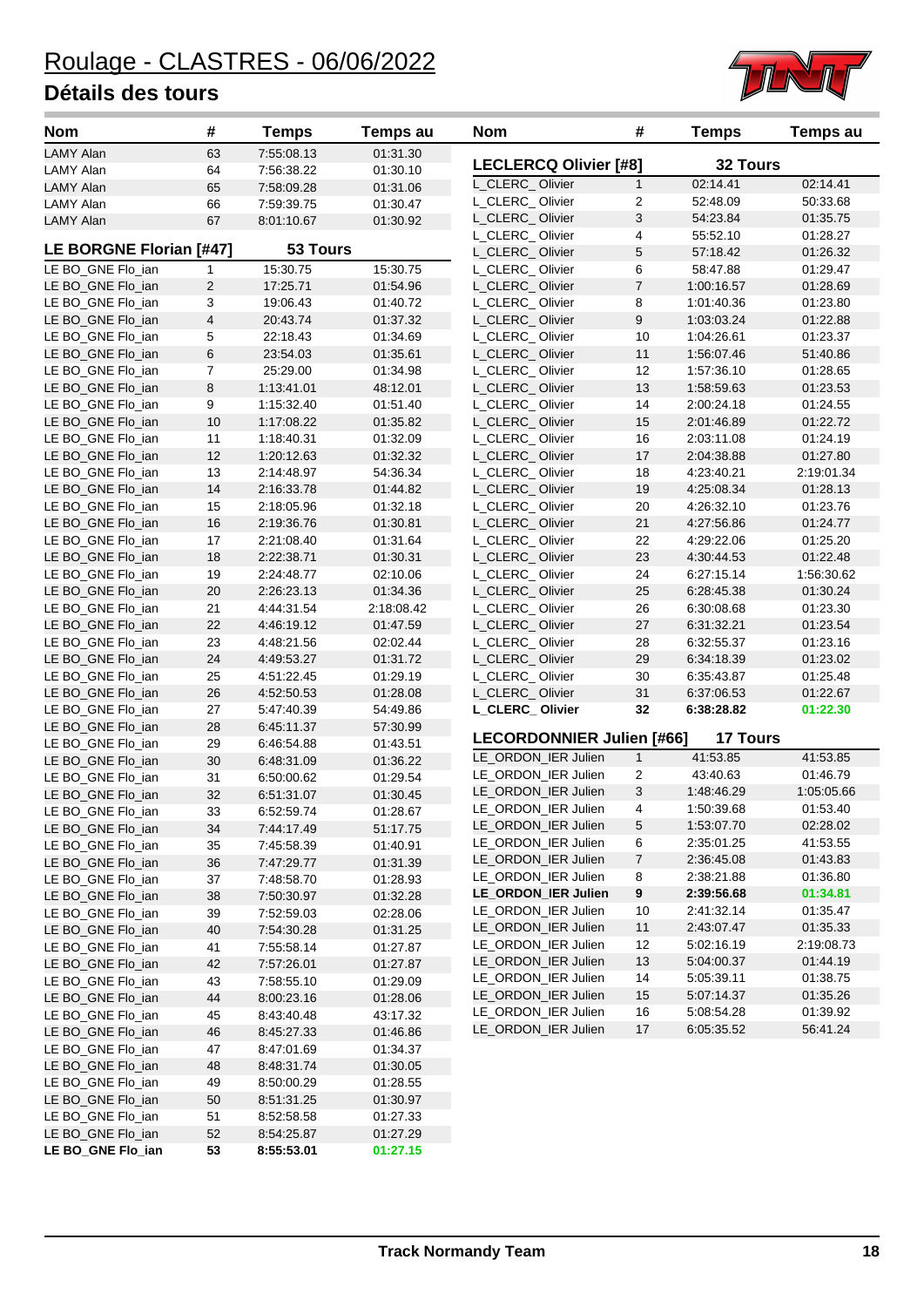

\_E\_O\_TURIER Hug\_e\_ 36 2:28:57.51 01:32.30 \_E\_O\_TURIER Hug\_e\_ 37 2:34:11.44 05:13.93 \_E\_O\_TURIER Hug\_e\_ 38 2:36:00.22 01:48.78 \_E\_O\_TURIER Hug\_e\_ 39 2:37:47.51 01:47.30 \_E\_O\_TURIER Hug\_e\_ 40 2:39:29.56 01:42.05 \_E\_O\_TURIER Hug\_e\_ 41 2:41:13.49 01:43.93 \_E\_O\_TURIER Hug\_e\_ 42 2:42:53.36 01:39.88 \_E\_O\_TURIER Hug\_e\_ 43 4:43:39.32 2:00:45.97 \_E\_O\_TURIER Hug\_e\_ 44 4:45:25.85 01:46.53 \_E\_O\_TURIER Hug\_e\_ 45 4:47:01.33 01:35.49 \_E\_O\_TURIER Hug\_e\_ 46 4:48:35.97 01:34.65 \_E\_O\_TURIER Hug\_e\_ 47 4:50:10.76 01:34.79 \_E\_O\_TURIER Hug\_e\_ 48 4:51:47.93 01:37.18 \_E\_O\_TURIER Hug\_e\_ 49 4:53:21.43 01:33.50 \_E\_O\_TURIER Hug\_e\_ 50 5:04:48.54 11:27.11 \_E\_O\_TURIER Hug\_e\_ 51 5:06:35.15 01:46.62 \_E\_O\_TURIER Hug\_e\_ 52 5:08:19.38 01:44.23 \_E\_O\_TURIER Hug\_e\_ 53 5:10:00.61 01:41.23 \_E\_O\_TURIER Hug\_e\_ 54 5:47:05.24 37:04.63 \_E\_O\_TURIER Hug\_e\_ 55 5:48:48.84 01:43.60 \_E\_O\_TURIER Hug\_e\_ 56 5:50:28.42 01:39.59 \_E\_O\_TURIER Hug\_e\_ 57 5:52:03.58 01:35.16 \_E\_O\_TURIER Hug\_e\_ 58 5:53:37.54 01:33.97 \_E\_O\_TURIER Hug\_e\_ 59 5:55:13.05 01:35.51 \_E\_O\_TURIER Hug\_e\_ 60 5:56:49.22 01:36.17 \_E\_O\_TURIER Hug\_e\_ 61 5:58:23.60 01:34.39 \_E\_O\_TURIER Hug\_e\_ 62 5:59:58.36 01:34.76

| <b>Nom</b>                  | #                       | <b>Temps</b> | Temps au   | <b>Nom</b>                      | #                       | <b>Temps</b> | Temps au |
|-----------------------------|-------------------------|--------------|------------|---------------------------------|-------------------------|--------------|----------|
| <b>LECOURT Arthur [#44]</b> |                         | 27 Tours     |            | <b>LECOUTURIER Hugues [#45]</b> |                         | 99 Tours     |          |
| LECOURT Arth_r              | $\mathbf{1}$            | 2:14:07.53   | 2:14:07.53 | _E_O_TURIER Hug_e_              | $\mathbf{1}$            | 14:56.46     | 14:56.46 |
| LECOURT Arth_r              | $\overline{2}$          | 2:27:39.44   | 13:31.92   | _E_O_TURIER Hug_e_              | $\overline{c}$          | 16:50.56     | 01:54.10 |
| LECOURT Arth_r              | 3                       | 2:29:17.30   | 01:37.86   | _E_O_TURIER Hug_e_              | 3                       | 18:37.86     | 01:47.30 |
| LECOURT Arth_r              | $\overline{\mathbf{4}}$ | 5:01:13.94   | 2:31:56.65 | _E_O_TURIER Hug_e_              | $\overline{\mathbf{4}}$ | 20:24.97     | 01:47.11 |
| LECOURT Arth_r              | 5                       | 5:03:12.18   | 01:58.25   | _E_O_TURIER Hug_e_              | $5\,$                   | 22:12.97     | 01:48.01 |
| LECOURT Arth_r              | 6                       | 5:04:58.15   | 01:45.97   | _E_O_TURIER Hug_e_              | 6                       | 23:53.16     | 01:40.20 |
| LECOURT Arth_r              | $\overline{7}$          | 5:06:38.81   | 01:40.67   | _E_O_TURIER Hug_e_              | $\boldsymbol{7}$        | 25:30.03     | 01:36.87 |
| LECOURT Arth_r              | $\bf8$                  | 5:08:20.63   | 01:41.82   | _E_O_TURIER Hug_e_              | 8                       | 27:04.98     | 01:34.95 |
| LECOURT Arth r              | 9                       | 5:10:02.40   | 01:41.77   | _E_O_TURIER Hug_e_              | 9                       | 28:42.38     | 01:37.41 |
| LECOURT Arth_r              | 10                      | 6:03:29.07   | 53:26.68   | _E_O_TURIER Hug_e_              | 10                      | 30:18.41     | 01:36.03 |
| LECOURT Arth_r              | 11                      | 6:05:21.76   | 01:52.69   | _E_O_TURIER Hug_e_              | 11                      | 34:05.88     | 03:47.47 |
| LECOURT Arth r              | 12                      | 7:04:17.73   | 58:55.97   | _E_O_TURIER Hug_e_              | 12                      | 36:04.42     | 01:58.55 |
| LECOURT Arth r              | 13                      | 7:06:05.76   | 01:48.03   | _E_O_TURIER Hug_e_              | 13                      | 38:00.18     | 01:55.76 |
| LECOURT Arth_r              | 14                      | 7:07:51.44   | 01:45.68   | _E_O_TURIER Hug_e_              | 14                      | 39:53.34     | 01:53.16 |
| LECOURT Arth_r              | 15                      | 7:09:38.69   | 01:47.26   | _E_O_TURIER Hug_e_              | 15                      | 41:47.64     | 01:54.31 |
| LECOURT Arth r              | 16                      | 7:11:24.87   | 01:46.18   | _E_O_TURIER Hug_e_              | 16                      | 43:36.56     | 01:48.92 |
| LECOURT Arth r              | 17                      | 7:13:09.99   | 01:45.13   | _E_O_TURIER Hug_e_              | 17                      | 1:12:29.68   | 28:53.13 |
| LECOURT Arth r              | 18                      | 7:14:53.58   | 01:43.60   | E O TURIER Hug e                | 18                      | 1:14:16.35   | 01:46.67 |
| LECOURT Arth r              | 19                      | 7:17:12.10   | 02:18.52   | _E_O_TURIER Hug_e_              | 19                      | 1:15:51.76   | 01:35.42 |
| LECOURT Arth r              | 20                      | 7:18:50.68   | 01:38.59   | _E_O_TURIER Hug_e_              | 20                      | 1:17:25.33   | 01:33.57 |
| <b>LECOURT Arth r</b>       | 21                      | 7:20:28.35   | 01:37.67   | _E_O_TURIER Hug_e_              | 21                      | 1:18:56.95   | 01:31.62 |
| LECOURT Arth r              | 22                      | 8:03:06.48   | 42:38.13   | _E_O_TURIER Hug_e_              | 22                      | 1:20:30.28   | 01:33.33 |
| LECOURT Arth r              | 23                      | 8:04:56.52   | 01:50.05   | _E_O_TURIER Hug_e_              | 23                      | 1:49:17.22   | 28:46.95 |
| LECOURT Arth r              | 24                      | 8:06:38.31   | 01:41.80   | E O TURIER Hug e                | 24                      | 1:51:15.89   | 01:58.67 |
| LECOURT Arth r              | 25                      | 8:08:18.69   | 01:40.39   | E O TURIER Hug e                | 25                      | 1:53:04.78   | 01:48.90 |
| LECOURT Arth r              | 26                      | 8:09:58.94   | 01:40.25   | E O TURIER Hug e                | 26                      | 2:13:12.80   | 20:08.02 |
| LECOURT Arth_r              | 27                      | 8:11:39.51   | 01:40.58   | _E_O_TURIER Hug_e_              | 27                      | 2:14:57.07   | 01:44.28 |
|                             |                         |              |            | _E_O_TURIER Hug_e_              | 28                      | 2:16:35.19   | 01:38.12 |
|                             |                         |              |            | E_O_TURIER Hug_e_               | 29                      | 2:18:09.67   | 01:34.48 |
|                             |                         |              |            | _E_O_TURIER Hug_e_              | 30                      | 2:19:42.74   | 01:33.08 |
|                             |                         |              |            | _E_O_TURIER Hug_e_              | 31                      | 2:21:15.48   | 01:32.75 |
|                             |                         |              |            | _E_O_TURIER Hug_e_              | 32                      | 2:22:47.22   | 01:31.74 |
|                             |                         |              |            | _E_O_TURIER Hug_e_              | 33                      | 2:24:19.31   | 01:32.09 |
|                             |                         |              |            | _E_O_TURIER Hug_e_              | 34                      | 2:25:53.76   | 01:34.46 |
|                             |                         |              |            | _E_O_TURIER Hug_e_              | 35                      | 2:27:25.21   | 01:31.46 |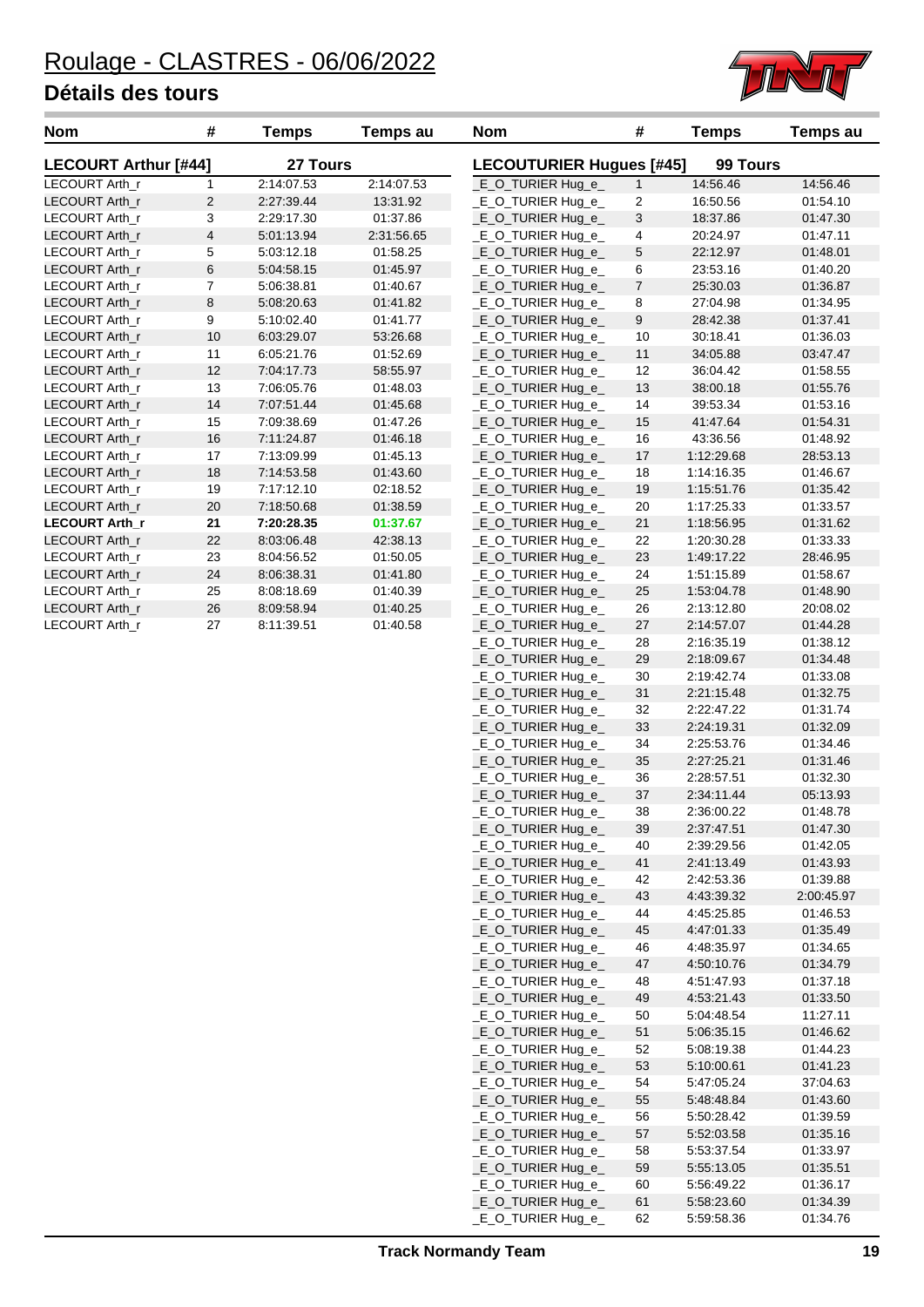

| <b>Nom</b>          | #      | <b>Temps</b> | <b>Temps au</b> | <b>Nom</b>                  | #                       | <b>Temps</b>    | <b>Temps au</b> |
|---------------------|--------|--------------|-----------------|-----------------------------|-------------------------|-----------------|-----------------|
| _E_O_TURIER Hug_e_  | 63     | 6:01:33.69   | 01:35.33        |                             |                         |                 |                 |
| _E_O_TURIER Hug_e_  | 64     | 6:44:10.93   | 42:37.24        | <b>LEGRAND Elodie [#46]</b> |                         | <b>43 Tours</b> |                 |
| _E_O_TURIER Hug_e_  | 65     | 6:45:53.30   | 01:42.38        | LEGRAND E_od_e              | $\mathbf{1}$            | 1:14:45.20      | 1:14:45.20      |
| _E_O_TURIER Hug_e_  | 66     | 6:47:28.11   | 01:34.81        | LEGRAND E_od_e              | $\overline{c}$          | 1:16:29.95      | 01:44.75        |
| _E_O_TURIER Hug_e_  | 67     | 6:49:01.91   | 01:33.81        | LEGRAND E od e              | 3                       | 1:18:05.15      | 01:35.21        |
| _E_O_TURIER Hug_e_  | 68     | 6:50:35.55   | 01:33.64        | LEGRAND E_od_e              | $\overline{\mathbf{4}}$ | 1:19:38.15      | 01:33.01        |
| _E_O_TURIER Hug_e_  | 69     | 6:52:10.05   | 01:34.50        | LEGRAND E_od_e              | 5                       | 2:15:09.76      | 55:31.61        |
| _E_O_TURIER Hug_e_  | 70     | 6:53:45.98   | 01:35.94        | LEGRAND E_od_e              | 6                       | 2:16:56.00      | 01:46.25        |
| _E_O_TURIER Hug_e_  | 71     | 6:55:20.25   | 01:34.27        | LEGRAND E_od_e              | 7                       | 2:18:36.28      | 01:40.29        |
| _E_O_TURIER Hug_e_  | 72     | 6:56:55.31   | 01:35.07        | LEGRAND E od e              | 8                       | 2:20:09.34      | 01:33.06        |
| _E_O_TURIER Hug_e_  | 73     | 6:58:33.71   | 01:38.40        | LEGRAND E od e              | 9                       | 2:21:39.62      | 01:30.29        |
| _E_O_TURIER Hug_e_  | 74     | 7:00:09.46   | 01:35.75        | LEGRAND E_od_e              | 10                      | 2:23:10.40      | 01:30.78        |
| _E_O_TURIER Hug_e_  | 75     | 7:05:04.09   | 04:54.64        | LEGRAND E_od_e              | 11                      | 2:24:41.90      | 01:31.51        |
| _E_O_TURIER Hug_e_  | 76     | 7:06:49.68   | 01:45.60        | LEGRAND E_od_e              | 12                      | 2:26:10.52      | 01:28.62        |
| _E_O_TURIER Hug_e_  | $77\,$ | 7:08:32.78   | 01:43.11        | LEGRAND E_od_e              | 13                      | 2:27:37.45      | 01:26.94        |
| $E$ O_TURIER Hug e_ | 78     | 7:10:15.35   | 01:42.57        | LEGRAND E_od_e              | 14                      | 2:29:10.19      | 01:32.75        |
| _E_O_TURIER Hug_e_  | 79     | 7:12:04.59   | 01:49.25        | LEGRAND E_od_e              | 15                      | 2:30:43.87      | 01:33.68        |
| _E_O_TURIER Hug_e_  | 80     | 7:44:03.66   | 31:59.07        | LEGRAND E_od_e              | 16                      | 4:44:30.34      | 2:13:46.47      |
| _E_O_TURIER Hug_e_  | 81     | 7:45:44.75   | 01:41.09        | LEGRAND E_od_e              | 17                      | 4:46:10.17      | 01:39.83        |
| _E_O_TURIER Hug_e_  | 82     | 7:47:18.97   | 01:34.23        | LEGRAND E od e              | 18                      | 4:47:40.45      | 01:30.29        |
| _E_O_TURIER Hug_e_  | 83     | 7:48:50.26   | 01:31.29        | LEGRAND E_od_e              | 19                      | 4:49:09.96      | 01:29.51        |
| _E_O_TURIER Hug_e_  | 84     | 7:50:21.13   | 01:30.88        | LEGRAND E_od_e              | 20                      | 4:50:38.13      | 01:28.18        |
| _E_O_TURIER Hug_e_  | 85     | 7:51:52.28   | 01:31.16        | LEGRAND E_od_e              | 21                      | 4:52:10.03      | 01:31.90        |
| _E_O_TURIER Hug_e_  | 86     | 7:53:23.50   | 01:31.23        | LEGRAND E_od_e              | 22                      | 5:49:10.42      | 57:00.39        |
| _E_O_TURIER Hug_e_  | 87     | 7:54:54.96   | 01:31.46        | LEGRAND E_od_e              | 23                      | 5:50:48.46      | 01:38.05        |
| E O TURIER Hug e    | 88     | 7:56:26.06   | 01:31.11        | LEGRAND E od e              | 24                      | 5:52:16.10      | 01:27.64        |
| _E_O_TURIER Hug_e_  | 89     | 7:57:59.83   | 01:33.78        | LEGRAND E_od_e              | 25                      | 5:53:43.78      | 01:27.69        |
| _E_O_TURIER Hug_e_  | 90     | 7:59:30.35   | 01:30.52        | LEGRAND E_od_e              | 26                      | 5:55:14.18      | 01:30.41        |
| _E_O_TURIER Hug_e_  | 91     | 8:43:23.65   | 43:53.30        | LEGRAND E_od_e              | 27                      | 5:57:11.81      | 01:57.64        |
| _E_O_TURIER Hug_e_  | 92     | 8:45:09.03   | 01:45.38        | LEGRAND E od e              | 28                      | 5:58:40.41      | 01:28.60        |
| _E_O_TURIER Hug_e_  | 93     | 8:46:44.25   | 01:35.23        | LEGRAND E_od_e              | 29                      | 6:00:06.36      | 01:25.95        |
| _E_O_TURIER Hug_e_  | 94     | 8:48:19.88   | 01:35.63        | LEGRAND E_od_e              | 30                      | 6:47:04.44      | 46:58.09        |
| _E_O_TURIER Hug_e_  | 95     | 8:49:54.76   | 01:34.88        | LEGRAND E_od_e              | 31                      | 6:48:35.75      | 01:31.32        |
| _E_O_TURIER Hug_e_  | 96     | 8:51:31.72   | 01:36.97        | LEGRAND E_od_e              | 32                      | 6:50:03.37      | 01:27.62        |
| _E_O_TURIER Hug_e_  | 97     | 8:53:07.26   | 01:35.54        | LEGRAND E_od_e              | 33                      | 6:51:33.51      | 01:30.15        |
| _E_O_TURIER Hug_e_  | 98     | 8:54:43.87   | 01:36.62        | LEGRAND E_od_e              | 34                      | 6:53:03.14      | 01:29.63        |
| E_O_TURIER Hug_e_   | 99     | 8:56:19.94   | 01:36.08        | LEGRAND E_od_e              | 35                      | 6:54:30.25      | 01:27.12        |
|                     |        |              |                 | LEGRAND E_od_e              | 36                      | 6:55:57.02      | 01:26.77        |
|                     |        |              |                 | LEGRAND E_od_e              | 37                      | 6:57:23.49      | 01:26.47        |
|                     |        |              |                 | LEGRAND E_od_e              | 38                      | 6:58:49.32      | 01:25.83        |
|                     |        |              |                 | LEGRAND E od e              | 39                      | 7:46:23.75      | 47:34.44        |

LEGRAND E\_od\_e 40 7:47:59.14 01:35.40 LEGRAND E\_od\_e 41 7:49:31.30 01:32.16 LEGRAND E\_od\_e 42 7:51:01.54 01:30.24 LEGRAND E\_od\_e 43 7:52:27.79 01:26.26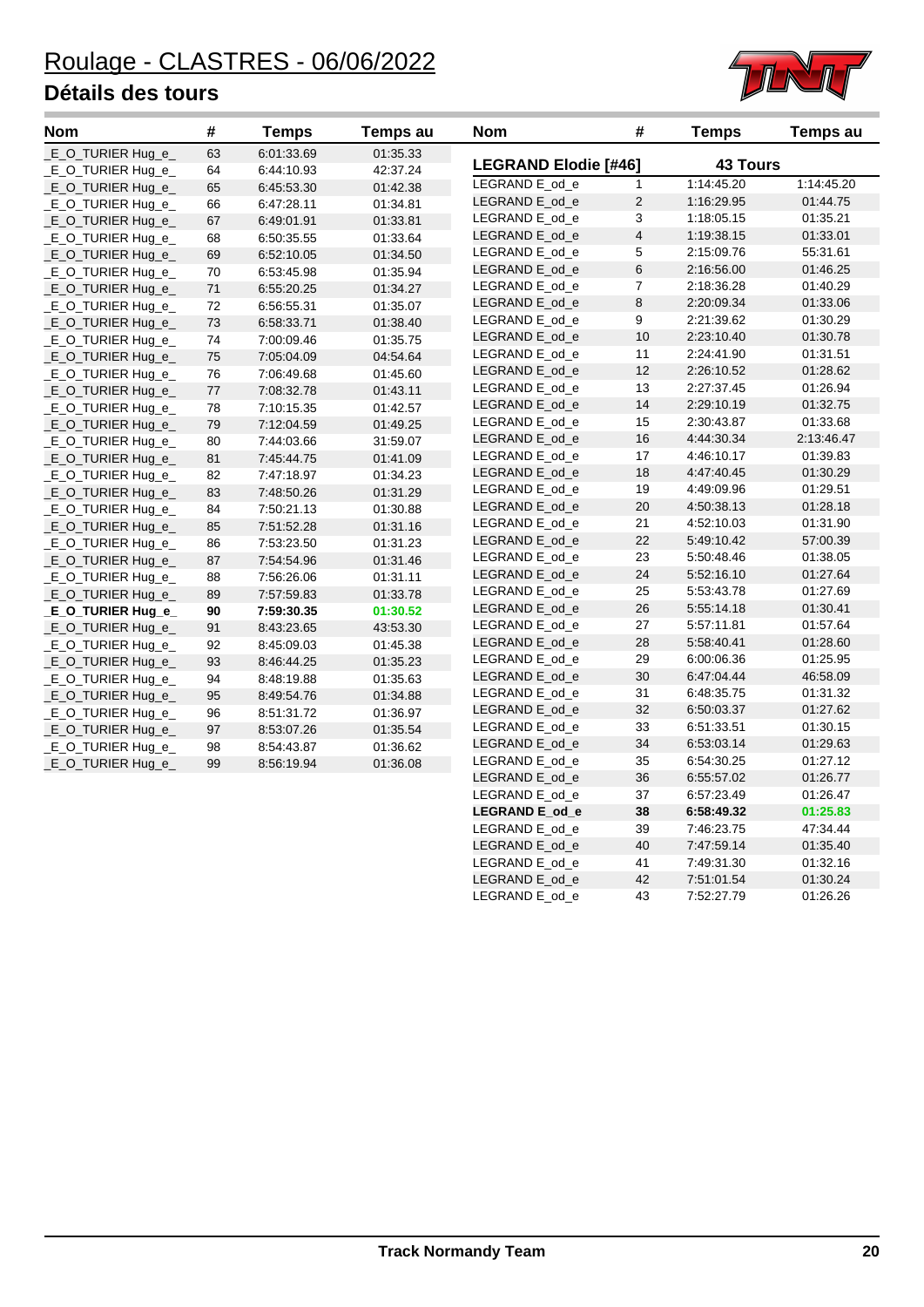

| <b>Nom</b>                     | #                | <b>Temps</b> | <b>Temps au</b> | Nom                             | #              | <b>Temps</b>    | Temps au   |
|--------------------------------|------------------|--------------|-----------------|---------------------------------|----------------|-----------------|------------|
| <b>LELIEVRE Alexandre [#9]</b> |                  | 56 Tours     |                 | LEPROVOST David [#10]           |                | <b>7 Tours</b>  |            |
| LELI_VRE Ale_andr_             | $\mathbf{1}$     | 01:38.58     | 01:38.58        | LEPROVOST David                 | $\mathbf{1}$   | 4:43:27.65      | 4:43:27.65 |
| LELI_VRE Ale_andr_             | $\overline{c}$   | 03:06.73     | 01:28.15        | <b>LEPROVOST David</b>          | $\overline{c}$ | 4:45:12.65      | 01:45.01   |
| LELI_VRE Ale_andr_             | 3                | 04:33.66     | 01:26.93        | LEPROVOST David                 | 3              | 4:46:44.53      | 01:31.88   |
| LELI_VRE Ale_andr_             | 4                | 06:00.73     | 01:27.08        | <b>LEPROVOST David</b>          | 4              | 4:48:14.01      | 01:29.49   |
| LELI_VRE Ale_andr_             | 5                | 07:29.25     | 01:28.53        | LEPROVOST David                 | 5              | 4:49:45.96      | 01:31.95   |
| LELI_VRE Ale_andr_             | 6                | 52:36.21     | 45:06.96        | LEPROVOST David                 | 6              | 4:51:16.88      | 01:30.92   |
| LELI_VRE Ale_andr_             | $\boldsymbol{7}$ | 54:08.79     | 01:32.58        | LEPROVOST David                 | $\overline{7}$ | 4:52:47.00      | 01:30.12   |
| LELI_VRE Ale_andr_             | 8                | 55:40.24     | 01:31.46        |                                 |                |                 |            |
| LELI VRE Ale andr              | 9                | 57:09.70     | 01:29.47        | <b>MAAMERI Abdelkader [#59]</b> |                | <b>44 Tours</b> |            |
| LELI_VRE Ale_andr_             | 10               | 58:34.67     | 01:24.97        | MAAMERI Abdelkader              | 1              | 1:16:35.69      | 1:16:35.69 |
| LELI_VRE Ale_andr_             | 11               | 1:00:00.24   | 01:25.58        | <b>MAAMERI Abdelkader</b>       | 2              | 1:18:21.88      | 01:46.20   |
| LELI_VRE Ale_andr_             | 12               | 1:01:25.13   | 01:24.90        | MAAMERI Abdelkader              | 3              | 1:19:59.53      | 01:37.65   |
| LELI_VRE Ale_andr_             | 13               | 1:02:53.61   | 01:28.48        | <b>MAAMERI Abdelkader</b>       | $\overline{4}$ | 2:15:29.23      | 55:29.71   |
| LELI_VRE Ale_andr_             | 14               | 1:04:20.77   | 01:27.17        | MAAMERI Abdelkader              | 5              | 2:17:06.62      | 01:37.39   |
| LELI_VRE Ale_andr_             | 15               | 1:05:47.38   | 01:26.61        | MAAMERI Abdelkader              | 6              | 2:18:37.60      | 01:30.99   |
| LELI_VRE Ale_andr_             | 16               | 1:07:17.16   | 01:29.79        | MAAMERI Abdelkader              | 7              | 2:20:12.01      | 01:34.41   |
| LELI_VRE Ale_andr_             | 17               | 1:08:46.23   | 01:29.07        | <b>MAAMERI Abdelkader</b>       | 8              | 2:21:40.58      | 01:28.58   |
| LELI VRE Ale andr              | 18               | 1:10:12.55   | 01:26.33        | MAAMERI Abdelkader              | 9              | 2:23:08.94      | 01:28.36   |
| LELI_VRE Ale_andr_             | 19               | 1:56:12.61   | 46:00.07        | <b>MAAMERI Abdelkader</b>       | 10             | 4:48:47.72      | 2:25:38.78 |
| LELI_VRE Ale_andr_             | 20               | 1:57:48.50   | 01:35.89        | MAAMERI Abdelkader              | 11             | 4:50:22.45      | 01:34.74   |
| LELI_VRE Ale_andr_             | 21               | 1:59:14.99   | 01:26.49        | MAAMERI Abdelkader              | 12             | 4:52:10.03      | 01:47.59   |
| LELI_VRE Ale_andr_             | 22               | 2:00:41.43   | 01:26.44        | MAAMERI Abdelkader              | 13             | 4:53:39.80      | 01:29.77   |
| LELI_VRE Ale_andr_             | 23               | 2:02:16.87   | 01:35.44        | <b>MAAMERI Abdelkader</b>       | 14             | 5:49:07.89      | 55:28.09   |
| LELI_VRE Ale_andr_             | 24               | 2:03:43.98   | 01:27.12        | MAAMERI Abdelkader              | 15             | 5:50:41.97      | 01:34.09   |
| LELI_VRE Ale_andr_             | 25               | 2:05:10.47   | 01:26.49        | <b>MAAMERI Abdelkader</b>       | 16             | 5:52:10.26      | 01:28.30   |
|                                |                  |              |                 | MAAMERI Abdelkader              | 17             | 5:53:38.27      | 01:28.02   |
| LELI_VRE Ale_andr_             | 26<br>27         | 2:06:38.83   | 01:28.36        | MAAMERI Abdelkader              | 18             | 5:55:06.42      | 01:28.15   |
| LELI_VRE Ale_andr_             |                  | 2:08:08.93   | 01:30.10        | MAAMERI Abdelkader              | 19             | 5:56:34.38      | 01:27.97   |
| LELI_VRE Ale_andr_             | 28               | 2:09:35.58   | 01:26.65        | <b>MAAMERI Abdelkader</b>       | 20             | 5:57:59.91      | 01:25.53   |
| LELI_VRE Ale_andr_             | 29               | 2:11:01.13   | 01:25.55        | MAAMERI Abdelkader              | 21             | 6:45:48.62      | 47:48.71   |
| LELI_VRE Ale_andr_             | 30               | 4:21:31.68   | 2:10:30.56      | MAAMERI Abdelkader              | 22             | 6:47:21.36      | 01:32.75   |
| LELI_VRE Ale_andr_             | 31               | 4:23:04.38   | 01:32.70        | MAAMERI Abdelkader              | 23             | 6:48:49.67      | 01:28.32   |
| LELI_VRE Ale_andr_             | 32               | 4:24:30.28   | 01:25.90        | <b>MAAMERI Abdelkader</b>       | 24             | 6:50:16.02      | 01:26.35   |
| LELI_VRE Ale_andr_             | 33               | 4:25:56.10   | 01:25.82        | MAAMERI Abdelkader              | 25             | 6:51:48.91      | 01:32.89   |
| LELI_VRE Ale_andr_             | 34               | 4:27:22.05   | 01:25.96        |                                 |                |                 | 01:28.23   |
| LELI_VRE Ale_andr_             | 35               | 4:28:47.37   | 01:25.32        | <b>MAAMERI Abdelkader</b>       | 26             | 6:53:17.13      | 01:27.34   |
| LELI_VRE Ale_andr_             | 36               | 4:30:13.29   | 01:25.93        | MAAMERI Abdelkader              | 27             | 6:54:44.46      |            |
| LELI_VRE Ale_andr_             | 37               | 4:31:39.75   | 01:26.47        | MAAMERI Abdelkader              | 28             | 6:56:10.59      | 01:26.14   |
| LELI_VRE Ale_andr_             | 38               | 4:33:08.16   | 01:28.41        | <b>MAAMERI Abdelkader</b>       | 29             | 6:57:36.42      | 01:25.83   |
| LELI_VRE Ale_andr_             | 39               | 4:34:34.69   | 01:26.54        | <b>MAAMERI Abdelkader</b>       | 30             | 7:44:14.02      | 46:37.60   |
| LELI_VRE Ale_andr_             | 40               | 4:36:01.06   | 01:26.38        | MAAMERI Abdelkader              | 31             | 7:45:49.60      | 01:35.58   |
| LELI_VRE Ale_andr_             | 41               | 4:37:28.25   | 01:27.19        | <b>MAAMERI Abdelkader</b>       | 32             | 7:47:16.06      | 01:26.47   |
| LELI_VRE Ale_andr_             | 42               | 4:38:56.10   | 01:27.85        | MAAMERI Abdelkader              | 33             | 7:48:41.75      | 01:25.69   |
| LELI_VRE Ale_andr_             | 43               | 4:40:22.68   | 01:26.58        | MAAMERI Abdelkader              | 34             | 7:50:07.96      | 01:26.21   |
| LELI_VRE Ale_andr_             | 44               | 6:27:32.37   | 1:47:09.70      | MAAMERI Abdelkader              | 35             | 7:51:33.34      | 01:25.39   |
| LELI_VRE Ale_andr_             | 45               | 6.29.06.64   | 01:34.27        | MAAMERI Abdelkader              | 36             | 7:52:58.84      | 01:25.51   |
| LELI_VRE Ale_andr_             | 46               | 6:30:33.29   | 01:26.65        | MAAMERI Abdelkader              | 37             | 7:54:23.59      | 01:24.76   |
| LELI_VRE Ale_andr_             | 47               | 6:32:00.57   | 01:27.29        | MAAMERI Abdelkader              | 38             | 7:55:48.96      | 01:25.37   |
| LELI_VRE Ale_andr_             | 48               | 6:33:25.68   | 01:25.11        | MAAMERI Abdelkader              | 39             | 8:46:47.44      | 50:58.49   |
| LELI_VRE Ale_andr_             | 49               | 6:34:51.69   | 01:26.02        | MAAMERI Abdelkader              | 40             | 8:48:24.38      | 01:36.94   |
| LELI_VRE Ale_andr_             | 50               | 6:36:17.38   | 01:25.69        | MAAMERI Abdelkader              | 41             | 8:49:49.39      | 01:25.01   |
| LELI_VRE Ale_andr_             | 51               | 7:23:20.06   | 47:02.68        | MAAMERI Abdelkader              | 42             | 8:51:13.84      | 01:24.45   |
| LELI_VRE Ale_andr_             | 52               | 7:24:51.87   | 01:31.81        | <b>MAAMERI Abdelkader</b>       | 43             | 8:52:37.63      | 01:23.80   |
| LELI_VRE Ale_andr_             | 53               | 7:26:18.92   | 01:27.05        | <b>MAAMERI Abdelkader</b>       | 44             | 8:54:01.54      | 01:23.91   |
| LELI_VRE Ale_andr_             | 54               | 7:27:45.35   | 01:26.44        |                                 |                |                 |            |
| LELI_VRE Ale_andr_             | 55               | 7:29:12.09   | 01:26.74        |                                 |                |                 |            |
| LELI_VRE Ale_andr_             | 56               | 7:30:39.80   | 01:27.72        |                                 |                |                 |            |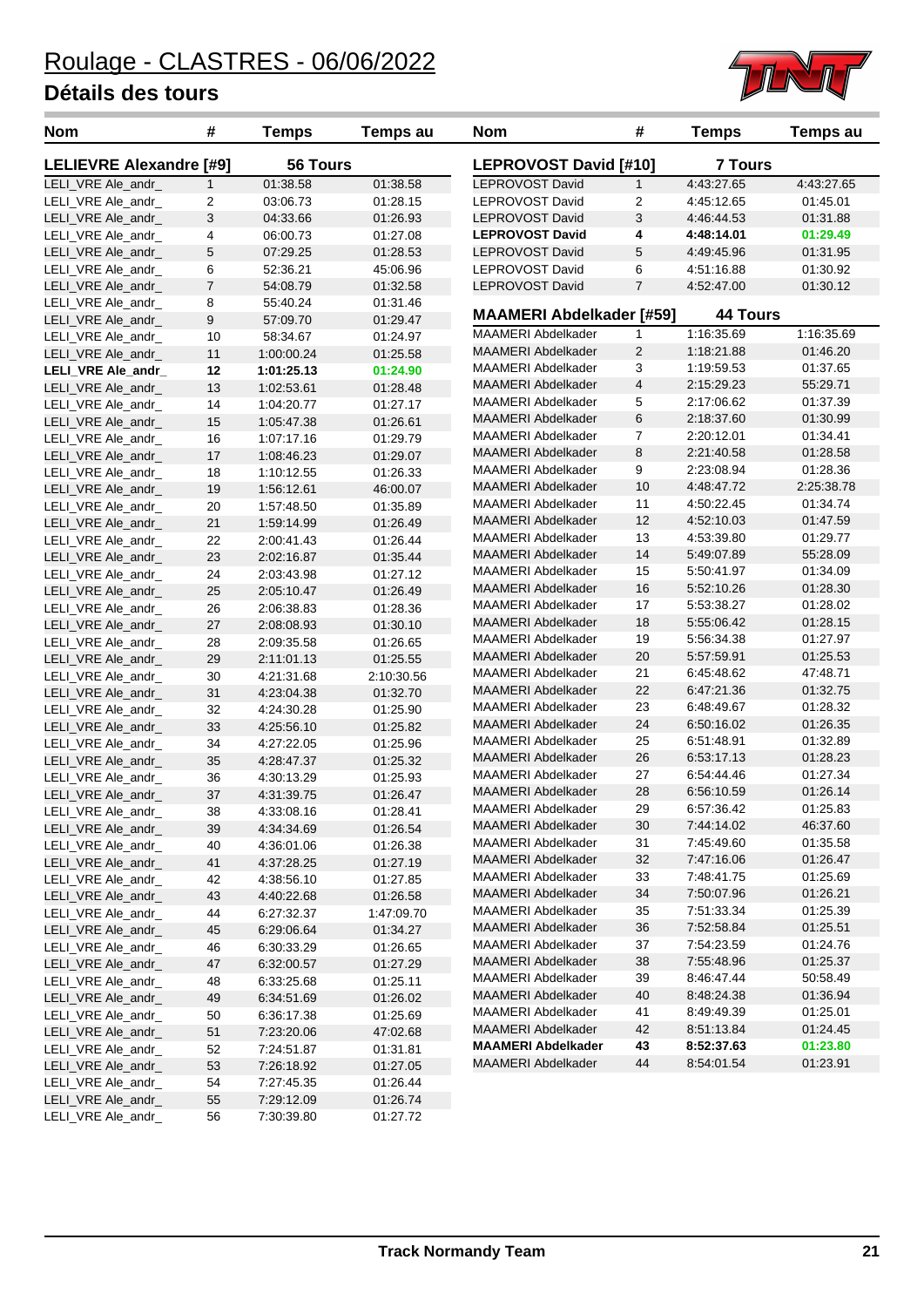

| <b>Nom</b>                                      | #  | Temps      | Temps au                    | <b>Nom</b>    | #              | Temps      | Temps au |
|-------------------------------------------------|----|------------|-----------------------------|---------------|----------------|------------|----------|
| <b>MAGNIER Kyllian [#67]</b><br><b>15 Tours</b> |    |            | <b>MAHEUT Thibaut [#21]</b> |               | 82 Tours       |            |          |
| MAGNIER Ky lian                                 |    | 33:59.38   | 33:59.38                    | MAHEUT hiba t |                | 02:23.56   | 02:23.56 |
| MAGNIER Ky_lian                                 | 2  | 36:02.17   | 02:02.79                    | MAHEUT hiba t | 2              | 03:51.61   | 01:28.06 |
| MAGNIER Ky lian                                 | 3  | 37:59.57   | 01:57.40                    | MAHEUT hiba t | 3              | 05:20.11   | 01:28.50 |
| MAGNIER Ky_lian                                 | 4  | 39:52.70   | 01:53.14                    | MAHEUT hiba t | 4              | 06:49.43   | 01:29.33 |
| MAGNIER Ky lian                                 | 5  | 1:49:41.27 | 1:09:48.57                  | MAHEUT hiba t | 5              | 08:16.17   | 01:26.75 |
| MAGNIER Ky_lian                                 | 6  | 1:51:38.37 | 01:57.10                    | MAHEUT hiba t | 6              | 09:40.27   | 01:24.10 |
| MAGNIER Ky_lian                                 |    | 1:53:25.88 | 01:47.52                    | MAHEUT hiba t | $\overline{7}$ | 11:05.77   | 01:25.51 |
| MAGNIER Ky lian                                 | 8  | 2:33:22.55 | 39:56.67                    | MAHEUT hiba t | 8              | 50:45.14   | 39:39.37 |
| MAGNIER Ky_lian                                 | 9  | 2:35:17.89 | 01:55.34                    | MAHEUT hiba t | 9              | 52:15.75   | 01:30.61 |
| MAGNIER Ky lian                                 | 10 | 2:36:59.79 | 01:41.91                    | MAHEUT hiba t | 10             | 53:42.77   | 01:27.03 |
| <b>MAGNIER Ky_lian</b>                          | 11 | 2:38:37.09 | 01:37.30                    | MAHEUT hiba t | 11             | 55:07.19   | 01.24.43 |
| MAGNIER Ky lian                                 | 12 | 5:03:13.64 | 2.24.36.56                  | MAHEUT hiba t | 12             | 56:34.97   | 01:27.78 |
| MAGNIER Ky lian                                 | 13 | 5:04:59.83 | 01:46.20                    | MAHEUT hiba t | 13             | 57:58.34   | 01:23.37 |
| MAGNIER Ky_lian                                 | 14 | 5:06:39.84 | 01:40.02                    | MAHEUT hiba t | 14             | 59:22.06   | 01:23.73 |
| MAGNIER Ky lian                                 | 15 | 5:08:17.86 | 01:38.03                    | MAHEUT hiba t | 15             | 1:00:43.93 | 01:21.88 |

| <b>MAHEUT Thibaut [#21]</b> |                | 82 Tours   |            |
|-----------------------------|----------------|------------|------------|
| MAHEUT<br>hiba t            | 1              | 02:23.56   | 02:23.56   |
| MAHEUT<br>hiba t            | 2              | 03:51.61   | 01:28.06   |
| MAHEUT<br>hiba_t            | 3              | 05:20.11   | 01:28.50   |
| MAHEUT<br>hiba t            | 4              | 06:49.43   | 01:29.33   |
| MAHEUT                      |                |            |            |
| hiba t                      | 5              | 08:16.17   | 01:26.75   |
| MAHEUT<br>hiba_t            | 6              | 09:40.27   | 01:24.10   |
| MAHEUT_<br>hiba_t           | $\overline{7}$ | 11:05.77   | 01:25.51   |
| MAHEUT<br>_hiba_t           | 8              | 50:45.14   | 39:39.37   |
| MAHEUT<br>hiba t            | 9              | 52:15.75   | 01:30.61   |
| hiba t<br>MAHEUT            | 10             | 53:42.77   | 01:27.03   |
| MAHEUT<br>hiba t            | 11             | 55:07.19   | 01:24.43   |
| MAHEUT<br>hiba_t            | 12             | 56:34.97   | 01:27.78   |
| MAHEUT<br>hiba_t            | 13             | 57:58.34   | 01:23.37   |
| MAHEUT<br>hiba_t            | 14             | 59:22.06   | 01:23.73   |
| MAHEUT<br>hiba_t            | 15             | 1:00:43.93 | 01:21.88   |
| MAHEUT<br>hiba t            | 16             | 1:02:08.28 | 01:24.35   |
| MAHEUT<br>hiba t            | 17             | 1:03:31.67 | 01:23.40   |
| MAHEUT<br>hiba_t            | 18             | 1:04:53.89 | 01:22.22   |
| MAHEUT<br>hiba t            | 19             | 1:06:17.44 | 01:23.56   |
| MAHEUT                      | 20             | 1:07:41.84 | 01:24.40   |
| hiba_t                      |                |            |            |
| hiba_t<br>MAHEUT            | 21             | 1.09.08.89 | 01:27.05   |
| hiba_t<br>MAHEUT            | 22             | 1:10:30.90 | 01:22.01   |
| MAHEUT_<br>hiba_t           | 23             | 1:57:00.31 | 46:29.41   |
| MAHEUT<br>hiba t            | 24             | 1:58:31.35 | 01:31.04   |
| MAHEUT<br>hiba t            | 25             | 1.59.56.49 | 01:25.15   |
| MAHEUT<br>hiba t            | 26             | 2:01:24.81 | 01:28.32   |
| MAHEUT<br>hiba t            | 27             | 2:02:48.74 | 01:23.94   |
| MAHEUT<br>hiba_t            | 28             | 2:04:12.18 | 01:23.44   |
| MAHEUT_<br>hiba_t           | 29             | 2:05:36.49 | 01:24.31   |
| MAHEUT<br>hiba_t            | 30             | 2:07:03.46 | 01:26.98   |
| MAHEUT<br>hiba_t            | 31             | 2:08:28.92 | 01:25.46   |
| MAHEUT<br>hiba t            | 32             | 2:09:52.48 | 01:23.56   |
| MAHEUT<br>hiba_t            | 33             | 2:11:16.78 | 01:24.31   |
| MAHEUT<br>hiba t            | 34             | 4:22:23.31 | 2:11:06.54 |
| MAHEUT<br>hiba_t            | 35             | 4:23:59.15 | 01:35.84   |
| MAHEUT<br>hiba t            | 36             | 4:25:25.99 | 01:26.84   |
| MAHEUT_<br>hiba_t           | 37             | 4:26:50.76 | 01:24.78   |
| MAHEUT<br>hiba_t            | 38             | 4:28:13.67 | 01:22.91   |
| <b>MAHEUT</b><br>hiba_t     | 39             | 4:29:36.49 | 01:22.83   |
| MAHEUT<br>hiba_t            | 40             | 4:30:58.32 | 01:21.83   |
| MAHEUT_<br>hiba_t           | 41             | 4:33:43.91 | 02:45.59   |
| MAHEUT<br>hiba_t            | 42             | 4:35:07.35 | 01:23.44   |
| MAHEUT_<br>hiba_t           | 43             | 4:36:31.18 | 01:23.84   |
| MAHEUT<br>hiba_t            | 44             | 4:37:53.00 | 01:21.83   |
| <b>MAHEUT</b><br>hiba_t     | 45             | 4:39:14.26 | 01:21.26   |
| <b>MAHEUT</b><br>hiba_t     | 46             | 4:40:36.88 | 01:22.62   |
| MAHEUT_<br>hiba_t           | 47             | 6:27:13.71 | 1:46:36.84 |
| MAHEUT<br>hiba_t            | 48             | 6:28:46.20 | 01:32.49   |
| MAHEUT_<br>hiba_t           | 49             | 6:30:11.07 | 01:24.87   |
| MAHEUT<br>hiba_t            | 50             | 6:31:34.06 | 01:23.00   |
| <b>MAHEUT</b><br>hiba_t     | 51             | 6:32:56.33 | 01:22.27   |
| MAHEUT<br>hiba_t            | 52             | 6:34:18.86 | 01:22.53   |
| MAHEUT<br>hiba_t            | 53             |            |            |
|                             |                | 6:35:41.99 | 01:23.14   |
| MAHEUT<br>hiba_t            | 54             | 6:37:04.19 | 01:22.20   |
| MAHEUT<br>hiba_t            | 55             | 6.38.26.15 | 01:21.97   |
| MAHEUT<br>hiba_t            | 56             | 6:39:48.09 | 01:21.94   |
| MAHEUT_<br>hiba_t           | 57             | 6:41:10.85 | 01:22.76   |
| MAHEUT<br>hiba_t            | 58             | 7:23:30.58 | 42:19.73   |
| MAHEUT_<br>hiba_t           | 59             | 7:25:00.82 | 01:30.24   |
| MAHEUT<br>hiba_t            | 60             | 7:26:24.77 | 01:23.96   |
| MAHEUT_<br>hiba_t           | 61             | 7:27:47.06 | 01:22.30   |
| MAHEUT_<br>hiba_t           | 62             | 7:29:10.60 | 01:23.54   |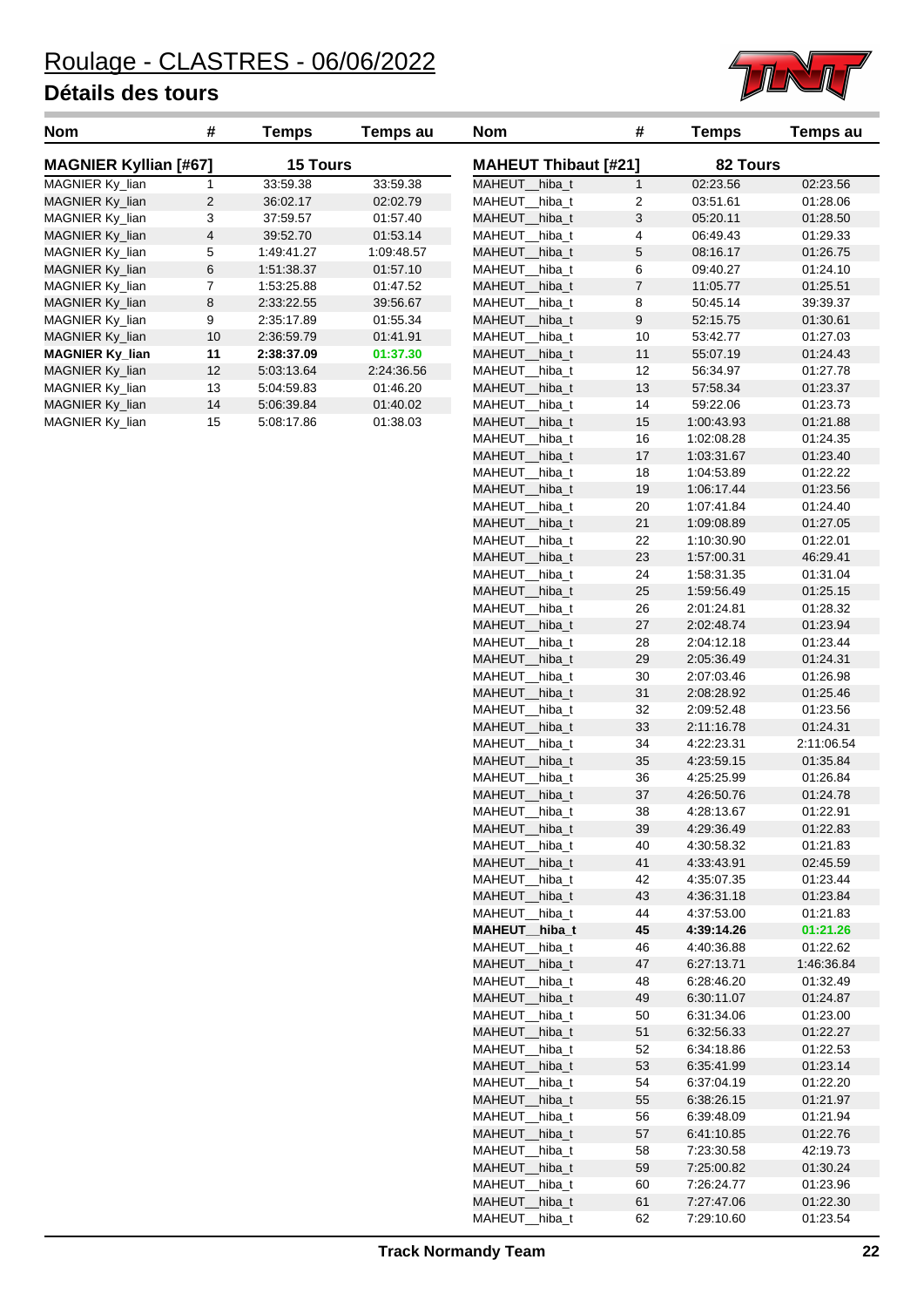

| Nom                        | #              | <b>Temps</b> | <b>Temps au</b> | <b>Nom</b>                                     | #                       | <b>Temps</b>         | <b>Temps au</b>      |
|----------------------------|----------------|--------------|-----------------|------------------------------------------------|-------------------------|----------------------|----------------------|
| MAHEUT_hiba_t              | 63             | 7:30:34.93   | 01:24.34        | <b>MATRON Nicolas [#68]</b>                    |                         | 99 Tours             |                      |
| MAHEUT_hiba_t              | 64             | 7:31:58.98   | 01:24.05        |                                                |                         |                      |                      |
| MAHEUT_hiba_t              | 65             | 7:33:21.99   | 01:23.02        | <b>MATRON Nicolas</b>                          | 1                       | 14:56.46             | 14:56.46             |
| MAHEUT_hiba_t              | 66             | 7:34:45.39   | 01:23.40        | <b>MATRON Nicolas</b>                          | $\overline{2}$<br>3     | 16:50.56             | 01:54.10             |
| MAHEUT_hiba_t              | 67             | 7:36:06.74   | 01:21.36        | <b>MATRON Nicolas</b><br><b>MATRON Nicolas</b> | $\overline{\mathbf{4}}$ | 18:37.81<br>20:25.04 | 01:47.26<br>01:47.23 |
| MAHEUT_hiba_t              | 68             | 7:37:28.66   | 01:21.92        |                                                | 5                       | 22:12.94             | 01:47.91             |
| MAHEUT_hiba_t              | 69             | 7:38:50.57   | 01:21.92        | <b>MATRON Nicolas</b><br><b>MATRON Nicolas</b> | 6                       | 23:53.14             | 01:40.20             |
| MAHEUT_hiba_t              | 70             | 7:40:15.00   | 01:24.43        | <b>MATRON Nicolas</b>                          | 7                       | 25:30.24             | 01:37.11             |
| MAHEUT_hiba_t              | 71             | 8:25:01.52   | 44:46.52        | <b>MATRON Nicolas</b>                          | 8                       | 27:05.10             | 01:34.86             |
| MAHEUT hiba t              | 72             | 8:26:32.10   | 01:30.58        | <b>MATRON Nicolas</b>                          | 9                       | 28:42.55             | 01:37.46             |
| MAHEUT_hiba_t              | 73             | 8:27:56.76   | 01:24.67        | <b>MATRON Nicolas</b>                          | 10                      | 30:18.50             | 01:35.96             |
| MAHEUT_hiba_t              | 74             | 8:29:19.67   | 01:22.91        | <b>MATRON Nicolas</b>                          | 11                      | 34:05.90             | 03:47.40             |
| MAHEUT_hiba_t              | 75             | 8:30:42.36   | 01:22.70        | <b>MATRON Nicolas</b>                          | 12                      | 36:04.37             | 01:58.48             |
| MAHEUT_hiba_t              | 76             | 8:32:05.70   | 01:23.35        | <b>MATRON Nicolas</b>                          | 13                      | 38:00.10             | 01:55.73             |
| MAHEUT_hiba_t              | 77             | 8:33:29.42   | 01:23.72        | <b>MATRON Nicolas</b>                          | 14                      | 39:53.22             | 01:53.13             |
| MAHEUT_hiba_t              | 78             | 8:34:51.22   | 01:21.81        | <b>MATRON Nicolas</b>                          | 15                      | 41:47.57             | 01:54.35             |
| MAHEUT hiba t              | 79             | 8:36:14.40   | 01:23.18        | <b>MATRON Nicolas</b>                          | 16                      | 43:36.49             | 01:48.92             |
| MAHEUT_hiba_t              | 80             | 8:37:37.94   | 01:23.54        | <b>MATRON Nicolas</b>                          | 17                      | 1:12:29.68           | 28:53.20             |
| MAHEUT_hiba_t              | 81             | 8:39:02.45   | 01:24.52        | <b>MATRON Nicolas</b>                          | 18                      | 1:14:16.54           | 01:46.86             |
| MAHEUT_hiba_t              | 82             | 8:40:27.37   | 01:24.92        | <b>MATRON Nicolas</b>                          | 19                      | 1:15:51.93           | 01:35.40             |
| <b>MARQUET Allan [#77]</b> |                | 25 Tours     |                 | <b>MATRON Nicolas</b>                          | 20                      | 1:17:25.45           | 01:33.52             |
| MARQUET_Allan              | $\mathbf{1}$   | 33:52.00     | 33:52.00        | <b>MATRON Nicolas</b>                          | 21                      | 1:18:57.06           | 01:31.62             |
| MARQUET_Allan              | 2              | 35:54.27     | 02:02.28        | <b>MATRON Nicolas</b>                          | 22                      | 1:20:30.44           | 01:33.38             |
| <b>MARQUET Allan</b>       | 3              | 37:48.65     | 01:54.38        | <b>MATRON Nicolas</b>                          | 23                      | 1:49:17.20           | 28:46.76             |
| MARQUET_Allan              | 4              | 39:36.34     | 01:47.70        | <b>MATRON Nicolas</b>                          | 24                      | 1:51:15.89           | 01:58.69             |
| MARQUET_Allan              | 5              | 41:25.82     | 01:49.48        | <b>MATRON Nicolas</b>                          | 25                      | 1:53:04.85           | 01:48.97             |
| MARQUET_Allan              | 6              | 43:15.16     | 01:49.34        | <b>MATRON Nicolas</b>                          | 26                      | 2:13:12.80           | 20:07.95             |
| MARQUET_Allan              | $\overline{7}$ | 45:02.67     | 01:47.51        | <b>MATRON Nicolas</b>                          | 27                      | 2:14:57.19           | 01:44.40             |
| MARQUET_Allan              | 8              | 1:48:35.76   | 1:03:33.10      | <b>MATRON Nicolas</b>                          | 28                      | 2:16:35.33           | 01:38.14             |
| MARQUET_Allan              | 9              | 1:50:31.45   | 01:55.69        | <b>MATRON Nicolas</b>                          | 29                      | 2:18:09.76           | 01:34.44             |
| MARQUET_Allan              | 10             | 1:52:19.22   | 01:47.77        | <b>MATRON Nicolas</b>                          | 30                      | 2:19:42.85           | 01:33.10             |
| MARQUET_Allan              | 11             | 1:54:06.57   | 01:47.35        | <b>MATRON Nicolas</b>                          | 31                      | 2:21:15.62           | 01:32.77             |
| MARQUET_Allan              | 12             | 2:33:16.97   | 39:10.41        | <b>MATRON Nicolas</b>                          | 32                      | 2:22:47.34           | 01:31.72             |
| <b>MARQUET Allan</b>       | 13             | 2:35:16.01   | 01:59.05        | <b>MATRON Nicolas</b>                          | 33                      | 2:24:19.35           | 01:32.02             |
| MARQUET_Allan              | 14             | 2:37:01.11   | 01:45.10        | <b>MATRON Nicolas</b>                          | 34                      | 2:25:53.83           | 01:34.48             |
| MARQUET_Allan              | 15             | 2:39:06.41   | 02:05.30        | <b>MATRON Nicolas</b>                          | 35                      | 2:27:25.31           | 01:31.48             |
| MARQUET_Allan              | 16             | 2:40:49.65   | 01:43.25        | <b>MATRON Nicolas</b>                          | 36                      | 2:28:57.65           | 01:32.35             |
| <b>MARQUET_Allan</b>       | 17             | 2:42:28.49   | 01:38.84        | <b>MATRON Nicolas</b>                          | 37                      | 2:34:11.42           | 05:13.77             |
| MARQUET_Allan              | 18             | 2:44:08.45   | 01:39.97        | <b>MATRON Nicolas</b>                          | 38                      | 2:36:00.22           | 01:48.80             |
| MARQUET_Allan              | 19             | 2:45:49.07   | 01:40.62        | <b>MATRON Nicolas</b>                          | 39                      | 2:37:47.61           | 01:47.40             |
| MARQUET_Allan              | 20             | 5:01:53.36   | 2:16:04.29      | <b>MATRON Nicolas</b>                          | 40                      | 2:39:29.54           | 01:41.94             |
| MARQUET Allan              | 21             | 5:03:43.96   | 01:50.61        | <b>MATRON Nicolas</b>                          | 41                      | 2:41:13.51           | 01:43.98             |
| MARQUET_Allan              | 22             | 5:05:24.82   | 01:40.86        | <b>MATRON Nicolas</b>                          | 42                      | 2:42:53.43           | 01:39.92             |
| MARQUET_Allan              | 23             | 5:07:09.31   | 01:44.49        | <b>MATRON Nicolas</b>                          | 43                      | 4:43:39.32           | 2:00:45.90           |
| MARQUET_Allan              | 24             | 5:08:52.20   | 01:42.90        | <b>MATRON Nicolas</b>                          | 44                      | 4:45:26.03           | 01:46.72             |
| MARQUET_Allan              | 25             | 5:10:33.59   | 01:41.40        | <b>MATRON Nicolas</b>                          | 45                      | 4:47:01.50           | 01:35.47             |
|                            |                |              |                 | <b>MATRON Nicolas</b>                          | 46                      | 4:48:35.98           | 01:34.48             |
|                            |                |              |                 | <b>MATRON Nicolas</b>                          | 47                      | 4:50:10.85           | 01:34.88             |
|                            |                |              |                 | <b>MATRON Nicolas</b>                          | 48                      | 4:51:48.05           | 01:37.20             |
|                            |                |              |                 | <b>MATRON Nicolas</b>                          | 49                      | 4:53:21.61           | 01:33.57             |
|                            |                |              |                 | <b>MATRON Nicolas</b>                          | 50                      | 5:04:48.52           | 11:26.91             |
|                            |                |              |                 | <b>MATRON Nicolas</b>                          | 51                      | 5:06:35.30           | 01:46.78             |
|                            |                |              |                 | <b>MATRON Nicolas</b>                          | 52                      | 5:08:19.55           | 01:44.26             |
|                            |                |              |                 | <b>MATRON Nicolas</b>                          | 53                      | 5:10:00.87           | 01:41.33             |
|                            |                |              |                 | <b>MATRON Nicolas</b>                          | 54                      | 5:47:05.28           | 37:04.42             |
|                            |                |              |                 | <b>MATRON Nicolas</b>                          | 55                      | 5:48:48.79           | 01:43.51             |
|                            |                |              |                 | <b>MATRON Nicolas</b>                          | 56                      | 5:50:28.66           | 01:39.87             |
|                            |                |              |                 | <b>MATRON Nicolas</b>                          | 57                      | 5:52:03.81           | 01:35.16             |
|                            |                |              |                 |                                                |                         |                      |                      |

**Track Normandy Team 23**

MATRON Nicolas 58 5:53:37.73 01:33.92 MATRON Nicolas 59 5:55:13.29 01:35.56 MATRON Nicolas 60 5:56:49.38 01:36.10 MATRON Nicolas 61 5:58:23.79 01:34.41 MATRON Nicolas 62 5:59:58.53 01:34.74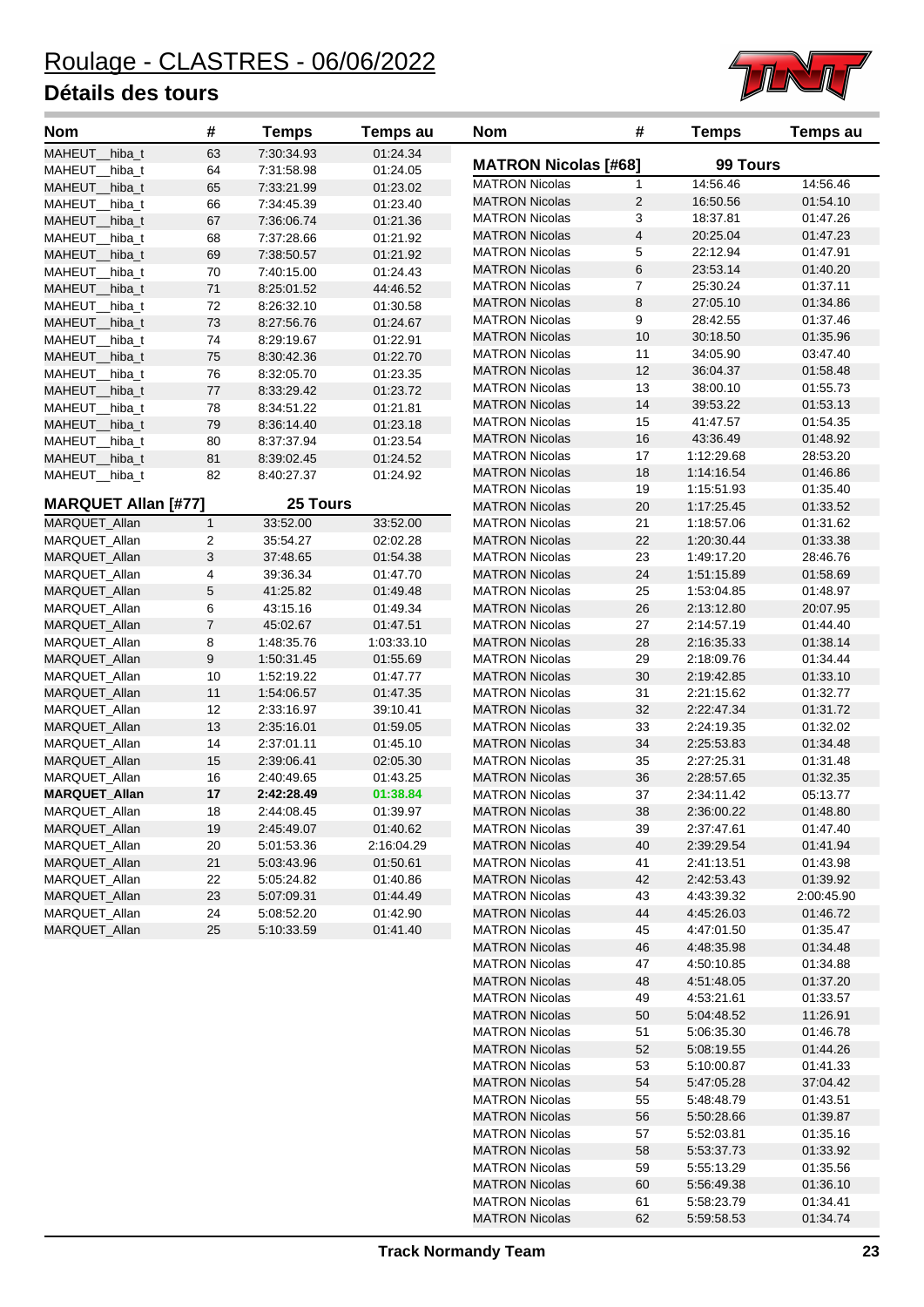

| <b>Nom</b>                                     | #                   | <b>Temps</b>             | Temps au             | <b>Nom</b>                          | #                            | <b>Temps</b>             | <b>Temps au</b>      |
|------------------------------------------------|---------------------|--------------------------|----------------------|-------------------------------------|------------------------------|--------------------------|----------------------|
| <b>MATRON Nicolas</b>                          | 63                  | 6:01:33.69               | 01:35.16             |                                     |                              | <b>79 Tours</b>          |                      |
| <b>MATRON Nicolas</b>                          | 64                  | 6:44:10.93               | 42:37.24             | <b>MERCIER Maurille [#75]</b>       |                              |                          |                      |
| <b>MATRON Nicolas</b>                          | 65                  | 6:45:53.54               | 01:42.62             | MER ER Mau_ille                     | 1                            | 33:34.84                 | 33:34.84             |
| <b>MATRON Nicolas</b>                          | 66                  | 6:47:28.25               | 01:34.72             | MER ER Mau_ille                     | 2                            | 35:38.73                 | 02:03.90             |
| <b>MATRON Nicolas</b>                          | 67                  | 6:49:02.10               | 01:33.85             | MER ER Mau ille<br>MER ER Mau_ille  | 3<br>$\overline{\mathbf{4}}$ | 37:26.03<br>39:08.03     | 01:47.30<br>01:42.01 |
| <b>MATRON Nicolas</b>                          | 68                  | 6:50:35.71               | 01:33.62             | MER_ER Mau_ille                     | 5                            | 40:46.05                 | 01:38.02             |
| <b>MATRON Nicolas</b>                          | 69                  | 6:52:10.26               | 01:34.55             | MER__ER Mau_ille                    | $\,6$                        | 42:21.86                 | 01:35.82             |
| <b>MATRON Nicolas</b>                          | 70                  | 6:53:46.17               | 01:35.91             | MER ER Mau_ille                     | $\overline{7}$               | 43:55.56                 | 01:33.71             |
| <b>MATRON Nicolas</b>                          | 71                  | 6:55:20.48               | 01:34.32             | MER ER Mau_ille                     | 8                            | 45:30.02                 | 01:34.46             |
| <b>MATRON Nicolas</b>                          | 72                  | 6:56:55.50               | 01:35.02             | MER ER Mau_ille                     | 9                            | 1:48:47.57               | 1:03:17.56           |
| <b>MATRON Nicolas</b>                          | 73                  | 6:58:33.92               | 01:38.42             | MER ER Mau_ille                     | 10                           | 1:50:39.21               | 01:51.65             |
| <b>MATRON Nicolas</b>                          | 74<br>75            | 7:00:09.68               | 01:35.77             | MER ER Mau_ille                     | 11                           | 1:52:19.83               | 01:40.62             |
| <b>MATRON Nicolas</b>                          | 76                  | 7:05:04.14<br>7:06:49.91 | 04:54.46<br>01:45.78 | MER ER Mau_ille                     | 12                           | 1:54:01.18               | 01:41.35             |
| <b>MATRON Nicolas</b><br><b>MATRON Nicolas</b> | 77                  | 7:08:33.04               | 01:43.13             | MER ER Mau ille                     | 13                           | 2:33:31.13               | 39:29.96             |
| <b>MATRON Nicolas</b>                          | 78                  | 7:10:15.56               | 01:42.52             | MER__ER Mau_ille                    | 14                           | 2:35:18.24               | 01:47.12             |
| <b>MATRON Nicolas</b>                          | 79                  | 7:12:04.71               | 01:49.16             | MER_ER Mau_ille                     | 15                           | 2:36:48.62               | 01:30.38             |
| <b>MATRON Nicolas</b>                          | 80                  | 7:44:03.63               | 31:58.93             | MER ER Mau_ille                     | 16                           | 2:38:19.83               | 01:31.22             |
| <b>MATRON Nicolas</b>                          | 81                  | 7:45:44.89               | 01:41.26             | MER ER Mau_ille                     | 17                           | 2:39:52.13               | 01:32.30             |
| <b>MATRON Nicolas</b>                          | 82                  | 7:47:19.16               | 01:34.27             | MER ER Mau_ille                     | 18                           | 2:41:20.64               | 01:28.51             |
| <b>MATRON Nicolas</b>                          | 83                  | 7:48:50.45               | 01:31.29             | MER ER Mau ille                     | 19                           | 2:42:51.13               | 01:30.50             |
| <b>MATRON Nicolas</b>                          | 84                  | 7:50:21.36               | 01:30.92             | MER ER Mau_ille                     | 20                           | 2:44:19.49               | 01:28.37             |
| <b>MATRON Nicolas</b>                          | 85                  | 7:51:52.57               | 01:31.21             | MER_ER Mau_ille                     | 21                           | 2:45:46.56               | 01:27.08             |
| <b>MATRON Nicolas</b>                          | 86                  | 7:53:23.71               | 01:31.15             | MER__ER Mau_ille                    | 22                           | 2:47:14.10               | 01:27.54             |
| <b>MATRON Nicolas</b>                          | 87                  | 7:54:55.19               | 01:31.48             | MER_ER Mau_ille                     | 23                           | 2:48:51.46               | 01:37.36             |
| <b>MATRON Nicolas</b>                          | 88                  | 7:56:26.27               | 01:31.08             | MER ER Mau_ille                     | 24                           | 2:50:18.09               | 01:26.63             |
| <b>MATRON Nicolas</b>                          | 89                  | 7:58:00.00               | 01:33.73             | MER_ER Mau_ille                     | 25                           | 4:43:30.13               | 1:53:12.05           |
| <b>MATRON Nicolas</b>                          | 90                  | 7:59:30.68               | 01:30.69             | MER ER Mau_ille                     | 26                           | 4:45:13.66               | 01:43.53             |
| <b>MATRON Nicolas</b>                          | 91                  | 8.43.23.63               | 43:52.95             | MER ER Mau_ille                     | 27                           | 4:46:42.84               | 01:29.19             |
| <b>MATRON Nicolas</b>                          | 92                  | 8:45:09.33               | 01:45.71             | MER__ER Mau_ille                    | 28                           | 4:48:11.18               | 01:28.34             |
| <b>MATRON Nicolas</b>                          | 93                  | 8:46:44.49               | 01:35.16             | MER_ER Mau_ille                     | 29                           | 4:49:40.94               | 01:29.77             |
| <b>MATRON Nicolas</b>                          | 94                  | 8:48:20.09               | 01:35.60             | MER__ER Mau_ille                    | 30                           | 4:51:08.04               | 01:27.10             |
| <b>MATRON Nicolas</b>                          | 95                  | 8:49:54.97               | 01:34.89             | MER ER Mau_ille                     | 31                           | 4:52:33.52               | 01:25.48             |
| <b>MATRON Nicolas</b>                          | 96                  | 8:51:31.86               | 01:36.90             | MER ER Mau_ille                     | 32                           | 5:47:20.99               | 54:47.47             |
| <b>MATRON Nicolas</b>                          | 97                  | 8:53:07.45               | 01:35.59             | MER_ER Mau_ille                     | 33                           | 5:49:02.19               | 01:41.21             |
| <b>MATRON Nicolas</b>                          | 98                  | 8:54:43.98               | 01:36.54             | MER ER Mau ille                     | 34                           | 5:50:35.15               | 01:32.96             |
| <b>MATRON Nicolas</b>                          | 99                  | 8:56:20.13               | 01:36.15             | MER_ER Mau_ille                     | 35                           | 5:52:07.63               | 01:32.49             |
|                                                |                     |                          |                      | MER_ER Mau_ille                     | 36                           | 5:53:38.69               | 01:31.06             |
| <b>MAUPIN Hugues [#48]</b>                     |                     | 9 Tours                  |                      | MER ER Mau ille                     | 37                           | 5:55:08.48               | 01:29.80             |
| MAUPIN Hugues                                  | 1                   | 5:47:24.46               | 5:47:24.46           | MER_ER Mau_ille                     | 38                           | 5:56:38.79               | 01:30.31             |
| <b>MAUPIN Hugues</b>                           | 2                   | 5:49:00.93               | 01:36.47             | MER ER Mau_ille                     | 39                           | 5:58:07.03               | 01:28.25             |
| <b>MAUPIN Hugues</b>                           | 3                   | 5:50:34.80               | 01:33.87             | MER_ER Mau_ille                     | 40                           | 5:59:32.98               | 01:25.95             |
| <b>MAUPIN Hugues</b>                           | 4                   | 5:52:08.22               | 01:33.43             | MER ER Mau ille                     | 41                           | 6:01:00.17               | 01:27.19             |
| <b>MAUPIN Hugues</b>                           | 5                   | 5:53:40.59               | 01:32.37             | MER ER Mau ille<br>MER_ER Mau_ille  | 42<br>43                     | 6:43:06.12               | 42:05.95             |
| <b>MAUPIN Hugues</b>                           | 6<br>$\overline{7}$ | 6:43:51.45               | 50:10.86             |                                     |                              | 6:44:47.35               | 01:41.23             |
| <b>MAUPIN Hugues</b><br><b>MAUPIN Hugues</b>   | 8                   | 6:45:31.72<br>6:47:02.02 | 01:40.27<br>01:30.31 | MER__ER Mau_ille<br>MER ER Mau_ille | 44<br>45                     | 6:46:15.83<br>6:47:43.37 | 01:28.48<br>01:27.54 |
| <b>MAUPIN Hugues</b>                           | 9                   | 6:48:33.79               | 01:31.77             | MER ER Mau ille                     | 46                           | 6:49:09.60               | 01:26.23             |
|                                                |                     |                          |                      | <b>MER_ER Mau_ille</b>              | 47                           | 6:50:33.13               | 01:23.54             |
|                                                |                     |                          |                      | MER ER Mau ille                     | 48                           | 6:51:57.51               | 01:24.38             |
|                                                |                     |                          |                      | MER ER Mau ille                     | 49                           | 6:53:22.52               | 01:25.01             |
|                                                |                     |                          |                      | MER ER Mau ille                     | 50                           | 6:54:47.70               | 01:25.18             |
|                                                |                     |                          |                      | MER ER Mau ille                     | 51                           | 6:56:16.50               | 01:28.81             |
|                                                |                     |                          |                      | MER__ER Mau_ille                    | 52                           | 6:57:42.10               | 01:25.60             |
|                                                |                     |                          |                      | MER_ER Mau_ille                     | 53                           | 6:59:08.84               | 01:26.75             |
|                                                |                     |                          |                      | MER ER Mau_ille                     | 54                           | 7:42:36.87               | 43:28.03             |
|                                                |                     |                          |                      | MER ER Mau_ille                     | 55                           | 7:44:16.20               | 01:39.34             |
|                                                |                     |                          |                      | MER ER Mau ille                     | 56                           | 7:45:43.88               | 01:27.69             |
|                                                |                     |                          |                      | MER ER Mau ille                     | 57                           | 7:47:10.39               | 01:26.51             |
|                                                |                     |                          |                      | MER__ER Mau_ille                    | 58                           | 7:48:36.29               | 01:25.90             |
|                                                |                     |                          |                      | MER ER Mau_ille                     | 59                           | 7:50:05.59               | 01:29.30             |
|                                                |                     |                          |                      | MER__ER Mau_ille                    | 60                           | 7:51:30.15               | 01:24.57             |

MER\_\_ER Mau\_ille 61 7:52:56.15 01:26.00 MER\_\_ER Mau\_ille 62 7:54:23.20 01:27.06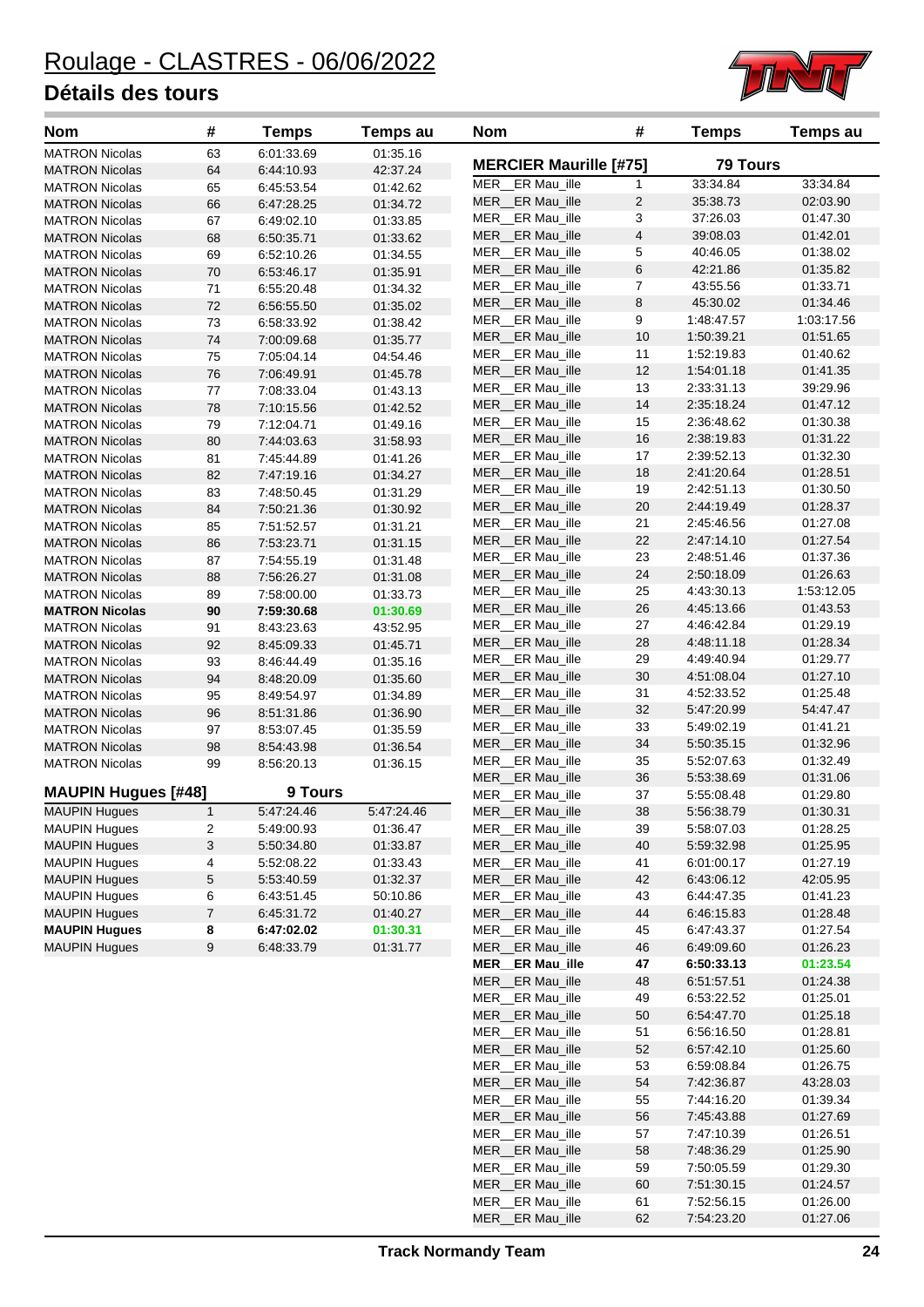

| <b>Nom</b>                    | #                         | <b>Temps</b>    | Temps au   | <b>Nom</b>                  | #                | <b>Temps</b>    | <b>Temps au</b> |
|-------------------------------|---------------------------|-----------------|------------|-----------------------------|------------------|-----------------|-----------------|
| MER ER Mau ille               | 63                        | 7:55:49.52      | 01:26.32   |                             |                  | <b>38 Tours</b> |                 |
| MER ER Mau_ille               | 64                        | 7:57:15.84      | 01:26.33   | <b>MOISAN Gabriel [#11]</b> |                  |                 |                 |
| MER ER Mau_ille               | 65                        | 7:58:42.56      | 01:26.72   | MOIS_N Gabrie_              | $\mathbf{1}$     | 02:13.85        | 02:13.85        |
| MER ER Mau ille               | 66                        | 8:00:07.85      | 01:25.30   | MOIS_N Gabrie_              | $\overline{c}$   | 03:53.95        | 01:40.11        |
| MER ER Mau_ille               | 67                        | 8:43:00.23      | 42:52.38   | MOIS_N Gabrie_              | 3                | 05:33.85        | 01:39.90        |
| MER ER Mau ille               | 68                        | 8:44:37.62      | 01:37.39   | MOIS_N Gabrie_              | 4                | 07:10.57        | 01:36.73        |
| MER_ER Mau_ille               | 69                        | 8:46:05.11      | 01:27.50   | MOIS_N Gabrie_              | 5                | 08:47.79        | 01:37.22        |
| MER ER Mau ille               | 70                        | 8:47:59.30      | 01:54.20   | MOIS_N Gabrie_              | 6                | 10:25.85        | 01:38.07        |
| MER ER Mau ille               | 71                        | 8:49:27.85      | 01:28.55   | MOIS_N Gabrie_              | $\boldsymbol{7}$ | 54:55.24        | 44:29.39        |
| MER_ER Mau_ille               | 72                        | 8:50:54.76      | 01:26.91   | MOIS_N Gabrie_              | 8                | 56:37.06        | 01:41.82        |
| MER ER Mau_ille               | 73                        | 8:52:20.33      | 01:25.58   | MOIS_N Gabrie_              | 9                | 58:14.37        | 01:37.32        |
| MER ER Mau ille               | 74                        | 8:53:45.23      | 01:24.90   | MOIS_N Gabrie_              | 10               | 59:50.25        | 01:35.89        |
| MER ER Mau ille               | 75                        | 8:55:09.98      | 01:24.76   | MOIS_N Gabrie_              | 11               | 1:01:24.15      | 01:33.90        |
| MER ER Mau ille               | 76                        | 8:56:35.18      | 01:25.20   | MOIS_N Gabrie_              | 12               | 1:02:57.66      | 01:33.52        |
| MER ER Mau_ille               | 77                        | 8:58:01.73      | 01:26.56   | MOIS_N Gabrie_              | 13               | 1:04:30.26      | 01:32.61        |
| MER ER Mau ille               | 78                        | 8:59:32.56      | 01:30.83   | MOIS_N Gabrie_              | 14               | 1:06:02.89      | 01:32.63        |
| MER_ER Mau_ille               | 79                        | 9:00:57.31      | 01:24.76   | <b>MOIS_N Gabrie_</b>       | 15               | 1:07:34.98      | 01:32.09        |
|                               |                           |                 |            | MOIS_N Gabrie_              | 16               | 1:59:06.06      | 51:31.08        |
| <b>MEZIERE Jonathan [#69]</b> |                           | <b>42 Tours</b> |            | MOIS_N Gabrie_              | 17               | 2:00:52.23      | 01:46.18        |
| MEZIERE Jona ha               | $\mathbf{1}$              | 35:48.39        | 35:48.39   | MOIS_N Gabrie_              | 18               | 2:02:27.65      | 01:35.42        |
| MEZIERE Jona_ha_              | $\overline{c}$            | 37:54.37        | 02:05.98   | MOIS N Gabrie               | 19               | 2:04:02.43      | 01:34.79        |
| MEZIERE Jona_ha_              | $\ensuremath{\mathsf{3}}$ | 39:45.13        | 01:50.77   | MOIS_N Gabrie_              | 20               | 2:05:36.30      | 01:33.87        |
| MEZIERE Jona ha               | 4                         | 41:44.66        | 01:59.53   | MOIS_N Gabrie_              | 21               | 2:07:12.56      | 01:36.26        |
| MEZIERE Jona_ha_              | $\sqrt{5}$                | 43:35.29        | 01:50.63   | MOIS_N Gabrie_              | 22               | 2:08:47.53      | 01:34.97        |
| MEZIERE Jona_ha_              | 6                         | 45:27.58        | 01:52.29   | MOIS_N Gabrie_              | 23               | 5:06:43.01      | 2:57:55.48      |
| MEZIERE Jona_ha_              | $\boldsymbol{7}$          | 1:50:14.56      | 1:04:46.98 | MOIS_N Gabrie_              | 24               | 5:08:27.12      | 01:44.12        |
| MEZIERE Jona_ha_              | 8                         | 1:52:09.70      | 01:55.15   | MOIS_N Gabrie_              | 25               | 5:10:05.35      | 01:38.23        |
| MEZIERE Jona_ha_              | $\boldsymbol{9}$          | 1:54:04.43      | 01:54.73   | MOIS_N Gabrie_              | 26               | 6:03:35.40      | 53:30.06        |
| MEZIERE Jona_ha_              | 10                        | 2:34:38.75      | 40:34.32   | MOIS_N Gabrie_              | 27               | 6:05:21.44      | 01:46.04        |
| MEZIERE Jona_ha_              | 11                        | 2:36:35.19      | 01:56.44   | MOIS_N Gabrie_              | 28               | 7:04:21.86      | 59:00.43        |
| MEZIERE Jona_ha_              | 12                        | 2:38:26.40      | 01:51.22   | MOIS_N Gabrie_              | 29               | 7:06:04.30      | 01:42.45        |
| MEZIERE Jona_ha_              | 13                        | 2:40:13.02      | 01:46.62   | MOIS_N Gabrie_              | 30               | 7:07:44.85      | 01:40.56        |
| MEZIERE Jona_ha_              | 14                        | 2:41:51.57      | 01:38.56   | MOIS_N Gabrie_              | 31               | 7:09:19.47      | 01:34.62        |
| MEZIERE Jona_ha_              | 15                        | 2:43:33.97      | 01:42.40   | MOIS_N Gabrie_              | 32               | 7:10:55.55      | 01:36.08        |
| MEZIERE Jona_ha_              | 16                        | 2:45:18.72      | 01:44.75   | MOIS_N Gabrie_              | 33               | 7:12:29.51      | 01:33.96        |
| MEZIERE Jona_ha_              | 17                        | 2:46:59.71      | 01:41.00   | MOIS N Gabrie               | 34               | 7:14:03.78      | 01:34.27        |
| MEZIERE Jona_ha_              | 18                        | 5:03:49.94      | 2:16:50.23 | MOIS_N Gabrie_              | 35               | 7:15:37.09      | 01:33.32        |
| MEZIERE Jona_ha_              | 19                        | 5:05:43.61      | 01:53.68   | MOIS_N Gabrie_              | 36               | 7:17:10.25      | 01:33.17        |
| MEZIERE Jona_ha_              | 20                        | 5:07:29.79      | 01:46.18   | MOIS_N Gabrie_              | 37               | 7:18:47.38      | 01:37.13        |
| MEZIERE Jona_ha_              | 21                        | 5:09:15.38      | 01:45.59   | MOIS_N Gabrie_              | 38               | 7:20:25.54      | 01:38.17        |
|                               |                           |                 |            |                             |                  |                 |                 |
| MEZIERE Jona_ha_              | 22                        | 5:11:01.15      | 01:45.78   |                             |                  |                 |                 |
| MEZIERE Jona_ha_              | 23                        | 6:04:54.18      | 53:53.03   |                             |                  |                 |                 |
| MEZIERE Jona_ha_              | 24                        | 7:05:36.81      | 1:00:42.64 |                             |                  |                 |                 |
| MEZIERE Jona_ha_              | 25                        | 7:07:28.16      | 01:51.36   |                             |                  |                 |                 |
| MEZIERE Jona_ha_              | 26                        | 7:09:15.04      | 01:46.88   |                             |                  |                 |                 |
| MEZIERE Jona_ha_              | 27                        | 7:10:58.55      | 01:43.51   |                             |                  |                 |                 |
| MEZIERE Jona_ha_              | 28                        | 7:12:43.17      | 01:44.63   |                             |                  |                 |                 |
| MEZIERE Jona_ha_              | 29                        | 7:14:28.71      | 01:45.54   |                             |                  |                 |                 |
| MEZIERE Jona_ha_              | 30                        | 7:16:13.74      | 01:45.03   |                             |                  |                 |                 |
| MEZIERE Jona_ha_              | 31                        | 7:17:57.71      | 01:43.98   |                             |                  |                 |                 |
| MEZIERE Jona_ha_              | 32                        | 7:19:41.50      | 01:43.79   |                             |                  |                 |                 |
| MEZIERE Jona_ha_              | 33                        | 8:03:59.87      | 44:18.37   |                             |                  |                 |                 |
| MEZIERE Jona_ha_              | 34                        | 8:05:50.54      | 01:50.68   |                             |                  |                 |                 |
| MEZIERE Jona_ha_              | 35                        | 8:07:33.79      | 01:43.25   |                             |                  |                 |                 |
| MEZIERE Jona_ha_              | 36                        | 8:09:16.19      | 01:42.41   |                             |                  |                 |                 |
| MEZIERE Jona_ha_              | 37                        | 8:10:57.37      | 01:41.19   |                             |                  |                 |                 |
| MEZIERE Jona_ha_              | 38                        | 8:12:38.55      | 01:41.19   |                             |                  |                 |                 |
| MEZIERE Jona_ha_              | 39                        | 8:14:19.50      | 01:40.95   |                             |                  |                 |                 |
| MEZIERE Jona_ha_              | 40                        | 8:15:59.32      | 01:39.83   |                             |                  |                 |                 |
| MEZIERE Jona_ha_              | 41                        | 8:17:44.54      | 01:45.22   |                             |                  |                 |                 |
| MEZIERE Jona_ha_              | 42                        | 8:19:27.29      | 01:42.76   |                             |                  |                 |                 |

| <b>Nom</b>                  | #              | <b>Temps</b>    | <b>Temps au</b> |
|-----------------------------|----------------|-----------------|-----------------|
| <b>MOISAN Gabriel [#11]</b> |                | <b>38 Tours</b> |                 |
| MOIS N Gabrie               | $\mathbf{1}$   | 02:13.85        | 02:13.85        |
| MOIS N Gabrie               | 2              | 03:53.95        | 01:40.11        |
| MOIS N Gabrie               | 3              | 05:33.85        | 01:39.90        |
| MOIS_N Gabrie_              | 4              | 07:10.57        | 01:36.73        |
| MOIS_N Gabrie_              | 5              | 08:47.79        | 01:37.22        |
| MOIS N Gabrie               | 6              | 10:25.85        | 01:38.07        |
| MOIS_N Gabrie_              | $\overline{7}$ | 54:55.24        | 44:29.39        |
| MOIS N Gabrie               | 8              | 56:37.06        | 01:41.82        |
| MOIS N Gabrie               | 9              | 58:14.37        | 01:37.32        |
| MOIS_N Gabrie_              | 10             | 59:50.25        | 01:35.89        |
| MOIS N Gabrie               | 11             | 1:01:24.15      | 01:33.90        |
| MOIS N Gabrie               | 12             | 1:02:57.66      | 01:33.52        |
| MOIS_N Gabrie_              | 13             | 1:04:30.26      | 01:32.61        |
| MOIS_N Gabrie_              | 14             | 1:06:02.89      | 01:32.63        |
| <b>MOIS_N Gabrie_</b>       | 15             | 1:07:34.98      | 01:32.09        |
| MOIS N Gabrie               | 16             | 1:59:06.06      | 51:31.08        |
| MOIS N Gabrie               | 17             | 2:00:52.23      | 01:46.18        |
| MOIS N Gabrie               | 18             | 2:02:27.65      | 01:35.42        |
| MOIS N Gabrie               | 19             | 2:04:02.43      | 01:34.79        |
| MOIS_N Gabrie_              | 20             | 2:05:36.30      | 01:33.87        |
| MOIS N Gabrie               | 21             | 2:07:12.56      | 01:36.26        |
| MOIS N Gabrie               | 22             | 2:08:47.53      | 01:34.97        |
| MOIS_N Gabrie_              | 23             | 5:06:43.01      | 2:57:55.48      |
| MOIS_N Gabrie_              | 24             | 5:08:27.12      | 01:44.12        |
| MOIS N Gabrie               | 25             | 5:10:05.35      | 01:38.23        |
| MOIS N Gabrie               | 26             | 6:03:35.40      | 53:30.06        |
| MOIS N Gabrie               | 27             | 6:05:21.44      | 01:46.04        |
| MOIS N Gabrie               | 28             | 7:04:21.86      | 59:00.43        |
| MOIS_N Gabrie_              | 29             | 7:06:04.30      | 01:42.45        |
| MOIS_N Gabrie_              | 30             | 7:07:44.85      | 01:40.56        |
| MOIS_N Gabrie_              | 31             | 7:09:19.47      | 01:34.62        |
| MOIS N Gabrie               | 32             | 7:10:55.55      | 01:36.08        |
| MOIS N Gabrie               | 33             | 7:12:29.51      | 01:33.96        |
| MOIS N Gabrie               | 34             | 7:14:03.78      | 01:34.27        |
| MOIS N Gabrie               | 35             | 7:15:37.09      | 01:33.32        |
| MOIS_N Gabrie_              | 36             | 7:17:10.25      | 01:33.17        |
| MOIS N Gabrie               | 37             | 7:18:47.38      | 01:37.13        |
| MOIS N Gabrie               | 38             | 7:20:25.54      | 01:38.17        |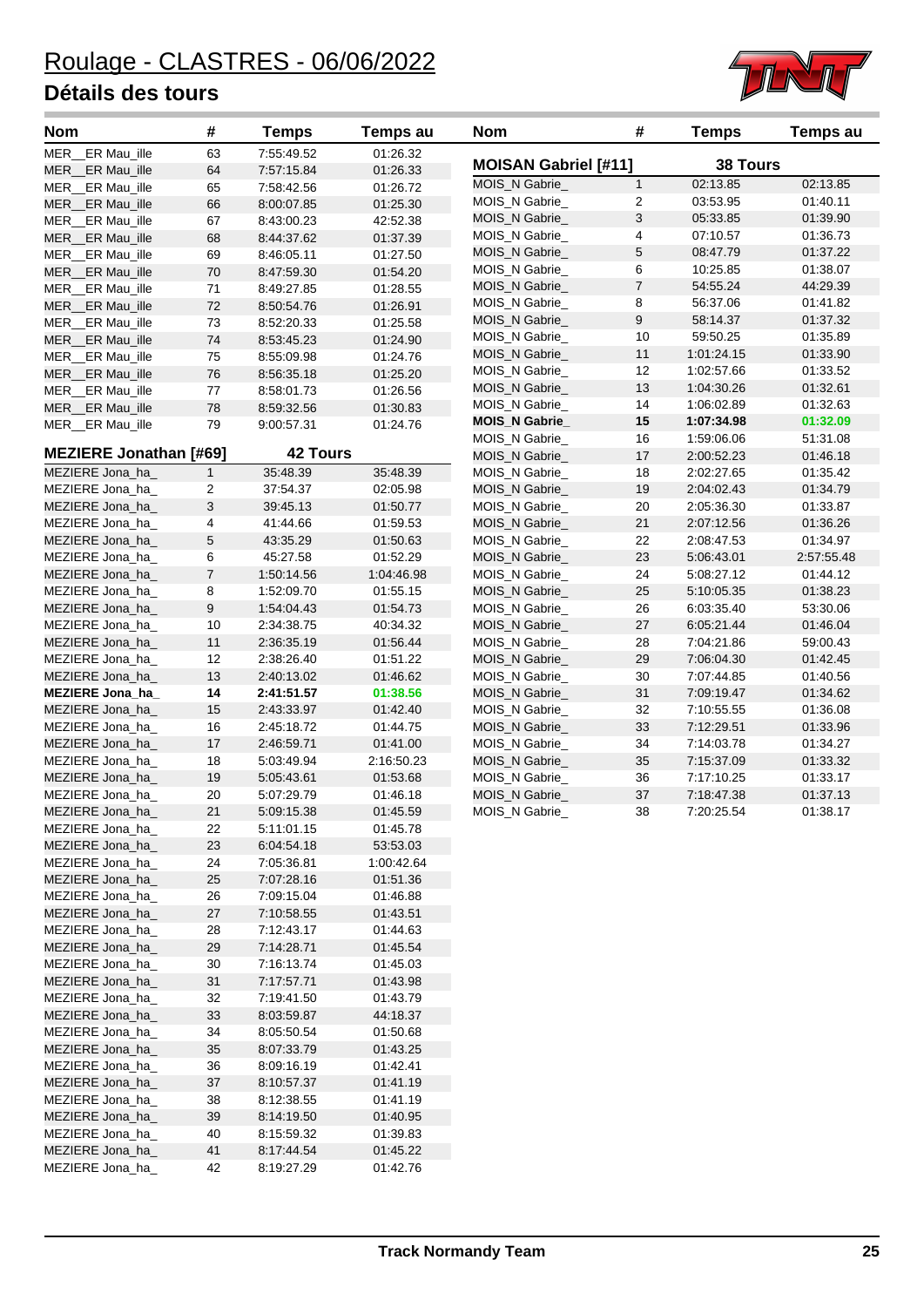

| <b>Nom</b>                 | #              | <b>Temps</b>             | Temps au   | <b>Nom</b>         | #              | <b>Temps</b>    | <b>Temps au</b> |
|----------------------------|----------------|--------------------------|------------|--------------------|----------------|-----------------|-----------------|
| <b>MOISAN Julien [#12]</b> |                | 50 Tours                 |            | NIOT Damien [#56]  |                | <b>48 Tours</b> |                 |
| MOISA_Julien               | $\mathbf{1}$   | 02:15.00                 | 02:15.00   | <b>NIOT Damien</b> | $\mathbf{1}$   | 15:27.12        | 15:27.12        |
| MOISA_Julien               | 2              | 03:51.33                 | 01:36.33   | NIOT Damien        | 2              | 17:07.43        | 01:40.32        |
| MOISA_Julien               | 3              | 05:21.39                 | 01:30.06   | <b>NIOT Damien</b> | 3              | 18:44.63        | 01:37.20        |
| MOISA Julien               | 4              | 06:50.96                 | 01:29.57   | NIOT Damien        | 4              | 20:22.18        | 01:37.55        |
| MOISA_Julien               | 5              | 08:19.17                 | 01:28.22   | <b>NIOT Damien</b> | 5              | 21:55.74        | 01:33.57        |
| MOISA_Julien               | 6              | 09:46.45                 | 01:27.28   | NIOT Damien        | 6              | 23:31.67        | 01:35.94        |
| MOISA_Julien               | $\overline{7}$ | 11:15.26                 | 01:28.82   | <b>NIOT Damien</b> | $\overline{7}$ | 25:06.19        | 01:34.53        |
| MOISA_ Julien              | 8              | 55:02.23                 | 43:46.97   | NIOT Damien        | 8              | 26:39.29        | 01:33.10        |
| MOISA_Julien               | 9              | 56:38.95                 | 01:36.73   | <b>NIOT Damien</b> | 9              | 28:12.10        | 01:32.82        |
| MOISA_Julien               | 10             | 58:07.53                 | 01:28.58   | NIOT Damien        | 10             | 1:13:57.32      | 45:45.22        |
| MOISA_Julien               | 11             | 59:32.77                 | 01:25.25   | <b>NIOT Damien</b> | 11             | 1:15:43.89      | 01:46.58        |
| MOISA_ Julien              | 12             | 1:00:57.26               | 01:24.49   | NIOT Damien        | 12             | 1:17:18.86      | 01:34.97        |
| MOISA_Julien               | 13             | 1:02:25.72               | 01:28.46   | <b>NIOT Damien</b> | 13             | 1:18:50.29      | 01:31.43        |
| MOISA_ Julien              | 14             | 1:03:50.30               | 01:24.59   | NIOT Damien        | 14             | 1:20:22.00      | 01:31.72        |
| MOISA_Julien               | 15             | 1:05:14.70               | 01:24.40   | <b>NIOT Damien</b> | 15             | 2:14:05.93      | 53:43.94        |
| MOISA_Julien               | 16             | 1:06:37.72               | 01:23.02   | NIOT Damien        | 16             | 2:15:57.59      | 01:51.66        |
| MOISA_Julien               | 17             | 1:08:01.16               | 01:23.44   | <b>NIOT Damien</b> | 17             | 2:17:36.24      | 01:38.65        |
| MOISA_ Julien              | 18             | 1:59:17.33               | 51:16.18   | NIOT Damien        | 18             | 2:19:09.25      | 01:33.01        |
| MOISA_Julien               | 19             | 2:00:53.92               | 01:36.59   | <b>NIOT Damien</b> | 19             | 2:20:41.24      | 01:32.00        |
| MOISA_Julien               | 20             | 2:02:19.87               | 01:25.95   | <b>NIOT Damien</b> | 20             | 2:22:13.89      | 01:32.66        |
| MOISA_Julien               | 21             | 2:03:46.42               | 01:26.56   | <b>NIOT Damien</b> | 21             | 2:23:49.42      | 01:35.54        |
| MOISA_ Julien              | 22             | 2:05:11.85               | 01:25.44   | NIOT Damien        | 22             | 2:25:27.98      | 01:38.56        |
| MOISA_Julien               | 23             | 2:06:39.72               | 01:27.87   | <b>NIOT Damien</b> | 23             | 2:27:01.61      | 01:33.64        |
| MOISA_Julien               | 24             | 2:08:06.19               | 01:26.47   | NIOT Damien        | 24             | 4:44:05.94      | 2:17:04.34      |
| MOISA_Julien               | 25             | 2:09:35.93               | 01:29.75   | <b>NIOT Damien</b> | 25             | 4:45:50.31      | 01:44.37        |
| MOISA_ Julien              | 26             | 2:11:01.59               | 01:25.67   | NIOT Damien        | 26             | 4:47:25.85      | 01:35.54        |
| MOISA_Julien               | 27             | 4:24:44.60               | 2:13:43.01 | <b>NIOT Damien</b> | 27             | 4:48:59.58      | 01:33.73        |
| MOISA_ Julien              | 28             | 4:26:22.38               | 01:37.79   | NIOT Damien        | 28             | 4:50:33.44      | 01:33.87        |
| MOISA_Julien               | 29             | 4:27:49.22               | 01:26.84   | <b>NIOT Damien</b> | 29             | 4:52:08.95      | 01:35.51        |
| MOISA_ Julien              | 30             | 4:29:14.93               | 01:25.72   | NIOT Damien        | 30             | 5:46:37.13      | 54:28.18        |
| MOISA_Julien               | 31             | 4:30:40.22               | 01:25.29   | <b>NIOT Damien</b> | 31             | 5:48:29.31      | 01:52.18        |
| MOISA_ Julien              | 32             | 4:33:29.77               | 02:49.55   | NIOT Damien        | 32             | 5:50:09.60      | 01:40.30        |
| MOISA_Julien               | 33             | 4:34:53.96               | 01:24.19   | <b>NIOT Damien</b> | 33             | 5:51:49.70      | 01:40.11        |
| MOISA_Julien               | 34             | 4:36:18.03               | 01:24.08   | NIOT Damien        | 34             | 5:53:26.65      | 01:36.95        |
| MOISA Julien               | 35             | 6:29:17.98               | 1:52:59.95 | <b>NIOT Damien</b> | 35             | 5:55:03.04      | 01:36.40        |
| MOISA_ Julien              | 36             | 6:31:00.06               | 01:42.08   | NIOT Damien        | 36             | 6:43:23.14      | 48:20.10        |
| MOISA_Julien               | 37             | 6:32:26.66               | 01:26.60   | <b>NIOT Damien</b> | 37             | 6:45:08.16      | 01:45.03        |
| MOISA_ Julien              | 38             | 6:33:52.16               | 01:25.51   | NIOT Damien        | 38             | 6:46:43.67      | 01:35.51        |
| MOISA_Julien               | 39             | 6:35:17.31               | 01:25.16   | NIOT Damien        | 39             | 6:48:17.45      | 01:33.78        |
| MOISA_Julien               | 40             | 6:36:42.18               | 01:24.87   | NIOT Damien        | 40             | 6:49:51.93      | 01:34.49        |
| MOISA_Julien               |                |                          |            |                    |                |                 |                 |
| MOISA_Julien               | 41             | 6:38:07.14<br>6:39:32.15 | 01:24.97   | NIOT Damien        | 41             | 7:43:28.90      | 53:36.97        |
|                            | 42             |                          | 01:25.01   | NIOT Damien        | 42             | 7:45:19.86      | 01:50.96        |
| MOISA_Julien               | 43             | 6:40:56.06               | 01:23.91   | NIOT Damien        | 43             | 7:46:56.82      | 01:36.97        |
| MOISA_ Julien              | 44             | 7:28:44.96               | 47:48.90   | NIOT Damien        | 44             | 7:48:32.21      | 01:35.40        |
| MOISA_Julien               | 45             | 7:30:21.69               | 01:36.73   | NIOT Damien        | 45             | 7:50:07.56      | 01:35.35        |
| MOISA_Julien               | 46             | 7:31:47.14               | 01:25.46   | NIOT Damien        | 46             | 7:51:42.34      | 01:34.79        |
| MOISA_Julien               | 47             | 7:33:09.71               | 01:22.58   | <b>NIOT Damien</b> | 47             | 7:53:18.20      | 01:35.86        |
| MOISA_Julien               | 48             | 7:34:32.66               | 01:22.95   | NIOT Damien        | 48             | 7:54:54.72      | 01:36.52        |
| MOISA_Julien               | 49             | 7:35:54.44               | 01:21.78   |                    |                |                 |                 |
| MOISA_Julien               | 50             | 7:37:18.53               | 01:24.10   |                    |                |                 |                 |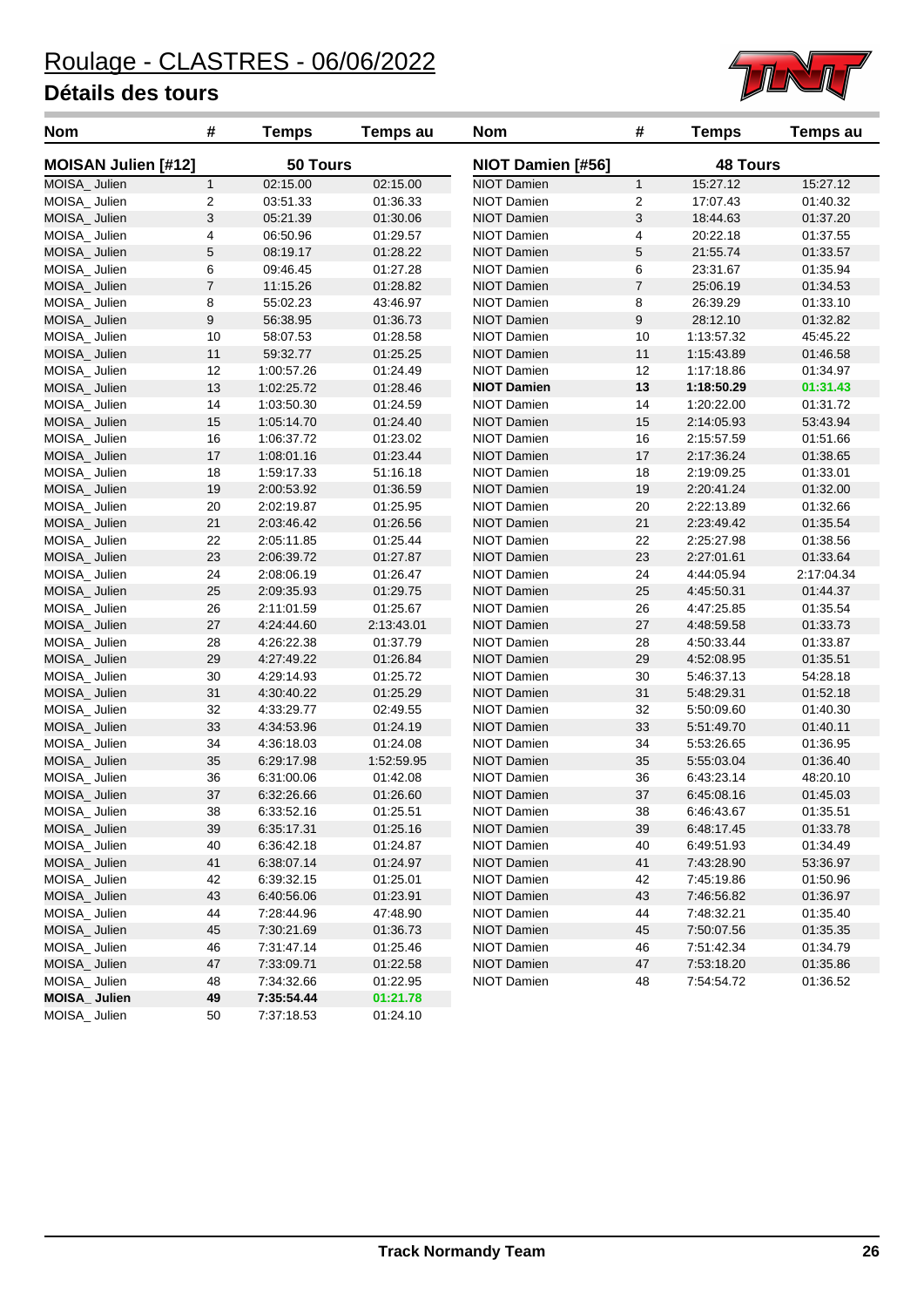

| <b>Nom</b>                              | #                | <b>Temps</b>             | <b>Temps au</b>      | <b>Nom</b>                     | #                | <b>Temps</b>             | <b>Temps au</b>      |
|-----------------------------------------|------------------|--------------------------|----------------------|--------------------------------|------------------|--------------------------|----------------------|
| <b>PAILLETTE Frédéric [#70]</b>         |                  | <b>58 Tours</b>          |                      | <b>PINTO Anthony [#13]</b>     |                  | 31 Tours                 |                      |
| PAI_LETT_Frédéric                       | $\mathbf{1}$     | 34:01.77                 | 34:01.77             | PI_TO _nt_ony                  | $\mathbf{1}$     | 54:14.11                 | 54:14.11             |
| PAI_LETT_Frédéric                       | $\overline{c}$   | 36:05.97                 | 02:04.20             | PI_TO _nt_ony                  | $\sqrt{2}$       | 55:41.67                 | 01:27.56             |
| PAI_LETT_Frédéric                       | $\mathbf{3}$     | 38:00.74                 | 01:54.78             | PI_TO _nt_ony                  | $\sqrt{3}$       | 57:05.74                 | 01:24.08             |
| PAI_LETT_Frédéric                       | 4                | 39:53.78                 | 01:53.04             | PI_TO _nt_ony                  | 4                | 58:28.43                 | 01:22.69             |
| PAI_LETT_Frédéric                       | $\mathbf 5$      | 41:45.84                 | 01:52.06             | PI_TO _nt_ony                  | $\,$ 5 $\,$      | 59:48.80                 | 01:20.37             |
| PAI_LETT_Frédéric                       | 6                | 43:27.27                 | 01:41.44             | PI_TO _nt_ony                  | 6                | 1:01:10.08               | 01:21.29             |
| PAI_LETT_Frédéric                       | $\boldsymbol{7}$ | 45:07.87                 | 01:40.60             | PI_TO _nt_ony                  | $\boldsymbol{7}$ | 1:02:31.34               | 01:21.26             |
| PAI LETT Frédéric                       | 8                | 1:49:24.84               | 1:04:16.98           | PI_TO _nt_ony                  | 8                | 1:03:52.01               | 01:20.68             |
| PAI_LETT_Frédéric                       | $\boldsymbol{9}$ | 1:51:16.87               | 01:52.04             | PI_TO _nt_ony                  | 9                | 1:05:12.29               | 01:20.28             |
| PAI_LETT_Frédéric                       | 10               | 1:52:55.46               | 01:38.59             | PI_TO _nt_ony                  | 10               | 1:06:32.00               | 01:19.72             |
| PAI_LETT_Frédéric                       | 11               | 2:36:36.87               | 43:41.42             | PI_TO _nt_ony                  | 11               | 1:56:33.67               | 50:01.67             |
| PAI_LETT_Frédéric                       | 12               | 2:38:19.51               | 01:42.64             | PI_TO _nt_ony                  | 12               | 1:58:04.18               | 01:30.52             |
| PAI_LETT_Frédéric                       | 13               | 2:39:54.45               | 01:34.95             | PI_TO _nt_ony<br>PI_TO _nt_ony | 13               | 1:59:33.29               | 01:29.12             |
| PAI_LETT_Frédéric<br>PAI_LETT_Frédéric  | 14<br>15         | 2:41:28.86<br>2:43:05.66 | 01:34.42<br>01:36.80 | PI_TO _nt_ony                  | 14<br>15         | 2:01:01.56<br>2:02:23.52 | 01:28.27<br>01:21.97 |
| PAI_LETT_Frédéric                       | 16               | 2:44:39.95               | 01:34.29             |                                | 16               | 2:03:45.77               | 01:22.25             |
| PAI LETT Frédéric                       | 17               | 2:46:14.20               | 01:34.25             | PI_TO _nt_ony                  | 17               | 2:05:07.84               | 01:22.08             |
| PAI_LETT_Frédéric                       | 18               | 2:47:45.46               | 01:31.27             | PI_TO _nt_ony<br>PI_TO _nt_ony | 18               | 2:06:30.91               | 01:23.08             |
| PAI_LETT_Frédéric                       | 19               | 4:43:22.16               | 1:55:36.70           | PI_TO _nt_ony                  | 19               | 2:07:55.55               | 01:24.64             |
| PAI_LETT_Frédéric                       | 20               | 4:45:01.59               | 01:39.43             | PI_TO _nt_ony                  | 20               | 2:09:17.77               | 01:22.22             |
| PAI LETT Frédéric                       | 21               | 4:46:34.19               | 01:32.61             | PI_TO _nt_ony                  | 21               | 2:10:38.93               | 01:21.17             |
| PAI_LETT_Frédéric                       | 22               | 4:48:06.42               | 01:32.23             | PI_TO _nt_ony                  | 22               | 4:25:20.15               | 2:14:41.23           |
| PAI_LETT_Frédéric                       | 23               | 4:49:40.26               | 01:33.85             | PI_TO _nt_ony                  | 23               | 4:26:46.19               | 01:26.04             |
| PAI_LETT_Frédéric                       | 24               | 4:51:12.30               | 01:32.04             | PI_TO _nt_ony                  | 24               | 4:28:06.49               | 01:20.30             |
| PAI_LETT_Frédéric                       | 25               | 4:52:44.89               | 01:32.59             | PI_TO _nt_ony                  | 25               | 4:29:28.64               | 01:22.16             |
| PAI_LETT_Frédéric                       | 26               | 5:47:14.82               | 54:29.94             | PI_TO _nt_ony                  | 26               | 4:30:51.03               | 01:22.39             |
| PAI_LETT_Frédéric                       | 27               | 5:48:59.12               | 01:44.30             | PI_TO _nt_ony                  | 27               | 4:33:32.35               | 02:41.33             |
| PAI_LETT_Frédéric                       | 28               | 5:50:33.84               | 01:34.72             | PI_TO _nt_ony                  | 28               | 4:34:52.69               | 01:20.35             |
| PAI_LETT_Frédéric                       | 29               | 5:52:05.55               | 01:31.72             | PI_TO _nt_ony                  | 29               | 4:36:13.16               | 01:20.47             |
| PAI_LETT_Frédéric                       | $30\,$           | 5:53:39.66               | 01:34.11             | PI_TO _nt_ony                  | 30               | 4:37:32.57               | 01:19.41             |
| PAI_LETT_Frédéric                       | 31               | 5:55:10.55               | 01:30.89             | PI_TO _nt_ony                  | 31               | 4:38:52.86               | 01:20.30             |
| PAI_LETT_Frédéric                       | 32               | 5:56:42.82               | 01:32.28             |                                |                  |                          |                      |
| PAI_LETT_Frédéric                       | 33               | 5:58:12.87               | 01:30.05             |                                |                  |                          |                      |
| PAI_LETT_Frédéric                       | 34               | 5:59:44.93               | 01:32.07             |                                |                  |                          |                      |
| PAI_LETT_Frédéric                       | 35               | 6:01:15.99               | 01:31.06             |                                |                  |                          |                      |
| PAI LETT Frédéric                       | 36               | 6:43:26.18               | 42:10.20             |                                |                  |                          |                      |
| PAI_LETT_Frédéric                       | 37               | 6:45:09.85               | 01:43.67             |                                |                  |                          |                      |
| PAI_LETT_Frédéric                       | 38               | 6:46:44.87               | 01:35.02             |                                |                  |                          |                      |
| PAI_LETT__Frédéric                      | 39               | 6:48:18.79               | 01:33.92             |                                |                  |                          |                      |
| PAI_LETT_Frédéric                       | 40               | 6:49:50.22               | 01:31.44             |                                |                  |                          |                      |
| PAI_LETT_Frédéric                       | 41               | 6.51.20.59               | 01:30.38             |                                |                  |                          |                      |
| PAI_LETT_Frédéric                       | 42               | 6:52:51.16               | 01:30.57             |                                |                  |                          |                      |
| PAI_LETT_Frédéric                       | 43               | 6.54:21.51               | 01:30.36             |                                |                  |                          |                      |
| PAI_LETT__Frédéric                      | 44               | 6.55.52.78               | 01:31.27             |                                |                  |                          |                      |
| PAI_LETT__Frédéric                      | 45               | 6:57:22.69               | 01:29.91             |                                |                  |                          |                      |
| PAI_LETT_Frédéric                       | 46               | 6.58.52.53               | 01:29.84             |                                |                  |                          |                      |
| PAI_LETT_Frédéric                       | 47               | 7:43:53.96               | 45:01.43             |                                |                  |                          |                      |
| PAI_LETT__Frédéric                      | 48               | 7:45:32.89               | 01:38.94             |                                |                  |                          |                      |
| PAI_LETT_Frédéric                       | 49               | 7:47:05.33               | 01:32.44             |                                |                  |                          |                      |
| PAI_LETT__Frédéric                      | 50               | 7:48:35.38               | 01:30.05             |                                |                  |                          |                      |
| PAI_LETT__Frédéric                      | 51               | 7:50:05.19               | 01:29.82             |                                |                  |                          |                      |
| PAI_LETT_Frédéric                       | 52               | 7:51:35.08               | 01:29.89             |                                |                  |                          |                      |
| PAI_LETT_Frédéric                       | 53               | 7.53.04.40               | 01:29.33             |                                |                  |                          |                      |
| PAI_LETT_Frédéric                       | 54               | 7:54:33.51               | 01:29.12             |                                |                  |                          |                      |
| PAI_LETT_Frédéric                       | 55               | 7:56:04.00               | 01:30.50             |                                |                  |                          |                      |
| PAL LETT_Frédéric                       | 56               | 7:57:35.65               | 01:31.65             |                                |                  |                          |                      |
| PAI_LETT__Frédéric<br>PAI_LETT_Frédéric | 57<br>58         | 7:59:08.32<br>8:00:38.82 | 01:32.68<br>01:30.50 |                                |                  |                          |                      |
|                                         |                  |                          |                      |                                |                  |                          |                      |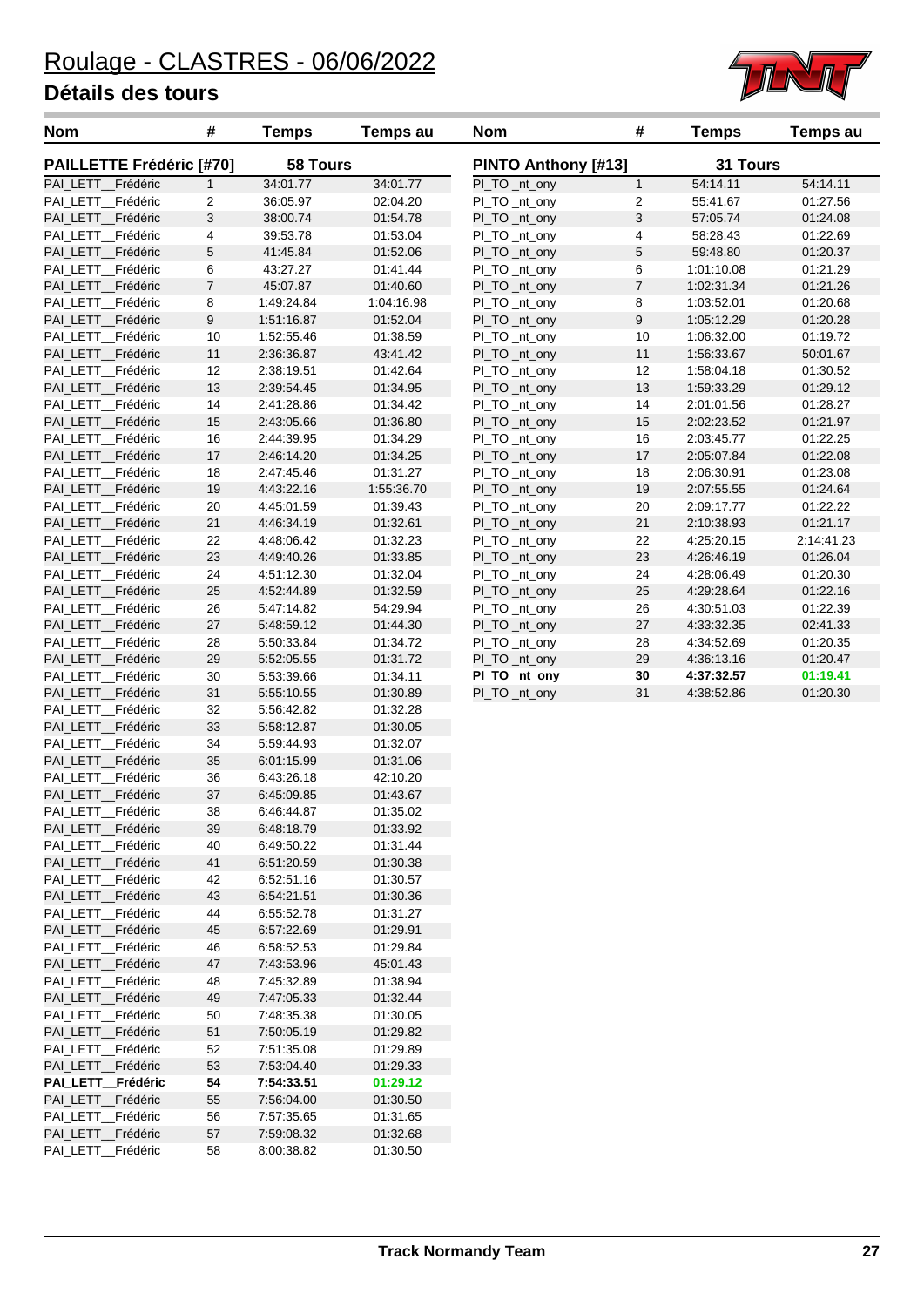\_OULI\_UEN Yann 36 7:48:57.92 01:31.46

\_OULI\_UEN Yann 38 7:52:00.39 01:30.33 \_OULI\_UEN Yann 39 7:53:29.99 01:29.61 \_OULI\_UEN Yann 40 7:55:01.42 01:31.44

\_OULI\_UEN Yann 37 7:50:30.06<br>
\_OULI\_UEN Yann 38 7:52:00.39



| <b>Nom</b>                  | #              | <b>Temps</b>    | Temps au   | <b>Nom</b>                    | #                       | <b>Temps</b> | <b>Temps au</b> |
|-----------------------------|----------------|-----------------|------------|-------------------------------|-------------------------|--------------|-----------------|
| <b>POULIQUEN Yann [#49]</b> |                | <b>40 Tours</b> |            | <b>QUEIROS Béatrice [#58]</b> |                         | 24 Tours     |                 |
| OULI_UEN Yann               | 1              | 19:25.88        | 19:25.88   | Q_E_ROS Béatri_e              | $\mathbf{1}$            | 1:18:23.38   | 1:18:23.38      |
| <b>OULI UEN Yann</b>        | $\overline{c}$ | 21:08.79        | 01:42.92   | Q E ROS Béatri e              | $\overline{2}$          | 1:20:01.61   | 01:38.23        |
| OULI_UEN Yann               | 3              | 22:44.05        | 01:35.26   | Q_E_ROS Béatri_e              | 3                       | 2:15:27.22   | 55:25.61        |
| _OULI_UEN Yann              | 4              | 24:18.38        | 01:34.34   | Q_E_ROS Béatri_e              | 4                       | 2:17:04.51   | 01:37.30        |
| OULI UEN Yann               | 5              | 25:53.89        | 01:35.51   | Q E ROS Béatri e              | 5                       | 2:18:36.57   | 01:32.07        |
| <b>OULI UEN Yann</b>        | 6              | 27:28.86        | 01:34.97   | Q E ROS Béatri e              | 6                       | 2:20:10.49   | 01:33.92        |
| OULI_UEN Yann               | 7              | 29:04.11        | 01:35.26   | Q_E_ROS Béatri_e              | $\overline{\mathbf{r}}$ | 2:21:37.96   | 01:27.47        |
| OULI UEN Yann               | 8              | 30:36.39        | 01:32.28   | Q_E_ROS Béatri_e              | 8                       | 2:23:07.35   | 01:29.40        |
| OULI UEN Yann               | 9              | 2:23:23.15      | 1:52:46.77 | Q E ROS Béatri e              | 9                       | 2:24:35.03   | 01:27.68        |
| OULI UEN Yann               | 10             | 2:25:01.47      | 01:38.33   | Q_E_ROS Béatri_e              | 10                      | 6:45:47.28   | 4:21:12.25      |
| OULI UEN Yann               | 11             | 2:26:31.92      | 01:30.45   | Q_E_ROS Béatri_e              | 11                      | 6:47:23.89   | 01:36.62        |
| OULI_UEN Yann               | 12             | 2:28:03.30      | 01:31.39   | Q_E_ROS Béatri_e              | 12                      | 6:48:52.51   | 01:28.62        |
| OULI_UEN Yann               | 13             | 2:29:35.74      | 01:32.44   | Q_E_ROS Béatri_e              | 13                      | 6:50:20.29   | 01:27.78        |
| <b>OULI UEN Yann</b>        | 14             | 4:46:50.60      | 2:17:14.86 | Q E ROS Béatri e              | 14                      | 6:51:50.64   | 01:30.36        |
| <b>OULI UEN Yann</b>        | 15             | 4:48:27.58      | 01:36.99   | Q E ROS Béatri e              | 15                      | 7:43:01.15   | 51:10.51        |
| OULI_UEN Yann               | 16             | 4:50:03.45      | 01:35.87   | Q_E_ROS Béatri_e              | 16                      | 7:44:39.64   | 01:38.49        |
| OULI_UEN Yann               | 17             | 4:51:39.35      | 01:35.91   | Q_E_ROS Béatri_e              | 17                      | 7:46:11.84   | 01:32.21        |
| OULI UEN Yann               | 18             | 4:53:13.32      | 01:33.97   | Q_E_ROS Béatri_e              | 18                      | 7:47:43.95   | 01:32.12        |
| OULI UEN Yann               | 19             | 5:50:23.55      | 57:10.24   | Q E ROS Béatri e              | 19                      | 7:49:13.84   | 01:29.89        |
| OULI UEN Yann               | 20             | 5:52:02.10      | 01:38.56   | Q E ROS Béatri e              | 20                      | 7:50:43.58   | 01:29.75        |
| OULI_UEN Yann               | 21             | 5:53:35.20      | 01:33.10   | Q_E_ROS Béatri_e              | 21                      | 8:44:45.59   | 54:02.01        |
| _OULI_UEN Yann              | 22             | 5:55:06.16      | 01:30.97   | Q_E_ROS Béatri_e              | 22                      | 8:46:21.71   | 01:36.13        |
| <b>OULI UEN Yann</b>        | 23             | 5:56:37.73      | 01:31.58   | Q E ROS Béatri e              | 23                      | 8:47:51.97   | 01:30.26        |
| OULI UEN Yann               | 24             | 5:58:06.75      | 01:29.02   | Q_E_ROS Béatri_e              | 24                      | 8:49:22.95   | 01:30.99        |
| <b>OULI_UEN Yann</b>        | 25             | 5:59:35.61      | 01:28.86   |                               |                         |              |                 |
| _OULI_UEN Yann              | 26             | 6:46:27.27      | 46:51.66   |                               |                         |              |                 |
| OULI UEN Yann               | 27             | 6:48:02.99      | 01:35.73   |                               |                         |              |                 |
| <b>OULI UEN Yann</b>        | 28             | 6:49:33.83      | 01:30.85   |                               |                         |              |                 |
| OULI UEN Yann               | 29             | 6:51:41.76      | 02:07.93   |                               |                         |              |                 |
| _OULI_UEN Yann              | 30             | 6:53:14.11      | 01:32.35   |                               |                         |              |                 |
| _OULI_UEN Yann              | 31             | 6:54:46.61      | 01:32.51   |                               |                         |              |                 |
| OULI UEN Yann               | 32             | 6:56:17.39      | 01:30.78   |                               |                         |              |                 |
| <b>OULI UEN Yann</b>        | 33             | 7:44:20.20      | 48:02.82   |                               |                         |              |                 |
| OULI_UEN Yann               | 34             | 7:45:55.95      | 01:35.75   |                               |                         |              |                 |
| OULI_UEN Yann               | 35             | 7:47:26.47      | 01:30.52   |                               |                         |              |                 |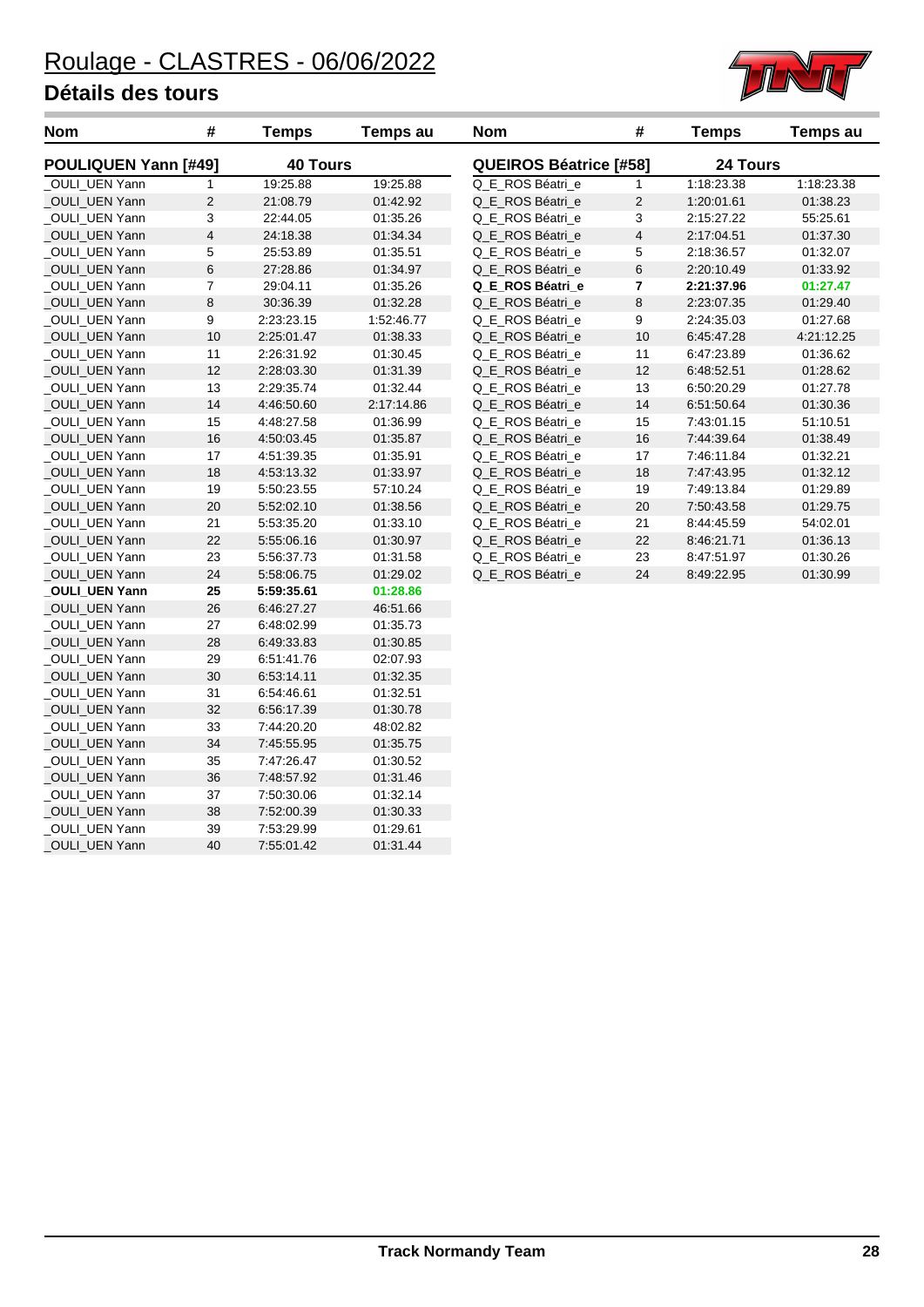

| <b>Nom</b>                    | #                       | <b>Temps</b>    | <b>Temps au</b> | <b>Nom</b>                   | #                | <b>Temps</b>    | Temps au   |
|-------------------------------|-------------------------|-----------------|-----------------|------------------------------|------------------|-----------------|------------|
| <b>QUIEROS François [#23]</b> |                         | <b>45 Tours</b> |                 | <b>QUIEROS Gabriel [#24]</b> |                  | <b>61 Tours</b> |            |
| QUI_ROS_rançois               | 1                       | 54:05.32        | 54:05.32        | QUIEROS Gabriel              | $\mathbf{1}$     | 54:03.94        | 54:03.94   |
| QUI_ROS _rançois              | 2                       | 55:41.34        | 01:36.03        | QUIEROS Gabriel              | 2                | 55:32.39        | 01:28.46   |
| QUI_ROS_rançois               | 3                       | 57:16.31        | 01:34.97        | <b>QUIEROS Gabriel</b>       | 3                | 56:56.54        | 01:24.15   |
| QUI_ROS_rançois               | $\overline{\mathbf{4}}$ | 58:49.03        | 01:32.72        | QUIEROS Gabriel              | 4                | 58:18.80        | 01:22.27   |
| QUI_ROS_rançois               | 5                       | 1:00:15.94      | 01:26.91        | <b>QUIEROS Gabriel</b>       | 5                | 59:42.12        | 01:23.32   |
| QUI_ROS _rançois              | 6                       | 1:01:38.51      | 01:22.58        | QUIEROS Gabriel              | 6                | 1:01:02.93      | 01:20.82   |
| QUI_ROS _rançois              | 7                       | 1:03:01.04      | 01:22.53        | <b>QUIEROS Gabriel</b>       | $\overline{7}$   | 1:02:24.45      | 01:21.52   |
| QUI_ROS_rançois               | 8                       | 1:04:23.91      | 01:22.88        | QUIEROS Gabriel              | 8                | 1:03:44.37      | 01:19.93   |
| QUI_ROS_rançois               | 9                       | 1:05:47.91      | 01:24.00        | <b>QUIEROS Gabriel</b>       | $\boldsymbol{9}$ | 1:05:03.10      | 01:18.73   |
| QUI_ROS_rançois               | 10                      | 1:07:11.77      | 01:23.87        | <b>QUIEROS Gabriel</b>       | 10               | 1:06:22.67      | 01:19.58   |
| QUI_ROS_rançois               | 11                      | 1:08:42.34      | 01:30.57        | <b>QUIEROS Gabriel</b>       | 11               | 1:07:43.56      | 01:20.89   |
| QUI_ROS_rançois               | 12                      | 1:10:07.93      | 01:25.60        | QUIEROS Gabriel              | 12               | 1:09:06.27      | 01:22.72   |
| QUI_ROS _rançois              | 13                      | 1:57:39.85      | 47:31.92        | <b>QUIEROS Gabriel</b>       | 13               | 1:10:25.25      | 01:18.99   |
| QUI_ROS_rançois               | 14                      | 1:59:08.92      | 01:29.07        | <b>QUIEROS Gabriel</b>       | 14               | 1:57:59.80      | 47:34.55   |
| QUI_ROS _rançois              | 15                      | 4:22:29.92      | 2:23:21.01      | <b>QUIEROS Gabriel</b>       | 15               | 1:59:25.91      | 01:26.12   |
| QUI_ROS_rançois               | 16                      | 4:24:00.02      | 01:30.10        | <b>QUIEROS Gabriel</b>       | 16               | 2:00:50.40      | 01:24.50   |
| QUI_ROS_rançois               | 17                      | 4:25:24.35      | 01:24.33        | <b>QUIEROS Gabriel</b>       | 17               | 2:02:10.77      | 01:20.37   |
| QUI_ROS _rançois              | 18                      | 4:26:48.63      | 01:24.29        | QUIEROS Gabriel              | 18               | 2:03:29.03      | 01:18.27   |
| QUI_ROS _rançois              | 19                      | 4:28:11.77      | 01:23.14        | <b>QUIEROS Gabriel</b>       | 19               | 2:04:48.48      | 01:19.46   |
| QUI_ROS_rançois               | 20                      | 4:29:34.43      | 01:22.67        | <b>QUIEROS Gabriel</b>       | 20               | 2:06:10.03      | 01:21.55   |
| QUI_ROS_rançois               | 21                      | 4:30:56.84      | 01:22.41        | <b>QUIEROS Gabriel</b>       | 21               | 2:07:29.55      | 01:19.53   |
| QUI_ROS_rançois               | 22                      | 4:33:43.25      | 02:46.42        | QUIEROS Gabriel              | 22               | 2:08:50.15      | 01:20.60   |
| QUI_ROS _rançois              | 23                      | 4:35:07.77      | 01:24.52        | QUIEROS Gabriel              | 23               | 2:10:11.53      | 01:21.38   |
| QUI_ROS _rançois              | 24                      | 4:36:30.13      | 01:22.37        | <b>QUIEROS Gabriel</b>       | 24               | 4:22:33.77      | 2:12:22.24 |
| QUI_ROS_rançois               | 25                      | 4:37:51.10      | 01:20.98        | QUIEROS Gabriel              | 25               | 4:23:57.79      | 01:24.03   |
| QUI_ROS_rançois               | 26                      | 4:39:13.70      | 01:22.60        | QUIEROS Gabriel              | 26               | 4:25:18.11      | 01:20.33   |
| QUI_ROS_rançois               | 27                      | 6:27:51.28      | 1:48:37.59      | <b>QUIEROS Gabriel</b>       | 27               | 4:26:38.53      | 01:20.42   |
| QUI_ROS_rançois               | 28                      | 6:29:21.92      | 01:30.64        | <b>QUIEROS Gabriel</b>       | 28               | 4:27:57.33      | 01:18.80   |
| QUI_ROS _rançois              | 29                      | 6:30:47.12      | 01:25.20        | <b>QUIEROS Gabriel</b>       | 29               | 4:29:17.49      | 01:20.16   |
| QUI_ROS _rançois              | 30                      | 6:32:10.18      | 01:23.07        | QUIEROS Gabriel              | 30               | 4:30:37.67      | 01:20.19   |
| QUI_ROS_rançois               | 31                      | 6:33:33.43      | 01:23.26        | <b>QUIEROS Gabriel</b>       | 31               | 4:31:56.68      | 01:19.01   |
| QUI_ROS_rançois               | 32                      | 6:34:56.73      | 01:23.30        | QUIEROS Gabriel              | 32               | 4:33:15.05      | 01:18.38   |
| QUI_ROS_rançois               | 33                      | 6:36:20.17      | 01:23.44        | QUIEROS Gabriel              | 33               | 4:34:34.95      | 01:19.91   |
| QUI_ROS_rançois               | 34                      | 6:37:43.21      | 01:23.04        | QUIEROS Gabriel              | 34               | 4:35:56.84      | 01:21.90   |
| QUI_ROS _rançois              | 35                      | 6:39:06.51      | 01:23.30        | <b>QUIEROS Gabriel</b>       | 35               | 4:37:16.23      | 01:19.39   |
| QUI_ROS_rançois               | 36                      | 6:40:31.19      | 01:24.69        | QUIEROS Gabriel              | 36               | 4:38:34.98      | 01:18.75   |
| QUI_ROS _rançois              | 37                      | 7:24:20.34      | 43:49.15        | QUIEROS Gabriel              | 37               | 4:39:54.04      | 01:19.06   |
| QUI_ROS_rançois               | 38                      | 7:25:53.23      | 01:32.89        | <b>QUIEROS Gabriel</b>       | 38               | 4:41:12.72      | 01:18.68   |
| QUI_ROS_rançois               | 39                      | 7:27:18.02      | 01:24.80        | QUIEROS Gabriel              | 39               | 6:27:54.17      | 1:46:41.46 |
| QUI_ROS _rançois              | 40                      | 7:28:40.88      | 01:22.86        | QUIEROS Gabriel              | 40               | 6:29:22.15      | 01:27.99   |
| QUI_ROS _rançois              | 41                      | 7:30:03.08      | 01:22.20        | <b>QUIEROS Gabriel</b>       | 41               | 6:30:46.58      | 01:24.43   |
| QUI_ROS _rançois              | 42                      | 7:31:26.70      | 01:23.63        | QUIEROS Gabriel              | 42               | 6:32:06.85      | 01:20.28   |
| QUI_ROS _rançois              | 43                      | 7:32:49.04      | 01:22.34        | <b>QUIEROS Gabriel</b>       | 43               | 6:33:25.93      | 01:19.08   |
| QUI_ROS _rançois              | 44                      | 7:34:11.38      | 01:22.35        | QUIEROS Gabriel              | 44               | 6:34:47.01      | 01:21.08   |
| QUI_ROS _rançois              | 45                      | 7:35:35.03      | 01:23.65        | <b>QUIEROS Gabriel</b>       | 45               | 6:36:05.67      | 01:18.67   |
|                               |                         |                 |                 | QUIEROS Gabriel              | 46               | 6:37:24.53      | 01:18.87   |
|                               |                         |                 |                 | <b>QUIEROS Gabriel</b>       | 47               | 6:38:44.69      | 01:20.16   |
|                               |                         |                 |                 | QUIEROS Gabriel              | 48               | 6:40:03.40      | 01:18.71   |
|                               |                         |                 |                 | <b>QUIEROS Gabriel</b>       | 49               | 6:41:22.76      | 01:19.37   |
|                               |                         |                 |                 | QUIEROS Gabriel              | 50               | 7:25:20.58      | 43:57.82   |
|                               |                         |                 |                 | <b>QUIEROS Gabriel</b>       | 51               | 7:26:43.45      | 01:22.88   |
|                               |                         |                 |                 | QUIEROS Gabriel              | 52               | 7:28:03.50      | 01:20.05   |
|                               |                         |                 |                 | <b>QUIEROS Gabriel</b>       | 53               | 7:29:23.37      | 01:19.88   |
|                               |                         |                 |                 | QUIEROS Gabriel              | 54               | 7:30:44.52      | 01:21.15   |
|                               |                         |                 |                 | <b>QUIEROS Gabriel</b>       | 55               | 7:32:03.76      | 01:19.25   |

**QUIEROS Gabriel 55 7:32:03.76** 

QUIEROS Gabriel 56 7:33:24.20 01:20.44 QUIEROS Gabriel 57 7:34:44.10 01:19.91 QUIEROS Gabriel 58 7:36:02.73 01:18.64 **QUIEROS Gabriel 59 7:37:20.92 01:18.20** QUIEROS Gabriel 60 7:38:39.60 01:18.68 QUIEROS Gabriel 61 7:39:58.75 01:19.15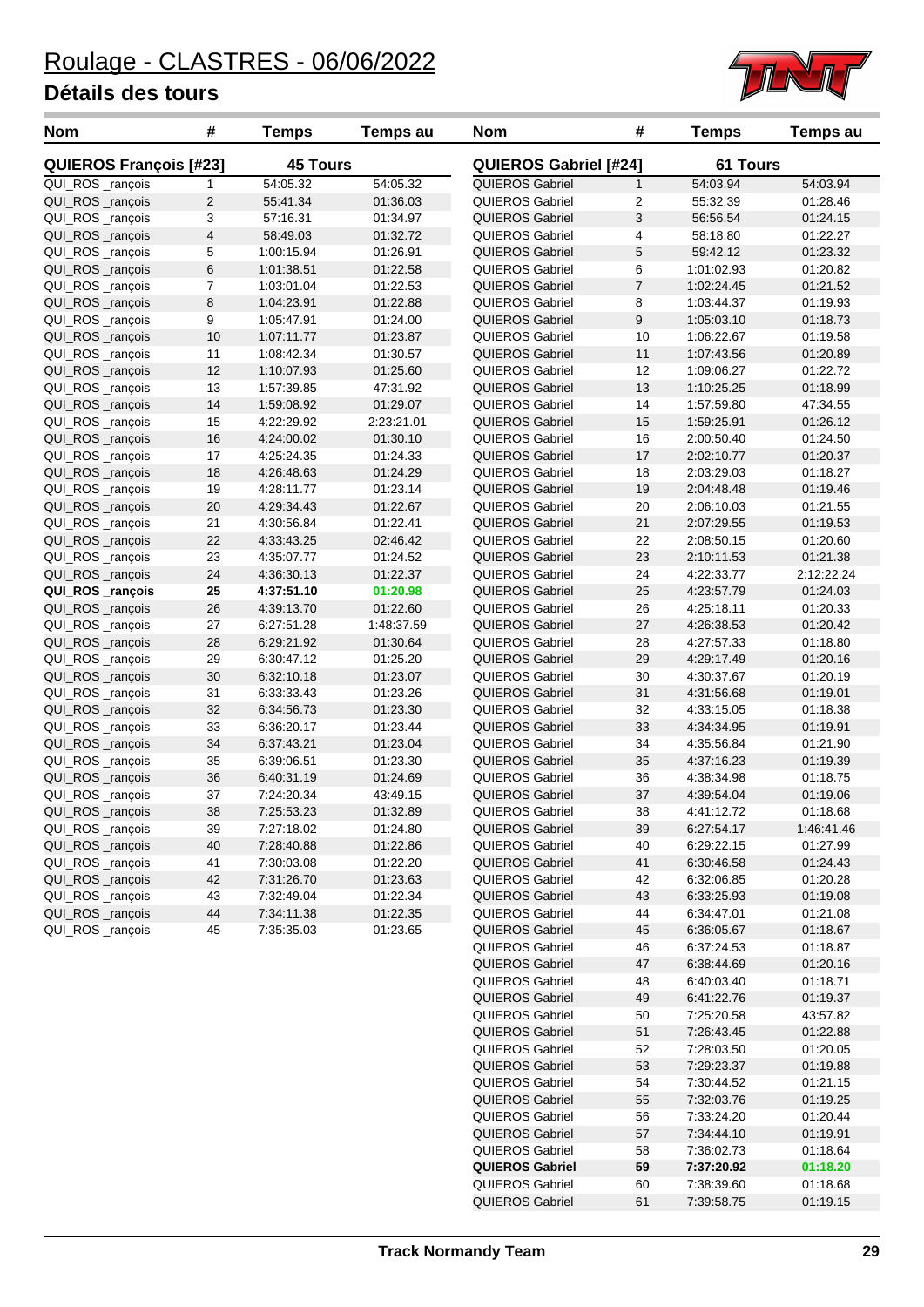

| <b>Nom</b>                     | #              | <b>Temps</b>             | Temps au             | <b>Nom</b>                  | #                       | <b>Temps</b>    | Temps au   |  |
|--------------------------------|----------------|--------------------------|----------------------|-----------------------------|-------------------------|-----------------|------------|--|
| <b>ROBIN Antoine [#15]</b>     |                | 62 Tours                 |                      | <b>RODRIGUES Luis [#74]</b> |                         | <b>48 Tours</b> |            |  |
| ROBIN An_oi_e                  | $\mathbf{1}$   | 01:51.26                 | 01:51.26             | RODRIGUES Lu_s              | 1                       | 38:11.22        | 38:11.22   |  |
| ROBIN An_oi_e                  | $\sqrt{2}$     | 03:16.01                 | 01:24.75             | <b>RODRIGUES Lu_s</b>       | $\overline{c}$          | 40:16.09        | 02:04.88   |  |
| ROBIN An_oi_e                  | 3              | 04:40.43                 | 01:24.43             | RODRIGUES Lu_s              | 3                       | 42:08.78        | 01:52.69   |  |
| ROBIN An_oi_e                  | $\overline{4}$ | 06:04.83                 | 01:24.40             | <b>RODRIGUES Lu_s</b>       | $\overline{\mathbf{4}}$ | 43:59.62        | 01:50.84   |  |
| ROBIN An_oi_e                  | 5              | 07:29.53                 | 01:24.71             | RODRIGUES Lu_s              | 5                       | 45:48.79        | 01:49.18   |  |
| ROBIN An_oi_e                  | $\,6$          | 08:55.76                 | 01:26.23             | <b>RODRIGUES Lu_s</b>       | 6                       | 1:48:42.32      | 1:02:53.54 |  |
| ROBIN An_oi_e                  | $\overline{7}$ | 10:20.26                 | 01:24.50             | RODRIGUES Lu_s              | 7                       | 1:50:38.58      | 01:56.26   |  |
| ROBIN An_oi_e                  | 8              | 51:07.08                 | 40:46.82             | <b>RODRIGUES Lu_s</b>       | 8                       | 1:52:24.33      | 01:45.76   |  |
| ROBIN An oi e                  | 9              | 52:31.85                 | 01:24.78             | RODRIGUES Lu_s              | 9                       | 1:54:07.39      | 01:43.06   |  |
| ROBIN An_oi_e                  | 10             | 53:53.39                 | 01:21.55             | <b>RODRIGUES Lu_s</b>       | 10                      | 2:34:20.23      | 40:12.85   |  |
| ROBIN An_oi_e                  | 11             | 55:16.45                 | 01:23.07             | RODRIGUES Lu_s              | 11                      | 2:36:10.60      | 01:50.37   |  |
| ROBIN An_oi_e                  | 12             | 56:39.24                 | 01:22.79             | <b>RODRIGUES Lu_s</b>       | 12                      | 2:37:51.45      | 01:40.86   |  |
| ROBIN An_oi_e                  | 13             | 58:03.21                 | 01:23.98             | RODRIGUES Lu_s              | 13                      | 2:39:32.82      | 01:41.38   |  |
| ROBIN An_oi_e                  | 14             | 59:24.89                 | 01:21.68             | <b>RODRIGUES Lu_s</b>       | 14                      | 2:41:14.26      | 01:41.44   |  |
| ROBIN An_oi_e                  | 15             | 1:00:48.52               | 01:23.63             | RODRIGUES Lu_s              | 15                      | 2:42:59.78      | 01:45.52   |  |
| ROBIN An_oi_e                  | 16             | 1:02:10.81               | 01:22.30             | <b>RODRIGUES Lu_s</b>       | 16                      | 2:44:38.48      | 01:38.70   |  |
| ROBIN An_oi_e                  | 17             | 1:03:32.42               | 01:21.61             | RODRIGUES Lu s              | 17                      | 2:46:15.60      | 01:37.13   |  |
| ROBIN An_oi_e                  | 18             | 1:04:55.11               | 01:22.69             | <b>RODRIGUES Lu_s</b>       | 18                      | 2:47:52.01      | 01:36.41   |  |
| ROBIN An_oi_e                  | 19             | 1:06:17.94               | 01:22.83             | RODRIGUES Lu s              | 19                      | 2:49:32.97      | 01:40.97   |  |
| ROBIN An_oi_e                  | 20             | 1:07:42.62               | 01:24.69             | <b>RODRIGUES Lu_s</b>       | 20                      | 5:01:07.54      | 2:11:34.57 |  |
| ROBIN An_oi_e                  | 21             | 1:09:05.87               | 01:23.25             | RODRIGUES Lu_s              | 21                      | 5:03:03.09      | 01:55.55   |  |
| ROBIN An_oi_e                  | 22             | 1:10:26.87               | 01:21.01             | <b>RODRIGUES Lu_s</b>       | 22                      | 5:04:44.74      | 01:41.66   |  |
| ROBIN An_oi_e                  | 23             | 1:59:02.14               | 48:35.28             | RODRIGUES Lu s              | 23                      | 5:06:24.77      | 01:40.04   |  |
| ROBIN An_oi_e                  | 24             | 2:00:27.53               | 01:25.39             | <b>RODRIGUES Lu_s</b>       | 24                      | 5:08:04.10      | 01:39.34   |  |
| ROBIN An_oi_e                  | 25             | 2:01:52.37               | 01:24.85             | RODRIGUES Lu_s              | 25                      | 5:09:43.03      | 01:38.94   |  |
| ROBIN An_oi_e                  | 26             | 2:03:14.06               | 01:21.69             | <b>RODRIGUES Lu_s</b>       | 26                      | 6:04:40.07      | 54:57.04   |  |
| ROBIN An_oi_e                  | 27             | 2:04:37.07               | 01:23.02             | RODRIGUES Lu_s              | 27                      | 6:06:30.76      | 01:50.70   |  |
| ROBIN An_oi_e                  | 28             | 2:06:01.33               | 01:24.26             | <b>RODRIGUES Lu_s</b>       | 28                      | 7:06:08.97      | 59:38.21   |  |
| ROBIN An_oi_e                  | 29             | 2:07:28.26               | 01:26.94             | RODRIGUES Lu_s              | 29                      | 7:08:04.99      | 01:56.02   |  |
| ROBIN An_oi_e                  | 30             | 2:08:51.28               | 01:23.02             | <b>RODRIGUES Lu_s</b>       | 30                      | 7:09:48.00      | 01:43.02   |  |
| ROBIN An_oi_e                  | 31             | 2:10:12.89               | 01:21.62             | RODRIGUES Lu_s              | 31                      | 7:11:27.73      | 01:39.73   |  |
| ROBIN An_oi_e                  | 32             | 4:24:34.89               | 2:14:22.01           | <b>RODRIGUES Lu_s</b>       | 32                      | 7:13:12.05      | 01:44.33   |  |
| ROBIN An_oi_e                  | 33             | 4:26:09.37               | 01:34.48             | RODRIGUES Lu s              | 33                      | 7:14:55.74      | 01:43.69   |  |
| ROBIN An_oi_e                  | 34             | 4:27:32.84               | 01:23.47             | <b>RODRIGUES Lu_s</b>       | 34                      | 7:16:40.37      | 01:44.63   |  |
| ROBIN An_oi_e                  | 35             | 4:28:55.53               | 01:22.69             | RODRIGUES Lu_s              | 35                      | 7:18:20.52      | 01:40.15   |  |
| ROBIN An_oi_e                  | 36             | 4:30:19.97               | 01:24.45             | <b>RODRIGUES Lu_s</b>       | 36                      | 7:20:01.96      | 01:41.44   |  |
| ROBIN An_oi_e                  | 37             | 4:31:44.23               | 01:24.26             | RODRIGUES Lu_s              | 37                      | 8:03:20.51      | 43:18.56   |  |
| ROBIN An_oi_e                  | 38             | 4:33:08.33               | 01:24.10             | <b>RODRIGUES Lu_s</b>       | 38                      | 8:05:12.15      | 01:51.64   |  |
| ROBIN An_oi_e                  | 39             | 4:34:30.78               | 01:22.46             | RODRIGUES Lu_s              | 39                      | 8:06:54.29      | 01:42.15   |  |
| ROBIN An_oi_e                  | 40             | 4:35:55.47               | 01:24.69             | RODRIGUES Lu_s              | 40                      | 8:08:33.30      | 01:39.01   |  |
| ROBIN An_oi_e                  | 41             | 6:28:48.17               | 1:52:52.71           | RODRIGUES Lu_s              | 41                      | 8:10:09.02      | 01:35.73   |  |
| ROBIN An_oi_e                  | 42             | 6:30:12.57               | 01:24.41             | RODRIGUES Lu_s              | 42                      | 8:11:46.07      | 01:37.06   |  |
| ROBIN An_oi_e                  | 43             | 6:31:35.05               | 01:22.48             | RODRIGUES Lu_s              | 43                      | 8:13:22.52      | 01:36.45   |  |
| ROBIN An_oi_e                  | 44             | 6:32:56.78               | 01:21.73             | <b>RODRIGUES Lu_s</b>       | 44                      | 8:14:56.79      | 01:34.27   |  |
| ROBIN An_oi_e                  | 45             | 6:34:19.26               | 01:22.48             | RODRIGUES Lu_s              | 45                      | 8:16:34.48      | 01:37.69   |  |
| ROBIN An_oi_e                  | 46             | 6:35:41.52               | 01:22.27             | RODRIGUES Lu_s              | 46                      | 8:18:13.67      | 01:39.19   |  |
| ROBIN An_oi_e                  | 47             | 6:37:03.79               | 01:22.27             | RODRIGUES Lu_s              | 47                      | 8:19:49.84      | 01:36.17   |  |
| ROBIN An_oi_e                  | 48             | 6:38:25.61               | 01:21.83             | RODRIGUES Lu_s              | 48                      | 8:21:26.40      | 01:36.57   |  |
| ROBIN An_oi_e                  | 49             | 6:39:47.69               | 01:22.09             |                             |                         |                 |            |  |
| ROBIN An_oi_e                  | 50             | 6:41:10.36               | 01:22.67             |                             |                         |                 |            |  |
| ROBIN An_oi_e                  | 51             | 7:25:10.90               | 44:00.54             |                             |                         |                 |            |  |
| ROBIN An_oi_e                  | 52             | 7:26:34.45               | 01:23.56             |                             |                         |                 |            |  |
| ROBIN An_oi_e                  | 53             | 7:27:54.73               | 01:20.28             |                             |                         |                 |            |  |
| ROBIN An_oi_e                  | 54             | 7:29:16.20               | 01:21.48             |                             |                         |                 |            |  |
| ROBIN An_oi_e                  | 55             | 7:30:38.14               | 01:21.94             |                             |                         |                 |            |  |
| ROBIN An_oi_e                  | 56             | 7:31:59.63               | 01:21.50             |                             |                         |                 |            |  |
| ROBIN An_oi_e<br>ROBIN An_oi_e | 57<br>58       | 7:33:21.13<br>7:34:43.58 | 01:21.50             |                             |                         |                 |            |  |
| ROBIN An_oi_e                  | 59             | 7:36:04.77               | 01:22.46<br>01:21.19 |                             |                         |                 |            |  |
| ROBIN An_oi_e                  | 60             | 7:37:25.47               | 01:20.70             |                             |                         |                 |            |  |
| ROBIN An_oi_e                  | 61             | 7:38:48.23               | 01:22.76             |                             |                         |                 |            |  |
| ROBIN An_oi_e                  | 62             | 7:40:12.87               | 01:24.64             |                             |                         |                 |            |  |
|                                |                |                          |                      |                             |                         |                 |            |  |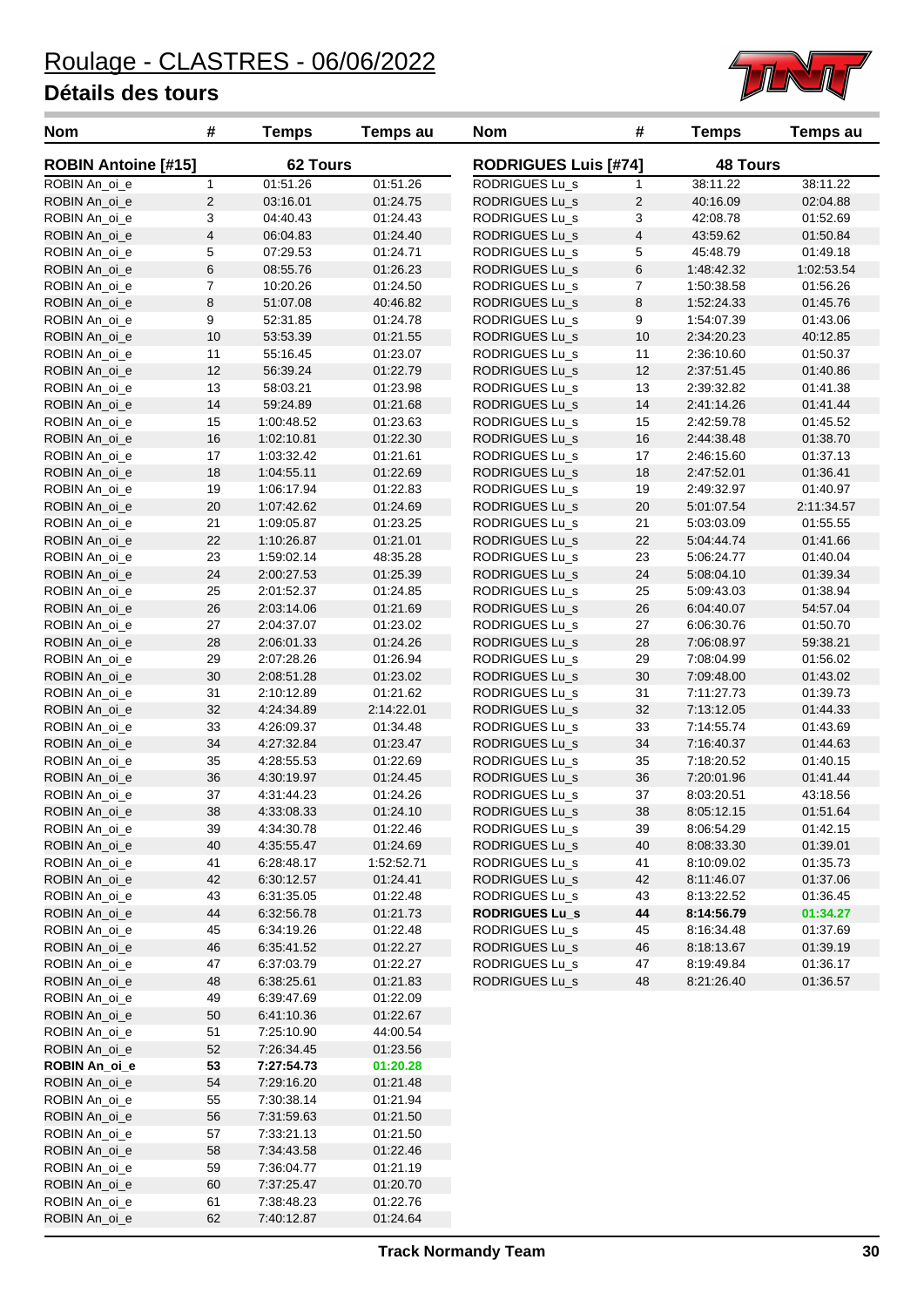

| Nom                          | #                       | <b>Temps</b>    | <b>Temps au</b> | Nom                        | #                       | <b>Temps</b> | Temps au   |
|------------------------------|-------------------------|-----------------|-----------------|----------------------------|-------------------------|--------------|------------|
| <b>ROUFFIGNON Marc [#50]</b> |                         | <b>56 Tours</b> |                 | <b>SAVARY Sandra [#51]</b> |                         | 53 Tours     |            |
| R_UFF_GNON Marc              | 1                       | 13:15.17        | 13:15.17        | SAVARY Sandra              | 1                       | 14:21.35     | 14:21.35   |
| R_UFF_GNON Marc              | $\overline{c}$          | 15:18.10        | 02:02.93        | <b>SAVARY Sandra</b>       | $\overline{c}$          | 16:27.54     | 02:06.19   |
| R_UFF_GNON Marc              | 3                       | 17:03.48        | 01:45.38        | SAVARY Sandra              | 3                       | 18:27.90     | 02:00.36   |
| R UFF GNON Marc              | $\overline{\mathbf{4}}$ | 18:42.66        | 01:39.19        | <b>SAVARY Sandra</b>       | $\overline{\mathbf{4}}$ | 20:23.00     | 01:55.11   |
| R_UFF_GNON Marc              | 5                       | 20:25.32        | 01:42.66        | SAVARY Sandra              | 5                       | 22:16.76     | 01:53.77   |
| R_UFF_GNON Marc              | 6                       | 22:14.42        | 01:49.11        | <b>SAVARY Sandra</b>       | 6                       | 24:09.57     | 01:52.81   |
| R_UFF_GNON Marc              | 7                       | 23:53.49        | 01:39.07        | SAVARY Sandra              | 7                       | 26:01.06     | 01:51.50   |
| R_UFF_GNON Marc              | 8                       | 25:30.41        | 01:36.92        | <b>SAVARY Sandra</b>       | 8                       | 27:52.39     | 01:51.33   |
| R_UFF_GNON Marc              | 9                       | 27:03.78        | 01:33.38        | SAVARY Sandra              | 9                       | 29:40.75     | 01:48.36   |
| R_UFF_GNON Marc              | 10                      | 28:43.44        | 01:39.66        | <b>SAVARY Sandra</b>       | 10                      | 31:30.13     | 01:49.39   |
| R_UFF_GNON Marc              | 11                      | 30:15.95        | 01:32.51        | SAVARY Sandra              | 11                      | 1:12:36.04   | 41:05.91   |
| R_UFF_GNON Marc              | 12                      | 1:12:51.48      | 42:35.54        | <b>SAVARY Sandra</b>       | 12                      | 1:14:35.29   | 01:59.26   |
| R_UFF_GNON Marc              | 13                      | 1:14:35.97      | 01:44.49        | SAVARY Sandra              | 13                      | 1:16:25.80   | 01:50.51   |
| R_UFF_GNON Marc              | 14                      | 1:16:10.33      | 01:34.36        | <b>SAVARY Sandra</b>       | 14                      | 1:18:12.91   | 01:47.12   |
| R_UFF_GNON Marc              | 15                      | 1:17:44.31      | 01:33.99        | SAVARY Sandra              | 15                      | 1:19:58.94   | 01:46.04   |
| R_UFF_GNON Marc              | 16                      | 1:19:14.48      | 01:30.17        | <b>SAVARY Sandra</b>       | 16                      | 2:13:07.15   | 53:08.22   |
| R_UFF_GNON Marc              | 17                      | 2:13:42.33      | 54:27.86        | <b>SAVARY Sandra</b>       | 17                      | 2:14:59.89   | 01:52.74   |
| R_UFF_GNON Marc              | 18                      | 2:15:22.93      | 01:40.60        | <b>SAVARY Sandra</b>       | 18                      | 2:16:48.38   | 01:48.50   |
| R_UFF_GNON Marc              | 19                      | 2:16:56.42      | 01:33.50        | SAVARY Sandra              | 19                      | 2:18:35.64   | 01:47.26   |
| R UFF GNON Marc              | 20                      | 2:18:31.58      | 01:35.16        | <b>SAVARY Sandra</b>       | 20                      | 2:20:18.81   | 01:43.18   |
| R_UFF_GNON Marc              | 21                      | 2:20:02.47      | 01:30.90        | SAVARY Sandra              | 21                      | 2:22:03.39   | 01:44.59   |
| R_UFF_GNON Marc              | 22                      | 2:21:31.16      | 01:28.69        | <b>SAVARY Sandra</b>       | 22                      | 2:23:48.88   | 01:45.50   |
| R_UFF_GNON Marc              | 23                      | 2:22:58.82      | 01:27.66        | SAVARY Sandra              | 23                      | 2:25:35.59   | 01:46.72   |
| R_UFF_GNON Marc              | 24                      | 2:24:28.05      | 01:29.24        | <b>SAVARY Sandra</b>       | 24                      | 2:27:21.93   | 01:46.34   |
| R_UFF_GNON Marc              | 25                      | 2:26:01.10      | 01:33.05        | SAVARY Sandra              | 25                      | 2:29:09.65   | 01:47.72   |
| R_UFF_GNON Marc              | 26                      | 2:27:33.46      | 01:32.37        | <b>SAVARY Sandra</b>       | 26                      | 5:03:18.65   | 2:34:09.00 |
| R_UFF_GNON Marc              | 27                      | 2:29:01.52      | 01:28.06        | SAVARY Sandra              | 27                      | 5:05:14.06   | 01:55.42   |
| R_UFF_GNON Marc              | 28                      | 2:30:33.82      | 01:32.30        | <b>SAVARY Sandra</b>       | 28                      | 5:07:03.82   | 01:49.76   |
| R_UFF_GNON Marc              | 29                      | 4:43:31.80      | 2:12:57.99      | SAVARY Sandra              | 29                      | 5:08:50.72   | 01:46.91   |
| R_UFF_GNON Marc              | 30                      | 4:45:15.23      | 01:43.43        | <b>SAVARY Sandra</b>       | 30                      | 5:10:38.64   | 01:47.92   |
| R_UFF_GNON Marc              | 31                      | 4:46:49.42      | 01:34.20        | SAVARY Sandra              | 31                      | 6:03:24.17   | 52:45.54   |
| R_UFF_GNON Marc              | 32                      | 4:48:20.48      | 01:31.06        | <b>SAVARY Sandra</b>       | 32                      | 6:05:19.51   | 01:55.34   |
| R_UFF_GNON Marc              | 33                      | 4:49:51.52      | 01:31.04        | SAVARY Sandra              | 33                      | 7:04:26.43   | 59:06.92   |
| R UFF GNON Marc              | 34                      | 4:51:22.03      | 01:30.52        | <b>SAVARY Sandra</b>       | 34                      | 7:06:20.47   | 01:54.05   |
| R_UFF_GNON Marc              | 35                      | 4:52:51.89      | 01:29.87        | SAVARY Sandra              | 35                      | 7:08:09.30   | 01:48.83   |
| R_UFF_GNON Marc              | 36                      | 5:44:58.74      | 52:06.85        | <b>SAVARY Sandra</b>       | 36                      | 7:09:57.19   | 01:47.89   |
| R_UFF_GNON Marc              | 37                      | 5:46:41.38      | 01:42.64        | <b>SAVARY Sandra</b>       | 37                      | 7:11:42.87   | 01:45.69   |
| R_UFF_GNON Marc              | 38                      | 5:48:19.18      | 01:37.81        | <b>SAVARY Sandra</b>       | 38                      | 7:13:29.37   | 01:46.51   |
| R_UFF_GNON Marc              | 39                      | 5:49:57.46      | 01:38.28        | SAVARY Sandra              | 39                      | 7:15:16.04   | 01:46.67   |
| R_UFF_GNON Marc              | 40                      | 5:51:29.69      | 01:32.23        | SAVARY Sandra              | 40                      | 7:17:00.71   | 01:44.68   |
| R_UFF_GNON Marc              | 41                      | 5:53:00.67      | 01:30.99        | SAVARY Sandra              | 41                      | 7:18:46.86   | 01:46.16   |
| R UFF GNON Marc              | 42                      | 5:54:31.45      | 01:30.78        | SAVARY Sandra              | 42                      | 7:20:32.59   | 01:45.73   |
| R_UFF_GNON Marc              | 43                      | 5:56:01.55      | 01:30.10        | SAVARY Sandra              | 43                      | 8:03:12.71   | 42:40.12   |
| R_UFF_GNON Marc              | 44                      | 5:57:30.42      | 01:28.88        | <b>SAVARY Sandra</b>       | 44                      | 8:05:07.51   | 01:54.80   |
| R_UFF_GNON Marc              | 45                      | 5:58:59.75      | 01:29.33        | SAVARY Sandra              | 45                      | 8:06:53.80   | 01:46.30   |
| R_UFF_GNON Marc              | 46                      | 6:00:27.03      | 01:27.29        | <b>SAVARY Sandra</b>       | 46                      | 8:08:39.18   | 01:45.38   |
| R_UFF_GNON Marc              | 47                      | 6:45:21.15      | 44:54.12        | SAVARY Sandra              | 47                      | 8:10:23.92   | 01:44.75   |
| R_UFF_GNON Marc              | 48                      | 6:47:00.27      | 01:39.12        | <b>SAVARY Sandra</b>       | 48                      | 8:12:06.33   | 01:42.41   |
| R_UFF_GNON Marc              | 49                      | 6:48:33.03      | 01:32.77        | SAVARY Sandra              | 49                      | 8:13:50.46   | 01:44.14   |
| R_UFF_GNON Marc              | 50                      | 6:50:01.89      | 01:28.86        | SAVARY Sandra              | 50                      | 8:15:33.94   | 01:43.48   |
| R_UFF_GNON Marc              | 51                      | 6:51:32.71      | 01:30.83        | SAVARY Sandra              | 51                      | 8:17:16.37   | 01:42.43   |
| R_UFF_GNON Marc              | 52                      | 6:53:03.65      | 01:30.94        | SAVARY Sandra              | 52                      | 8:18:59.56   | 01:43.20   |
| R_UFF_GNON Marc              | 53                      | 6:54:35.62      | 01:31.97        | SAVARY Sandra              | 53                      | 8:20:45.48   | 01:45.92   |
| R_UFF_GNON Marc              | 54                      | 6:56:06.75      | 01:31.13        |                            |                         |              |            |
| R_UFF_GNON Marc              | 55                      | 6:57:37.50      | 01:30.76        |                            |                         |              |            |
| <b>R_UFF_GNON Marc</b>       | 56                      | 6:59:04.55      | 01:27.06        |                            |                         |              |            |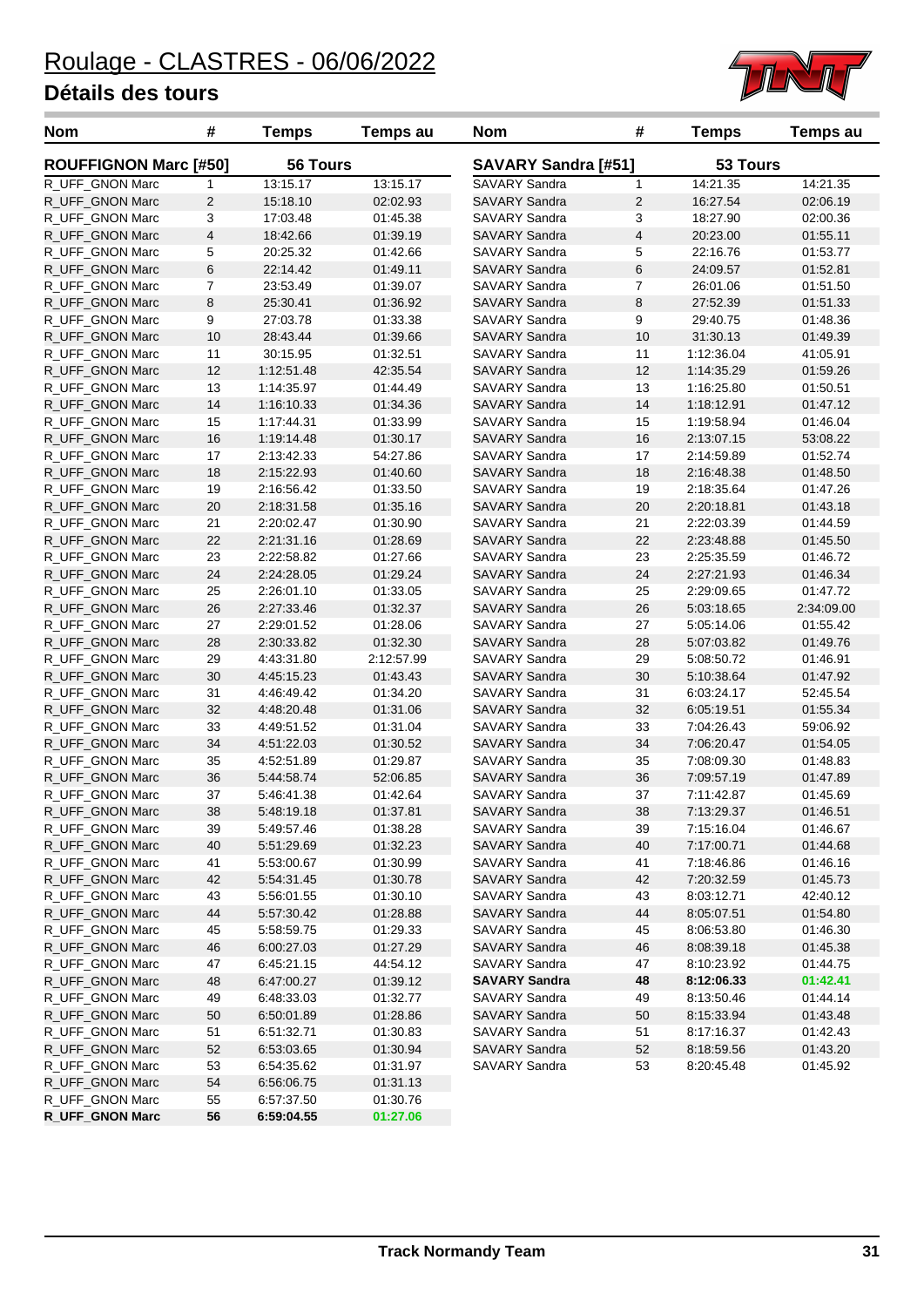

| Nom                        | #                | <b>Temps</b>             | <b>Temps au</b>      | <b>Nom</b>                 | #        | <b>Temps</b>             | Temps au             |
|----------------------------|------------------|--------------------------|----------------------|----------------------------|----------|--------------------------|----------------------|
| SMITH Alain [#55]          |                  | 69 Tours                 |                      | S_ITH A_ain                | 63       | 7:47:16.83               | 01:30.94             |
| S_ITH A_ain                | $\mathbf{1}$     | 13:14.30                 | 13:14.30             | S_ITH A_ain                | 64       | 7:48:47.47               | 01:30.64             |
| S_ITH A_ain                | 2                | 15:16.74                 | 02:02.45             | S_ITH A_ain                | 65       | 7:50:15.97               | 01:28.51             |
| S_ITH A_ain                | 3                | 17:01.64                 | 01:44.91             | S_ITH A_ain                | 66       | 7:51:45.15               | 01:29.19             |
| S_ITH A_ain                | 4                | 18:40.25                 | 01:38.61             | S_ITH A_ain                | 67       | 7:53:15.32               | 01:30.17             |
| S_ITH A_ain                | 5                | 20:21.59                 | 01:41.35             | S_ITH A_ain<br>S_ITH A_ain | 68<br>69 | 7:54:46.14<br>7:56:19.22 | 01:30.83<br>01:33.08 |
| S_ITH A_ain                | 6                | 21:54.90                 | 01:33.31             |                            |          |                          |                      |
| S_ITH A_ain                | $\boldsymbol{7}$ | 23:29.70                 | 01:34.81             |                            |          |                          |                      |
| S_ITH A_ain                | 8                | 25:02.28                 | 01:32.58             |                            |          |                          |                      |
| S_ITH A_ain                | 9                | 26:33.36                 | 01:31.08             |                            |          |                          |                      |
| S_ITH A_ain                | 10               | 28:04.37                 | 01:31.01             |                            |          |                          |                      |
| S_ITH A_ain                | 11               | 29:36.24                 | 01:31.88             |                            |          |                          |                      |
| S_ITH A_ain                | 12               | 31:08.14                 | 01:31.90             |                            |          |                          |                      |
| S_ITH A_ain                | 13               | 1:12:23.52               | 41:15.38             |                            |          |                          |                      |
| S_ITH A_ain                | 14               | 1:14:03.41               | 01:39.90             |                            |          |                          |                      |
| S_ITH A_ain                | 15               | 1:15:38.71               | 01:35.30             |                            |          |                          |                      |
| S_ITH A_ain                | 16               | 1:17:06.67               | 01:27.97             |                            |          |                          |                      |
| S_ITH A_ain                | 17               | 1:18:38.53               | 01:31.86             |                            |          |                          |                      |
| S_ITH A_ain                | 18               | 1:20:08.67               | 01:30.15             |                            |          |                          |                      |
| S_ITH A_ain                | 19               | 2:13:40.55               | 53:31.89             |                            |          |                          |                      |
| S_ITH A_ain                | 20               | 2:15:17.96               | 01:37.42             |                            |          |                          |                      |
| S_ITH A_ain                | 21               | 2:16:51.38               | 01:33.43             |                            |          |                          |                      |
| S_ITH A_ain                | 22               | 2:18:22.18               | 01:30.80             |                            |          |                          |                      |
| S_ITH A_ain                | 23               | 2:19:53.28               | 01:31.11             |                            |          |                          |                      |
| S_ITH A_ain                | 24               | 2:21:21.93               | 01:28.65             |                            |          |                          |                      |
| S_ITH A_ain                | 25               | 2:22:49.87               | 01:27.94             |                            |          |                          |                      |
| S_ITH A_ain                | 26               | 2:24:19.68               | 01:29.82             |                            |          |                          |                      |
| S_ITH A_ain                | $27\,$           | 2:25:49.17               | 01:29.49             |                            |          |                          |                      |
| S_ITH A_ain                | 28               | 2:27:20.11               | 01:30.94             |                            |          |                          |                      |
| S_ITH A_ain                | 29               | 2:28:48.28               | 01:28.18             |                            |          |                          |                      |
| S_ITH A_ain                | 30               | 2:30:17.67               | 01:29.40             |                            |          |                          |                      |
| S_ITH A_ain                | 31               | 4:43:10.49               | 2:12:52.82           |                            |          |                          |                      |
| S_ITH A_ain                | 32               | 4:44:54.23               | 01:43.74             |                            |          |                          |                      |
| S_ITH A_ain                | 33               | 4:46:26.17               | 01:31.95             |                            |          |                          |                      |
| S_ITH A_ain<br>S_ITH A_ain | 34<br>35         | 4:47:56.48<br>4:49:26.23 | 01:30.31<br>01:29.75 |                            |          |                          |                      |
| S_ITH A_ain                | 36               | 4:50:56.44               | 01:30.22             |                            |          |                          |                      |
| S_ITH A_ain                | 37               | 4:52:24.35               | 01:27.92             |                            |          |                          |                      |
| S ITH A ain                | 38               | 5:46:48.24               | 54:23.89             |                            |          |                          |                      |
| S_ITH A_ain                | 39               | 5:48:30.43               | 01:42.19             |                            |          |                          |                      |
| S_ITH A_ain                | 40               | 5:50:04.09               | 01:33.66             |                            |          |                          |                      |
| S_ITH A_ain                | 41               | 5.51.34.12               | 01:30.03             |                            |          |                          |                      |
| S_ITH A_ain                | 42               | 5.53.03.07               | 01:28.95             |                            |          |                          |                      |
| S_ITH A_ain                | 43               | 5:54:32.15               | 01:29.09             |                            |          |                          |                      |
| S_ITH A_ain                | 44               | 5:56:00.80               | 01:28.65             |                            |          |                          |                      |
| S_ITH A_ain                | 45               | 5:57:28.22               | 01:27.43             |                            |          |                          |                      |
| S_ITH A_ain                | 46               | 5.58.56.18               | 01:27.97             |                            |          |                          |                      |
| S_ITH A_ain                | 47               | 6:00:22.53               | 01:26.35             |                            |          |                          |                      |
| S_ITH A_ain                | 48               | 6:43:04.60               | 42:42.07             |                            |          |                          |                      |
| S_ITH A_ain                | 49               | 6:44:46.15               | 01:41.56             |                            |          |                          |                      |
| S_ITH A_ain                | 50               | 6:46:15.13               | 01:28.98             |                            |          |                          |                      |
| S_ITH A_ain                | 51               | 6:47:42.88               | 01:27.76             |                            |          |                          |                      |
| S_ITH A_ain                | 52               | 6:49:10.51               | 01:27.64             |                            |          |                          |                      |
| S_ITH A_ain                | 53               | 6:50:37.61               | 01:27.10             |                            |          |                          |                      |
| S_ITH A_ain                | 54               | 6:52:07.82               | 01:30.21             |                            |          |                          |                      |
| S_ITH A_ain                | 55               | 6:53:35.08               | 01:27.27             |                            |          |                          |                      |
| S_ITH A_ain                | 56               | 6.55.01.80               | 01:26.73             |                            |          |                          |                      |
| S_ITH A_ain                | 57               | 6.56.28.41               | 01:26.61             |                            |          |                          |                      |
| S_ITH A_ain                | 58               | 6.57.55.76               | 01:27.36             |                            |          |                          |                      |
| S_ITH A_ain                | 59               | 6:59:24.03               | 01:28.27             |                            |          |                          |                      |
| S_ITH A_ain                | 60               | 7:42:34.69               | 43:10.66             |                            |          |                          |                      |
| S_ITH A_ain                | 61               | 7:44:15.64               | 01:40.95             |                            |          |                          |                      |
| S_ITH A_ain                | 62               | 7:45:45.89               | 01:30.26             |                            |          |                          |                      |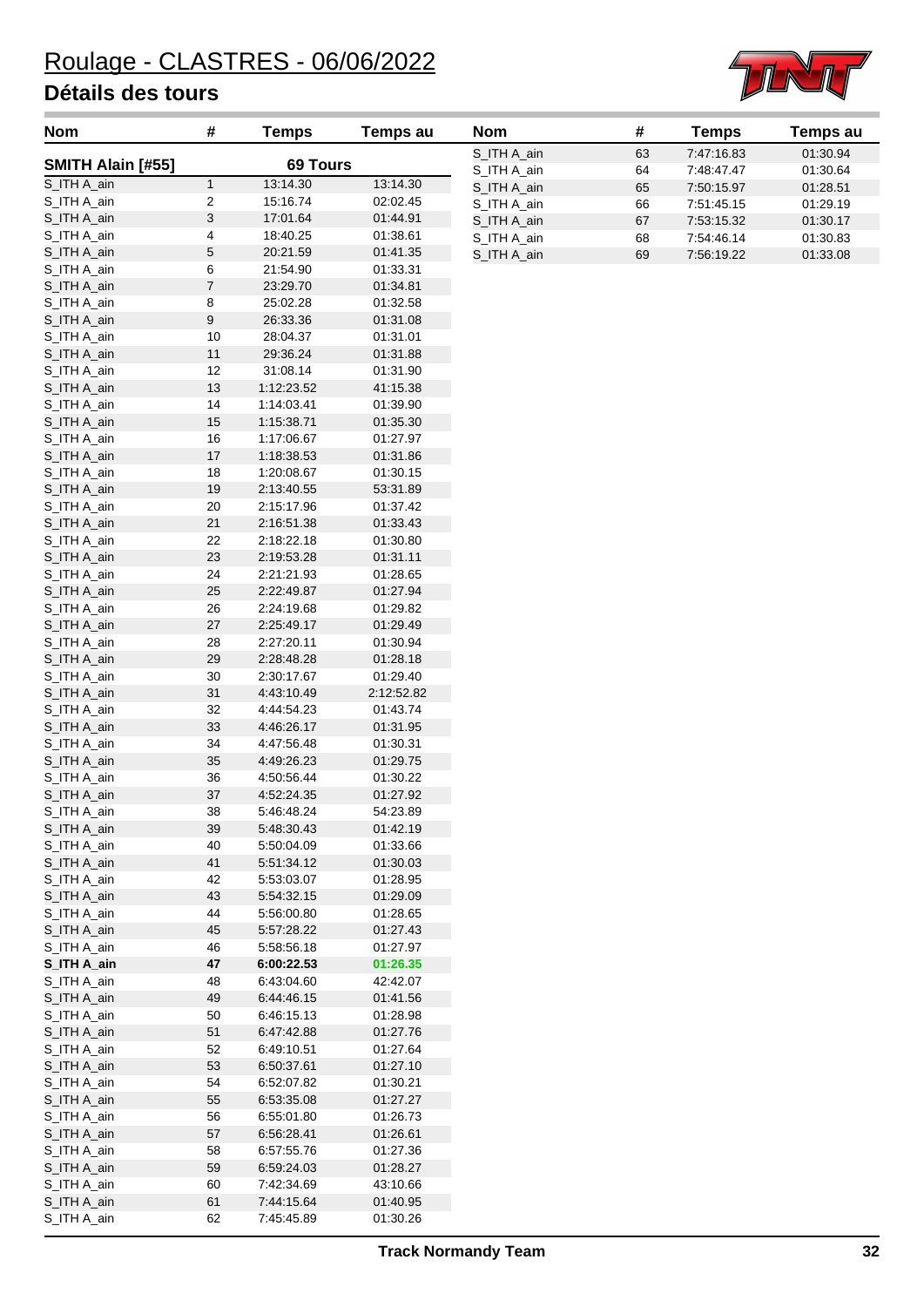

| <b>Nom</b>                       | #                       | <b>Temps</b>             | <b>Temps au</b>      | <b>Nom</b>     | #          | <b>Temps</b> | Temps au |
|----------------------------------|-------------------------|--------------------------|----------------------|----------------|------------|--------------|----------|
| <b>THIRION Cédric [#17]</b>      |                         | 85 Tours                 |                      | THIRION _édric | 63         | 7:25:57.72   | 01:21.99 |
| THIRION _édric                   |                         |                          |                      | THIRION _édric | 64         | 7:27:18.56   | 01:20.84 |
|                                  | 1<br>$\overline{2}$     | 02:22.79<br>03:45.84     | 02:22.79             | THIRION _édric | 65         | 7:28:41.25   | 01:22.70 |
| THIRION _édric<br>THIRION _édric | 3                       | 05:07.97                 | 01:23.06<br>01:22.13 | THIRION _édric | 66         | 7:30:02.51   | 01:21.26 |
| THIRION _édric                   | $\overline{\mathbf{4}}$ | 06:30.68                 | 01:22.72             | THIRION _édric | 67         | 7:31:25.32   | 01:22.81 |
|                                  |                         |                          |                      | THIRION _édric | 68         | 7:32:45.46   | 01:20.14 |
| THIRION _édric                   | 5                       | 51:02.76                 | 44:32.08             | THIRION _édric | 69         | 7:34:06.13   | 01:20.68 |
| THIRION _édric                   | 6                       | 52:27.58                 | 01:24.83             | THIRION _édric | 70         | 7:35:27.60   | 01:21.48 |
| THIRION _édric                   | $\overline{7}$          | 53:49.78                 | 01:22.20             | THIRION _édric | 71         | 7:36:49.30   | 01:21.71 |
| THIRION _édric                   | 8                       | 55:12.00                 | 01:22.22             | THIRION _édric | 72         | 7:38:11.74   | 01:22.44 |
| THIRION _édric                   | 9                       | 56:37.43                 | 01:25.44             | THIRION _édric | 73         | 7:39:32.81   | 01:21.07 |
| THIRION _édric                   | 10                      | 57:59.18                 | 01:21.76             | THIRION _édric | 74         | 7:40:54.02   | 01:21.22 |
| THIRION _édric                   | 11                      | 59:21.80                 | 01:22.62             | THIRION _édric | 75         | 8:23:37.40   | 42:43.38 |
| THIRION _édric                   | 12                      | 1:00:42.59               | 01:20.80             | THIRION _édric | ${\bf 76}$ | 8:25:07.35   | 01:29.96 |
| THIRION _édric                   | 13                      | 1:02:03.85               | 01:21.27             | THIRION _édric | 77         | 8:26:32.60   | 01:25.25 |
| THIRION _édric                   | 14<br>15                | 1:03:24.75               | 01:20.91             | THIRION _édric | 78         | 8:27:57.26   | 01:24.66 |
| THIRION _édric                   |                         | 1:04:47.56               | 01:22.81             | THIRION _édric | 79         | 8:29:18.66   | 01:21.41 |
| THIRION _édric                   | 16                      | 1:06:09.45               | 01:21.90             | THIRION _édric | 80         | 8:30:39.12   | 01:20.47 |
| THIRION _édric<br>THIRION _édric | 17                      | 1:07:30.45               | 01:21.01             | THIRION _édric | 81         | 8:31:59.73   | 01:20.61 |
|                                  | 18                      | 1:08:51.41               | 01:20.96             | THIRION _édric | 82         | 8:33:20.38   | 01:20.65 |
| THIRION _édric<br>THIRION _édric | 19                      | 1:10:12.99               | 01:21.59             | THIRION _édric | 83         | 8:34:42.95   | 01:22.58 |
|                                  | 20                      | 1:56:23.56<br>1.57:53.56 | 46:10.57             | THIRION _édric | 84         | 8:36:03.93   | 01:20.98 |
| THIRION _édric                   | 21<br>22                | 1:59:19.86               | 01:30.01             | THIRION _édric | 85         | 8:37:24.18   | 01:20.26 |
| THIRION _édric                   | 23                      | 2:00:49.58               | 01:26.31<br>01:29.72 |                |            |              |          |
| THIRION _édric<br>THIRION _édric | 24                      | 2:02:12.62               | 01:23.05             |                |            |              |          |
|                                  |                         |                          | 01:21.64             |                |            |              |          |
| THIRION _édric                   | 25                      | 2:03:34.26<br>2:04:53.71 | 01:19.46             |                |            |              |          |
| THIRION _édric                   | 26<br>27                |                          | 01:23.02             |                |            |              |          |
| THIRION _édric                   | 28                      | 2:06:16.73               |                      |                |            |              |          |
| THIRION _édric                   | 29                      | 4:21:18.25               | 2:15:01.53           |                |            |              |          |
| THIRION _édric<br>THIRION _édric | 30                      | 4:22:45.09<br>4:24:09.53 | 01:26.84<br>01:24.45 |                |            |              |          |
| THIRION _édric                   |                         | 4:25:31.00               | 01:21.48             |                |            |              |          |
| THIRION _édric                   | 31<br>32                | 4:26:52.05               | 01:21.05             |                |            |              |          |
| THIRION _édric                   | 33                      | 4:28:12.77               | 01:20.73             |                |            |              |          |
| THIRION _édric                   | 34                      | 4:29:34.69               | 01:21.92             |                |            |              |          |
| THIRION _édric                   | 35                      | 4:30:55.41               | 01:20.72             |                |            |              |          |
| THIRION _édric                   | 36                      | 4:33:35.37               | 02:39.97             |                |            |              |          |
| THIRION _édric                   | 37                      | 4:34:55.56               | 01:20.19             |                |            |              |          |
| THIRION _édric                   | 38                      | 4:36:16.11               | 01:20.56             |                |            |              |          |
| THIRION _édric                   | 39                      | 4:37:35.38               | 01:19.28             |                |            |              |          |
| THIRION _édric                   | 40                      | 4:38:56.45               | 01:21.08             |                |            |              |          |
| THIRION _édric                   | 41                      | 4:40:17.27               | 01:20.82             |                |            |              |          |
| THIRION _édric                   | 42                      | 5:49:13.30               | 1:08:56.04           |                |            |              |          |
| THIRION _édric                   | 43                      | 5:50:49.28               | 01:35.98             |                |            |              |          |
| THIRION _édric                   | 44                      | 5:52:14.88               | 01:25.60             |                |            |              |          |
| THIRION _édric                   | 45                      | 5:53:42.61               | 01:27.73             |                |            |              |          |
| THIRION _édric                   | 46                      | 5:55:13.78               | 01:31.18             |                |            |              |          |
| THIRION _édric                   | 47                      | 5:57:10.34               | 01:56.56             |                |            |              |          |
| THIRION _édric                   | 48                      | 5:58:39.26               | 01:28.93             |                |            |              |          |
| THIRION _édric                   | 49                      | 6:00:04.76               | 01:25.51             |                |            |              |          |
| THIRION _édric                   | $50\,$                  | 6:26:30.52               | 26:25.76             |                |            |              |          |
| THIRION _édric                   | 51                      | 6:28:07.78               | 01:37.27             |                |            |              |          |
| THIRION _édric                   | 52                      | 6:29:31.15               | 01:23.37             |                |            |              |          |
| THIRION _édric                   | 53                      | 6:30:54.64               | 01:23.50             |                |            |              |          |
| THIRION _édric                   | 54                      | 6:32:15.27               | 01:20.63             |                |            |              |          |
| THIRION _édric                   | 55                      | 6:33:36.24               | 01:20.97             |                |            |              |          |
| THIRION _édric                   | 56                      | 6:34:57.06               | 01:20.83             |                |            |              |          |
| THIRION _édric                   | 57                      | 6:36:17.69               | 01:20.63             |                |            |              |          |
| THIRION _édric                   | 58                      | 6:37:40.73               | 01:23.05             |                |            |              |          |
| THIRION _édric                   | 59                      | 6:39:00.75               | 01:20.02             |                |            |              |          |
| THIRION _édric                   | 60                      | 6:40:22.19               | 01:21.45             |                |            |              |          |
| THIRION _édric                   | 61                      | 7:23:08.10               | 42:45.91             |                |            |              |          |
| THIRION _édric                   | 62                      | 7:24:35.74               | 01:27.65             |                |            |              |          |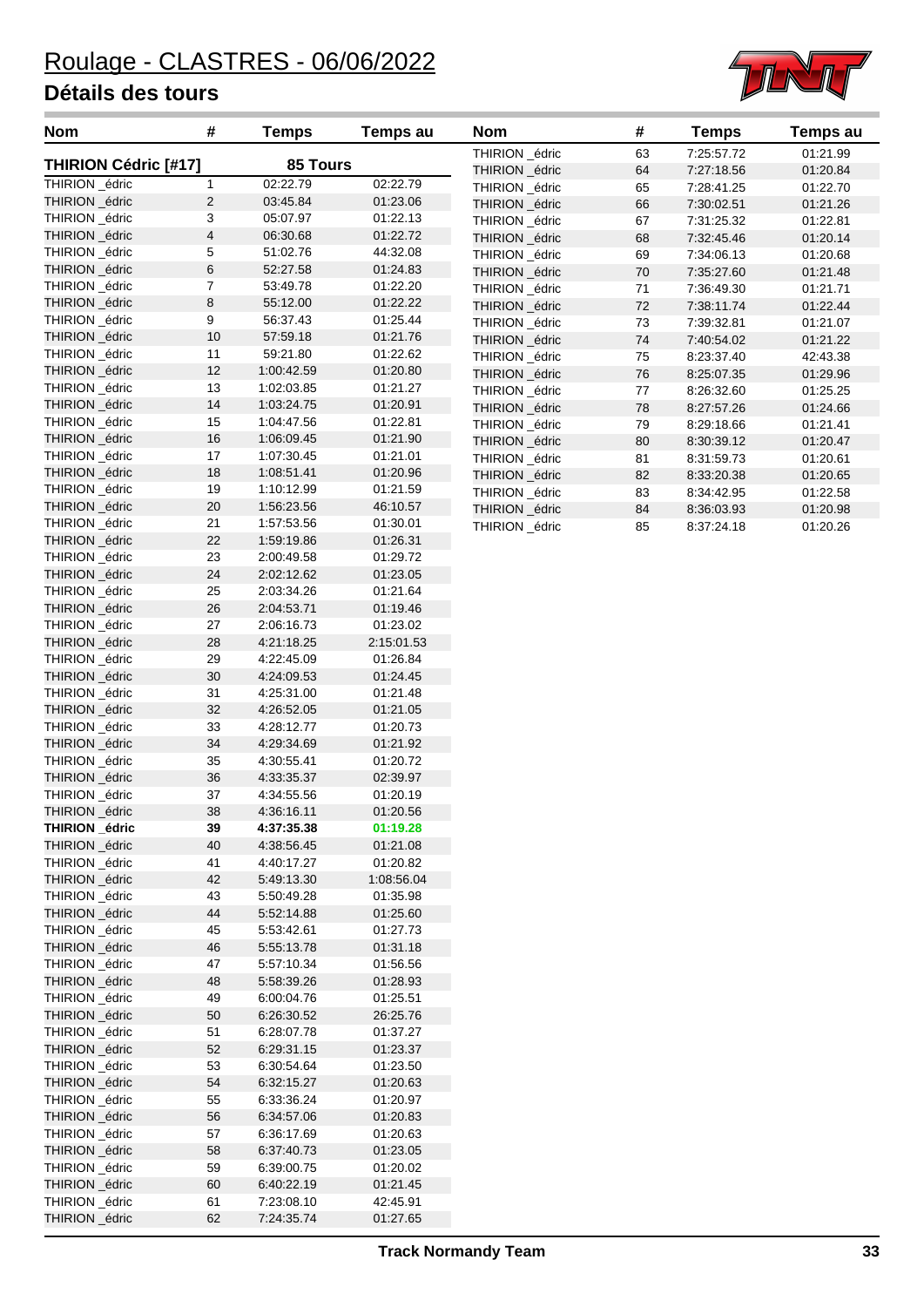**TNT CHRISTOP\_ER 48 9:23:27.15 01:15.50**



| <b>Nom</b>             | #                | <b>Temps</b>    | Temps au   | <b>Nom</b>       | #                | <b>Temps</b> | Temps au   |
|------------------------|------------------|-----------------|------------|------------------|------------------|--------------|------------|
| <b>TNT CHRISTOPHER</b> | [#29]            | <b>48 Tours</b> |            | TNT THOMAS [#30] |                  | 22 Tours     |            |
| TNT CHRISTOP_ER        | $\mathbf{1}$     | 34:09.62        | 34:09.62   | TNT_THOMAS       | $\mathbf{1}$     | 02:21.28     | 02:21.28   |
| TNT CHRISTOP_ER        | $\overline{c}$   | 36:00.67        | 01:51.05   | TNT_THOMAS       | 2                | 03:43.10     | 01:21.82   |
| TNT CHRISTOP_ER        | 3                | 37:38.59        | 01:37.93   | TNT_THOMAS       | $\sqrt{3}$       | 05:04.71     | 01:21.62   |
| TNT CHRISTOP_ER        | 4                | 39:27.20        | 01:48.61   | TNT THOMAS       | 4                | 06:27.49     | 01:22.79   |
| TNT CHRISTOP_ER        | 5                | 40:49.00        | 01:21.80   | TNT_THOMAS       | $\mathbf 5$      | 1:12:22.79   | 1:05:55.30 |
| TNT CHRISTOP_ER        | 6                | 42:32.83        | 01:43.83   | TNT_THOMAS       | 6                | 1:14:02.73   | 01:39.94   |
| TNT CHRISTOP_ER        | $\boldsymbol{7}$ | 44:10.31        | 01:37.48   | TNT_THOMAS       | $\boldsymbol{7}$ | 1:15:39.39   | 01:36.66   |
| TNT CHRISTOP ER        | 8                | 48:43.99        | 04:33.69   | TNT_THOMAS       | 8                | 1:17:08.41   | 01:29.02   |
| TNT CHRISTOP_ER        | 9                | 1:49:47.04      | 1:01:03.05 | TNT_THOMAS       | 9                | 1:18:36.67   | 01:28.27   |
| TNT CHRISTOP_ER        | 10               | 1:51:36.12      | 01:49.08   | TNT_THOMAS       | 10               | 1:20:06.58   | 01:29.91   |
| TNT CHRISTOP_ER        | 11               | 1:53:30.26      | 01:54.15   | TNT_THOMAS       | 11               | 6:03:18.20   | 4:43:11.62 |
| TNT CHRISTOP_ER        | 12               | 2:54:16.01      | 1:00:45.75 | TNT_THOMAS       | 12               | 6:04:48.74   | 01:30.54   |
| TNT CHRISTOP_ER        | 13               | 2:55:44.98      | 01:28.97   | TNT_THOMAS       | 13               | 6:06:14.76   | 01:26.02   |
| TNT CHRISTOP_ER        | 14               | 2:57:13.65      | 01:28.67   | TNT_THOMAS       | 14               | 6:26:36.14   | 20:21.39   |
| TNT CHRISTOP_ER        | 15               | 3:00:46.37      | 03:32.73   | TNT_THOMAS       | 15               | 6:28:08.18   | 01:32.05   |
| TNT CHRISTOP_ER        | 16               | 3:02:09.72      | 01:23.35   | TNT_THOMAS       | 16               | 6:29:31.81   | 01:23.63   |
| TNT CHRISTOP_ER        | 17               | 3:03:28.96      | 01:19.25   | TNT_THOMAS       | 17               | 6:30:54.34   | 01:22.53   |
| TNT CHRISTOP_ER        | 18               | 6:03:19.60      | 2:59:50.65 | TNT_THOMAS       | 18               | 6:32:15.60   | 01:21.26   |
| TNT CHRISTOP ER        | 19               | 6:05:15.27      | 01:55.67   | TNT THOMAS       | 19               | 6:33:38.12   | 01:22.53   |
| TNT CHRISTOP_ER        | 20               | 6:47:05.21      | 41:49.94   | TNT_THOMAS       | 20               | 6:35:00.83   | 01:22.72   |
| TNT CHRISTOP_ER        | 21               | 6:48:36.01      | 01:30.81   | TNT_THOMAS       | 21               | 6:36:20.78   | 01:19.95   |
| TNT CHRISTOP_ER        | 22               | 6:50:02.71      | 01:26.70   | TNT_THOMAS       | 22               | 6:37:42.16   | 01:21.38   |
| TNT CHRISTOP ER        | 23               | 6:51:33.82      | 01:31.11   |                  |                  |              |            |
| TNT CHRISTOP_ER        | 24               | 6:53:00.42      | 01:26.60   |                  |                  |              |            |
| TNT CHRISTOP_ER        | 25               | 6.54.29.18      | 01:28.76   |                  |                  |              |            |
| TNT CHRISTOP_ER        | 26               | 6:55:55.85      | 01:26.68   |                  |                  |              |            |
| TNT CHRISTOP_ER        | 27               | 6:57:23.84      | 01:27.99   |                  |                  |              |            |
| TNT CHRISTOP_ER        | 28               | 6:58:49.67      | 01:25.83   |                  |                  |              |            |
| TNT CHRISTOP_ER        | 29               | 7:05:53.85      | 07:04.19   |                  |                  |              |            |
| TNT CHRISTOP_ER        | 30               | 7:07:50.36      | 01:56.52   |                  |                  |              |            |
| TNT CHRISTOP_ER        | 31               | 7:09:36.84      | 01:46.48   |                  |                  |              |            |
| TNT CHRISTOP_ER        | 32               | 7:11:23.91      | 01:47.08   |                  |                  |              |            |
| TNT CHRISTOP ER        | 33               | 7:13:09.02      | 01:45.12   |                  |                  |              |            |
| TNT CHRISTOP_ER        | 34               | 7:14:52.43      | 01:43.41   |                  |                  |              |            |
| TNT CHRISTOP_ER        | 35               | 7:16:36.71      | 01:44.28   |                  |                  |              |            |
| TNT CHRISTOP_ER        | 36               | 7:18:15.92      | 01:39.22   |                  |                  |              |            |
| TNT CHRISTOP_ER        | 37               | 7:19:59.66      | 01:43.74   |                  |                  |              |            |
| TNT CHRISTOP_ER        | 38               | 9:04:31.34      | 1:44:31.69 |                  |                  |              |            |
| TNT CHRISTOP_ER        | 39               | 9:07:11.78      | 02:40.44   |                  |                  |              |            |
| TNT CHRISTOP_ER        | 40               | 9:08:56.62      | 01:44.84   |                  |                  |              |            |
| TNT CHRISTOP_ER        | 41               | 9:10:37.45      | 01:40.84   |                  |                  |              |            |
| TNT CHRISTOP_ER        | 42               | 9:11:55.12      | 01:17.68   |                  |                  |              |            |
| TNT CHRISTOP_ER        | 43               | 9:13:11.34      | 01:16.23   |                  |                  |              |            |
| TNT CHRISTOP ER        | 44               | 9:15:23.04      | 02:11.70   |                  |                  |              |            |
| TNT CHRISTOP_ER        | 45               | 9:19:36.06      | 04:13.02   |                  |                  |              |            |
| TNT CHRISTOP_ER        | 46               | 9:20:55.98      | 01:19.93   |                  |                  |              |            |
| TNT CHRISTOP_ER        | 47               | 9:22:11.66      | 01:15.68   |                  |                  |              |            |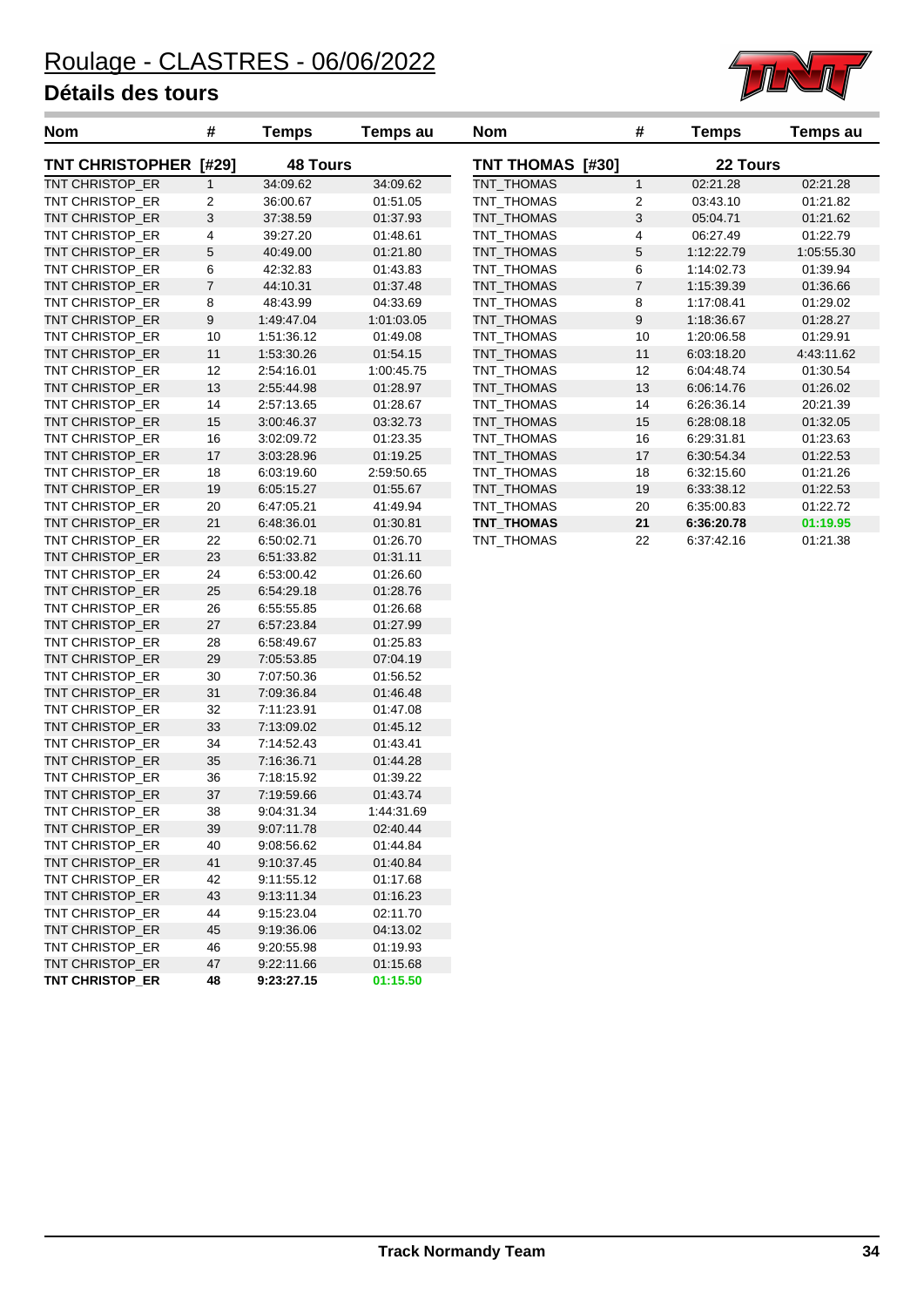

| <b>Nom</b>                           | #                                           | <b>Temps</b>             | Temps au             | <b>Nom</b>                           | #          | <b>Temps</b>             | <b>Temps au</b>      |
|--------------------------------------|---------------------------------------------|--------------------------|----------------------|--------------------------------------|------------|--------------------------|----------------------|
| TOULEMONDE Jérémy [#18]              |                                             | 81 Tours                 |                      | TOULE_N_E Jérémy                     | 63         | 7:33:28.21               | 01:26.40             |
|                                      |                                             |                          |                      | TOULE_N_E Jérémy                     | 64         | 7:34:55.63               | 01:27.43             |
| TOULE_N_E Jérémy                     | $\mathbf{1}$                                | 01:37.38                 | 01:37.38             | TOULE_N_E Jérémy                     | 65         | 7:36:23.22               | 01:27.59             |
| TOULE_N_E Jérémy                     | $\overline{c}$<br>$\ensuremath{\mathsf{3}}$ | 03:07.83<br>04:39.24     | 01:30.45<br>01:31.41 | TOULE_N_E Jérémy                     | 66         | 7:37:50.27               | 01:27.05             |
| TOULE_N_E Jérémy<br>TOULE_N_E Jérémy | 4                                           | 06:09.38                 | 01:30.14             | TOULE_N_E Jérémy                     | 67         | 7:39:17.95               | 01:27.69             |
| TOULE_N_E Jérémy                     | 5                                           | 07:39.28                 | 01:29.91             | TOULE_N_E Jérémy                     | 68         | 7:40:47.29               | 01:29.35             |
| TOULE_N_E Jérémy                     | 6                                           | 09:09.05                 | 01:29.77             | TOULE_N_E Jérémy                     | 69         | 8:23:39.44               | 42:52.15             |
| TOULE_N_E Jérémy                     | 7                                           | 10:39.21                 | 01:30.17             | TOULE_N_E Jérémy<br>TOULE_N_E Jérémy | 70<br>$71$ | 8:25:10.71<br>8:26:38.86 | 01:31.27<br>01:28.15 |
| TOULE_N_E Jérémy                     | 8                                           | 52:37.05                 | 41:57.84             | TOULE_N_E Jérémy                     | $72\,$     | 8:28:08.27               | 01:29.42             |
| TOULE_N_E Jérémy                     | $\boldsymbol{9}$                            | 54:08.06                 | 01:31.01             | TOULE_N_E Jérémy                     | 73         | 8:29:35.77               | 01:27.50             |
| TOULE_N_E Jérémy                     | 10                                          | 55:39.75                 | 01:31.69             | TOULE__N_E Jérémy                    | 74         | 8:31:03.45               | 01:27.69             |
| TOULE_N_E Jérémy                     | 11                                          | 57:14.93                 | 01:35.18             | TOULE_N_E Jérémy                     | 75         | 8:32:30.97               | 01:27.52             |
| TOULE_N_E Jérémy                     | 12                                          | 58:48.26                 | 01:33.33             | TOULE_N_E Jérémy                     | 76         | 8:33:58.65               | 01:27.69             |
| TOULE_N_E Jérémy                     | 13                                          | 1:00:20.11               | 01:31.86             | TOULE_N_E Jérémy                     | $77\,$     | 8:35:25.96               | 01:27.31             |
| TOULE_N_E Jérémy                     | 14                                          | 1:01:49.69               | 01:29.58             | TOULE_N_E Jérémy                     | 78         | 8:36:53.55               | 01:27.59             |
| TOULE_N_E Jérémy                     | 15                                          | 1:03:17.30               | 01:27.61             | TOULE_N_E Jérémy                     | 79         | 8:38:21.70               | 01:28.16             |
| TOULE_N_E Jérémy                     | 16                                          | 1:04:46.11               | 01:28.81             | TOULE_N_E Jérémy                     | 80         | 8:39:49.80               | 01:28.11             |
| TOULE_N_E Jérémy                     | 17                                          | 1:06:13.77               | 01:27.66             | TOULE_N_E Jérémy                     | 81         | 8:41:17.46               | 01:27.66             |
| TOULE_N_E Jérémy                     | 18                                          | 1:07:42.29               | 01:28.53             |                                      |            |                          |                      |
| TOULE_N_E Jérémy                     | 19                                          | 1:09:10.80               | 01:28.51             |                                      |            |                          |                      |
| TOULE_N_E Jérémy                     | 20                                          | 1:10:37.58               | 01:26.79             |                                      |            |                          |                      |
| TOULE_N_E Jérémy                     | 21                                          | 1:56:19.97               | 45:42.40             |                                      |            |                          |                      |
| TOULE_N_E Jérémy                     | 22                                          | 1:57:54.99               | 01:35.02             |                                      |            |                          |                      |
| TOULE_N_E Jérémy                     | 23                                          | 1:59:22.65               | 01:27.66             |                                      |            |                          |                      |
| TOULE_N_E Jérémy                     | 24                                          | 2:00:52.49               | 01:29.84             |                                      |            |                          |                      |
| TOULE_N_E Jérémy                     | 25                                          | 2:02:19.14               | 01:26.66             |                                      |            |                          |                      |
| TOULE_N_E Jérémy                     | 26                                          | 2:03:45.30               | 01:26.16             |                                      |            |                          |                      |
| TOULE_N_E Jérémy<br>TOULE_N_E Jérémy | 27<br>28                                    | 2:05:10.80<br>2:06:39.11 | 01:25.51<br>01:28.32 |                                      |            |                          |                      |
| TOULE_N_E Jérémy                     | 29                                          | 2:08:06.70               | 01:27.59             |                                      |            |                          |                      |
| TOULE_N_E Jérémy                     | $30\,$                                      | 2:09:32.51               | 01:25.81             |                                      |            |                          |                      |
| TOULE_N_E Jérémy                     | 31                                          | 2:10:58.88               | 01:26.37             |                                      |            |                          |                      |
| TOULE_N_E Jérémy                     | 32                                          | 4:21:14.05               | 2:10:15.18           |                                      |            |                          |                      |
| TOULE_N_E Jérémy                     | 33                                          | 4:22:44.06               | 01:30.01             |                                      |            |                          |                      |
| TOULE_N_E Jérémy                     | 34                                          | 4:24:13.00               | 01:28.95             |                                      |            |                          |                      |
| TOULE_N_E Jérémy                     | 35                                          | 4:25:41.32               | 01:28.32             |                                      |            |                          |                      |
| TOULE_N_E Jérémy                     | 36                                          | 4:27:10.90               | 01:29.59             |                                      |            |                          |                      |
| TOULE_N_E Jérémy                     | 37                                          | 4:28:40.06               | 01:29.16             |                                      |            |                          |                      |
| TOULE_N_E Jérémy                     | 38                                          | 4:30:09.43               | 01:29.37             |                                      |            |                          |                      |
| TOULE_N_E Jérémy                     | 39                                          | 4:31:38.77               | 01:29.35             |                                      |            |                          |                      |
| TOULE_N_E Jérémy                     | 40                                          | 4:33:07.04               | 01:28.27             |                                      |            |                          |                      |
| TOULE_N_E Jérémy                     | 41                                          | 4:34:35.49               | 01:28.46             |                                      |            |                          |                      |
| TOULE_N_E Jérémy                     | 42                                          | 4:36:03.81               | 01:28.32             |                                      |            |                          |                      |
| TOULE_N_E Jérémy                     | 43                                          | 4:37:31.32               | 01:27.52             |                                      |            |                          |                      |
| TOULE_N_E Jérémy                     | 44                                          | 4:38:59.05               | 01:27.73             |                                      |            |                          |                      |
| TOULE_N_E Jérémy                     | 45                                          | 4:40:26.59               | 01:27.55             |                                      |            |                          |                      |
| TOULE_N_E Jérémy                     | 46                                          | 6:27:36.24               | 1:47:09.65           |                                      |            |                          |                      |
| TOULE_N_E Jérémy                     | 47                                          | 6:29:07.69               | 01:31.46             |                                      |            |                          |                      |
| TOULE_N_E Jérémy<br>TOULE_N_E Jérémy | 48                                          | 6:30:35.49               | 01:27.80             |                                      |            |                          |                      |
| TOULE_N_E Jérémy                     | 49<br>50                                    | 6:32:02.26<br>6:33:30.20 | 01:26.77<br>01:27.94 |                                      |            |                          |                      |
| TOULE_N_E Jérémy                     | 51                                          | 6:34:58.51               | 01:28.32             |                                      |            |                          |                      |
| TOULE_N_E Jérémy                     | 52                                          | 6:36:27.13               | 01:28.62             |                                      |            |                          |                      |
| TOULE_N_E Jérémy                     | 53                                          | 6:37:55.26               | 01:28.13             |                                      |            |                          |                      |
| TOULE_N_E Jérémy                     | 54                                          | 6:39:23.86               | 01:28.60             |                                      |            |                          |                      |
| TOULE_N_E Jérémy                     | 55                                          | 6:40:51.87               | 01:28.01             |                                      |            |                          |                      |
| TOULE__N_E Jérémy                    | 56                                          | 7:23:12.61               | 42:20.75             |                                      |            |                          |                      |
| TOULE_N_E Jérémy                     | 57                                          | 7:24:43.45               | 01:30.85             |                                      |            |                          |                      |
| TOULE_N_E Jérémy                     | 58                                          | 7:26:12.16               | 01:28.72             |                                      |            |                          |                      |
| TOULE_N_E Jérémy                     | 59                                          | 7:27:39.54               | 01:27.38             |                                      |            |                          |                      |
| TOULE_N_E Jérémy                     | 60                                          | 7:29:08.04               | 01:28.51             |                                      |            |                          |                      |
| TOULE_N_E Jérémy                     | 61                                          | 7:30:34.41               | 01:26.37             |                                      |            |                          |                      |
| TOULE_N_E Jérémy                     | 62                                          | 7:32:01.81               | 01:27.41             |                                      |            |                          |                      |

| <b>Nom</b>                 | #  | <b>Temps</b> | Temps au |
|----------------------------|----|--------------|----------|
| TOULE __ N_E Jérémy        | 63 | 7:33:28.21   | 01:26.40 |
| <b>TOULE</b><br>N_E Jérémy | 64 | 7:34:55.63   | 01:27.43 |
| TOULE N E Jérémy           | 65 | 7:36:23.22   | 01:27.59 |
| TOULE_N_E Jérémy           | 66 | 7:37:50.27   | 01:27.05 |
| TOULE N E Jérémy           | 67 | 7:39:17.95   | 01:27.69 |
| TOULE N E Jérémy           | 68 | 7:40:47.29   | 01:29.35 |
| TOULE__N_E Jérémy          | 69 | 8:23:39.44   | 42:52.15 |
| TOULE N E Jérémy           | 70 | 8:25:10.71   | 01:31.27 |
| TOULE__N_E Jérémy          | 71 | 8:26:38.86   | 01:28.15 |
| TOULE__N_E Jérémy          | 72 | 8:28:08.27   | 01:29.42 |
| TOULE N E Jérémy           | 73 | 8:29:35.77   | 01:27.50 |
| TOULE N E Jérémy           | 74 | 8:31:03.45   | 01:27.69 |
| TOULE N E Jérémy           | 75 | 8:32:30.97   | 01:27.52 |
| TOULE__N_E Jérémy          | 76 | 8:33:58.65   | 01:27.69 |
| TOULE__N_E Jérémy          | 77 | 8:35:25.96   | 01:27.31 |
| TOULE__N_E Jérémy          | 78 | 8:36:53.55   | 01:27.59 |
| TOULE__N_E Jérémy          | 79 | 8:38:21.70   | 01:28.16 |
| TOULE N E Jérémy           | 80 | 8:39:49.80   | 01:28.11 |
| N E Jérémy<br><b>TOULE</b> | 81 | 8:41:17.46   | 01:27.66 |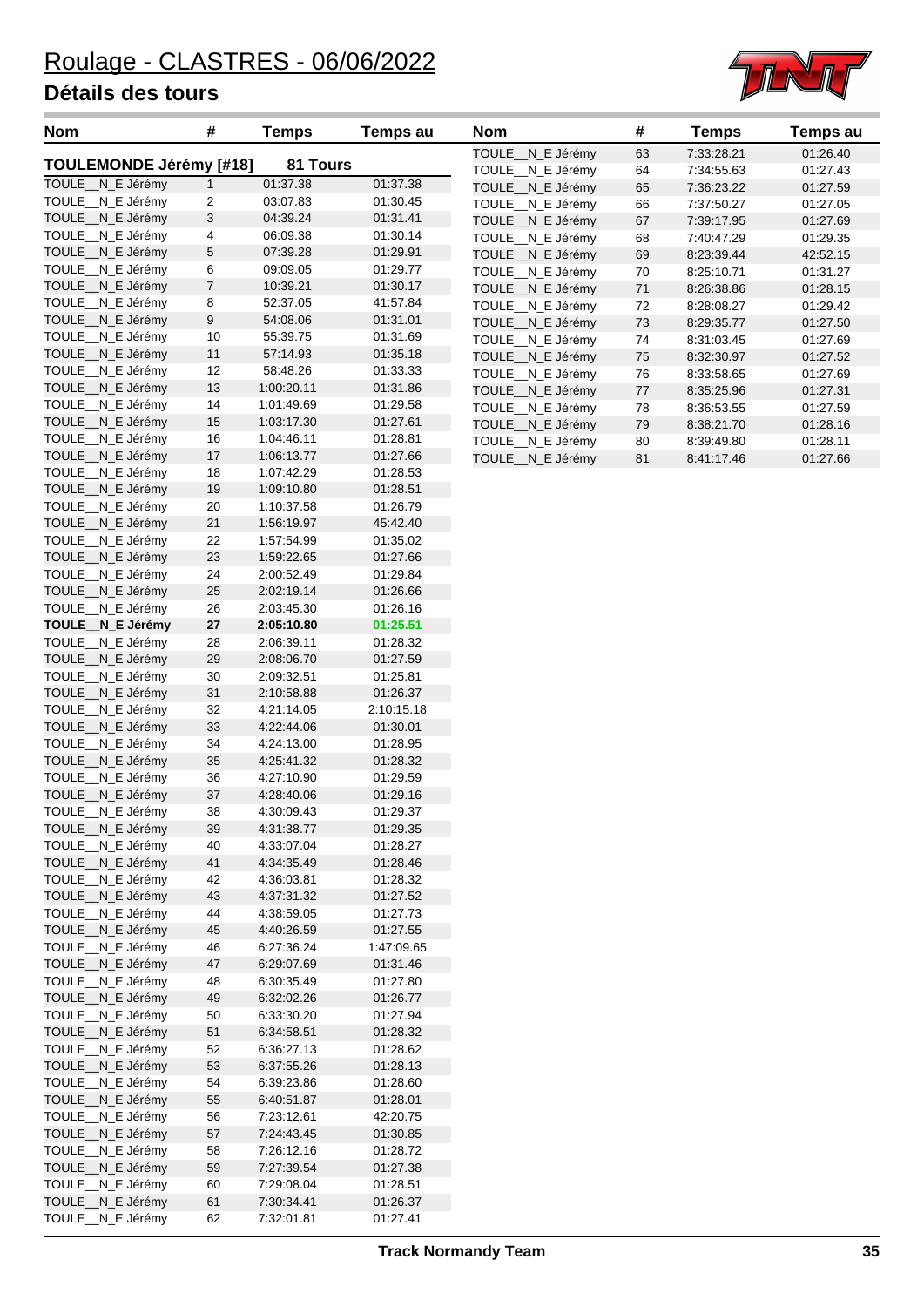

| <b>Nom</b>                      |                   | #              | <b>Temps</b>             | Temps au             | Nom                                 | #              | <b>Temps</b>             | <b>Temps au</b>      |
|---------------------------------|-------------------|----------------|--------------------------|----------------------|-------------------------------------|----------------|--------------------------|----------------------|
|                                 |                   |                |                          |                      | TO_RBIER_<br>_llaum_                | 63             | 7:50:27.10               | 01:34.30             |
| <b>TOURBIER Guillaume [#52]</b> |                   |                | <b>70 Tours</b>          |                      | TO RBIER<br>_llaum_                 | 64             | 7:52:01.58               | 01:34.48             |
| TO_RBIER                        | llaum_            | 1              | 13:36.54                 | 13:36.54             | TO_RBIER<br>llaum_                  | 65             | 7:53:34.70               | 01:33.12             |
| TO_RBIER                        | llaum_            | 2              | 15:22.95                 | 01:46.41             | TO_RBIER _<br>_llaum_               | 66             | 7:55:09.09               | 01:34.39             |
| TO_RBIER_                       | llaum_            | 3              | 17:03.85                 | 01:40.90             | TO_RBIER _<br>_llaum_               | 67             | 7:56:42.40               | 01:33.31             |
| TO_RBIER _                      | llaum_            | 4              | 18:41.32                 | 01:37.48             | TO_RBIER _<br>_llaum_               | 68             | 7:58:16.15               | 01:33.76             |
| TO_RBIER<br>TO_RBIER            | llaum_            | 5<br>$\,6$     | 20:19.86                 | 01:38.54             | TO_RBIER __<br>_llaum_              | 69             | 7:59:50.39               | 01:34.25             |
| TO_RBIER _                      | llaum_<br>_llaum_ | $\overline{7}$ | 21:54.05<br>23:27.59     | 01:34.20<br>01:33.54 | TO_RBIER __ llaum_                  | 70             | 8:01:24.50               | 01:34.11             |
| TO RBIER                        | llaum_            | 8              | 25:00.45                 | 01:32.87             | <b>VANCLAIRE Cédric [#19]</b>       |                | 50 Tours                 |                      |
| TO RBIER                        | llaum_            | 9              | 26:34.30                 | 01:33.85             | VANC_AIRE _édric                    | $\mathbf{1}$   | 50:31.77                 | 50:31.77             |
| TO_RBIER _                      | llaum_            | 10             | 28:07.02                 | 01:32.72             | VANC_AIRE _édric                    | $\overline{2}$ | 52:14.04                 | 01:42.27             |
| TO_RBIER                        | llaum_            | 11             | 29:41.17                 | 01:34.15             | VANC_AIRE _édric                    | 3              | 53:49.45                 | 01:35.42             |
| TO_RBIER                        | _llaum_           | 12             | 31:13.18                 | 01:32.02             | VANC_AIRE _édric                    | $\overline{4}$ | 55:23.91                 | 01:34.46             |
| TO_RBIER                        | llaum_            | 13             | 1:12:46.65               | 41:33.47             | VANC_AIRE _édric                    | 5              | 56:56.27                 | 01:32.37             |
| TO_RBIER                        | _llaum_           | 14             | 1:14:28.98               | 01:42.33             | VANC_AIRE _édric                    | 6              | 58:28.29                 | 01:32.02             |
| TO_RBIER _                      | _llaum_           | 15             | 1:16:05.31               | 01:36.33             | VANC_AIRE _édric                    | $\overline{7}$ | 1:00:00.80               | 01:32.52             |
| TO_RBIER _                      | llaum_            | 16             | 1:17:39.04               | 01:33.73             | VANC AIRE édric                     | 8              | 1:01:33.36               | 01:32.56             |
| TO_RBIER                        | llaum_            | 17             | 1:19:09.39               | 01:30.36             | VANC_AIRE _édric                    | 9              | 1:03:05.79               | 01:32.44             |
| TO RBIER                        | llaum_            | 18             | 1:20:40.21               | 01:30.83             | VANC AIRE édric                     | 10             | 1:04:36.57               | 01:30.78             |
| TO_RBIER                        | llaum_            | 19             | 2:13:43.15               | 53:02.94             | VANC AIRE édric                     | 11             | 1:06:07.06               | 01:30.50             |
| TO_RBIER                        | _llaum_           | 20             | 2:15:20.49               | 01:37.34             | VANC_AIRE _édric                    | 12             | 1:07:36.71               | 01:29.66             |
| TO_RBIER _                      | llaum_            | 21             | 2:16:53.33               | 01:32.84             | VANC_AIRE _édric                    | 13             | 1:09:08.71               | 01:32.00             |
| TO_RBIER                        | llaum_            | 22             | 2:18:24.06               | 01:30.74             | VANC_AIRE _édric                    | 14             | 1:10:36.69               | 01:27.99             |
| TO_RBIER                        | _llaum_           | 23             | 2:19:57.67               | 01:33.61             | VANC AIRE édric                     | 15             | 1:58:05.82               | 47:29.14             |
| TO_RBIER _                      | _llaum_           | 24             | 2:21:27.67               | 01:30.01             | VANC_AIRE _édric                    | 16             | 1:59:37.72               | 01:31.90             |
| TO_RBIER                        | llaum_            | 25             | 2:22:56.97               | 01:29.30             | VANC_AIRE _édric                    | 17             | 2:01:07.63               | 01:29.91             |
| TO_RBIER _                      | _Ilaum_           | 26             | 2:24:25.96               | 01:29.00             | VANC_AIRE _édric                    | 18             | 2:02:39.20               | 01:31.58             |
| TO_RBIER                        | llaum_            | 27             | 2:25:57.58               | 01:31.62             | VANC_AIRE _édric                    | 19             | 2:04:09.44               | 01:30.24             |
| TO_RBIER                        | _llaum_           | 28             | 2:27:28.29               | 01:30.71             | VANC_AIRE _édric                    | 20             | 2:05:37.12               | 01:27.69             |
| TO_RBIER                        | _llaum_           | 29             | 2:29:05.53               | 01:37.25             | VANC_AIRE _édric                    | 21             | 2:07:07.75               | 01:30.64             |
| TO_RBIER _                      | _llaum_           | 30             | 2:30:37.33               | 01:31.81             | VANC_AIRE _édric                    | 22             | 2:08:36.70               | 01:28.95             |
| TO_RBIER                        | llaum_            | 31             | 4:43:19.26               | 2:12:41.93           | VANC_AIRE _édric                    | 23             | 2:10:04.52               | 01:27.83             |
| TO_RBIER                        | llaum_            | 32             | 4:44:57.86               | 01:38.61             | VANC_AIRE _édric                    | 24             | 4:43:33.88               | 2:33:29.37           |
| TO_RBIER                        | llaum_            | 33             | 4:46:31.92               | 01:34.06             | VANC_AIRE _édric                    | 25             | 4:45:16.00               | 01:42.12             |
| <b>TO RBIER</b>                 | llaum_            | 34             | 4:48:04.36               | 01:32.44             | VANC AIRE édric                     | 26             | 4:46:47.55               | 01:31.55             |
| TO_RBIER                        | _llaum_           | 35             | 4:49:37.45               | 01:33.10             | VANC_AIRE _édric                    | 27             | 4:48:16.36               | 01:28.81             |
| TO_RBIER                        | llaum_            | 36<br>37       | 4:51:10.45               | 01:33.01             | VANC_AIRE _édric                    | 28             | 4:49:45.54               | 01:29.19             |
| TO_RBIER<br>TO_RBIER            | llaum_            | 38             | 4:52:43.74<br>5:47:01.07 | 01:33.29             | VANC AIRE édric<br>VANC_AIRE _édric | 29<br>30       | 5:46:02.23<br>5:47:35.59 | 56:16.70<br>01:33.36 |
| TO_RBIER                        | llaum<br>_llaum_  | 39             | 5:48:43.44               | 54:17.33<br>01:42.38 | VANC_AIRE _édric                    | 31             | 5:49:06.20               | 01:30.61             |
| TO_RBIER                        | _llaum_           | 40             | 5:50:18.81               | 01:35.37             | VANC_AIRE _édric                    | 32             | 5:50:35.66               | 01:29.47             |
| TO_RBIER                        | _llaum_           | 41             | 5:51:53.38               | 01:34.58             | VANC_AIRE _édric                    | 33             | 5:52:07.14               | 01:31.49             |
| TO RBIER                        | _llaum_           | 42             | 5:53:28.05               | 01:34.67             | VANC_AIRE _édric                    | 34             | 5:53:37.99               | 01:30.85             |
| TO_RBIER                        | llaum_            | 43             | 5:55:03.33               | 01:35.28             | VANC_AIRE _édric                    | 35             | 5:55:06.98               | 01:29.00             |
| TO_RBIER                        | llaum_            | 44             | 5.56.39.66               | 01:36.33             | VANC_AIRE _édric                    | 36             | 5:56:36.68               | 01:29.70             |
| TO_RBIER                        | _llaum_           | 45             | 5.58.17.49               | 01:37.83             | VANC_AIRE _édric                    | 37             | 5:58:04.10               | 01:27.43             |
| TO_RBIER                        | llaum_            | 46             | 5:59:49.81               | 01:32.33             | VANC_AIRE _édric                    | 38             | 5:59:31.71               | 01:27.61             |
| TO_RBIER                        | llaum             | 47             | 6:01:22.58               | 01:32.77             | VANC_AIRE _édric                    | 39             | 6:00:59.63               | 01:27.92             |
| TO_RBIER                        | llaum_            | 48             | 6:43:20.96               | 41:58.38             | VANC_AIRE _édric                    | 40             | 6:44:24.54               | 43:24.92             |
| TO_RBIER                        | _llaum_           | 49             | 6:45:03.10               | 01:42.15             | VANC_AIRE _édric                    | 41             | 6:45:58.20               | 01:33.66             |
| TO_RBIER                        | _llaum_           | 50             | 6:46:35.89               | 01:32.80             | VANC_AIRE _édric                    | 42             | 6:47:26.59               | 01:28.39             |
| TO_RBIER                        | _llaum_           | 51             | 6:48:08.38               | 01:32.49             | VANC_AIRE _édric                    | 43             | 6:49:05.47               | 01:38.89             |
| TO_RBIER                        | _llaum_           | 52             | 6:49:40.11               | 01:31.74             | VANC_AIRE _édric                    | 44             | 6:50:36.11               | 01:30.64             |
| TO_RBIER                        | _llaum_           | 53             | 6:51:12.60               | 01:32.49             | VANC_AIRE _édric                    | 45             | 6:52:06.37               | 01:30.26             |
| TO_RBIER                        | _llaum_           | 54             | 6.52.45.06               | 01:32.47             | VANC_AIRE _édric                    | 46             | 6:53:36.51               | 01:30.15             |
| TO_RBIER                        | llaum_            | 55             | 6:54:18.32               | 01:33.27             | VANC_AIRE _édric                    | 47             | 6:55:05.65               | 01:29.14             |
| TO_RBIER                        | _llaum_           | 56             | 6:55:51.33               | 01:33.01             | VANC_AIRE _édric                    | 48             | 6:56:35.98               | 01:30.34             |
| TO_RBIER                        | _llaum_           | 57             | 6:57:33.31               | 01:41.98             | VANC_AIRE _édric                    | 49             | 6:58:04.92               | 01:28.95             |
| TO_RBIER                        | _llaum_           | 58             | 7:42:28.92               | 44:55.62             | VANC_AIRE _édric                    | 50             | 6:59:34.13               | 01:29.21             |
| TO_RBIER                        | _llaum_           | 59             | 7:44:09.75               | 01:40.84             |                                     |                |                          |                      |
| TO_RBIER                        | llaum_            | 60             | 7:45:45.29               | 01:35.54             |                                     |                |                          |                      |
| TO_RBIER                        | _llaum_           | 61             | 7:47:19.53               | 01:34.25             |                                     |                |                          |                      |
| TO_RBIER                        | _llaum_           | 62             | 7:48:52.81               | 01:33.29             |                                     |                |                          |                      |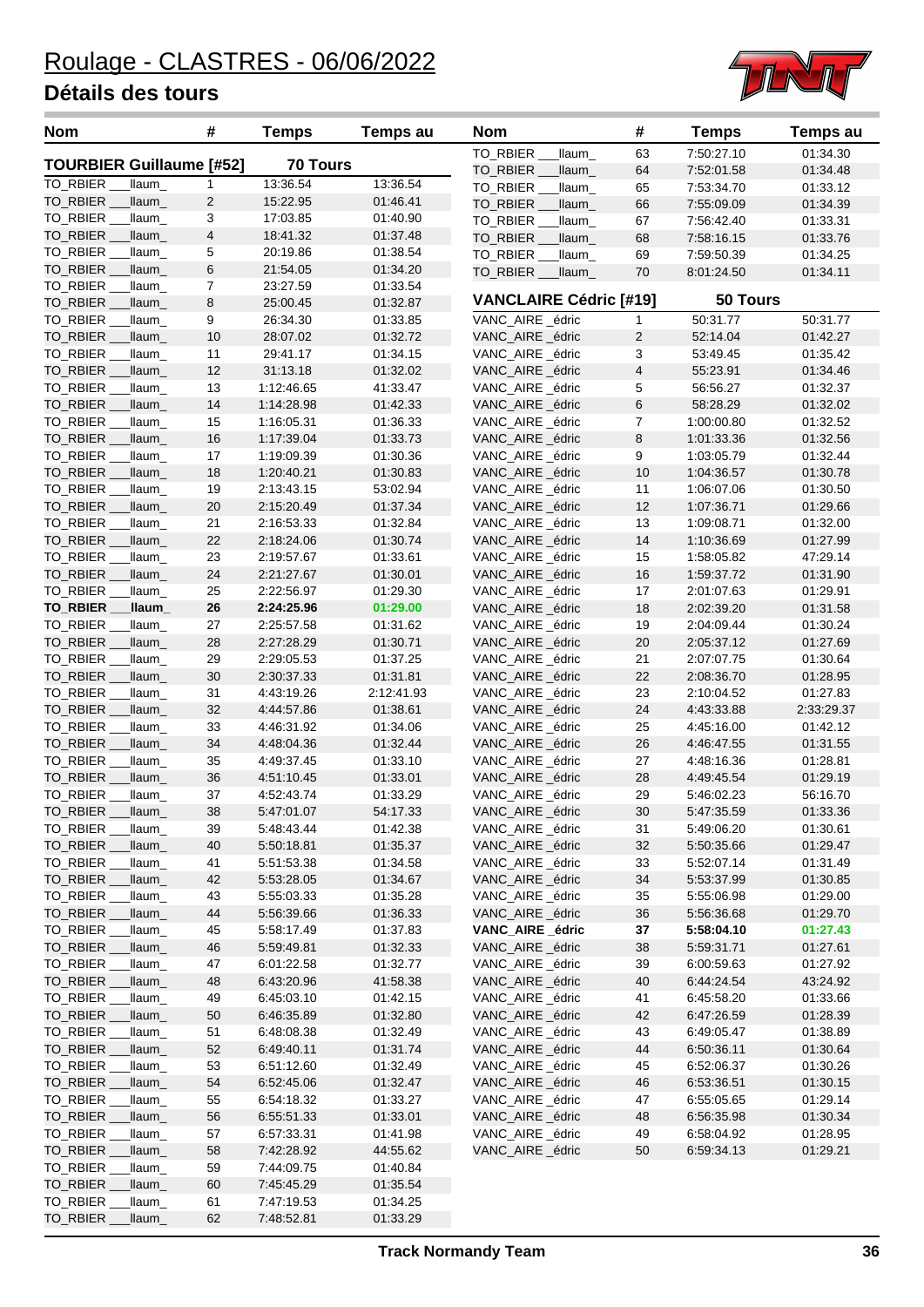

| <b>Nom</b>                   | #              | Temps           | Temps au   | <b>Nom</b>                 | #              | Temps      | Temps au   |
|------------------------------|----------------|-----------------|------------|----------------------------|----------------|------------|------------|
| <b>VASSEUR Dimitry [#53]</b> |                | <b>4 Tours</b>  |            | <b>VAUTHIER Theo [#54]</b> |                | 58 Tours   |            |
| V_SSEUR Dimi_ry              | 1              | 1:14:39.27      | 1:14:39.27 | VAUT_IE_Theo               | $\mathbf{1}$   | 15:36.10   | 15:36.10   |
| V SSEUR Dimi ry              | 2              | 1:16:21.30      | 01:42.03   | VAUT IE Theo               | 2              | 17:31.74   | 01.55.64   |
| V_SSEUR Dimi_ry              | 3              | 1:17:53.81      | 01:32.51   | VAUT_IE_Theo               | 3              | 19:16.18   | 01:44.44   |
| V SSEUR Dimi ry              | $\overline{4}$ | 1:19:27.32      | 01:33.52   | VAUT IE Theo               | $\overline{4}$ | 20:53.35   | 01:37.18   |
|                              |                |                 |            | VAUT_IE_Theo               | 5              | 22:26.07   | 01:32.72   |
| VASSEUR Orlane [#71]         |                | <b>24 Tours</b> |            | VAUT IE Theo               | 6              | 23:59.72   | 01:33.66   |
| VASSEUR rlane                | 1              | 5:03:51.81      | 5:03:51.81 | VAUT_IE_Theo               | $\overline{7}$ | 25:33.55   | 01:33.83   |
| VASSEUR rlane                | 2              | 5:05:36.42      | 01:44.61   | VAUT IE Theo               | 8              | 27:08.89   | 01:35.35   |
| VASSEUR rlane                | 3              | 5:07:12.59      | 01:36.17   | VAUT IE Theo               | 9              | 28:40.23   | 01:31.34   |
| VASSEUR _rlane               | 4              | 5:08:52.69      | 01:40.11   | VAUT IE Theo               | 10             | 30:11.43   | 01:31.20   |
| VASSEUR rlane                | 5              | 5:10:34.46      | 01:41.77   | VAUT_IE_Theo               | 11             | 1:15:57.84 | 45:46.42   |
| VASSEUR _rlane               | 6              | 6:05:00.01      | 54:25.56   | VAUT IE Theo               | 12             | 1:17:38.78 | 01:40.95   |
| VASSEUR rlane                | 7              | 7:05:39.32      | 1:00:39.31 | VAUT IE Theo               | 13             | 1:19:11.97 | 01:33.20   |
| VASSEUR_rlane                | 8              | 7:07:21.06      | 01:41.75   | VAUT_IE_Theo               | 14             | 2:13:36.43 | 54:24.46   |
| VASSEUR rlane                | 9              | 7:08:57.35      | 01:36.29   | VAUT_IE_Theo               | 15             | 2:15:17.28 | 01:40.86   |
| VASSEUR _rlane               | 10             | 7:10:30.30      | 01:32.96   | VAUT_IE_Theo               | 16             | 2:16:50.77 | 01:33.50   |
| VASSEUR rlane                | 11             | 7:12:04.95      | 01:34.65   | VAUT_IE_Theo               | 17             | 2:18:23.00 | 01:32.23   |
| VASSEUR rlane                | 12             | 7:13:37.81      | 01:32.87   | VAUT_IE_Theo               | 18             | 2:19:56.61 | 01:33.62   |
| VASSEUR rlane                | 13             | 7:15:10.79      | 01:32.99   | VAUT IE Theo               | 19             | 2:21:26.76 | 01:30.15   |
| VASSEUR rlane                | 14             | 7:16:42.55      | 01:31.76   | VAUT_IE_Theo               | 20             | 2:22:58.28 | 01:31.53   |
| VASSEUR_rlane                | 15             | 7:18:18.20      | 01:35.66   | VAUT IE Theo               | 21             | 2:24:27.18 | 01:28.90   |
| VASSEUR rlane                | 16             | 7:19:50.15      | 01:31.95   | VAUT_IE_Theo               | 22             | 2:25:57.14 | 01:29.96   |
| VASSEUR _rlane               | 17             | 7:21:21.88      | 01:31.74   | VAUT IE Theo               | 23             | 2:27:27.65 | 01:30.52   |
| VASSEUR rlane                | 18             | 8:05:21.90      | 44:00.02   | VAUT_IE_Theo               | 24             | 2:29:00.56 | 01:32.91   |
| VASSEUR rlane                | 19             | 8:07:03.86      | 01:41.96   | VAUT_IE_Theo               | 25             | 2:30:32.72 | 01:32.16   |
| VASSEUR rlane                | 20             | 8:08:39.86      | 01:36.01   | VAUT_IE_Theo               | 26             | 4:43:12.58 | 2:12:39.86 |
| VASSEUR _rlane               | 21             | 8:10:15.95      | 01:36.10   | VAUT_IE_Theo               | 27             | 4:44:54.67 | 01:42.10   |
| VASSEUR rlane                | 22             | 8:11:49.87      | 01:33.92   | VAUT_IE_Theo               | 28             | 4:46.28.92 | 01:34.25   |
| VASSEUR _rlane               | 23             | 8:13:22.90      | 01:33.03   | VAUT IE Theo               | 29             | 4:47.58.50 | 01:29.58   |
| VASSEUR rlane                | 24             | 8:14:58.31      | 01:35.42   | VAUT IE Theo               | 30             | 4:49:28.85 | 01:30.36   |

| VAUTHIER Theo [#54] |                | 58 Tours   |            |
|---------------------|----------------|------------|------------|
| VAUT_IE_Theo        | 1              | 15:36.10   | 15:36.10   |
| VAUT_IE_Theo        | $\overline{2}$ | 17:31.74   | 01:55.64   |
| VAUT_IE_Theo        | 3              | 19:16.18   | 01:44.44   |
| VAUT_IE_Theo        | 4              | 20:53.35   | 01:37.18   |
| VAUT_IE_Theo        | 5              | 22:26.07   | 01:32.72   |
| VAUT_IE_Theo        | 6              | 23:59.72   | 01:33.66   |
| VAUT_IE_Theo        | 7              | 25:33.55   | 01:33.83   |
| VAUT_IE_Theo        | 8              | 27:08.89   | 01:35.35   |
| VAUT_IE_Theo        | 9              | 28:40.23   | 01:31.34   |
| VAUT_IE_Theo        | 10             | 30:11.43   | 01:31.20   |
| VAUT_IE_Theo        | 11             | 1:15:57.84 | 45:46.42   |
| VAUT_IE_Theo        | 12             | 1:17:38.78 | 01:40.95   |
| VAUT_IE_Theo        | 13             | 1:19:11.97 | 01:33.20   |
| VAUT_IE_Theo        | 14             | 2:13:36.43 | 54:24.46   |
| VAUT_IE_Theo        | 15             | 2:15:17.28 | 01:40.86   |
| VAUT_IE_Theo        | 16             | 2:16:50.77 | 01:33.50   |
| VAUT_IE_Theo        | 17             | 2:18:23.00 | 01:32.23   |
| VAUT_IE_Theo        | 18             | 2:19:56.61 | 01:33.62   |
| VAUT_IE_Theo        | 19             | 2:21:26.76 | 01:30.15   |
| VAUT_IE_Theo        | 20             | 2:22:58.28 | 01:31.53   |
| VAUT_IE_Theo        | 21             | 2:24:27.18 | 01:28.90   |
| VAUT_IE_Theo        | 22             | 2:25:57.14 | 01:29.96   |
| VAUT_IE_Theo        | 23             | 2:27:27.65 | 01:30.52   |
| VAUT_IE_Theo        | 24             | 2:29:00.56 | 01:32.91   |
| VAUT_IE_Theo        | 25             | 2:30:32.72 | 01:32.16   |
| VAUT_IE_Theo        | 26             | 4:43:12.58 | 2:12:39.86 |
| VAUT_IE_Theo        | 27             | 4:44:54.67 | 01:42.10   |
| VAUT_IE_Theo        | 28             | 4:46.28.92 | 01:34.25   |
| VAUT_IE_Theo        | 29             | 4:47:58.50 | 01:29.58   |
| VAUT_IE_Theo        | 30             | 4:49:28.85 | 01:30.36   |
| VAUT_IE_Theo        | 31             | 4:50:59.70 | 01:30.85   |
| VAUT_IE_Theo        | 32             | 4:52:29.11 | 01:29.42   |
| VAUT_IE_Theo        | 33             | 5:47:53.54 | 55:24.43   |
| VAUT_IE_Theo        | 34             | 5:49:32.92 | 01:39.38   |
| VAUT_IE_Theo        | 35             | 5:51:03.48 | 01:30.57   |
| VAUT_IE_Theo        | 36             | 5.52.32.60 | 01:29.12   |
| VAUT_IE_Theo        | 37             | 5:54:00.98 | 01:28.39   |
| VAUT_IE_Theo        | 38             | 5.55.30.84 | 01:29.87   |
| VAUT_IE_Theo        | 39             | 5.56:59.16 | 01:28.32   |
| VAUT_IE_Theo        | 40             | 5:58:27.66 | 01:28.51   |
| VAUT_IE_Theo        | 41             | 5:59:56.91 | 01:29.26   |
| VAUT_IE_Theo        | 42             | 6:01:27.95 | 01:31.04   |
| VAUT_IE_Theo        | 43             | 6:43:13.90 | 41:45.96   |
| VAUT_IE_Theo        | 44             | 6:44:50.86 | 01:36.97   |
| VAUT_IE_Theo        | 45             | 6:46:20.54 | 01:29.68   |
| VAUT_IE_Theo        | 46             | 6:47:49.23 | 01:28.69   |
| VAUT_IE_Theo        | 47             | 6:49:18.22 | 01:29.00   |
| VAUT_IE_Theo        | 48             | 6:50:47.71 | 01:29.49   |
| VAUT_IE_Theo        | 49             | 6:52:24.58 | 01:36.87   |
| VAUT_IE_Theo        | 50             | 6:54:08.43 | 01:43.86   |
| VAUT_IE_Theo        | 51             | 7:43:35.25 | 49:26.82   |
| VAUT_IE_Theo        | 52             | 7:45:15.47 | 01:40.23   |
| VAUT_IE_Theo        | 53             | 7:46:49.43 | 01:33.97   |
| VAUT_IE_Theo        | 54             | 7:48:20.96 | 01:31.53   |
| VAUT_IE_Theo        | 55             | 7:49:52.07 | 01:31.11   |
| VAUT_IE_Theo        | 56             | 7:52:26.66 | 02:34.60   |
| VAUT_IE_Theo        | 57             | 7:54:01.21 | 01:34.55   |
| VAUT_IE_Theo        | 58             | 7:55:28.83 | 01:27.62   |
|                     |                |            |            |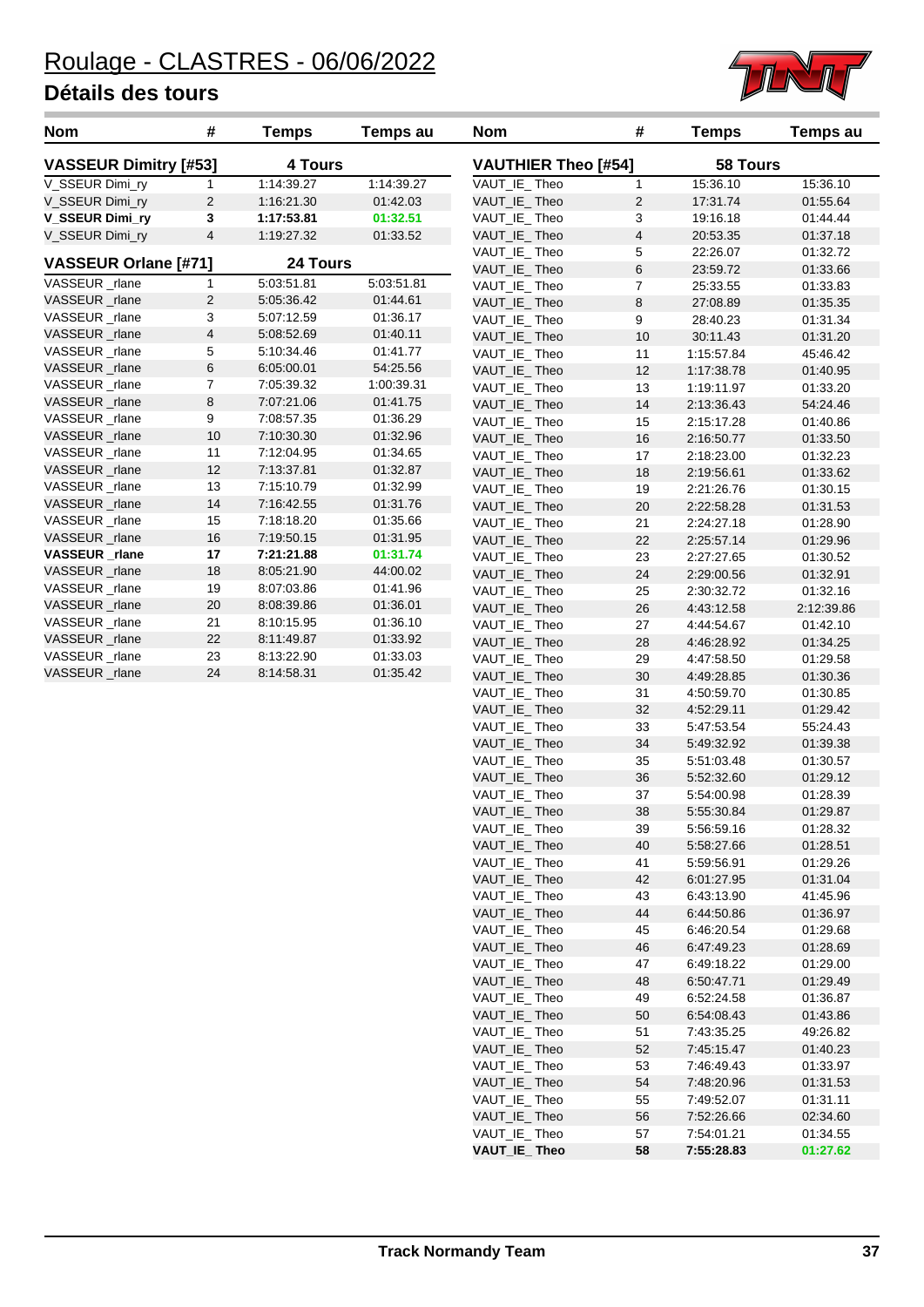V\_\_AIN \_é\_\_ 58 9:16:33.96 01:33.62



| <b>Nom</b>                  | #                       | <b>Temps</b> | <b>Temps au</b> | <b>Nom</b>                   | #                       | <b>Temps</b> | <b>Temps au</b> |
|-----------------------------|-------------------------|--------------|-----------------|------------------------------|-------------------------|--------------|-----------------|
| VILAIN Rémi [#80]           |                         | 58 Tours     |                 | <b>VILLAIN Clement [#20]</b> |                         | 35 Tours     |                 |
| $V\_AIN _{e\_}$             | $\mathbf{1}$            | 35:35.76     | 35:35.76        | VI_LAIN Clement              | $\mathbf{1}$            | 54:11.83     | 54:11.83        |
| V_AIN_é_                    | $\overline{c}$          | 37:21.11     | 01:45.36        | VI LAIN Clement              | $\overline{c}$          | 55:40.34     | 01:28.51        |
| V_AIN_é_                    | 3                       | 39:04.45     | 01:43.34        | VI_LAIN Clement              | 3                       | 57:10.39     | 01:30.05        |
| V_AIN_é_                    | $\overline{\mathbf{4}}$ | 40:49.26     | 01:44.82        | VI_LAIN Clement              | $\overline{\mathbf{4}}$ | 58:31.74     | 01:21.36        |
| V_AIN_é_                    | 5                       | 42:28.33     | 01:39.07        | VI_LAIN Clement              | 5                       | 59:52.67     | 01:20.93        |
| V__AIN _é__                 | $\,6$                   | 44:04.05     | 01:35.73        | VI_LAIN Clement              | $\,$ 6 $\,$             | 1:01:13.55   | 01:20.89        |
| V_AIN_é_                    | $\overline{7}$          | 45:42.84     | 01:38.79        | VI_LAIN Clement              | 7                       | 1:02:33.94   | 01:20.40        |
| V_AIN_é_                    | 8                       | 1:50:15.61   | 1:04:32.78      | <b>VI_LAIN Clement</b>       | 8                       | 1:03:54.73   | 01:20.80        |
| V_AIN_é_                    | 9                       | 1:51:58.20   | 01:42.59        | VI_LAIN Clement              | 9                       | 4:22:36.48   | 3:18:41.76      |
| V_AIN_é_                    | 10                      | 1:53:33.10   | 01:34.90        | VI_LAIN Clement              | 10                      | 4:24:02.27   | 01:25.79        |
| $V_A$ AIN $_6$              | 11                      | 2:33:54.45   | 40:21.36        | VI_LAIN Clement              | 11                      | 4:25:24.61   | 01:22.34        |
| V_AIN_é_                    | 12                      | 2:35:38.32   | 01:43.88        | VI_LAIN Clement              | 12                      | 4:26:46.41   | 01:21.81        |
| V_AIN_é_                    | 13                      | 2:37:17.49   | 01:39.17        | VI_LAIN Clement              | 13                      | 4:28:07.22   | 01:20.82        |
| V_AIN_é_                    | 14                      | 2:39:01.65   | 01:44.16        | VI_LAIN Clement              | 14                      | 6:27:45.59   | 1:59:38.37      |
| V_AIN_é_                    | 15                      | 2:40:36.32   | 01:34.67        | VI_LAIN Clement              | 15                      | 6:29:13.46   | 01:27.88        |
| V_AIN_é_                    | 16                      | 2:42:16.86   | 01:40.55        | VI_LAIN Clement              | 16                      | 6:30:35.82   | 01:22.36        |
| V_AIN_é_                    | 17                      | 2:43:52.47   | 01:35.61        | VI_LAIN Clement              | 17                      | 6:32:00.81   | 01:24.99        |
| V_AIN_é_                    | 18                      | 2:45:27.72   | 01:35.26        | VI_LAIN Clement              | $18$                    | 6:33:23.19   | 01:22.39        |
| V_AIN_é_                    | 19                      | 2:47:00.49   | 01:32.77        | VI_LAIN Clement              | 19                      | 6:34:44.57   | 01:21.38        |
| V_AIN_é_                    | 20                      | 2:48:34.66   | 01:34.18        | VI_LAIN Clement              | 20                      | 6:36:06.34   | 01:21.78        |
| $V\_AIN _{e\_e}$            | 21                      | 2:50:07.66   | 01:33.01        | VI_LAIN Clement              | 21                      | 6:37:28.12   | 01:21.78        |
| V_AIN_é_                    | 22                      | 5:04:04.40   | 2:13:56.74      | VI_LAIN Clement              | 22                      | 7:26:50.30   | 49:22.18        |
| V_AIN_é_                    | 23                      | 5:05:44.27   | 01:39.87        | VI_LAIN Clement              | 23                      | 7:28:15.40   | 01:25.11        |
| V__AIN _é__                 | 24                      | 5:07:19.71   | 01:35.44        | VI_LAIN Clement              | 24                      | 7:29:35.79   | 01:20.40        |
| V_AIN_é_                    | 25                      | 5:08:54.85   | 01:35.14        | VI_LAIN Clement              | 25                      | 7:30:56.99   | 01:21.20        |
| V_AIN_é_                    | 26                      | 5:10:35.65   | 01:40.81        | VI_LAIN Clement              | 26                      | 7:32:17.63   | 01:20.65        |
| V_AIN _é_                   | 27                      | 6:04:57.39   | 54:21.74        | VI_LAIN Clement              | 27                      | 7:33:39.43   | 01:21.80        |
| V__AIN _é__                 | 28                      | 6:06:35.24   | 01:37.86        | VI_LAIN Clement              | 28                      | 7:35:01.70   | 01:22.27        |
| V_AIN_é_                    | 29                      | 7:05:26.85   | 58:51.61        | VI_LAIN Clement              | 29                      | 7:36:24.93   | 01:23.24        |
| V_AIN_é_                    | $30\,$                  | 7:07:06.69   | 01:39.85        | VI_LAIN Clement              | 30                      | 8:30:34.41   | 54:09.48        |
| V_AIN_é_                    | 31                      | 7:08:38.62   | 01:31.93        | VI_LAIN Clement              | 31                      | 8:31:58.13   | 01:23.73        |
| V_AIN_é_                    | 32                      | 7:10:16.17   | 01:37.56        | VI_LAIN Clement              | 32                      | 8:33:19.49   | 01:21.36        |
| V_AIN_é_                    | 33                      | 7:11:53.65   | 01:37.48        | VI_LAIN Clement              | 33                      | 8:34:39.41   | 01:19.93        |
| V__AIN _é__                 | 34                      | 7:13:30.14   | 01:36.50        | VI_LAIN Clement              | 34                      | 8:35:59.62   | 01:20.21        |
| V_AIN_é_                    | 35                      | 7:15:03.99   | 01:33.85        | <b>VI_LAIN Clement</b>       | 35                      | 8:37:19.05   | 01:19.44        |
| V_AIN_é_                    | 36                      | 7:16:41.42   | 01:37.44        |                              |                         |              |                 |
| V_AIN_é_                    | 37                      | 7:18:21.92   | 01:40.51        |                              |                         |              |                 |
| V_AIN_é_                    | 38                      | 7:20:07.96   | 01:46.04        |                              |                         |              |                 |
| V_AIN_é_                    | 39                      | 8:04:49.81   | 44:41.86        |                              |                         |              |                 |
| V_AIN_é_                    | 40                      | 8:06:28.00   | 01:38.19        |                              |                         |              |                 |
| $V_A/N_e$                   | 41                      | 8:08:05.05   | 01:37.06        |                              |                         |              |                 |
| V__AIN _é__                 | 42                      | 8:09:42.77   | 01:37.72        |                              |                         |              |                 |
| $V_A/N_e$                   | 43                      | 8:11:19.12   | 01:36.36        |                              |                         |              |                 |
| V__AIN _é__                 | 44                      | 8:12:52.50   | 01:33.38        |                              |                         |              |                 |
| $V\_AIN _{e\_}$             | 45                      | 8:14:23.60   | 01:31.11        |                              |                         |              |                 |
| V__AIN _é__                 | 46                      | 8:15:57.47   | 01:33.87        |                              |                         |              |                 |
| $V$ <sub>_</sub> AIN $_6$ _ | 47                      | 8:17:29.70   | 01:32.23        |                              |                         |              |                 |
| V__AIN _é__                 | 48                      | 8:19:03.45   | 01:33.76        |                              |                         |              |                 |
| $V\_AIN _{e\_e}$            | 49                      | 8:20:40.86   | 01:37.41        |                              |                         |              |                 |
| V__AIN _é__                 | 50                      | 9:03:48.94   | 43:08.09        |                              |                         |              |                 |
| $V\_AIN _{e\_}$             | 51                      | 9:05:33.45   | 01:44.51        |                              |                         |              |                 |
| V__AIN _é__                 | 52                      | 9:07:12.60   | 01:39.15        |                              |                         |              |                 |
| $V_A$ AIN $_6$              | 53                      | 9:08:50.55   | 01:37.95        |                              |                         |              |                 |
| V__AIN _é__                 | 54                      | 9:10:23.66   | 01:33.12        |                              |                         |              |                 |
| V_AIN_é_                    | 55                      | 9:11:56.92   | 01:33.26        |                              |                         |              |                 |
| V__AIN _é__                 | 56                      | 9:13:28.52   | 01:31.60        |                              |                         |              |                 |
| V_AIN_é_                    | 57                      | 9:15:00.35   | 01:31.83        |                              |                         |              |                 |